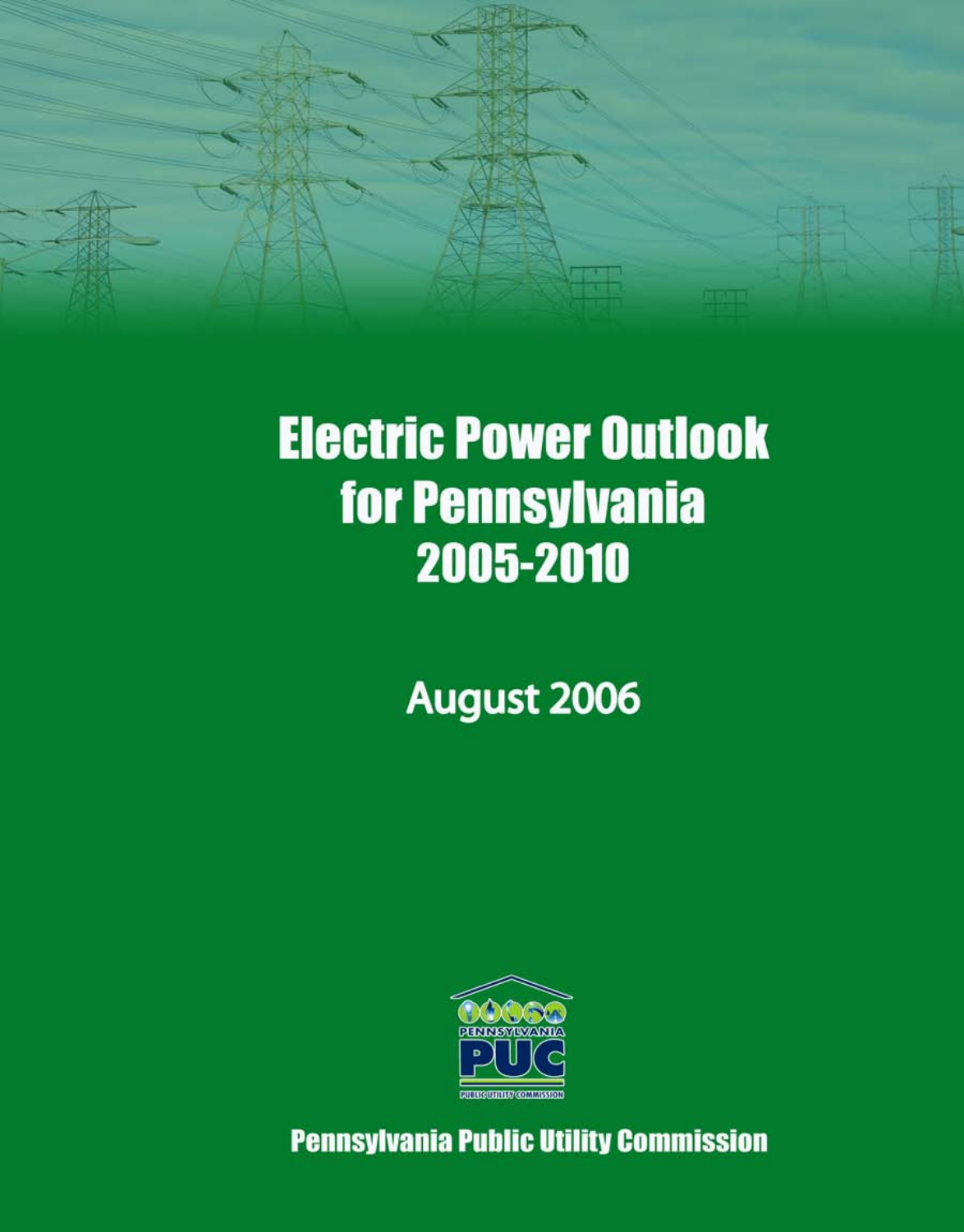### **EXECUTIVE SUMMARY\_\_\_\_\_\_\_\_\_\_\_\_\_\_\_\_\_\_\_\_\_\_\_\_\_\_\_\_\_**

Each public utility which produces, generates, distributes, or furnishes electricity must annually submit to the Commission information concerning its future plans to meet its customers' demands. 66 Pa.C.S. § 524. The law requires the Commission to prepare a report summarizing and discussing the data provided on or before September 1. The Commission is required to submit the report to the General Assembly, the Governor, the Office of Consumer Advocate and each affected public utility. The Commission adopted regulations at Title 52 §§ 57.141 – 57.154, Annual Resource Planning Report, in order to comply with the requirements of the public utility law.

This report concludes that there is sufficient generation, transmission and distribution capacity to meet the needs of Pennsylvania consumers for the foreseeable future.

Regional generation adequacy and reserve margins of the Mid-Atlantic area have been maintained. While sufficient generation capacity is expected for the next five years, the Commission will continue its current policy of encouraging generation adequacy within the region.

With respect to transmission adequacy, the transmission system in the Mid-Atlantic region has sufficient capacity to meet demand. Transmission expansions and upgrades are being planned for the next five years to reinforce the bulk power grid. Current initiatives at the federal level may also help improve the overall reliability and efficiencies of the transmission system.

To summarize the relevant statistics in this report, electricity demand in Pennsylvania has grown at a rate of 1.7% annually in the past 15 years. This is an aggregate figure for all sectors, including industrial, commercial and residential. Average total sales growth from 2000 to 2005 also was 1.7%. Aggregate sales in 2005 totaled approximately 146 billion kilowatthours (KWH), a 3.5% increase from that of 2004 and approximately 4.0% of the United States' total sales. The current projections for 2005- 2010 show electricity demand growth at 1.5% annually. This includes a residential growth rate of 1.3%, a commercial growth rate of 1.9% and an industrial growth rate of 1.4%.

Regionally, generating resources are projected to be adequate for the next several years. The 2006 summer reserve margin for the Reliability*First*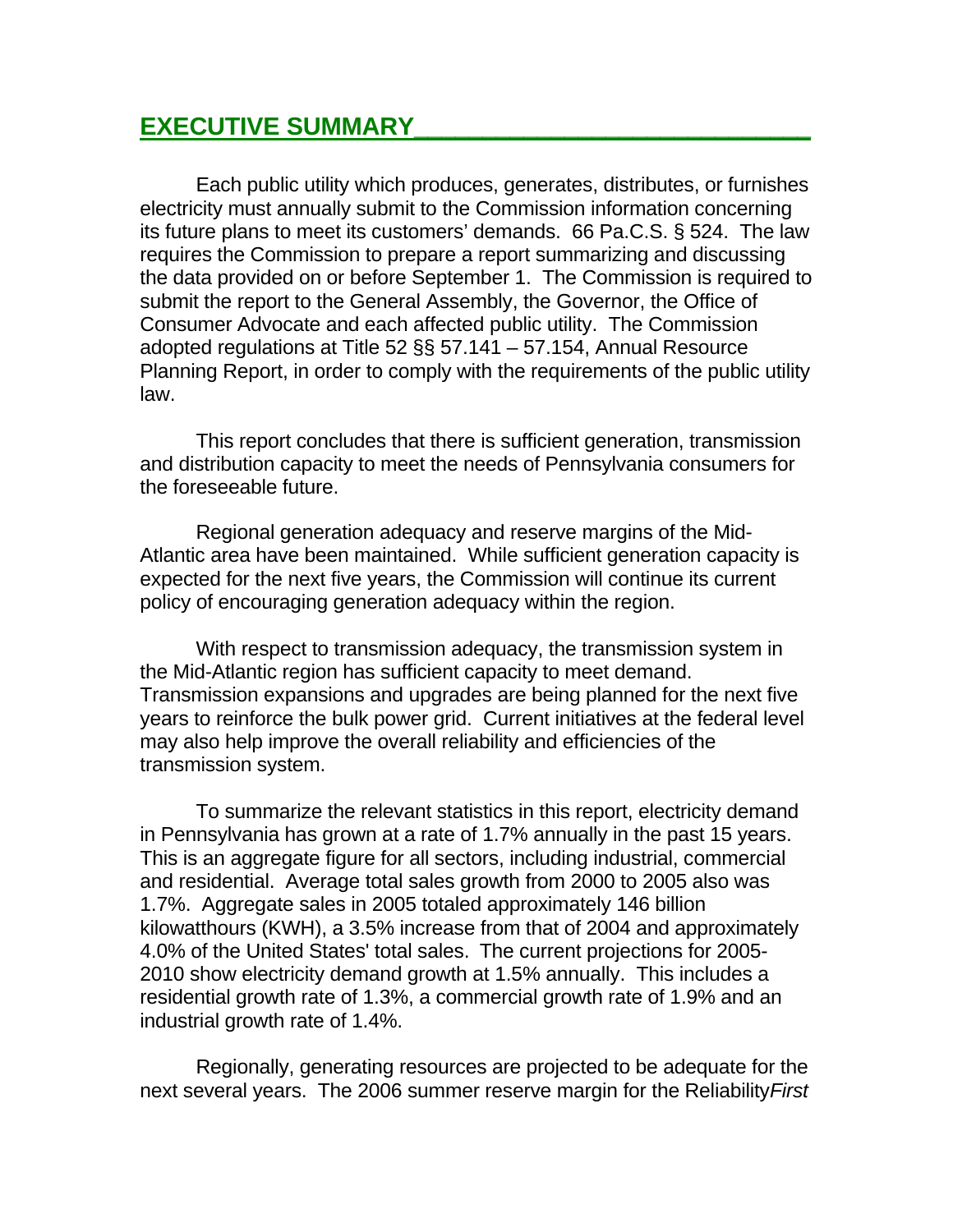regional reliability council's 12-state footprint is expected to be 18.6%, with a total internal demand of 191,600 MW and generating resources totaling 222,395 MW. The 2010 reserve margin is projected to be 9.6%.

As this report concludes, the regional electric system is adequate to meet the demand of Pennsylvania's consumers for the foreseeable future.

Pennsylvania must maintain its commitment to the basics of energy production and to encourage new initiatives in demand side efficiencies, renewable energy, and other new technologies so we can continue as a national leader in these areas.

To this end, the Commission is implementing the requirements of Act 213 (the Alternative Energy Portfolio Standards Act), which became effective on February 28, 2005. Act 213 requires that an annually increasing percentage of electricity sold to retail customers be derived from alternative energy resources, including solar, wind, low-impact hydropower, geothermal, biologically-derived methane gas, fuel cells, biomass, coal mine methane, waste coal, demand-side management, distributed generation, large-scale hydropower, by-products of wood-pulping and wood manufacturing, and municipal solid waste.

 The Commission issued a Final Order governing the participation of demand side management, energy efficiency and load management programs and technologies in the alternative energy market. The Commission also issued a Final Order governing net metering and proposed regulations concerning interconnection for customer-generators using renewable resources, consistent with the goal of Act 213, and promoting onsite generation by eliminating barriers which may have previously existed regarding net metering and interconnection.

 The Pennsylvania Low Income Usage Reduction Program (LIURP) is a statewide, utility-sponsored, residential usage reduction program mandated by Commission regulations at 52 Pa. Code Chapter 58. The primary goal of LIRUP is to assist low income residential customers to reduce energy bills through usage reduction (energy conservation) and, as a result, to make bills more affordable. For more information on LIURP, see "Report on Universal Service Programs" at:

[http://www.puc.state.pa.us/general/publications\\_reports/publications\\_reports](http://www.puc.state.pa.us/general/publications_reports/publications_reports_yearly.aspx) [\\_yearly.aspx.](http://www.puc.state.pa.us/general/publications_reports/publications_reports_yearly.aspx)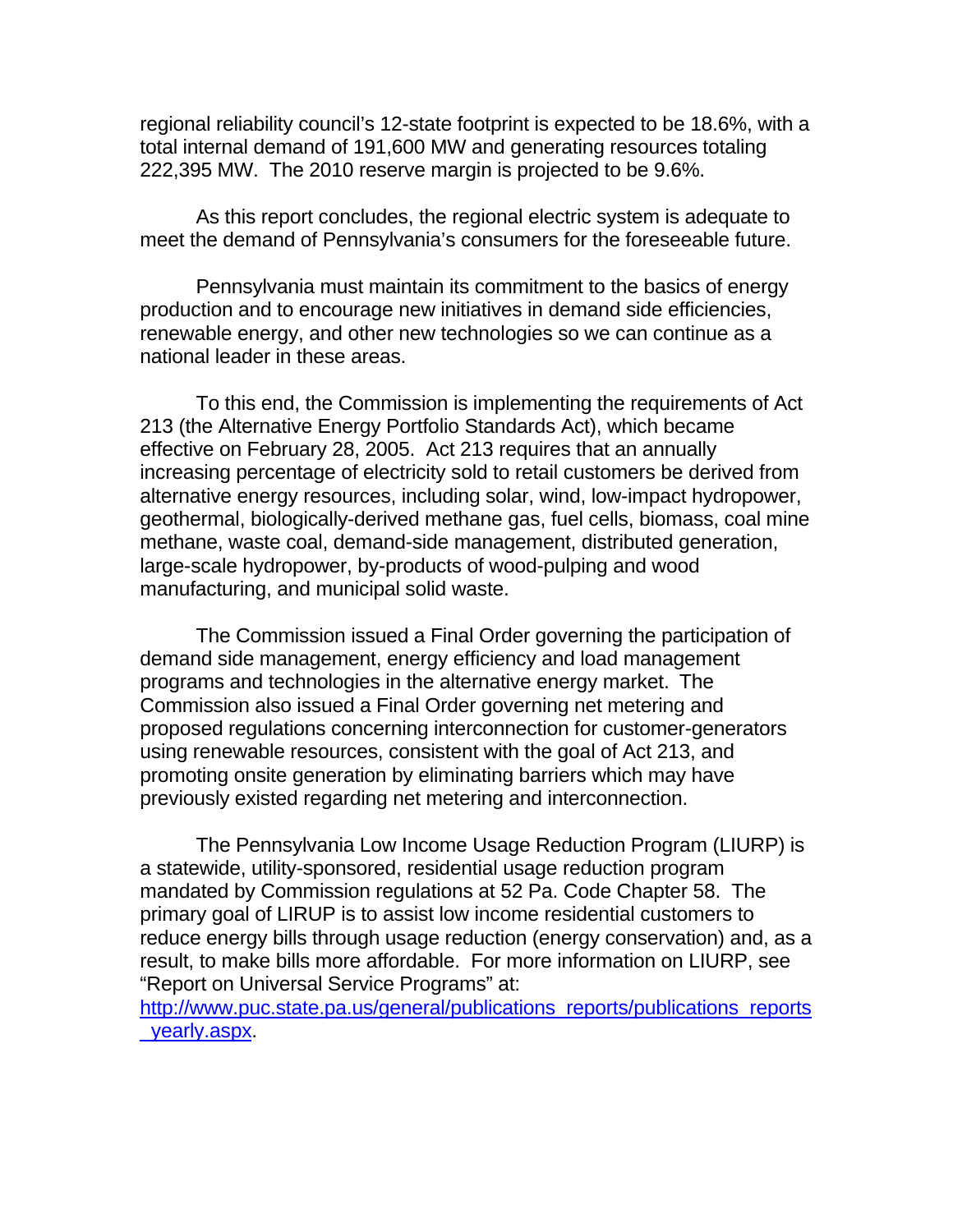## **TABLE OF CONTENTS**

## **SECTION 1 – INTRODUCTION\_\_\_\_\_\_\_\_\_\_\_\_\_\_\_\_\_\_\_\_\_**

| <b>Purpose</b><br><b>Regional Reliability Organizations</b><br><b>Electric Distribution Companies</b><br><b>Alternative Energy Portfolio Standards</b> | 1<br>$\overline{2}$<br>5<br>6 |
|--------------------------------------------------------------------------------------------------------------------------------------------------------|-------------------------------|
| <b>SECTION 2 - HISTORIC AND FORECAST DATA</b>                                                                                                          |                               |
| 2005: A Year in Review                                                                                                                                 | 9                             |
| <b>Summary of EDC Data</b>                                                                                                                             | 12 <sup>°</sup>               |
| <b>Duquesne Light Company</b>                                                                                                                          | 12 <sup>2</sup>               |
| <b>Metropolitan Edison Company</b>                                                                                                                     | 17                            |
| Pennsylvania Electric Company                                                                                                                          | 22                            |
| Pennsylvania Power Company                                                                                                                             | 27                            |
| <b>PPL Electric Utilities Corporation</b>                                                                                                              | 32                            |
| <b>PECO Energy Company</b>                                                                                                                             | 37                            |
| <b>West Penn Power Company</b>                                                                                                                         | 41                            |
| <b>UGI Utilities, Inc.</b>                                                                                                                             | 46                            |
| <b>SECTION 3 - REGIONAL RELIABILITY</b>                                                                                                                |                               |
| <b>Regional Reliability Assessments</b>                                                                                                                | 49                            |
| <b>North American Electric Reliability Council</b>                                                                                                     | 49                            |
| <b>Compliance Standards</b>                                                                                                                            | 51                            |
| <b>Reliability Assessment</b>                                                                                                                          | 52                            |
| <b>ReliabilityFirst Corporation</b>                                                                                                                    | 53                            |
| <b>Compliance Standards</b>                                                                                                                            | 53                            |
| <b>Reliability Assessment</b>                                                                                                                          | 53                            |
| PJM Interconnection L.L.C.                                                                                                                             | 55                            |
| <b>Compliance Standards</b>                                                                                                                            | 55                            |
| <b>Reliability Assessment</b>                                                                                                                          | 56                            |
| Pennsylvania                                                                                                                                           | 58                            |

## **SECTION 4 – CONCLUSIONS\_\_\_\_\_\_\_\_\_\_\_\_\_\_\_\_\_\_\_\_\_\_**

*Conclusions 59*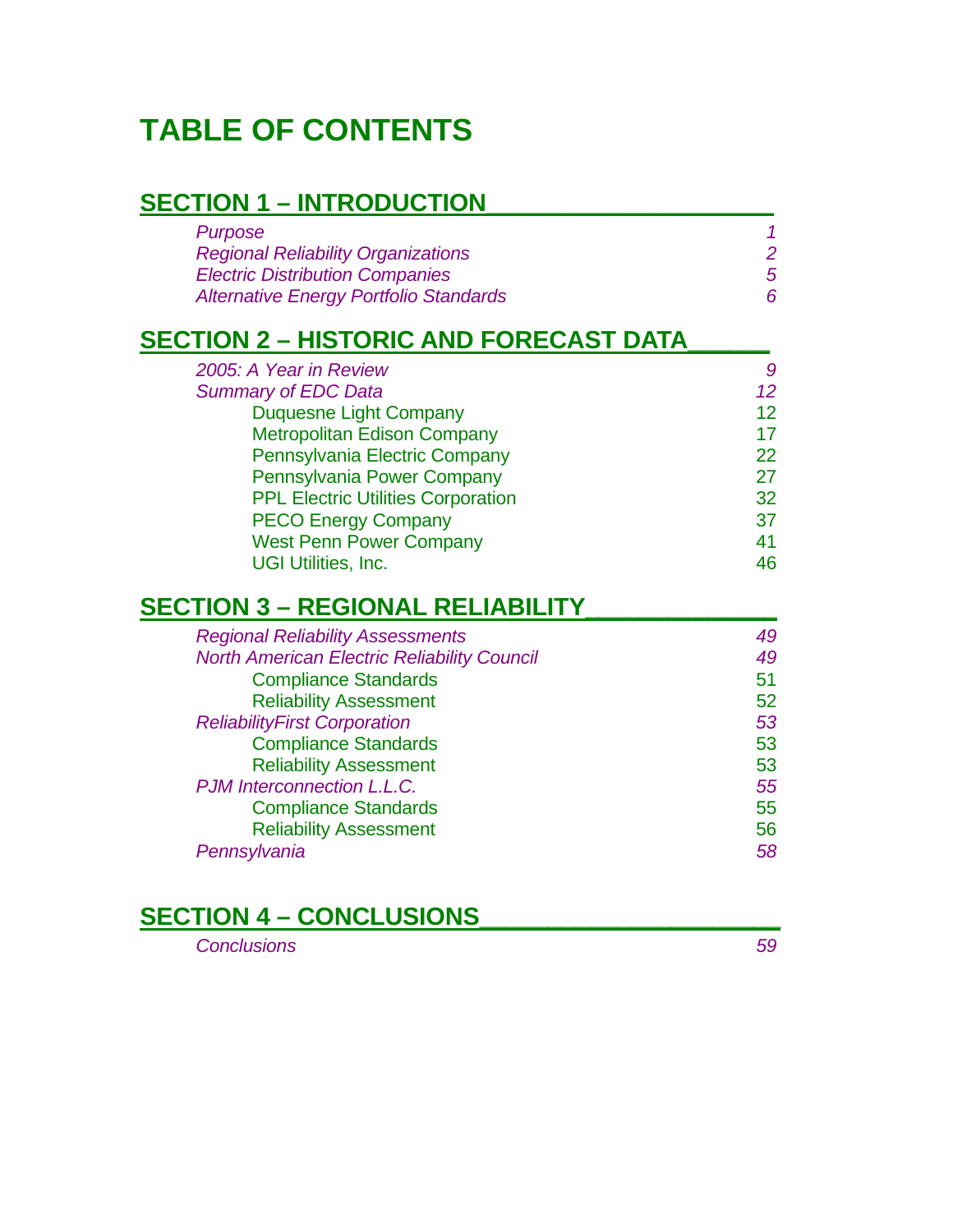| <b>APPENDIX A - CAPACITY AND DEMAND PROJECTIONS</b>           |    |
|---------------------------------------------------------------|----|
| <b>RFC Energy and Peak Demand Projections</b>                 | 62 |
| <b>RFC Capacity and Demand Projections</b>                    | 63 |
| <b>APPENDIX B – REGIONAL MAPS</b>                             |    |
| <b>PJM RTO Service Territory</b>                              | 65 |
| <b>Midwest ISO</b>                                            | 66 |
| <b>APPENDIX C - STATUS OF NEW POWER PLANTS</b>                |    |
| <b>Status of Pennsylvania's New Power Plants</b>              | 68 |
| <b>APPENDIX D - EXISTING GENERATING FACILITIES</b>            |    |
| <b>Pennsylvania's Existing Electric Generating Facilities</b> |    |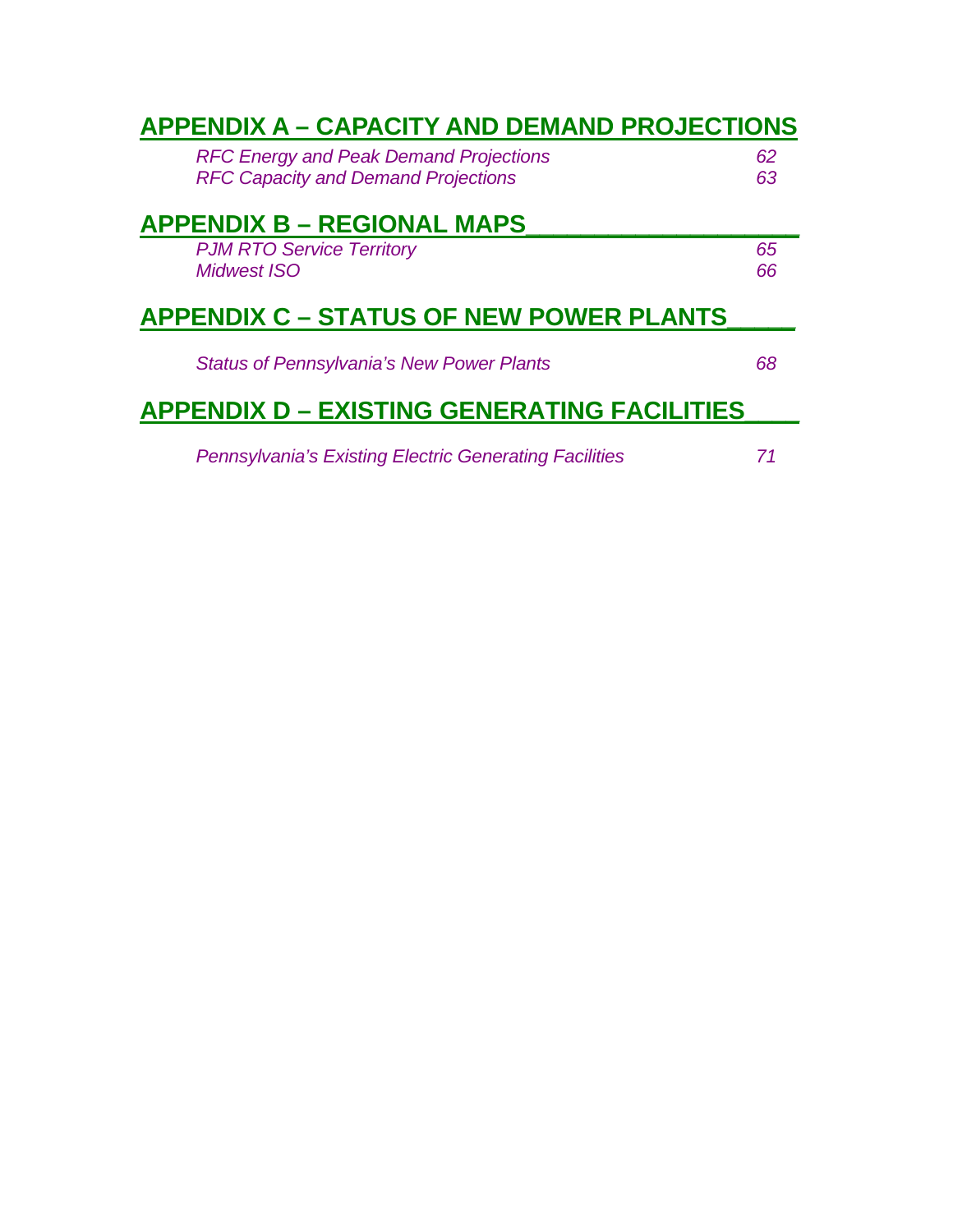## **SECTION 1 - INTRODUCTION**

#### *Purpose*

*Electric Power Outlook for Pennsylvania 2005-2010* is a statistical report summarizing and discussing the current and future electric power supply and demand situation for the eight major investor-owned jurisdictional electric distribution companies (EDCs) operating within the Commonwealth and the entities responsible for maintaining the reliability of the bulk electric supply system within the region. Any comments or conclusions contained in this report do not necessarily reflect the views or opinions of the Commission or individual Commissioners. Although this report has been issued by the Commission, it is not to be considered or construed as approval or acceptance by the Commission of any of the plans, assumptions or calculations made by the EDCs or regional reliability entities and reflected in the information submitted.

The Bureau of Conservation, Economics and Energy Planning prepares this report, pursuant to Title 66, Pennsylvania Consolidated Statutes, Section 524. This report is submitted annually to the General Assembly, the Governor, the Office of Consumer Advocate and each affected public utility. The report is also made available to the general public on the Commission's web site.<sup>[1](#page-5-0)</sup>

The information contained in this report includes a brief description of the existing generation, transmission and distribution system for each EDC, highlights of the past year, information on EDCs' projections of peak load and a discussion of historical trends in electric utility forecasting. Since the eight largest EDCs operating in Pennsylvania represent approximately 99% of jurisdictional electricity sales, the smaller companies have not been included in this report.

The report also provides a regional perspective with statistical information on the projected resources and aggregate peak loads for the regional reliability councils.

Informational sources include data submitted by jurisdictional investor-owned EDCs, which is filed annually pursuant to the Commission's regulations.<sup>[2](#page-5-1)</sup> Sources also include data submitted by regional reliability councils to the North American Electric Reliability Council (NERC) which is subsequently forwarded to the federal Energy Information Agency (EIA).

<span id="page-5-0"></span><sup>1&</sup>lt;br>
<sup>1</sup> See http://www.puc.state.pa.us/general/publications\_reports/pdf/EPO\_2006.pdf.

<span id="page-5-1"></span><sup>2</sup> 52 Pa. Code §§ 57.141-57.154.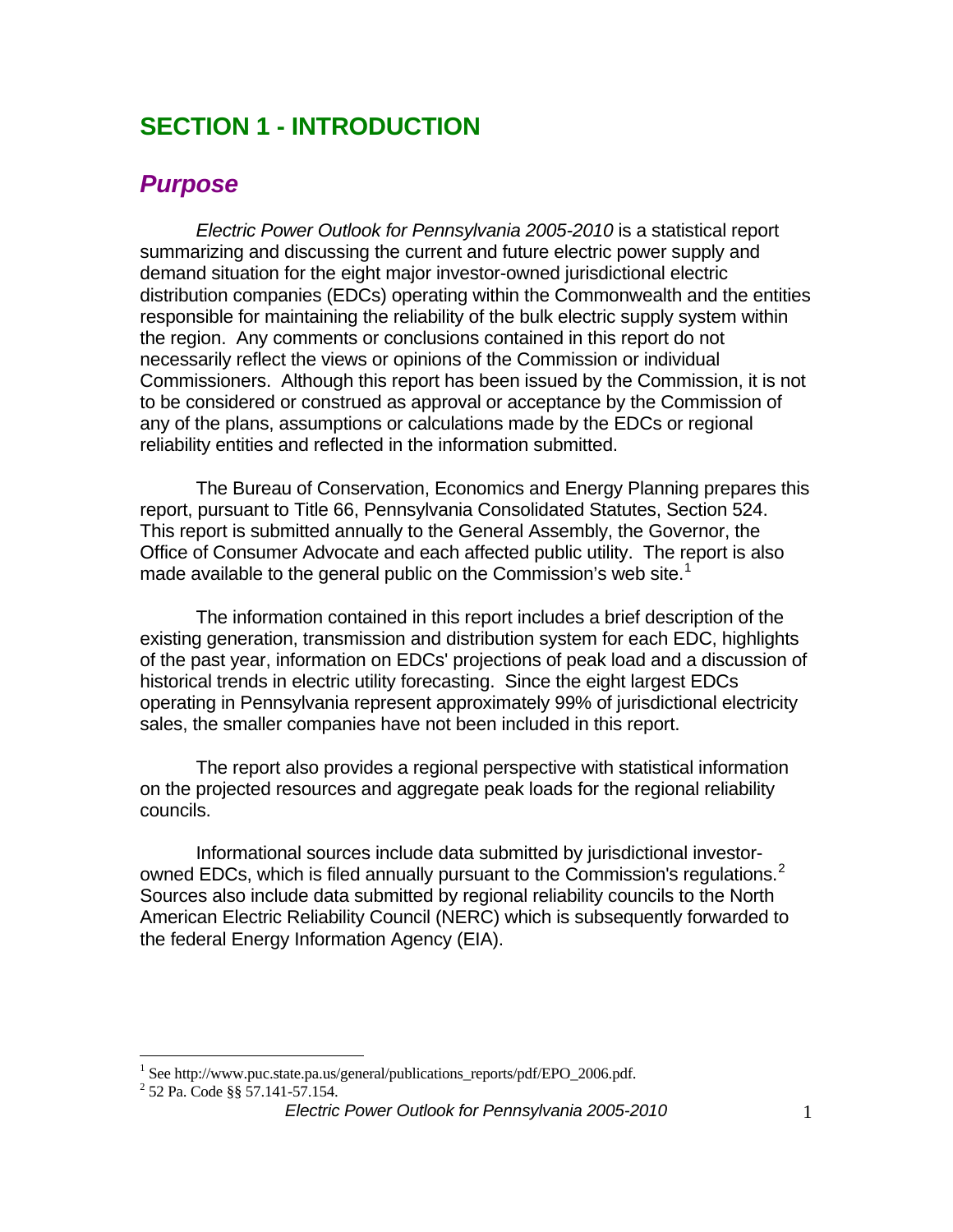#### *Regional Reliability Organizations*

In Pennsylvania, all major electric utilities are interconnected with neighboring systems extending beyond state boundaries. These systems are organized into regional entities – regional reliability councils – which are responsible for ensuring the reliability of the electric system. The regional reliability council covering Pennsylvania is the newly formed Reliability*First* Corporation (RFC). RFC was formed by the merger of the Mid-Atlantic Area Council (MAAC), the East Central Area Reliability Coordination Agreement (ECAR) and Mid-America Interconnected Network, Inc. (MAIN). RFC is one of eight regional councils of the North American Electric Reliability Council (NERC) and serves the states of Delaware, Illinois, Indiana, Kentucky, Maryland, Michigan, New Jersey, Ohio, Pennsylvania, Virginia, West Virginia, Wisconsin and the District of Columbia. RFC became operational on January 1, 2006.

NERC establishes criteria, standards and requirements for its members and all control areas. All control areas must operate in a manner such that system instability, uncontrolled system separation and cascading outages will not occur as a result of the most severe single contingency.

For nearly 39 years, MAAC and ECAR had been instrumental in maintaining a high level of electric service reliability. Through the establishment of reliability standards and operational protocols, under NERC's guidance, these councils required their member companies to provide sufficient generating capacity and transmission facilities to ensure adequate system resources for efficient operation. MAAC and ECAR were also responsible for coordinating the planning of new generation and transmission facilities. No Pennsylvania companies were members of MAIN, which will not be discussed in this report.

Now, RFC sets forth the criteria which individual utilities and systems must follow in planning adequate levels of generating capability. Among the factors which are considered in establishing these levels are load characteristics, load forecast error, scheduled maintenance requirements and the forced outage rates of generating units. The RFC reliability standards require that sufficient generating capacity be installed to ensure that the probability of system load exceeding available capacity is no greater than one day in ten years. Load serving entities that are members of RFC have a capacity obligation determined by evaluating individual system load characteristics, unit size and operating characteristics.

On March 31, 2006, RFC and Midwest Reliability Organization (MRO) entered into a Coordination Agreement for the purpose of coordinating the development of reliability standards and compliance and enforcement procedures; cooperating on the development and procedures employed to conduct power system analysis, studies and evaluations between the regions; and facilitating efficient and effective administration of MRO and RFC duties.

2 *Pennsylvania Public Utility Commission*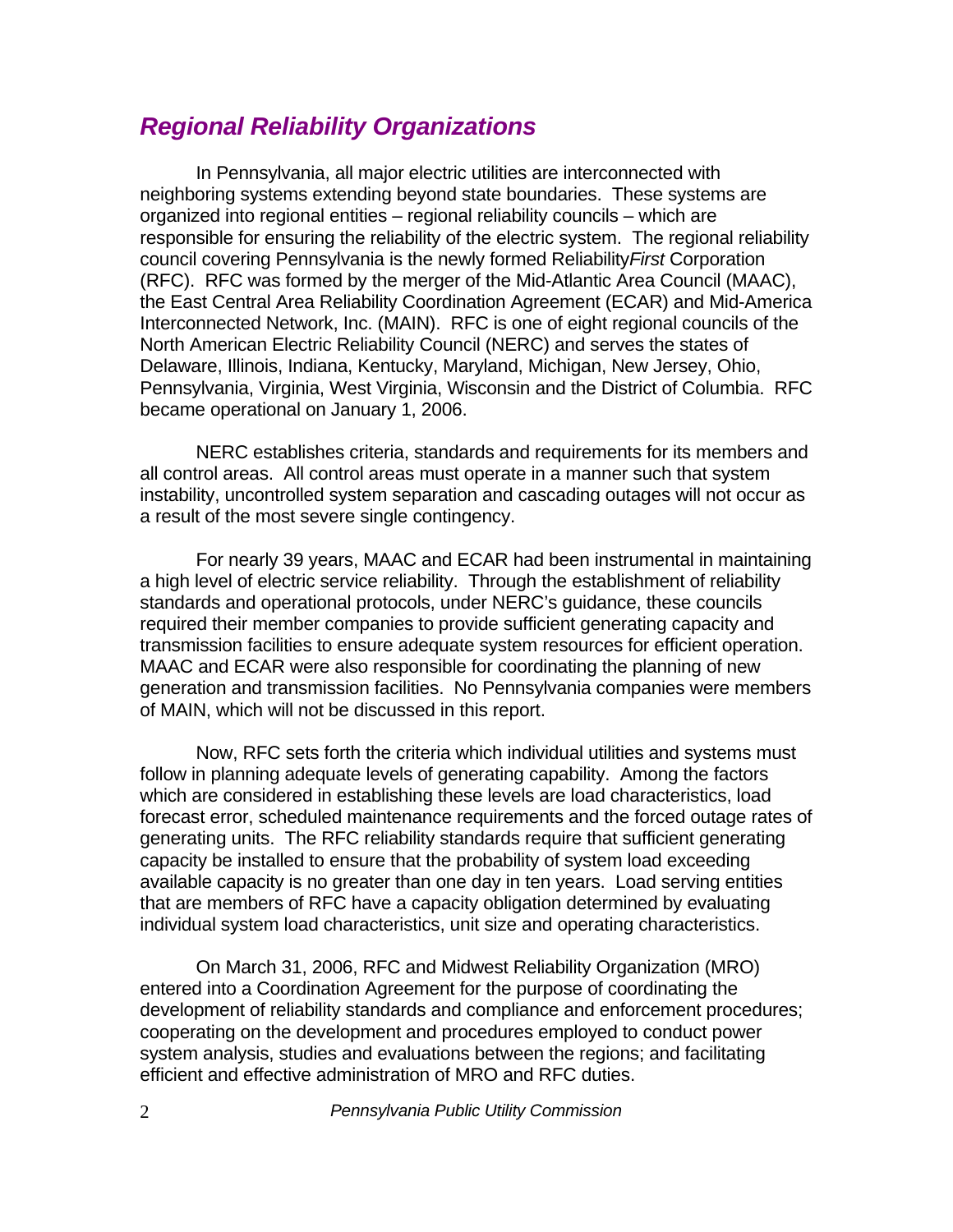The PJM Interconnection, L.L.C. (PJM) is a regional transmission organization (RTO) that ensures the reliability of the largest centrally dispatched control area in North America. PJM coordinates the operation of over 160,000 MW of generating capacity and over 56,000 miles of transmission lines. The PJM RTO coordinates the movement of electricity through all or parts of Delaware, Illinois, Indiana, Kentucky, Maryland, Michigan, New Jersey, North Carolina, Ohio, Pennsylvania, Tennessee, Virginia, West Virginia and the District of Columbia.

On April 1, 2002, PJM West became operational, broadening the regional scope of the electric grid operator for the Mid-Atlantic region, to include Allegheny Power and marking the first time, nationally, that two separate control areas are operated under a single energy market and a single governance structure. The PJM West offices located at Greensburg, Pennsylvania, provide transmission and generation coordination for the PJM West area.

On May 1, 2004, PJM began managing the flow of wholesale electricity over Commonwealth Edison's 5,000 miles of transmission lines in Illinois, making PJM the world's largest grid operator, meeting a peak demand of 87,000 MW. On October 1, 2004, PJM began managing American Electric Power's (AEP's) eastern control area, including nearly 22,300 miles of high-voltage transmission lines within a seven-state area and 23,800 MW of generating capacity. At the same time, Dayton Power and Light integrated into the PJM RTO with 1,000 miles of transmission lines and 4,450 MW of generation. Also, about 20 municipal electric companies, cooperatives and generators in the AEP area have joined PJM. On January 1, 2005, PJM began managing the wholesale flow of electricity for Duquesne, with 3,400 MW of capacity and 620 miles of transmission lines

These entities, including Allegheny, now comprise PJM West.

 Dominion Virginia Power (Dominion) was integrated into the PJM RTO on May 1, 2005. Dominion's control area, covering parts of Virginia and North Carolina, will operate separately under the single PJM energy market as PJM South, including an additional 6,100 miles of transmission lines and nearly 23,000 MW of generating capacity.

 The Midwest Independent System Operator (Midwest ISO) is the nation's first RTO approved by the Federal Energy Regulatory Commission (FERC). The Midwest ISO is based in Carmel, Indiana, and is responsible for monitoring the electric transmission system, ensuring equal access to the transmission system and maintaining and improving electric system reliability in the Midwest.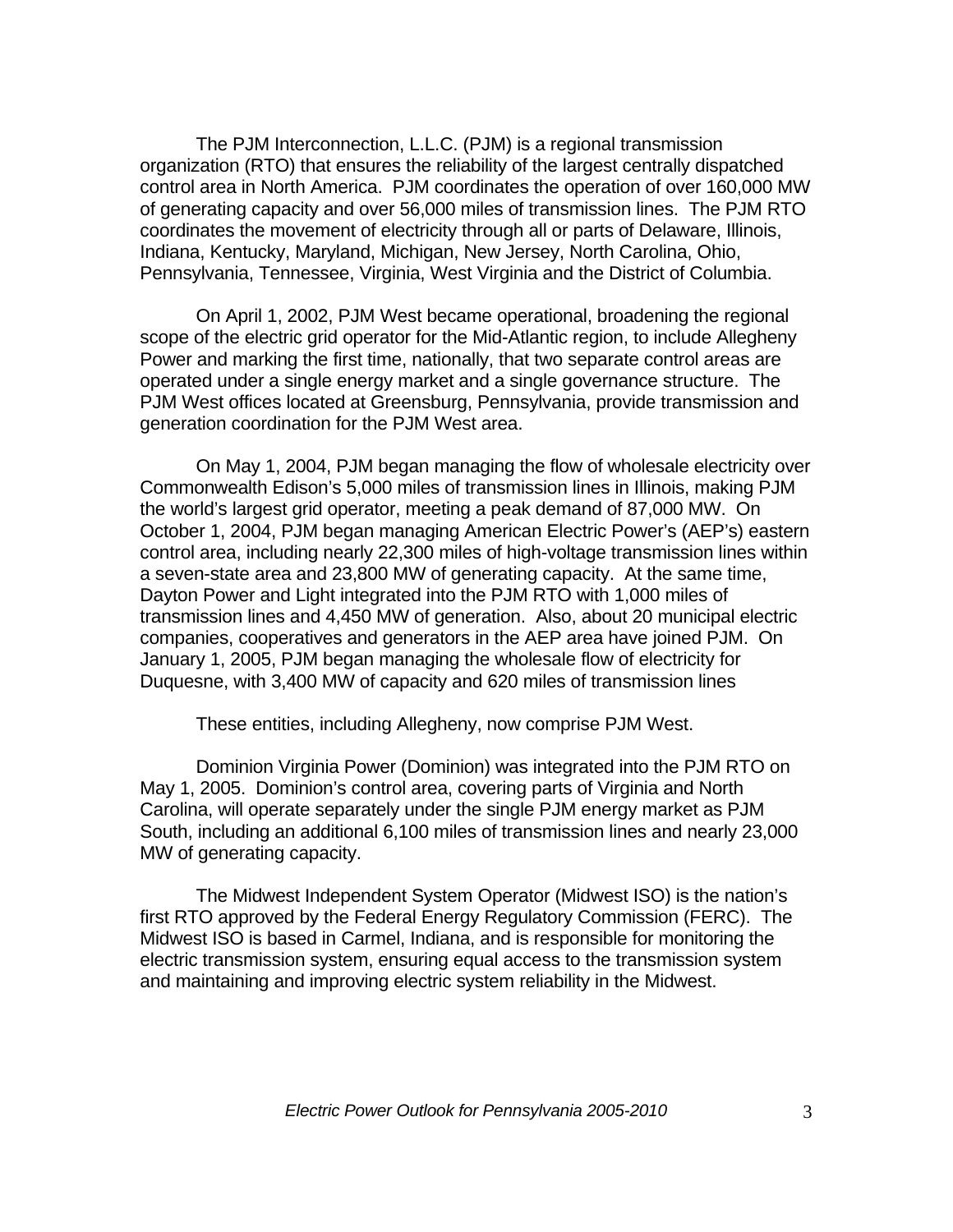The Midwest ISO was founded on February 12, 1996, and was configured to comply with FERC's concept of an independent organization that will ensure the smooth regional flow of electricity in a competitive wholesale marketplace. The Midwest ISO began selling transmission service under its open access transmission tariff on February 1, 2002. Utilities with about 97,000 miles of transmission lines covering nearly one million square miles from Manitoba, Canada, to Kentucky have committed to participate in the Midwest ISO. Pennsylvania Power Company is the only Pennsylvania utility in the Midwest ISO.

 The Midwest ISO "footprint" currently contains about 171,000 MW of generating capacity. The generator fuel mix is dominated by coal-fired resources, accounting for almost 60% of the capability. Most of the recent investment has been in natural gas resources, which currently account for 20% of the capability in the region. The Midwest ISO system-wide peak, set on August 3, 2005, was 131,434 MW.

The Midwest ISO and PJM are both members of RFC.

See Appendix B for maps of the expanded PJM RTO and the Midwest ISO.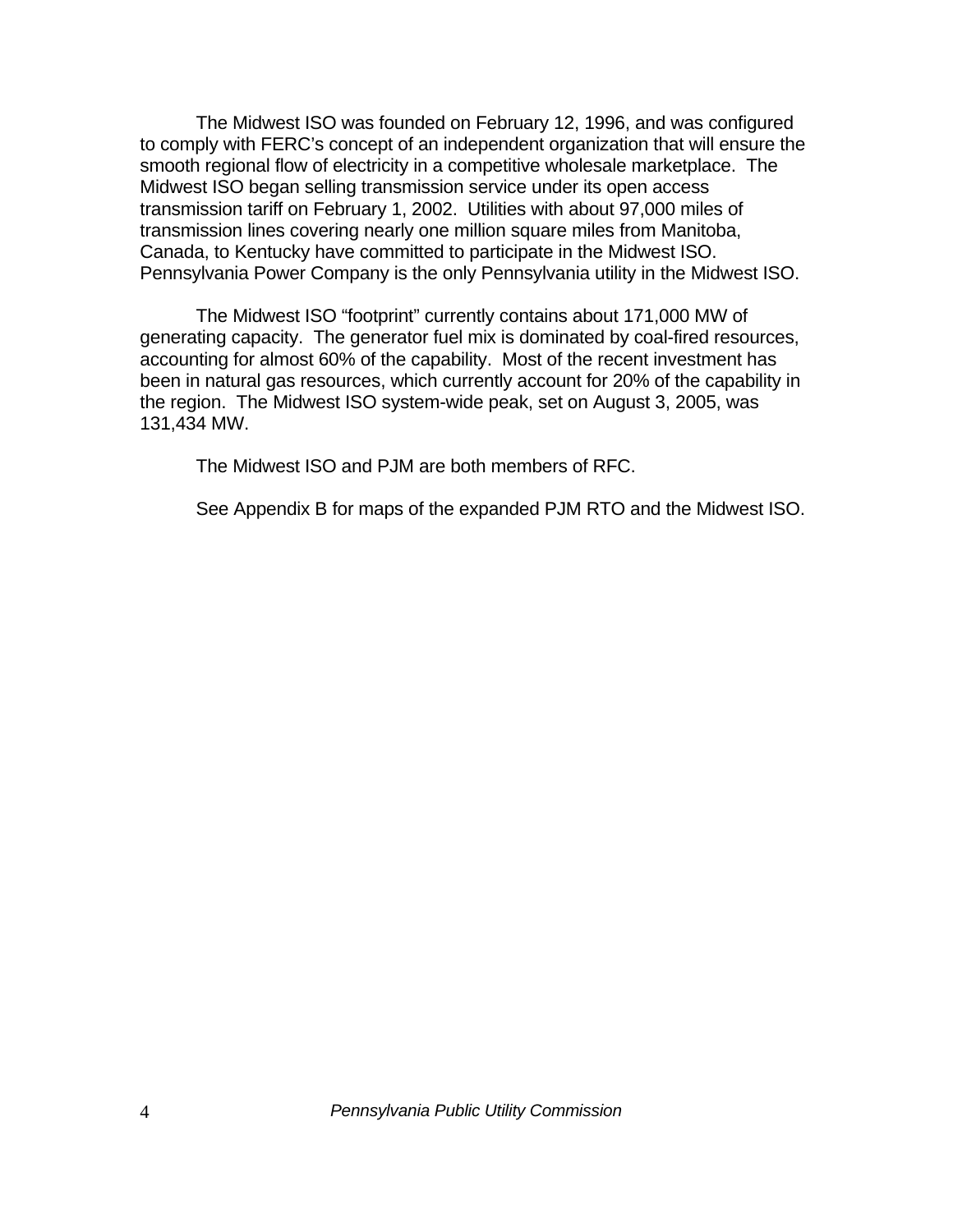## *Electric Distribution Companies*

Eleven electric distribution companies (EDCs) currently serve the electrical energy needs of the majority of Pennsylvania's homes, businesses and industries. Cooperatives and municipal systems provide service to several rural and urban areas. The eleven jurisdictional EDCs (nine systems) are:

- **1 Citizens' Electric Company**
- **2 Duquesne Light Company**
- **3 Metropolitan Edison Company (FirstEnergy)**
- **4 Pennsylvania Electric Company (FirstEnergy)**
- **5 Pennsylvania Power Company (FirstEnergy)**
- **6 PPL Electric Utilities Corporation**
- **7 PECO Energy Company (Exelon)**
- **8 Pike County Light & Power Company (Orange & Rockland Utilities, Inc.)**
- **9 UGI Utilities, Inc.**
- **10 Wellsboro Electric Company**
- **11 West Penn Power Company (Allegheny Energy, Inc.)**

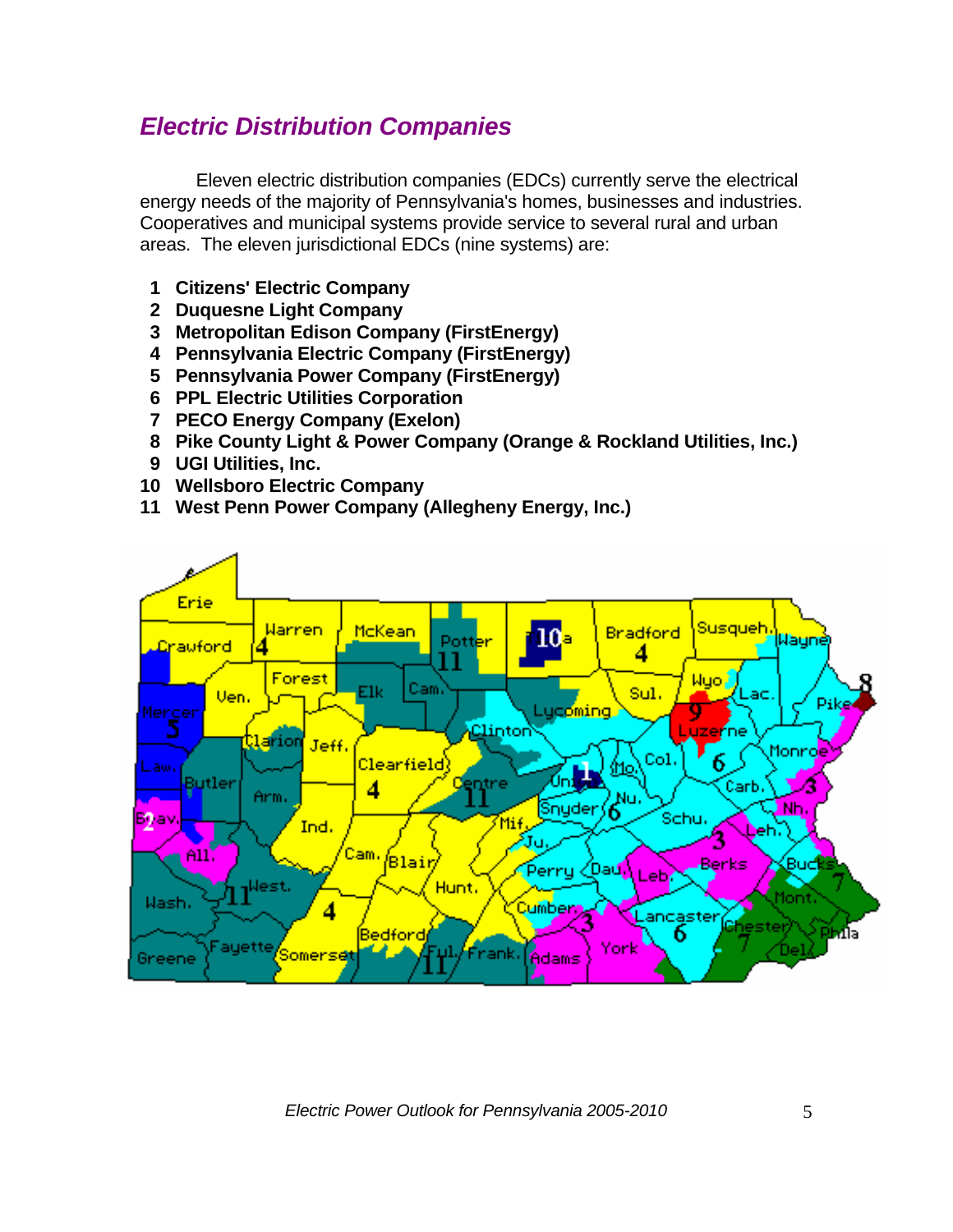Due to the deregulation of electric generation, local generating resources are now available to the competitive wholesale market. The EDCs have either entered into long-term contracts for power from traditional resources with affiliates or other generation suppliers or expect to purchase power from the wholesale market to fulfill their "provider-of-last-resort" obligations. $3$ 

It is the responsibility of each load-serving entity to make provisions for adequate generating resources to serve its customers. Furthermore, section 2807(e)(3) of the Public Utility Code requires that, at the end of the transition period (the period in which the EDC recovers its stranded costs), the local EDC or Commission-approved alternate supplier must acquire electric energy at prevailing market prices for customers who contract for power which is not delivered, or for customers who do not choose an alternate supplier. EDCs must also assume the role of provider-of-last-resort for customers choosing to return to the  $EDC<sup>4</sup>$  $EDC<sup>4</sup>$  $EDC<sup>4</sup>$ 

The Commission is in the process of developing regulations to address the EDCs' responsibilities concerning provider-of-last-resort service after the end of the transition period. On December 16, 2004, the Commission initiated a proposed rulemaking proceeding defining the obligation of EDCs to serve retail customers. The proposed rulemaking was published in the *Pennsylvania Bulletin* on February 26, 200[5](#page-10-2), with comments due April 27, 2005. $^5$  On November 10, 2005, the Commission reopened the public comment period. Comments were due March 8, 2006; reply comments were due April 7, 2006.

#### *Alternative Energy Portfolio Standards*

On November 30, 2004, Governor Edward Rendell signed into law the Alternative Energy Portfolio Standards Act (Act 213).<sup>[6](#page-10-3)</sup> Generally, Act 213 requires that an annually increasing percentage of electricity sold to retail customers be derived from alternative energy resources. This applies to both electric distribution companies and electric generation suppliers.

 These alternative energy resources are categorized as "Tier One" and "Tier Two" resources. Tier One resources include solar, wind, low-impact hydropower, geothermal, biologically-derived methane gas, fuel cells, biomass and coal mine methane. Tier Two resources include waste coal, demand-side management, distributed generation, large-scale hydropower, by-products of wood-pulping and wood manufacturing, municipal solid waste and integrated combined coal gasification technology.

 $\overline{a}$ 

<sup>&</sup>lt;sup>3</sup> Also referred to as "obligation to serve" and "default service."<br> $^{4}$  66 Be C S  $^{8}$  32907(e)(2)

<span id="page-10-2"></span><span id="page-10-1"></span><span id="page-10-0"></span> $466$  Pa.C.S. § 2807(e)(3).

<sup>5</sup> 35 Pa.B. 4121; Docket No. L-0040169.

<span id="page-10-3"></span><sup>6</sup> 73 P.S. §§ 1647.1–1647.8.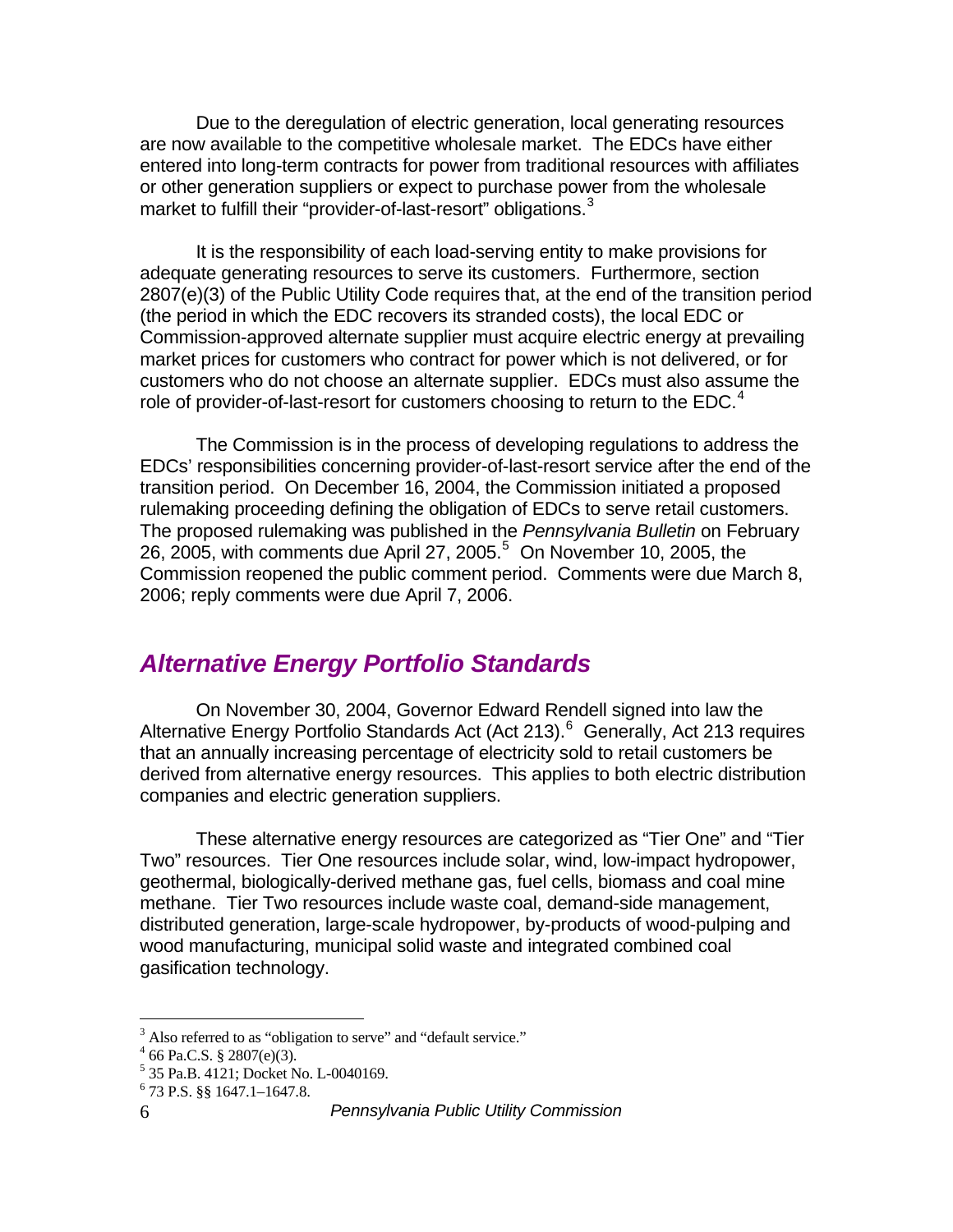Act 213, which took effect on February 28, 2005, requires that, within two years of the effective date, at least 1.5% of the electric energy sold to retail customers must be generated from Tier One resources. The percentage of electric energy derived from Tier One resources is to increase by at least 0.5% each year so that, by the  $15<sup>th</sup>$  year, at least 8% of the energy sold to retail customers in each service territory will come from these resources. Energy sold from Tier Two resources is to increase to 10% of the total retail sales by the 15<sup>th</sup> year. The Act sets forth a 15-year schedule for complying with its mandates. The compliance schedule is as follows:

|             |                                   | Tier I %      | Tier II | Solar  |
|-------------|-----------------------------------|---------------|---------|--------|
|             |                                   | (incl. Solar) |         | $PV$ % |
| Year 1:     | June 1, 2006 through May 31, 2007 | 1.5%          | 4.2%    | .0013% |
| Year 2:     | June 1, 2007 through May 31, 2008 | 1.5%          | 4.2%    | .0013% |
| Year 3:     | June 1, 2008 through May 31, 2009 | 2.0%          | 4.2%    | .0013% |
| Year 4:     | June 1, 2009 through May 31, 2010 | 2.5%          | 4.2%    | .0013% |
| Year 5:     | June 1, 2010 through May 31, 2011 | 3.0%          | 6.2%    | .0203% |
| Year 6:     | June 1, 2011 through May 31, 2012 | 3.5%          | 6.2%    | .0203% |
| Year 7:     | June 1, 2012 through May 31, 2013 | 4.0%          | 6.2%    | .0203% |
| Year 8:     | June 1, 2013 through May 31, 2014 | 4.5%          | 6.2%    | .0203% |
| Year 9:     | June 1, 2014 through May 31, 2015 | 5.0%          | 6.2%    | .0203% |
| Year $10$ : | June 1, 2015 through May 31, 2016 | 5.5%          | 8.2%    | .2500% |
| Year 11:    | June 1, 2016 through May 31, 2017 | 6.0%          | 8.2%    | .2500% |
| Year $12$ : | June 1, 2017 through May 31, 2018 | 6.5%          | 8.2%    | .2500% |
| Year $13$ : | June 1, 2018 through May 31, 2019 | 7.0%          | 8.2%    | .2500% |
| Year $14$ : | June 1, 2019 through May 31, 2020 | 7.5%          | 8.2%    | .2500% |
| Year $15$ : | June 1, 2020 through May 31, 2021 | 8.0%          | 10.0%   | .5000% |

Companies are exempt from these requirements for the duration of their cost recovery periods. The current expiration dates for the cost recovery period in each EDC service territory and their compliance start dates for compliance is as follows:

|                                        | Exemption expires | Compliance begins      |
|----------------------------------------|-------------------|------------------------|
| Pike County Power and Light            | December 31, 2005 | February 28, 2007      |
| Citizens Electric of Lewisburg         | December 31, 2007 | <b>January 1, 2008</b> |
| <b>Wellsboro Electric Company</b>      | December 31, 2007 | January 1, 2008        |
| UGI Utilities Inc. - Electric Division | December 31, 2006 | February 28, 2007      |
| Pennsylvania Power Company             | December 31, 2006 | February 28, 2007      |
| Duquesne Light Company                 | December 31, 2007 | <b>January 1, 2008</b> |
| <b>West Penn Power Company</b>         | December 31, 2010 | January 1, 2011        |
| PPL Electric Utilities, Inc.           | December 31, 2009 | January 1, 2010        |
| Pennsylvania Electric Company          | December 31, 2010 | January 1, 2011        |
| Metropolitan Edison Company            | December 31, 2010 | January 1, 2011        |
| <b>PECO Energy Company</b>             | December 31, 2010 | January 1, 2011        |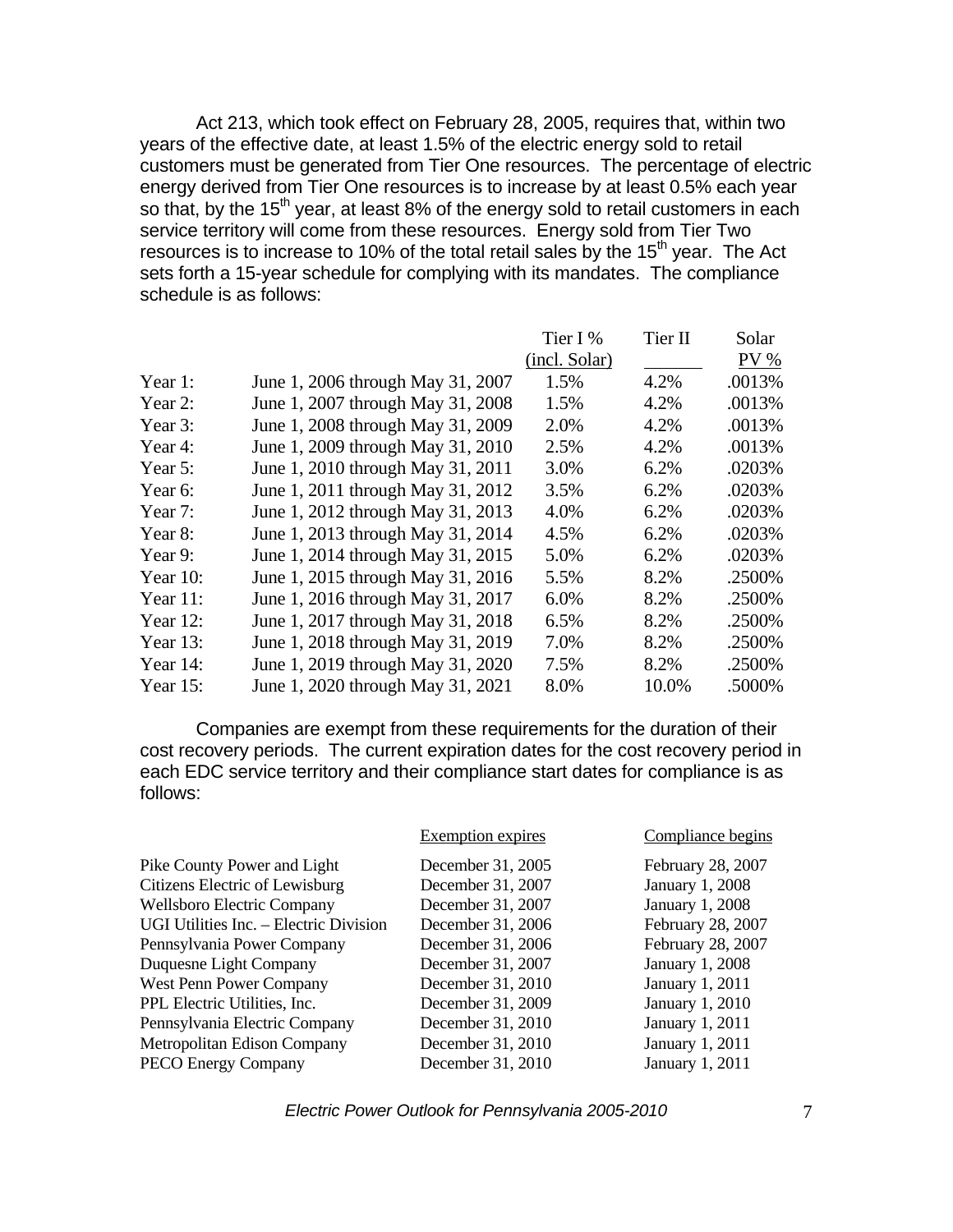The Commission is required to establish regulations governing the verification and tracking of energy efficiency and demand side management measures, pursuant to Act 213, including benefits to all customer classes. On October 3, 2005, the Commission issued a Final Order governing the participation of demand side management, energy efficiency and load management programs and technologies in the alternative energy market.<sup>[7](#page-12-0)</sup> The Commission will use two means to establish qualifications for Alternative Energy Credits – a catalog approach for standard energy saving measures and general guidelines for metered and custom energy saving measures. On April 12, 2006, the Commission released a Request for Qualifications, via Secretarial Letter, for parties interested in serving as an Alternative Energy Credit Program Administrator.

 On November 10, 2005, the Commission adopted a proposed rulemaking order which promotes onsite generation by customer-generators using renewable resources and eliminates barriers which may have previously existed regarding net metering. The regulations, which were approved as final on June 22, 2006, also provide for metering capabilities that will be required and a compensation mechanism which reimburses customer-generators for surplus energy supplied to the electric grid. $8$ 

 Also, on November 10, 2005, the Commission adopted a proposed rulemaking order which establishes regulations governing interconnection for customer-generators. The proposed regulations were drafted with a view towards promoting onsite generation by customer-generators using renewable resources, consistent with the goal of Act 213. The regulations strive to eliminate barriers which may have previously existed with regard to interconnection, while ensuring that interconnection by customer-generators will not pose unnecessary risks to the electric distribution systems in the Commonwealth.<sup>[9](#page-12-2)</sup>

 $\overline{a}$ 

<span id="page-12-0"></span><sup>7</sup> Docket No. M-00051865.

<span id="page-12-1"></span><sup>8</sup> Docket No. L-00050174.

<span id="page-12-2"></span><sup>9</sup> Docket No. L-00050175.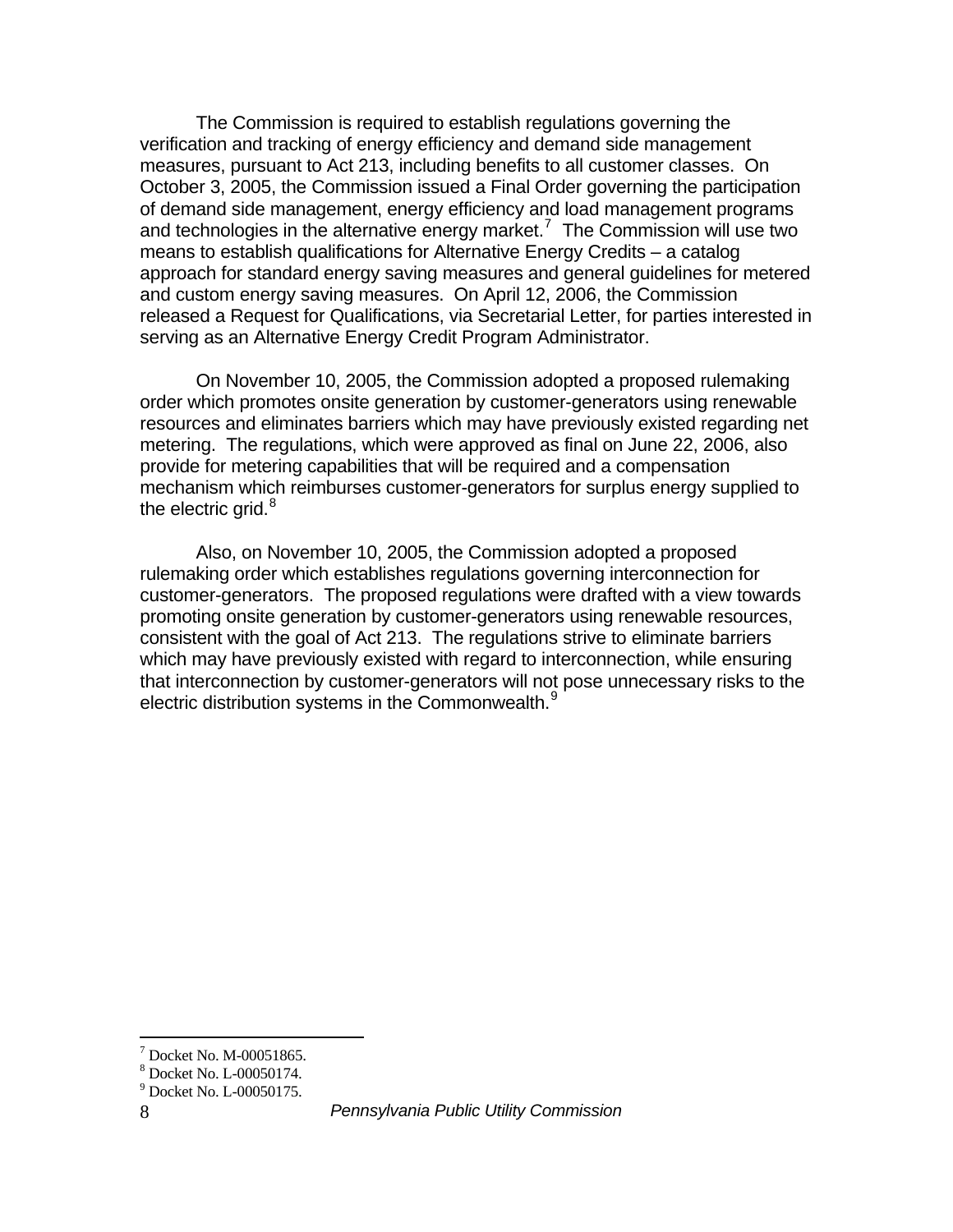## **SECTION 2 – HISTORIC AND FORECAST DATA**

#### *2005: A Year in Review*

The eight largest EDCs operating in Pennsylvania deliver approximately 99% of the jurisdictional companies' electrical energy needs. Aggregate sales in 2005 totaled approximately 146 billion kilowatthours (KWH), a 3.5% increase from that of 2004 and approximately 4.0% of the United States' total sales. Residential sales led the Pennsylvania market capturing 34.9% of the total sales, followed by industrial (32.4%) and commercial (30.4%). Aggregate non-coincident peak load increased to 28,850 MW in 2005, up 7.0% from 2004. See Tables 2.1 and 2.2 below.

**Table 2.1 Major PA EDCs' Energy Demand, Peak Load and Customers Served (2005)**

|             | Total            |            |                               |                   |              | <b>Sales For</b> | Total              | System        | Company    | <b>Net Energy</b> | Peak   |
|-------------|------------------|------------|-------------------------------|-------------------|--------------|------------------|--------------------|---------------|------------|-------------------|--------|
|             | <b>Customers</b> |            | <b>Residential Commercial</b> | <b>Industrial</b> | <b>Other</b> | <b>Resale</b>    | <b>Consumption</b> | <b>Losses</b> | <b>Use</b> | <b>For Load</b>   | Load   |
| <b>EDC</b>  | <b>Served</b>    | (MWH)      | (MWH)                         | (MWH)             | (MWH)        | (MWH)            | (MWH)              | (MWH)         | (MWH)      | (MWH)             | (MW)   |
| Duquesne    | 586,355          | 4,133,600  | 6,565,958                     | 3,128,361         | 68,628       | 82.724           | 13.979.271         | 860,616       | n/a        | 14,839,887        | 2,884  |
| Met-Ed      | 530.011          | 5.398.738  | 4.491.082                     | 4.083.016         | 35,703       |                  | 14.008.539         | 952,840       | n/a        | 14.961.379        | 2,752  |
| Penelec     | 587,533          | 4.456.524  | 5.009.594                     | 4.729.091         | 40.564       | $\Omega$         | 14.235.773         | 1.365.667     | n/a        | 15,601,440        | 2,531  |
| Penn Power  | 157,660          | 1.664.331  | 1.366.607                     | 1.628.727         | 6,532        |                  | 4.666.197          | 389,756       | n/a        | 5,055,953         | 1.021  |
| PECO        | 1.543.543        | 13.468.664 | 8.520.215                     | 15.773.692        | 962.032      | 183.920          | 38,908,523         | 2.468.611     | 63.360     | 38.971.883        | 8.626  |
| PPL         | 1.365.305        | 14.218.431 | 13,156,789                    | 9.720.133         | 206,276      | 1.020.899        | 38, 322, 528       | 2.800.994     | 81.508     | 41,205,030        | 7,083  |
| UGI         | 62,005           | 548,458    | 356,456                       | 119,849           | 5.845        | 73               | 1.030.681          | 58.681        | 2.064      | 1.091.426         | 201    |
| West Penn   | 705.580          | 7.087.624  | 4.891.781                     | 8.050.583         | 52.450       | 704.236          | 20.786.674         | 1.443.197     | n/a        | 22.229.871        | 3,752  |
| Total       | 5.537.992        | 50.976.370 | 44.358.482                    | 47.233.452        | 1.378.030    | 1.991.852        | 145.938.186        | 10.340.362    | 146,932    | 153,956,869       | 28,850 |
| % of Total  |                  | 34.93%     | 30.40%                        | 32.37%            | 0.94%        | 1.36%            | 100.00%            |               |            |                   |        |
| 2005 v 2004 | $0.66\%$         | 6.32%      | 3.58%                         | 0.68%             | 4.50%        | $-3.61\%$        | 3.45%              | $-0.96%$      | $-16.31\%$ | 1.50%             | 7.02%  |

**Table 2.2 Major PA EDCs' Energy Demand, Peak Load and Customers Served (2004)**

|            | Total         |            |                                             |                   |              | <b>Sales For</b>    | Total              | System        | Company | <b>Net Energy</b>  | Peak  |
|------------|---------------|------------|---------------------------------------------|-------------------|--------------|---------------------|--------------------|---------------|---------|--------------------|-------|
|            |               |            | <b>Customers   Residential   Commercial</b> | <b>Industrial</b> | <b>Other</b> | <b>Resale</b>       | <b>Consumption</b> | <b>Losses</b> | Use     | <b>For Load</b>    | Load  |
| <b>EDC</b> | <b>Served</b> | (MWH)      | (MWH)                                       | (MWH)             | (MWH)        | (MWH)               | (MWH)              | (MWH)         | (MWH)   | (MWH)              | (MW)  |
| Duquesne   | 587,664       | 3.885.587  | 6,453,654                                   | 3.228.573         | 69,683       | 312.103             | 13.949.600         | 788.104       | 30.423  | 14,768,127         | 2.646 |
| Met-Ed     | 520,687       | 5.070.963  | 4,251,165                                   | 4,041,540         | 33,569       |                     | 13.397.237         | 1.088.986     | n/a     | 14,486,223         | 2.468 |
| Penelec    | 585,658       | 4,249,263  | 4,791,759                                   | 4.588.866         | 39.852       |                     | 13.669.740         | 1.084.432     | n/a     | 14,754,172         | 2.425 |
| Penn Power | 157.412       | 1,545,200  | 1,296,100                                   | 1,553,900         | 6,600        |                     | 4.401.800          | 308,350       | 6,950   | 4,717,100          | 898   |
| PECO       | 1.536.754     | 12,507,039 | 8,414,312                                   | 15.741.001        | 914.257      | 78.414              | 37,655,023         | 2,635,852     | 59,353  | 40,350,228         | 7.567 |
| PPL        | 1.351.170     | 13.441.358 | 12.576.277                                  | 9.610.976         |              | 196.971 1.003.448   | 36,829,031         | 3,039,253     | 76.992  | 39,945,276         | 7.335 |
| UGI        | 61.922        | 521.275    | 350,564                                     | 112,026           | 5.588        | 67                  | 989.520            | 58,562        | 1.859   | 1.049.941          | 212   |
| West Penn  | 700,630       | 6.723.588  | 4,691,157                                   | 8.038.797         | 52.161       | 672,352             | 20,178,055         | 1.436.902     | n/a     | 21.614.957         | 3.407 |
| Total      | 5.501.897     | 47.944.273 | 42,824,988                                  | 46.915.679        |              | 1.318.681 2.066.384 | 141,070,006        | 10.440.441    | 175,577 | 151.686.024 26.958 |       |
| % of Total |               | 33.99%     | 30.36%                                      | 33.26%            | 0.93%        | 1.46%               | 100.00%            |               |         |                    |       |

Between 1990 and 2005, the state's energy demand grew at an average rate of 1.7% annually. Residential sales grew at an annual rate of 2.3%, commercial at 3.0% and industrial at 0.25%. Over the past five years, residential demand increased an average of 3.5% per year, commercial at 2.6% and industrial at a minus 0.7%. Average total sales growth from 2000 to 2005 was 1.7%.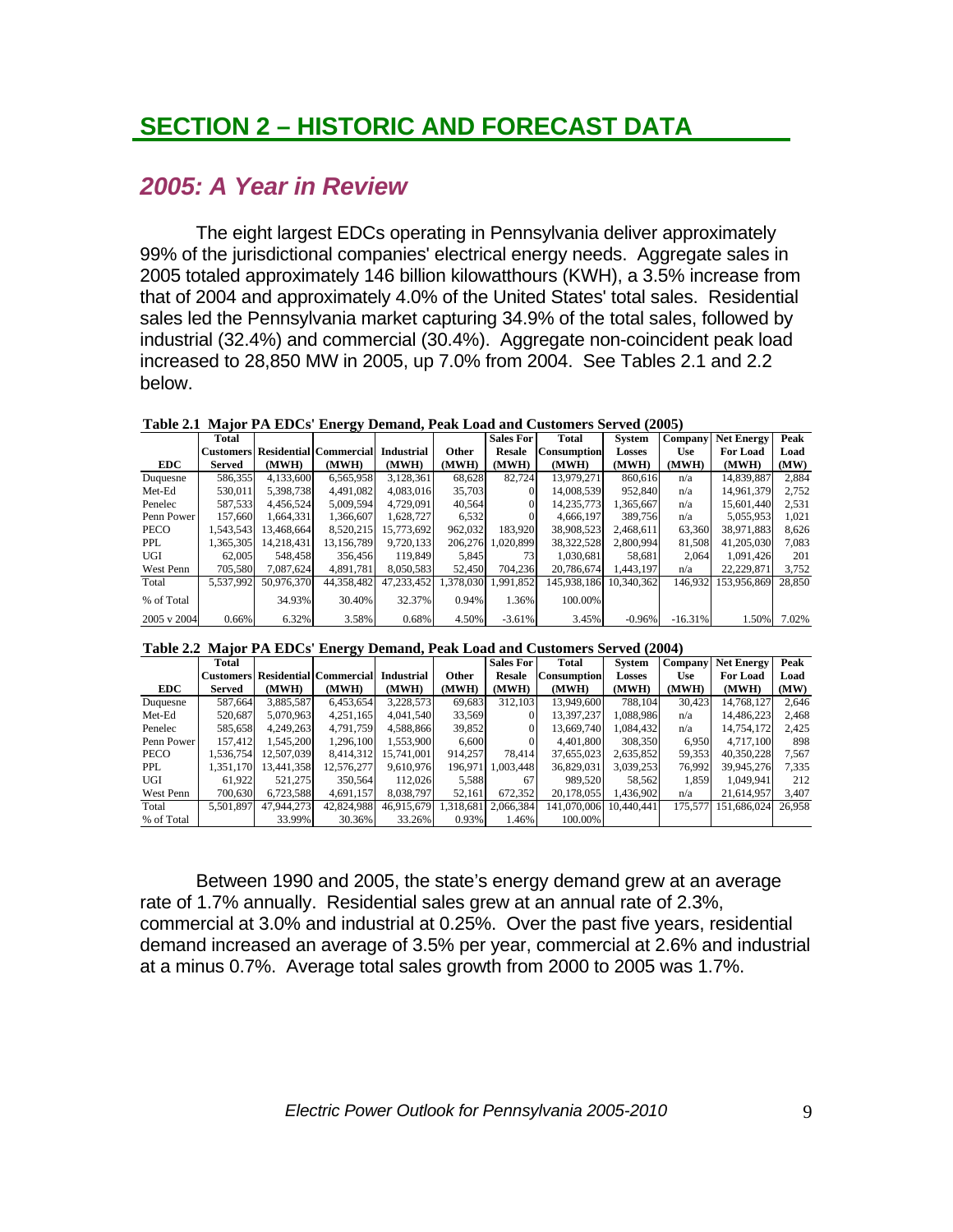The current aggregate 5-year projection of growth in energy demand is 1.5%. This includes a residential growth rate of 1.3%, a commercial rate of 1.9% and an industrial rate of 1.4%. See Figure 2.1 below. Gigawatthours are a measure of energy sales over time and megawatts are a measure of the instantaneous peak usage of electricity.



 Over the past 15 years, the average aggregate non-coincident peak load for the major EDCs increased 1.7% per year. From 2000 to 2005, the peak load increased by an average of 2.5% per year. From 2004 to 2005, the aggregate peak load increased from 26,958 MW to 28,703 MW, or 6.5%. See Figure 2.2.

Most EDCs are summer peaking and there is a correlation between cooling degree days and peak load. Figure 2.3 provides a comparison between cooling degree days and peak load for the past five years.

 The combined forecast of the EDCs' peak load shows the load increasing from 28,703 MW in 2005 to 30,236 MW in 2010 at an average growth rate of 1.0%. Peak loads are weather-adjusted to reflect normal weather conditions prior to using forecasting methodologies. Thus, the projected growth rates reflect the year-toyear fluctuations in energy sales and peak load.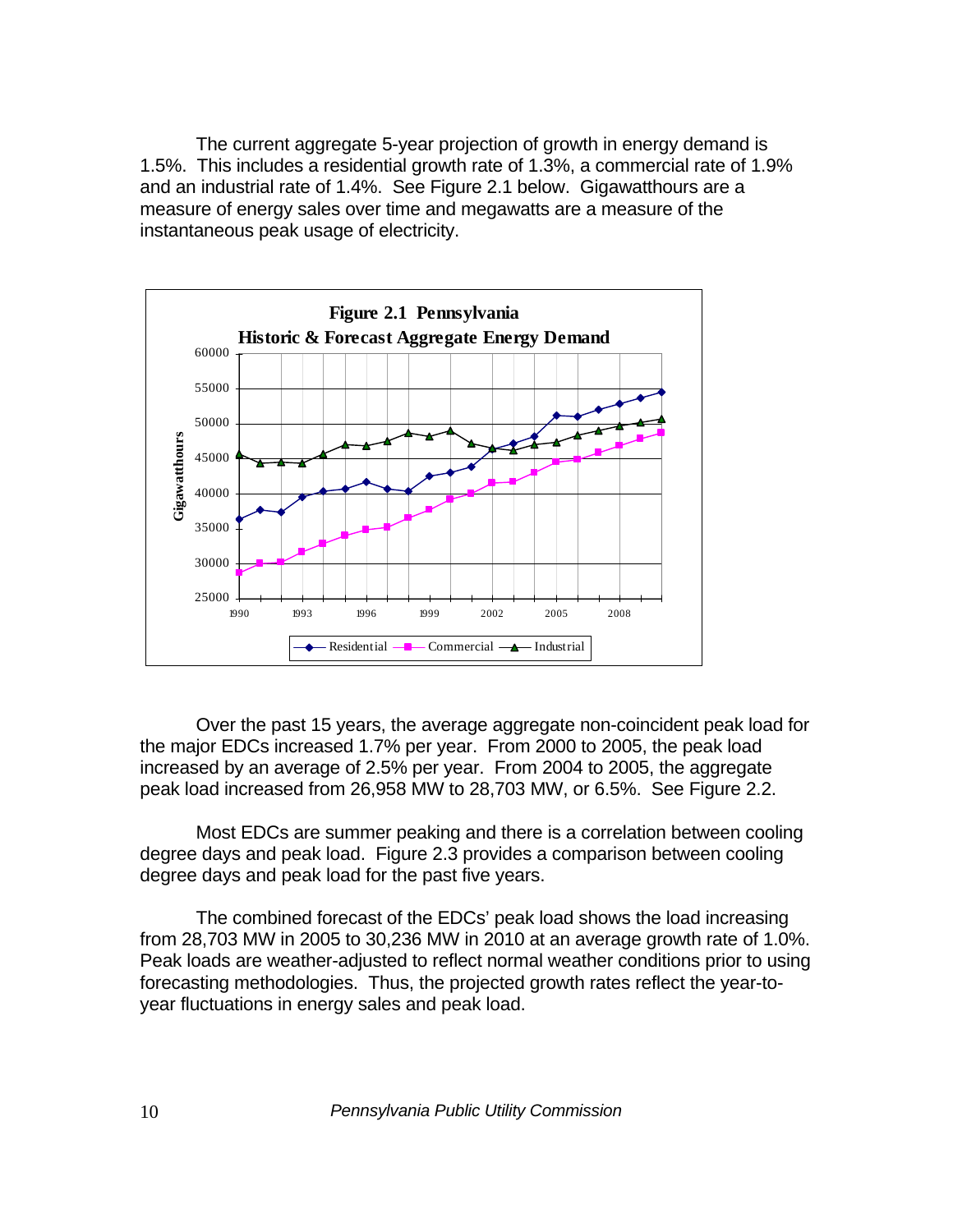

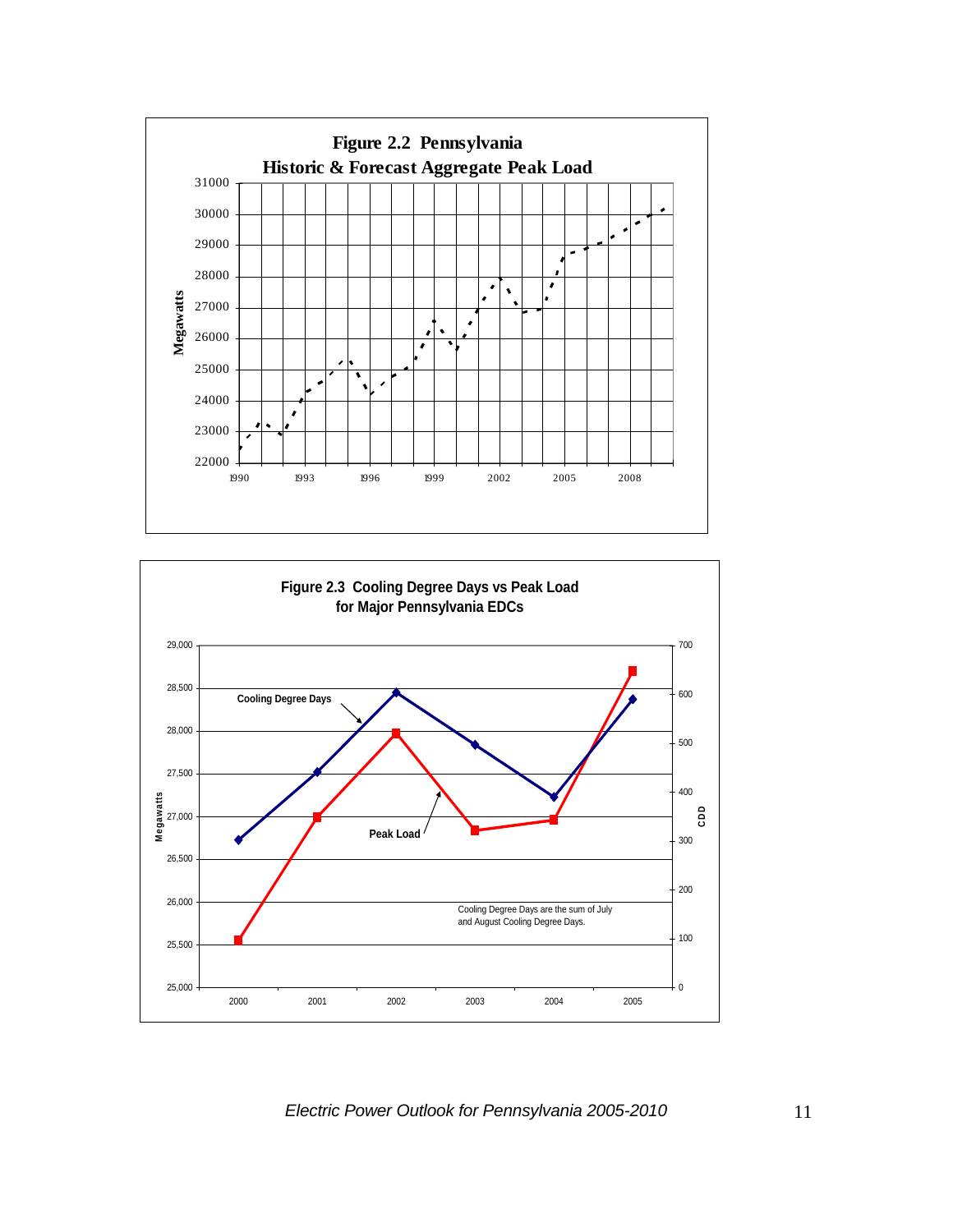## *Summary of EDC Data*

#### **Duquesne Light Company**

Duquesne Light Company (Duquesne) provides service to 586,355 electric utility customers in southwestern Pennsylvania. In 2005, Duquesne had energy sales totaling 14.0 billion kilowatthours (KWH) -- up 0.2% from 2004. Commercial sales continued to dominate Duquesne's market with 47.0% of the total sales, followed by residential (29.6%) and industrial (22.4%).

Between 1990 and 2005, Duquesne's total energy demand increased about 1.2% per year. Residential demand grew at an annual rate of 2.0% and commercial demand grew at 1.5%. Industrial demand decreased at a rate of 0.4% per year.



The current 5-year projection of average growth in total energy consumption is about 1.6% per year. This includes a residential growth rate of 0.5%, a commercial growth rate of 2.0% and an industrial growth rate of 2.1% per year.

12 *Pennsylvania Public Utility Commission*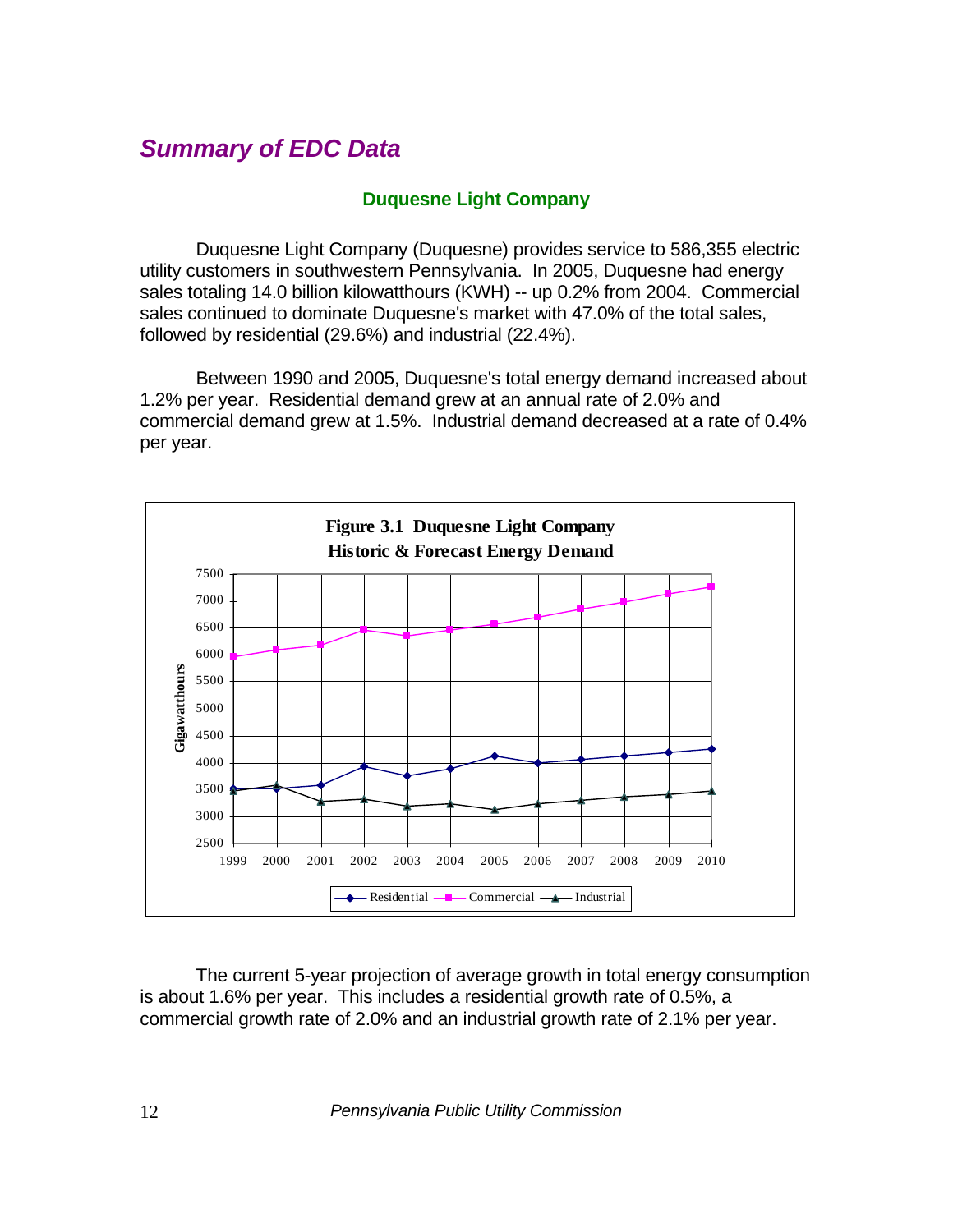Duquesne's summer peak load, occurring on August 12, 2005, was 2,884 megawatts (MW), representing an increase of 9.0% over last year's peak of 2,646 MW. The 2005/2006 winter peak load was 2,174 MW or 1.8% higher than that of the previous year.

The actual average annual peak load growth rate over the past fifteen years was 1.3%. Duquesne's forecast shows the peak load increasing from 2,884 MW in the summer of 2005 to 2,910 MW in 2010, or an average annual growth rate of  $0.2%$ .



Tables 3.1-3.4 provide Duquesne's forecasts of peak load and residential, commercial and industrial energy demand from 1996 through 2006.

On January 1, 2005, PJM began managing the flow of wholesale electricity for Duquesne. While Duquesne's integration into PJM involves transferring control of 670 miles of high voltage transmission lines, ownership remains with Duquesne. PJM is now the regional reliability coordinator for Duquesne.

For calendar year 2005, 13 electric generation suppliers (EGSs) sold a total of 7.4 billion KWH to retail customers in Duquesne's service territory, or about 53% of total consumption. There were no instances in 2005 where EGSs failed to supply scheduled load.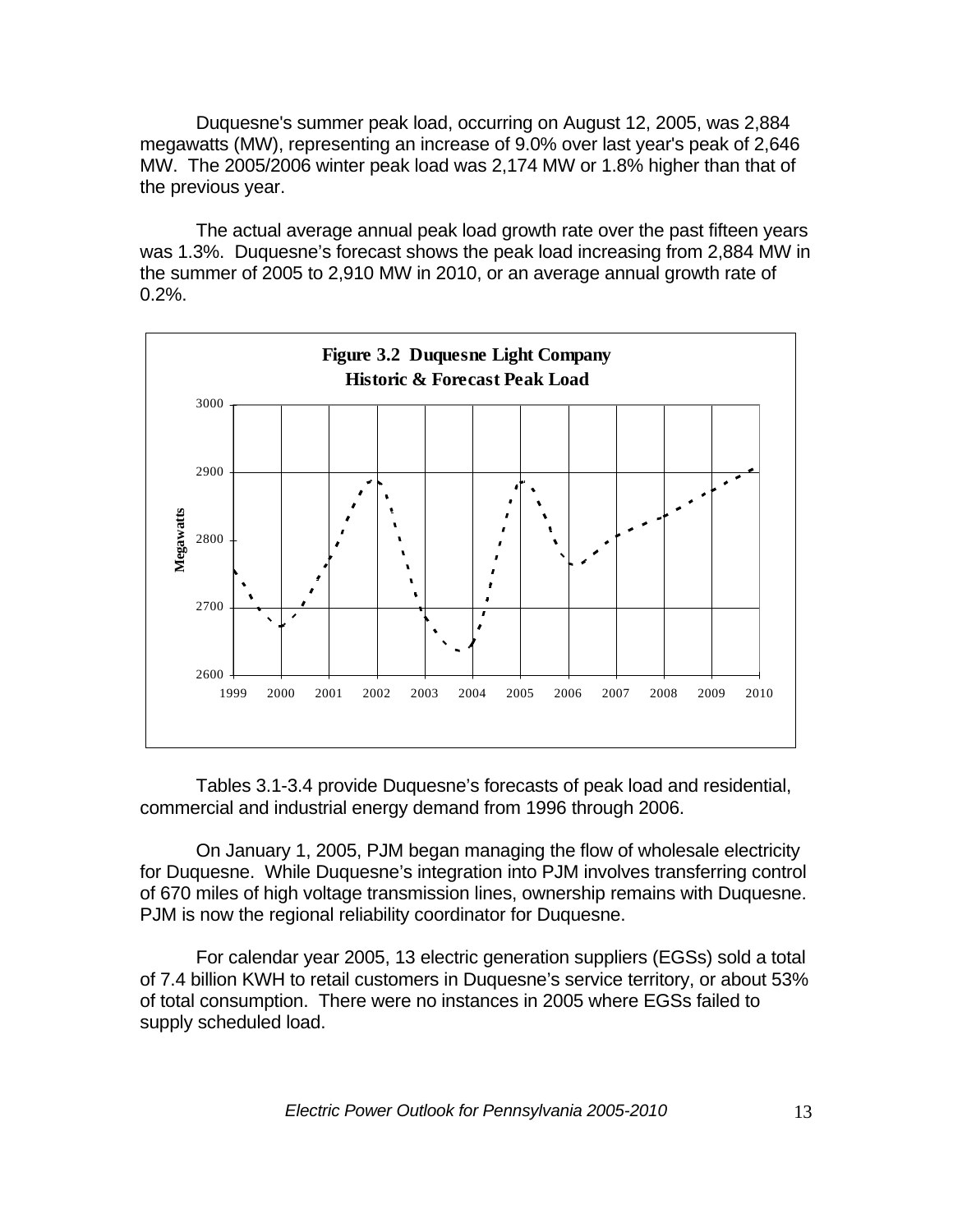Over the next three years, Duquesne plans to add 39.2 miles of high voltage transmission lines to its system at a total cost of \$7.95 million.

Duquesne's Direct Load Control Program continued in 2005 for residential and commercial customers in which air conditioning units will be shut off or cycled during periods of high temperature. Customers receive a credit on the monthly bill, based on the program option selected. The amount of load curtailed as a result of this program is not significant. Duquesne also has a low-income weatherization program (LIURP), which includes the installation of a variety of weatherization measures.

Duquesne is a member of RFC and PJM.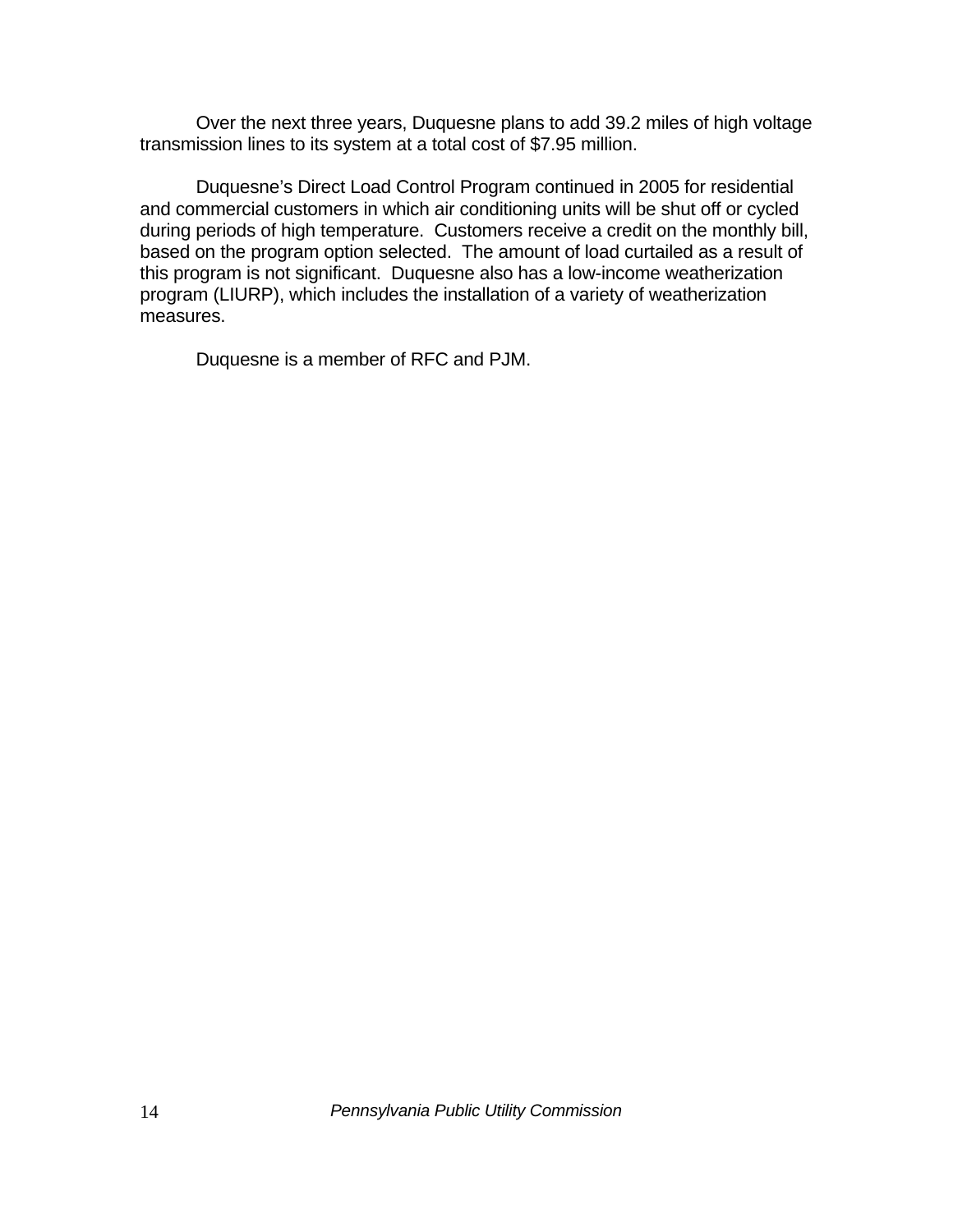|      | Actual        |      | <b>Projected Peak Load Requirements</b> |      |      |      |      |      |      |      |      |      |  |  |
|------|---------------|------|-----------------------------------------|------|------|------|------|------|------|------|------|------|--|--|
|      | Peak          |      |                                         |      |      |      |      |      |      |      |      |      |  |  |
| Year | <b>Demand</b> | 1996 | 1997                                    | 1998 | 1999 | 2000 | 2001 | 2002 | 2003 | 2004 | 2005 | 2006 |  |  |
|      |               |      |                                         |      |      |      |      |      |      |      |      |      |  |  |
|      |               |      |                                         |      |      |      |      |      |      |      |      |      |  |  |
| 1996 | 2463          | 2537 |                                         |      |      |      |      |      |      |      |      |      |  |  |
| 1997 | 2671          | 2599 | 2583                                    |      |      |      |      |      |      |      |      |      |  |  |
| 1998 | 2484          | 2634 | 2614                                    | 2614 |      |      |      |      |      |      |      |      |  |  |
| 1999 | 2756          | 2652 | 2632                                    | 2632 | 2715 |      |      |      |      |      |      |      |  |  |
| 2000 | 2673          | 2671 | 2653                                    | 2653 | 2736 | 2638 |      |      |      |      |      |      |  |  |
| 2001 | 2771          | 2690 | 2677                                    | 2677 | 2757 | 2661 | 2661 |      |      |      |      |      |  |  |
| 2002 | 2886          | 2709 | 2702                                    | 2702 | 2776 | 2682 | 2682 | 2850 |      |      |      |      |  |  |
| 2003 | 2686          | 2728 | 2727                                    | 2727 | 2798 | 2702 | 2702 | 2884 | 2822 |      |      |      |  |  |
| 2004 | 2646          | 2749 | 2754                                    | 2754 |      | 2723 | 2723 | 2912 | 2841 | 2719 |      |      |  |  |
| 2005 | 2884          | 2769 | 2782                                    | 2782 |      |      | 2743 | 2934 | 2855 | 2740 | 2722 |      |  |  |
| 2006 |               |      | 2810                                    | 2810 |      |      |      | 2953 | 2870 | 2771 | 2765 | 2765 |  |  |
| 2007 |               |      |                                         | 2839 |      |      |      |      | 2884 | 2801 | 2805 | 2805 |  |  |
| 2008 |               |      |                                         |      |      |      |      |      |      | 2831 | 2835 | 2835 |  |  |
| 2009 |               |      |                                         |      |      |      |      |      |      |      | 2873 | 2873 |  |  |
| 2010 |               |      |                                         |      |      |      |      |      |      |      |      | 2910 |  |  |

#### **Table 3.1 Duquesne Light Company Actual and Projected Peak Load (Megawatts)**

#### **Table 3.2 Duquesne Light Company Actual and Projected Residential Energy Demand (Gigawatthours)**

|      | <b>Actual</b> |      |      | <b>Projected Residential Energy Demand</b> |      |      |      |      |      |      |      |      |
|------|---------------|------|------|--------------------------------------------|------|------|------|------|------|------|------|------|
|      | <b>Energy</b> |      |      |                                            |      |      |      |      |      |      |      |      |
| Year | <b>Demand</b> | 1996 | 1997 | 1998                                       | 1999 | 2000 | 2001 | 2002 | 2003 | 2004 | 2005 | 2006 |
|      |               |      |      |                                            |      |      |      |      |      |      |      |      |
|      |               |      |      |                                            |      |      |      |      |      |      |      |      |
| 1996 | 3321          | 3175 |      |                                            |      |      |      |      |      |      |      |      |
| 1997 | 3274          | 3167 | 3228 |                                            |      |      |      |      |      |      |      |      |
| 1998 | 3382          | 3171 | 3234 | 3234                                       |      |      |      |      |      |      |      |      |
| 1999 | 3526          | 3176 | 3240 | 3240                                       | 3366 |      |      |      |      |      |      |      |
| 2000 | 3509          | 3181 | 3249 | 3249                                       | 3383 | 3610 |      |      |      |      |      |      |
| 2001 | 3584          | 3187 | 3258 | 3258                                       | 3400 | 3643 | 3643 |      |      |      |      |      |
| 2002 | 3924          | 3192 | 3267 | 3267                                       | 3415 | 3681 | 3681 | 3671 |      |      |      |      |
| 2003 | 3759          | 3198 | 3276 | 3276                                       | 3432 | 3716 | 3716 | 3726 | 3697 |      |      |      |
| 2004 | 3886          | 3204 | 3287 | 3287                                       |      | 3759 | 3759 | 3772 | 3721 | 3811 |      |      |
| 2005 | 4134          | 3210 | 3297 | 3297                                       |      |      | 3780 | 3810 | 3744 | 3832 | 3941 |      |
| 2006 |               |      | 3210 | 3307                                       |      |      |      | 3846 | 3767 | 3879 | 4018 | 3984 |
| 2007 |               |      |      | 3318                                       |      |      |      |      | 3791 | 3925 | 4088 | 4054 |
| 2008 |               |      |      |                                            |      |      |      |      |      | 3978 | 4125 | 4118 |
| 2009 |               |      |      |                                            |      |      |      |      |      |      | 4198 | 4181 |
| 2010 |               |      |      |                                            |      |      |      |      |      |      |      | 4243 |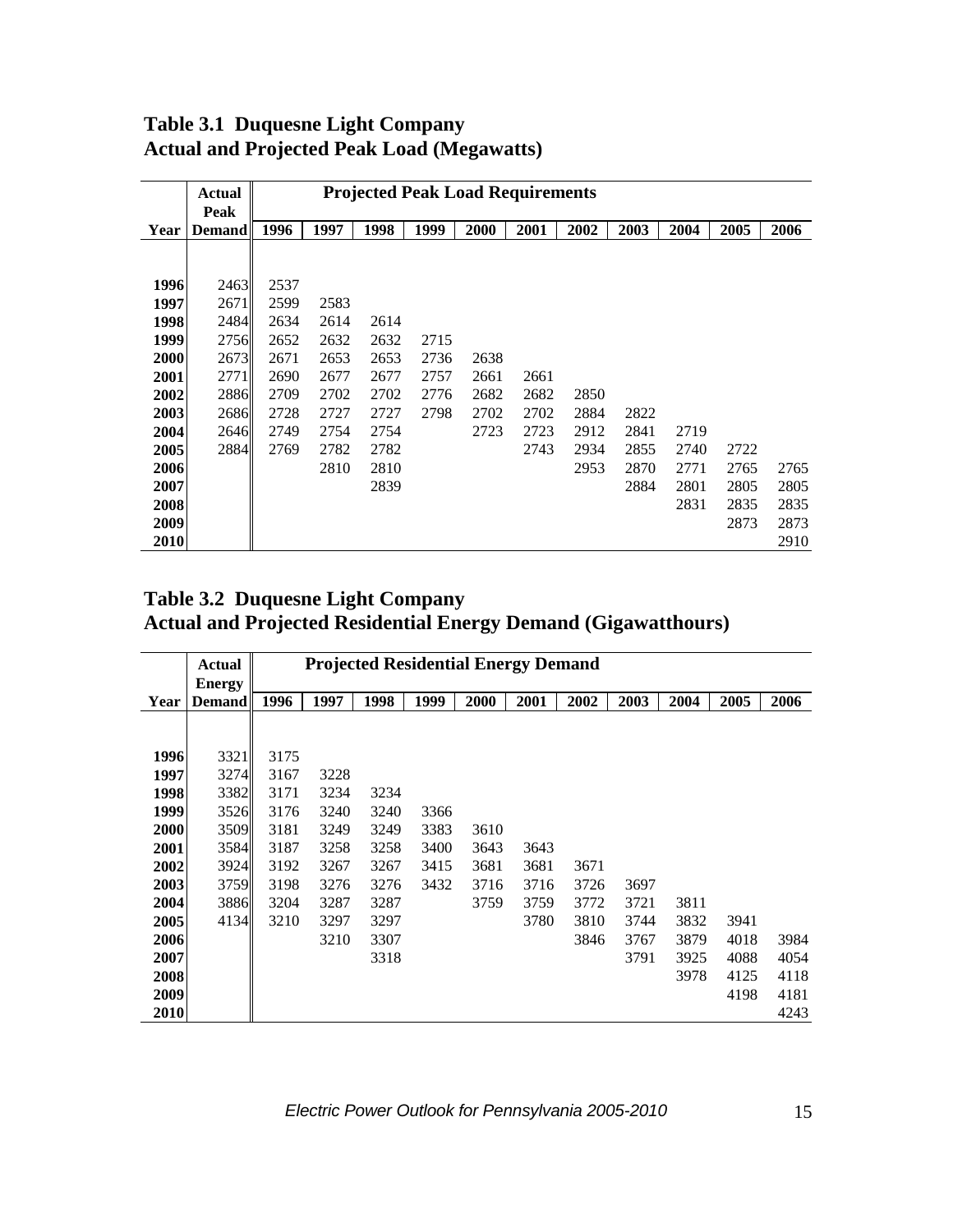|      | <b>Actual</b> |      | <b>Projected Commercial Energy Demand</b> |      |      |      |      |      |      |      |      |      |  |
|------|---------------|------|-------------------------------------------|------|------|------|------|------|------|------|------|------|--|
|      | <b>Energy</b> |      |                                           |      |      |      |      |      |      |      |      |      |  |
| Year | <b>Demand</b> | 1996 | 1997                                      | 1998 | 1999 | 2000 | 2001 | 2002 | 2003 | 2004 | 2005 | 2006 |  |
|      |               |      |                                           |      |      |      |      |      |      |      |      |      |  |
|      |               |      |                                           |      |      |      |      |      |      |      |      |      |  |
| 1996 | 5737          | 5732 |                                           |      |      |      |      |      |      |      |      |      |  |
| 1997 | 5703          | 5757 | 5858                                      |      |      |      |      |      |      |      |      |      |  |
| 1998 | 5826          | 5824 | 5945                                      | 5945 |      |      |      |      |      |      |      |      |  |
| 1999 | 5954          | 5910 | 6039                                      | 6039 | 5983 |      |      |      |      |      |      |      |  |
| 2000 | 6092          | 6005 | 6159                                      | 6159 | 6073 | 6113 |      |      |      |      |      |      |  |
| 2001 | 6170          | 6102 | 6301                                      | 6301 | 6157 | 6231 | 6231 |      |      |      |      |      |  |
| 2002 | 6458          | 6198 | 6450                                      | 6450 | 6236 | 6336 | 6336 | 6324 |      |      |      |      |  |
| 2003 | 6346          | 6295 | 6606                                      | 6606 | 6327 | 6438 | 6438 | 6467 | 6436 |      |      |      |  |
| 2004 | 6454          | 6400 | 6773                                      | 6773 |      | 6540 | 6540 | 6570 | 6505 | 6428 |      |      |  |
| 2005 | 6566          | 6505 | 6944                                      | 6944 |      |      | 6628 | 6653 | 6570 | 6479 | 6568 |      |  |
| 2006 |               |      | 7118                                      | 7118 |      |      |      | 6729 | 6636 | 6597 | 6711 | 6693 |  |
| 2007 |               |      |                                           | 7296 |      |      |      |      | 6703 | 6713 | 6870 | 6847 |  |
| 2008 |               |      |                                           |      |      |      |      |      |      | 6841 | 6949 | 6991 |  |
| 2009 |               |      |                                           |      |      |      |      |      |      |      | 7076 | 7129 |  |
| 2010 |               |      |                                           |      |      |      |      |      |      |      |      | 7259 |  |

**Table 3.3 Duquesne Light Company Actual and Projected Commercial Energy Demand (Gigawatthours)**

#### **Table 3.4 Duquesne Light Company Actual and Projected Industrial Energy Demand (Gigawatthours)**

|      | <b>Actual</b> |      |      | <b>Projected Industrial Energy Demand</b> |      |      |      |      |      |      |      |      |
|------|---------------|------|------|-------------------------------------------|------|------|------|------|------|------|------|------|
|      | <b>Energy</b> |      |      |                                           |      |      |      |      |      |      |      |      |
| Year | <b>Demand</b> | 1996 | 1997 | 1998                                      | 1999 | 2000 | 2001 | 2002 | 2003 | 2004 | 2005 | 2006 |
|      |               |      |      |                                           |      |      |      |      |      |      |      |      |
|      |               |      |      |                                           |      |      |      |      |      |      |      |      |
| 1996 | 3285          | 3349 |      |                                           |      |      |      |      |      |      |      |      |
| 1997 | 3501          | 3717 | 3431 |                                           |      |      |      |      |      |      |      |      |
| 1998 | 3412          | 3941 | 3690 | 3690                                      |      |      |      |      |      |      |      |      |
| 1999 | 3481          | 4013 | 3828 | 3828                                      | 3771 |      |      |      |      |      |      |      |
| 2000 | 3581          | 4086 | 3919 | 3919                                      | 3836 | 3537 |      |      |      |      |      |      |
| 2001 | 3283          | 4160 | 3988 | 3988                                      | 3901 | 3576 | 3576 |      |      |      |      |      |
| 2002 | 3328          | 4236 | 4059 | 4059                                      | 3964 | 3615 | 3615 | 3315 |      |      |      |      |
| 2003 | 3189          | 4313 | 4130 | 4130                                      | 4027 | 3651 | 3651 | 3382 | 3349 |      |      |      |
| 2004 | 3229          | 4393 | 4202 | 4202                                      |      | 3695 | 3695 | 3445 | 3415 | 3031 |      |      |
| 2005 | 3128          | 4474 | 4276 | 4276                                      |      |      | 3742 | 3491 | 3437 | 2990 | 3347 |      |
| 2006 |               |      | 4351 | 4351                                      |      |      |      | 3530 | 3453 | 3033 | 3407 | 3229 |
| 2007 |               |      |      | 4427                                      |      |      |      |      | 3471 | 3075 | 3458 | 3299 |
| 2008 |               |      |      |                                           |      |      |      |      |      | 3123 | 3501 | 3359 |
| 2009 |               |      |      |                                           |      |      |      |      |      |      | 3542 | 3411 |
| 2010 |               |      |      |                                           |      |      |      |      |      |      |      | 3464 |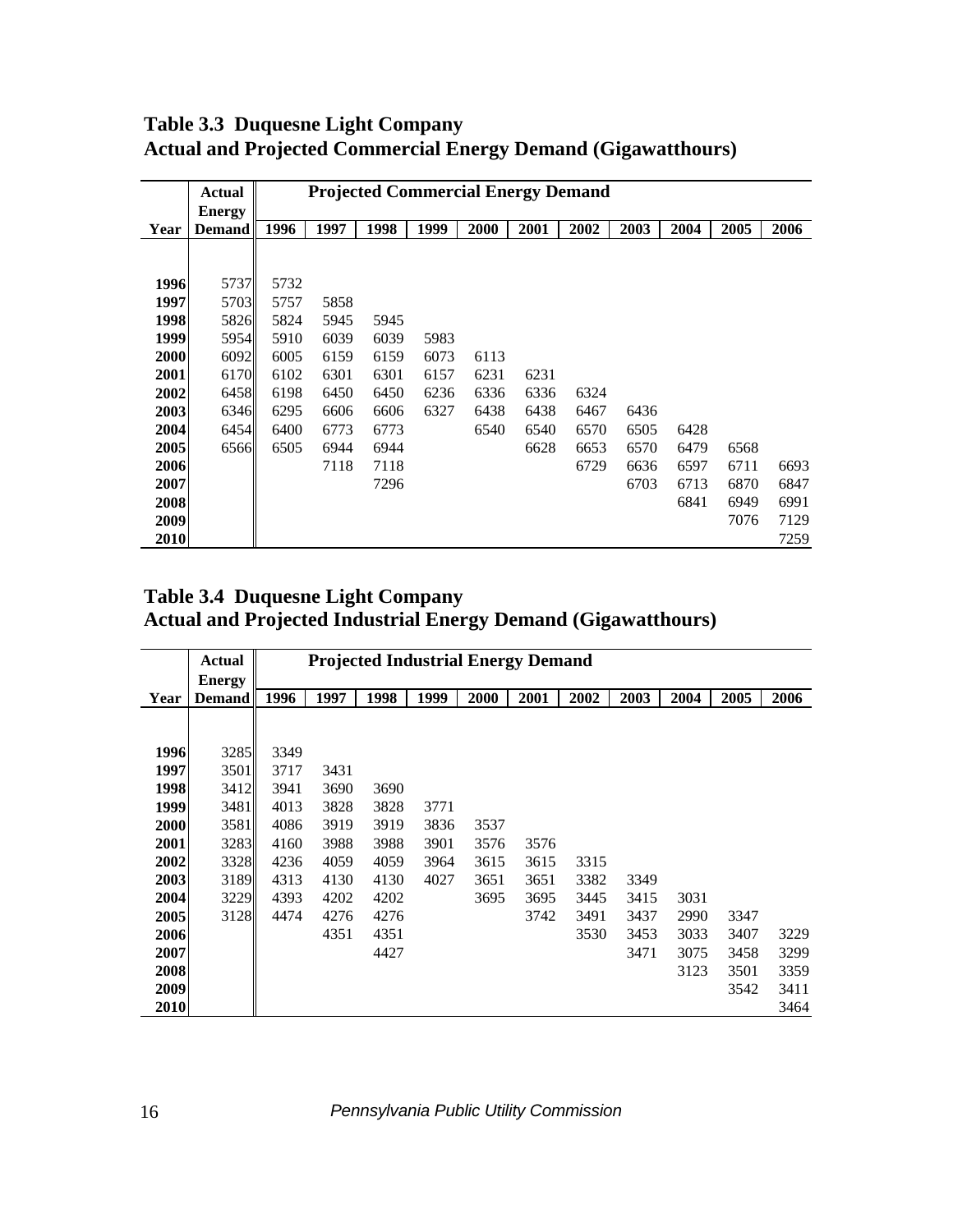#### **Metropolitan Edison Company**

Metropolitan Edison Company (Met-Ed) provides service to over 530,000 electric utility customers in eastern and south central Pennsylvania. In 2005, Met-Ed had total energy sales of 14.0 billion kilowatthours (KWH) - - up 4.6% from 2004. Residential sales dominated Met-Ed's market with 38.5% of the total sales, followed by commercial (32.1%) and industrial (29.1%).

Between 1990 and 2005, Met-Ed's energy demand grew at an average rate of 2.7% per year. Residential and commercial sales have maintained relatively steady growth over the period (3.2% for residential and 4.0% for commercial), while industrial sales have fluctuated considerably. Industrial sales grew at an average rate of about 1.0%.

 The current five-year projection of growth in total energy demand is 1.3%. This includes a residential growth rate of 1.3%, a commercial growth rate of 1.8% and an industrial rate of 0.7%.



 Met-Ed's summer peak load, occurring on August 4, 2005, was 2,752 megawatts (MW), representing an increase of 11.5% from last year's system peak of 2,468 MW. The 2005/06 winter peak load was 2,442 MW or 1.3% higher than the previous year's winter peak of 2,411 MW.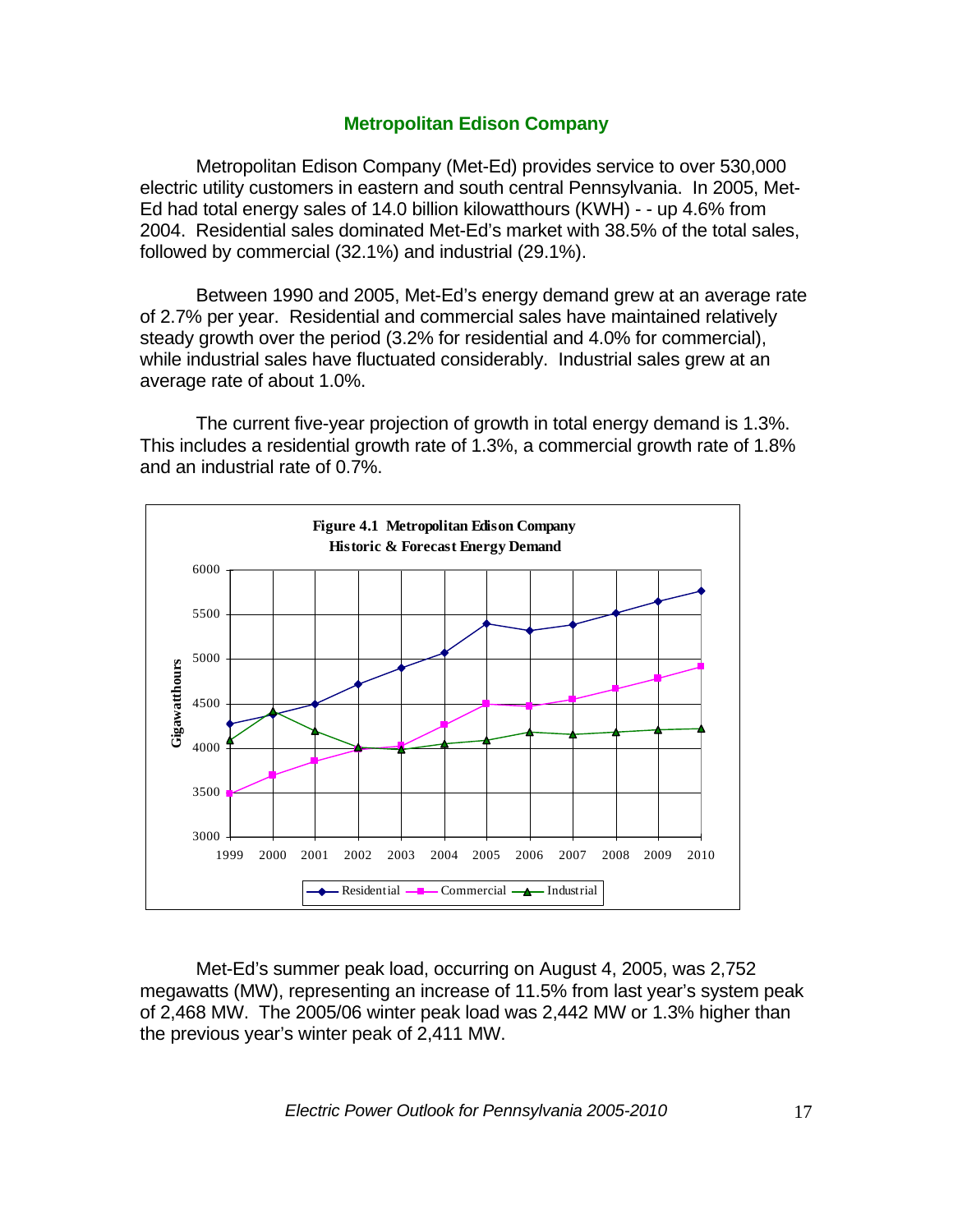The actual average annual peak load growth rate over the past fifteen years was 2.7%. Met-Ed's forecast shows its peak load increasing from 2,752 MW to 2,915 MW by 2010, or an average annual growth rate of 1.2%.



 Tables 4.1-4.4 provide Met-Ed's forecasts of peak load and residential, commercial and industrial energy demand from 1996 through 2006.

 A restructuring settlement, approved by the Commission in 1998, provided for the transfer of 80% of Met-Ed's Provider of Last Resort (PLR) responsibility to other generation suppliers by June 2003. Since this did not occur, Met-Ed retains PLR responsibility for those customers who do not choose an alternate energy supplier.

 Met-Ed divested most of its generation facilities in 1999. Met-Ed currently retains ownership of the York Haven generating station, which has a combined generating capacity of 19.4 MW.

 In 2005, Met-Ed purchased approximately 2.2 billion KWH from cogeneration and small power production projects. Contract capacity (defined as PJM installed capacity credits) is 295 MW. For calendar year 2005, seven electric generation suppliers sold a total of 489 million KWH to retail customers in Met-Ed's service territory, or about 3.5% of total consumption.

Met-Ed's only active conservation program is a low-income weatherization program (LIURP), which includes the installation of a variety of weatherization

18 *Pennsylvania Public Utility Commission*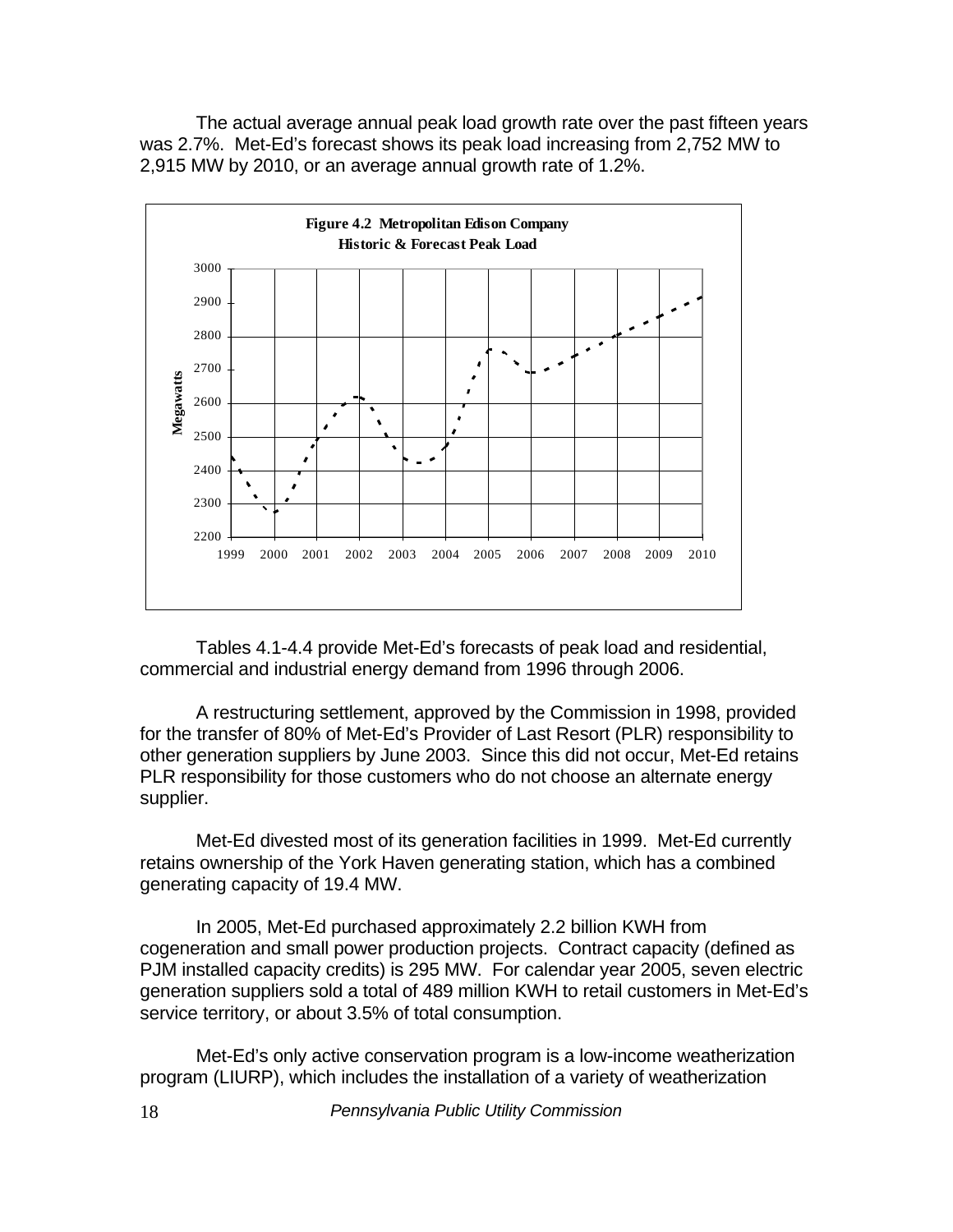measures in the homes of customers with electric heat and/or electric water heating and/or high baseload use. In addition, 31 time-of-day conversions were made. Approximately \$1.9 million was spent in 2005 for a peak load reduction of 151 KW, a load shift of 23 KW and energy savings totaling 1,182,409 KWH.

Met-Ed is a wholly owned subsidiary of FirstEnergy Corporation and a member of the PJM Interconnection and Reliability*First*.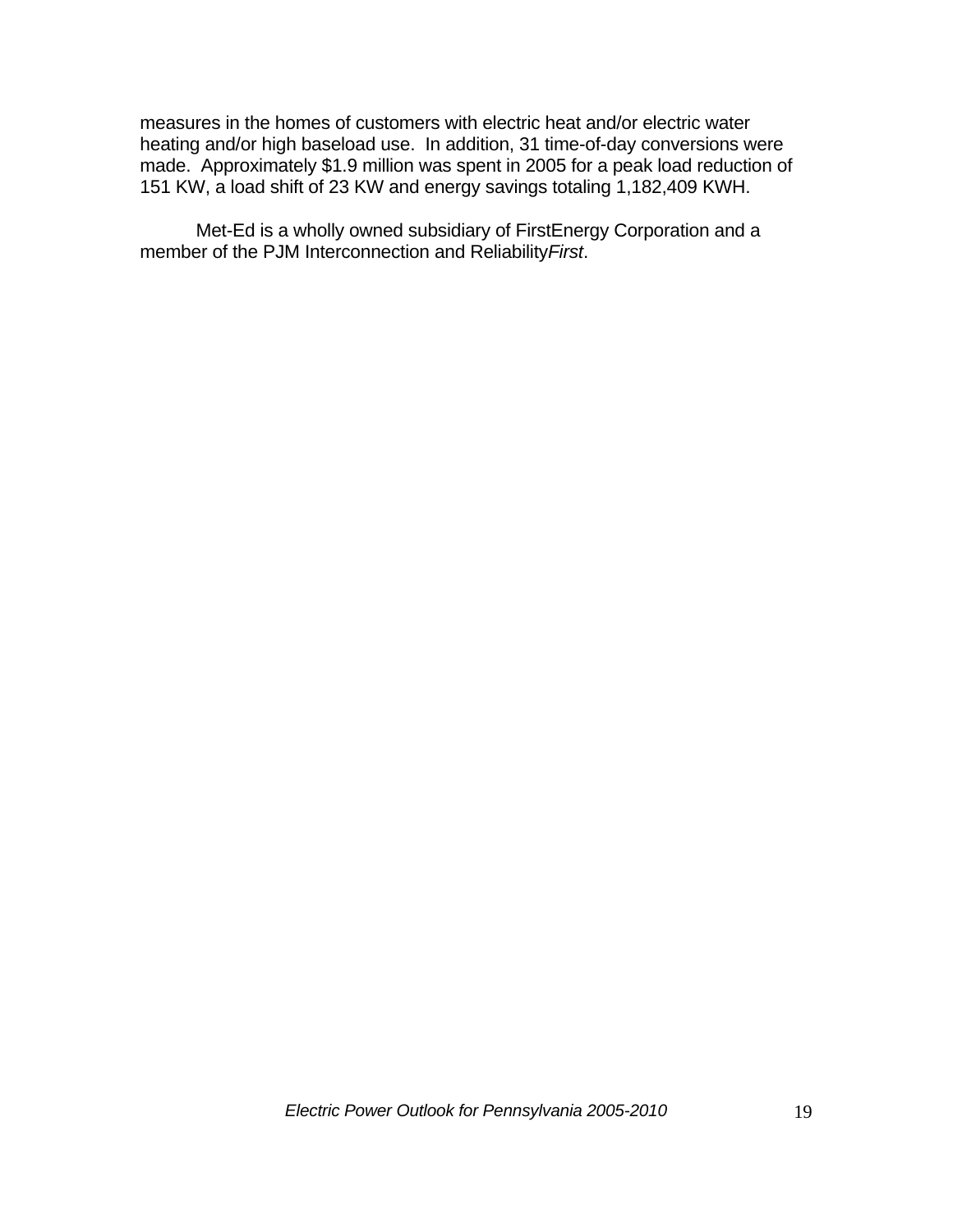|      | <b>Actual</b> |      |      |      |      | <b>Projected Peak Load Requirements</b> |      |      |      |      |      |      |
|------|---------------|------|------|------|------|-----------------------------------------|------|------|------|------|------|------|
|      | Peak          |      |      |      |      |                                         |      |      |      |      |      |      |
| Year | <b>Demand</b> | 1996 | 1997 | 1998 | 1999 | 2000                                    | 2001 | 2002 | 2003 | 2004 | 2005 | 2006 |
|      |               |      |      |      |      |                                         |      |      |      |      |      |      |
|      |               |      |      |      |      |                                         |      |      |      |      |      |      |
| 1996 | 2017          | 2094 |      |      |      |                                         |      |      |      |      |      |      |
| 1997 | 2224          | 2139 | 2139 |      |      |                                         |      |      |      |      |      |      |
| 1998 | 2176          | 2176 | 2176 | 2194 |      |                                         |      |      |      |      |      |      |
| 1999 | 2439          | 2205 | 2205 | 2233 | 2263 |                                         |      |      |      |      |      |      |
| 2000 | 2274          | 2228 | 2228 | 2268 | 2318 | 2404                                    |      |      |      |      |      |      |
| 2001 | 2486          | 2264 | 2264 | 2305 | 2373 | 2456                                    | 2455 |      |      |      |      |      |
| 2002 | 2616          | 2303 | 2303 | 2343 | 2429 | 2508                                    | 2504 | 2503 |      |      |      |      |
| 2003 | 2438          | 2345 | 2345 | 2386 | 2486 | 2559                                    | 2553 | 2554 | 2527 |      |      |      |
| 2004 | 2468          | 2388 | 2388 | 2429 |      | 2612                                    | 2602 | 2611 | 2584 | 2570 |      |      |
| 2005 | 2752          | 2432 | 2432 | 2472 |      |                                         | 2652 | 2668 | 2639 | 2634 | 2625 |      |
| 2006 |               |      | 2475 | 2515 |      |                                         |      | 2725 | 2691 | 2702 | 2689 | 2689 |
| 2007 |               |      |      | 2559 |      |                                         |      |      | 2747 | 2756 | 2740 | 2740 |
| 2008 |               |      |      |      |      |                                         |      |      |      | 2817 | 2801 | 2801 |
| 2009 |               |      |      |      |      |                                         |      |      |      |      | 2857 | 2856 |
| 2010 |               |      |      |      |      |                                         |      |      |      |      |      | 2915 |

#### **Table 4.1 Metropolitan Edison Company Actual and Projected Peak Load (Megawatts)**

#### **Table 4.2 Metropolitan Edison Company Actual and Projected Residential Energy Demand (Gigawatthours)**

|      | Actual                         |      | <b>Projected Residential Energy Demand</b> |      |      |      |      |      |      |      |      |      |  |  |
|------|--------------------------------|------|--------------------------------------------|------|------|------|------|------|------|------|------|------|--|--|
| Year | <b>Energy</b><br><b>Demand</b> | 1996 | 1997                                       | 1998 | 1999 | 2000 | 2001 | 2002 | 2003 | 2004 | 2005 | 2006 |  |  |
|      |                                |      |                                            |      |      |      |      |      |      |      |      |      |  |  |
| 1996 | 4135                           | 3961 |                                            |      |      |      |      |      |      |      |      |      |  |  |
| 1997 | 4034                           | 4028 | 4028                                       |      |      |      |      |      |      |      |      |      |  |  |
| 1998 | 4040                           | 4041 | 4041                                       | 4122 |      |      |      |      |      |      |      |      |  |  |
| 1999 | 4266                           | 4095 | 4095                                       | 4204 | 4264 |      |      |      |      |      |      |      |  |  |
| 2000 | 4377                           | 4152 | 4152                                       | 4264 | 4352 | 4344 |      |      |      |      |      |      |  |  |
| 2001 | 4496                           | 4222 | 4222                                       | 4328 | 4442 | 4430 | 4430 |      |      |      |      |      |  |  |
| 2002 | 4721                           | 4292 | 4292                                       | 4391 | 4533 | 4516 | 4501 | 4607 |      |      |      |      |  |  |
| 2003 | 4895                           | 4361 | 4361                                       | 4451 | 4624 | 4602 | 4577 | 4708 | 4846 |      |      |      |  |  |
| 2004 | 5071                           | 4430 | 4430                                       | 4513 |      | 4687 | 4651 | 4804 | 4860 | 4885 |      |      |  |  |
| 2005 | 5399                           | 4499 | 4499                                       | 4575 |      |      | 4724 | 4892 | 4980 | 4977 | 5097 |      |  |  |
| 2006 |                                |      | 4571                                       | 4636 |      |      |      | 4988 | 5094 | 5083 | 5176 | 5325 |  |  |
| 2007 |                                |      |                                            | 4697 |      |      |      |      | 5211 | 5190 | 5276 | 5390 |  |  |
| 2008 |                                |      |                                            |      |      |      |      |      |      | 5300 | 5376 | 5515 |  |  |
| 2009 |                                |      |                                            |      |      |      |      |      |      |      | 5472 | 5640 |  |  |
| 2010 |                                |      |                                            |      |      |      |      |      |      |      |      | 5764 |  |  |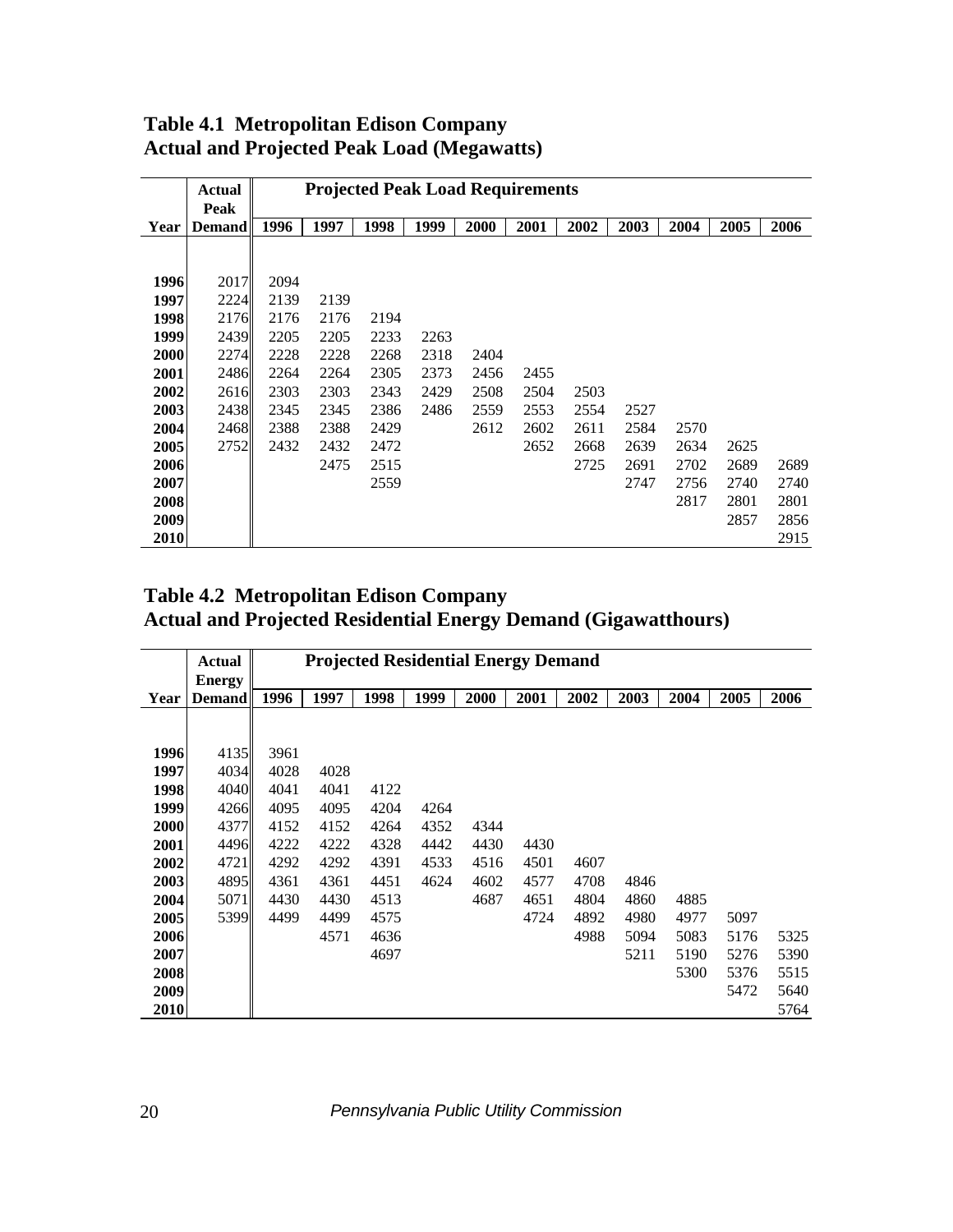|      | <b>Actual</b> |      | <b>Projected Commercial Energy Demand</b> |      |      |      |      |      |      |      |      |      |  |  |  |
|------|---------------|------|-------------------------------------------|------|------|------|------|------|------|------|------|------|--|--|--|
|      | <b>Energy</b> |      |                                           |      |      |      |      |      |      |      |      |      |  |  |  |
| Year | <b>Demand</b> | 1996 | 1997                                      | 1998 | 1999 | 2000 | 2001 | 2002 | 2003 | 2004 | 2005 | 2006 |  |  |  |
|      |               |      |                                           |      |      |      |      |      |      |      |      |      |  |  |  |
|      |               |      |                                           |      |      |      |      |      |      |      |      |      |  |  |  |
| 1996 | 3144          | 3026 |                                           |      |      |      |      |      |      |      |      |      |  |  |  |
| 1997 | 3209          | 3106 | 3106                                      |      |      |      |      |      |      |      |      |      |  |  |  |
| 1998 | 3209          | 3179 | 3179                                      | 3224 |      |      |      |      |      |      |      |      |  |  |  |
| 1999 | 3487          | 3258 | 3258                                      | 3306 | 3414 |      |      |      |      |      |      |      |  |  |  |
| 2000 | 3699          | 3338 | 3338                                      | 3389 | 3518 | 3518 |      |      |      |      |      |      |  |  |  |
| 2001 | 3855          | 3420 | 3420                                      | 3473 | 3622 | 3622 | 3751 |      |      |      |      |      |  |  |  |
| 2002 | 3985          | 3512 | 3512                                      | 3567 | 3732 | 3732 | 3860 | 3976 |      |      |      |      |  |  |  |
| 2003 | 4018          | 3607 | 3607                                      | 3663 | 3841 | 3837 | 3970 | 4096 | 4057 |      |      |      |  |  |  |
| 2004 | 4251          | 3703 | 3703                                      | 3762 |      | 3947 | 4079 | 4216 | 4144 | 4170 |      |      |  |  |  |
| 2005 | 4491          | 3805 | 3805                                      | 3864 |      |      | 4189 | 4336 | 4258 | 4281 | 4310 |      |  |  |  |
| 2006 |               |      | 3912                                      | 3972 |      |      |      | 4456 | 4363 | 4388 | 4400 | 4462 |  |  |  |
| 2007 |               |      |                                           | 4083 |      |      |      |      | 4464 | 4498 | 4506 | 4547 |  |  |  |
| 2008 |               |      |                                           |      |      |      |      |      |      | 4601 | 4616 | 4668 |  |  |  |
| 2009 |               |      |                                           |      |      |      |      |      |      |      | 4721 | 4788 |  |  |  |
| 2010 |               |      |                                           |      |      |      |      |      |      |      |      | 4908 |  |  |  |

#### **Table 4.3 Metropolitan Edison Company Actual and Projected Commercial Energy Demand (Gigawatthours)**

**Table 4.4 Metropolitan Edison Company Actual and Projected Industrial Energy Demand (Gigawatthours)**

|      | <b>Actual</b> |      | <b>Projected Industrial Energy Demand</b> |      |      |      |      |      |      |      |      |      |
|------|---------------|------|-------------------------------------------|------|------|------|------|------|------|------|------|------|
|      | <b>Energy</b> |      |                                           |      |      |      |      |      |      |      |      |      |
| Year | <b>Demand</b> | 1996 | 1997                                      | 1998 | 1999 | 2000 | 2001 | 2002 | 2003 | 2004 | 2005 | 2006 |
|      |               |      |                                           |      |      |      |      |      |      |      |      |      |
| 1996 | 4033          | 3985 |                                           |      |      |      |      |      |      |      |      |      |
| 1997 | 4097          | 4064 | 4064                                      |      |      |      |      |      |      |      |      |      |
| 1998 | 4173          | 4132 | 4132                                      | 4136 |      |      |      |      |      |      |      |      |
| 1999 | 4085          | 4197 | 4197                                      | 4229 | 4239 |      |      |      |      |      |      |      |
| 2000 | 4412          | 4294 | 4294                                      | 4305 | 4307 | 4313 |      |      |      |      |      |      |
| 2001 | 4186          | 4389 | 4389                                      | 4370 | 4365 | 4352 | 4312 |      |      |      |      |      |
| 2002 | 4012          | 4468 | 4468                                      | 4448 | 4435 | 4410 | 4409 | 4263 |      |      |      |      |
| 2003 | 3986          | 4535 | 4535                                      | 4560 | 4506 | 4459 | 4490 | 4341 | 3954 |      |      |      |
| 2004 | 4042          | 4627 | 4627                                      | 4664 |      | 4508 | 4567 | 4419 | 3989 | 4080 |      |      |
| 2005 | 4083          | 4724 | 4724                                      | 4776 |      |      | 4645 | 4498 | 4010 | 4136 | 4077 |      |
| 2006 |               |      | 4810                                      | 4876 |      |      |      | 4577 | 4030 | 4162 | 4119 | 4176 |
| 2007 |               |      |                                           | 4964 |      |      |      |      | 4050 | 4206 | 4145 | 4155 |
| 2008 |               |      |                                           |      |      |      |      |      |      | 4237 | 4175 | 4177 |
| 2009 |               |      |                                           |      |      |      |      |      |      |      | 4195 | 4200 |
| 2010 |               |      |                                           |      |      |      |      |      |      |      |      | 4221 |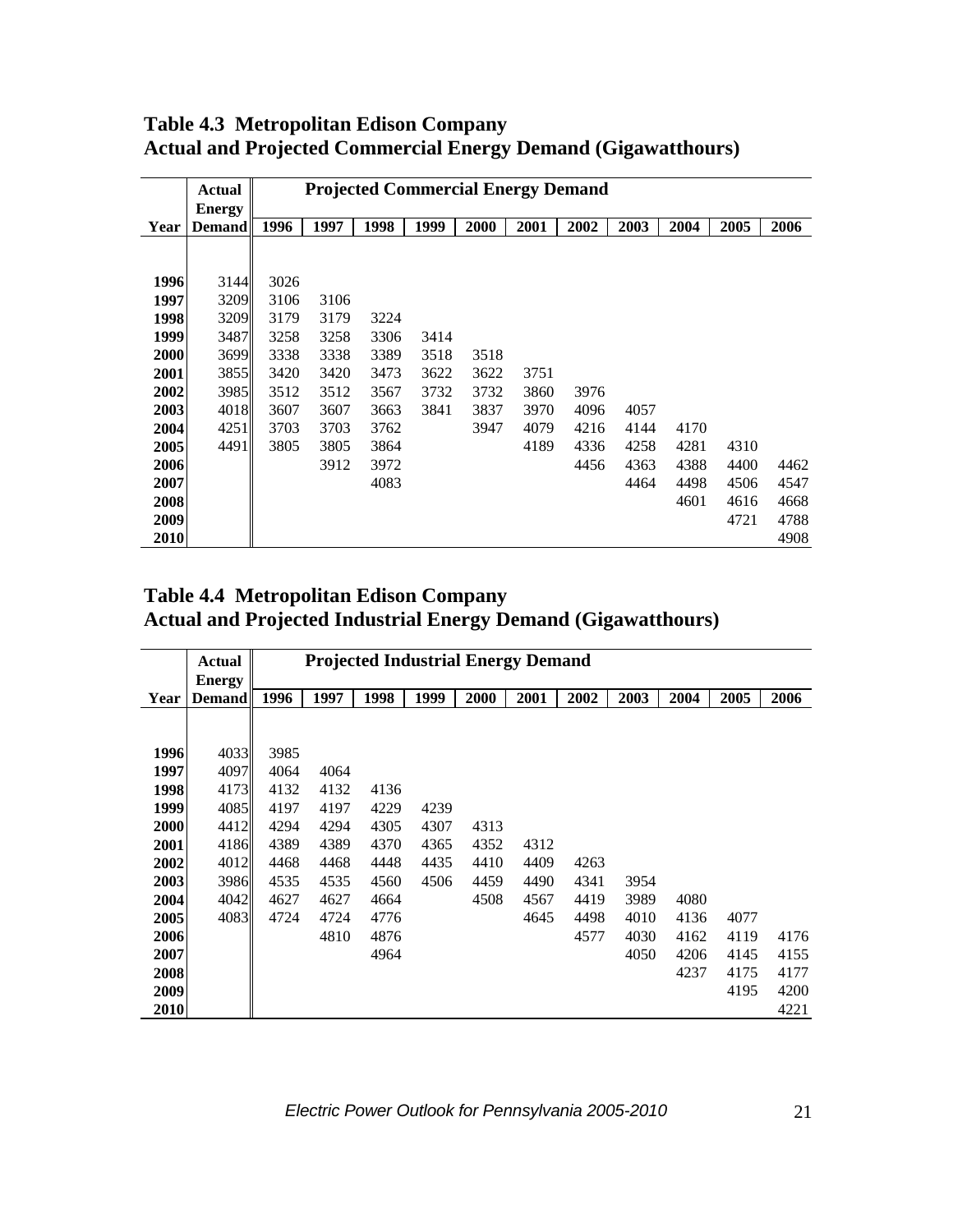#### **Pennsylvania Electric Company**

Pennsylvania Electric Company (Penelec) provides service to nearly 588,000 electric utility customers in western and northern Pennsylvania. In 2005, Penelec had energy sales totaling 14.2 billion kilowatthours (KWH) - - up about 4.1% from 2004. Commercial sales dominated Penelec's market with 35.2% of the total sales, followed by industrial (35.2%) and residential (31.3%).

 Between 1990 and 2005, Penelec's energy demand grew at an average rate of 1.3% per year. Residential and commercial sales have maintained relatively steady growth over the period (1.6% for residential and 3.1% for commercial), while industrial sales have fluctuated greatly. Industrial sales for 2005 were 2.5% less than the 1990 level, or an average annual decrease of 0.4%.

 The current five-year projection of growth in total energy demand is 1.0%. This includes a residential growth rate of 0.7%, a commercial growth rate of 1.4% and an industrial growth rate of 0.8%.



 Penelec's 2005 summer peak load, occurring on August 4, 2005, was 2,531 megawatts (MW), representing an increase of 8.3% from last year's summer peak of 2,337 MW. The 2005/06 winter peak load was 2,410 MW or 0.6% lower than the previous year's winter peak of 2,425 MW.

22 *Pennsylvania Public Utility Commission*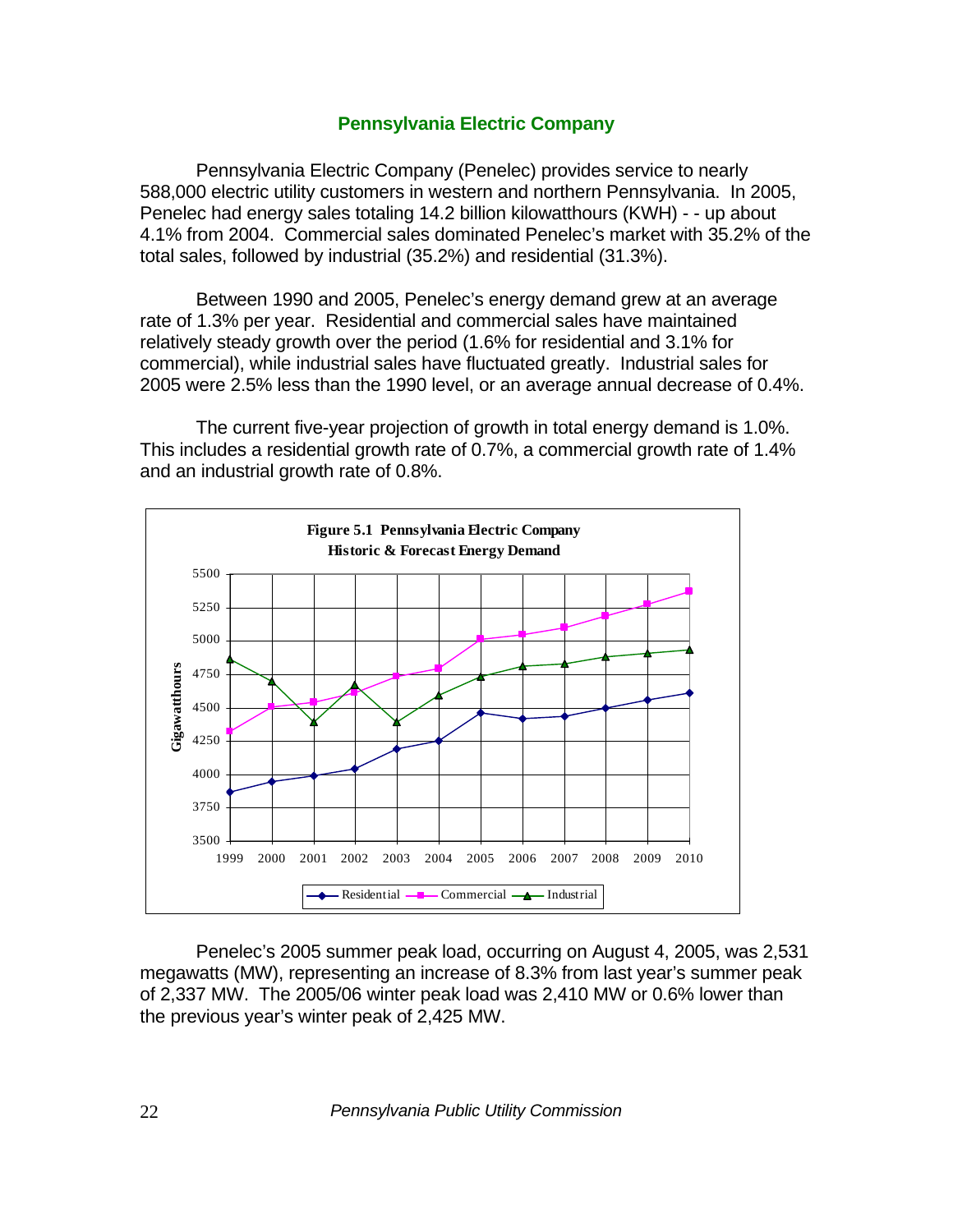The actual average annual peak load growth rate over the past fifteen years was 1.3%. Penelec's forecast shows its summer peak load increasing from 2,531 MW in 2005 to 2,711 MW in 2010, or an average increase of 1.0%.



 Tables 5.1-5.4 provide Penelec's forecasts of peak load and residential, commercial and industrial energy demand from 1996 through 2006.

 A restructuring settlement, approved by the Commission in 1998, provided for the transfer of 80% of Penelec's Provider of Last Resort (PLR) responsibility to other generation suppliers by June 2003. Since this did not occur, Penelec retains PLR responsibility for those customers who do not choose an alternate energy supplier.

Penelec divested all of its generation facilities in 1999.

 In 2005, Penelec purchased approximately 3.1 billion KWH from cogeneration and small power production projects. Contract capacity (defined as PJM installed capacity credits) is 396.45 MW.

For calendar year 2005, out of 22 electric generation suppliers, six sold a total of 952 million KWH to retail customers in Penelec's service territory, or about 6.7% of total consumption, down from 8.7% in 2004.

Penelec's only active conservation program is a low-income weatherization program (LIURP), which includes the installation of a variety of weatherization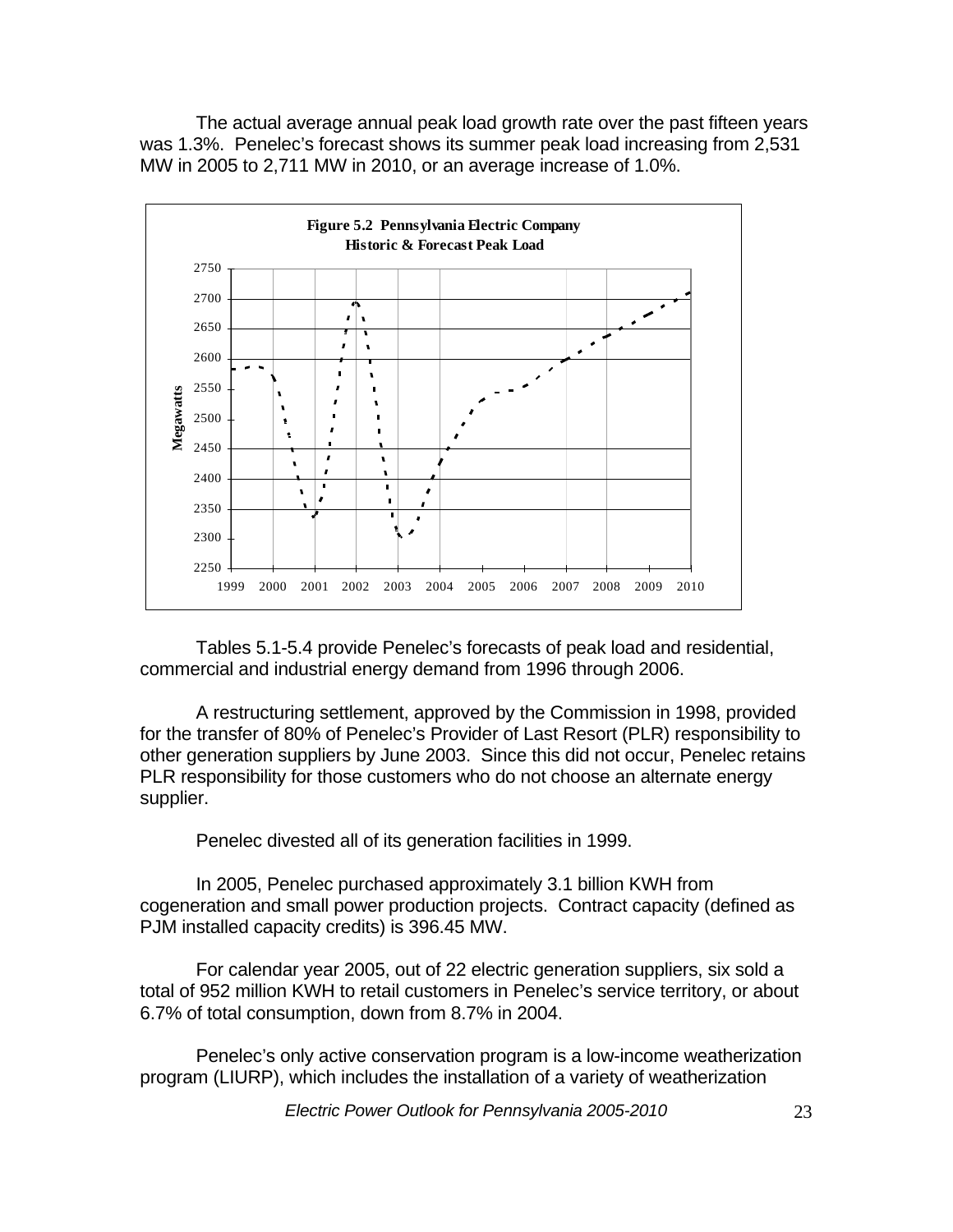measures in the homes of customers with electric heat and/or electric water heating and/or high baseload use. In addition, 18 time-of-day conversions were made. Over \$1.9 million was spent in 2005 for a peak load reduction of 169 KW, a load shift of 14 KW and energy savings totaling 1.1 million KWH.

Penelec is a wholly owned subsidiary of FirstEnergy Corporation and a member of the PJM Interconnection and Reliability*First*.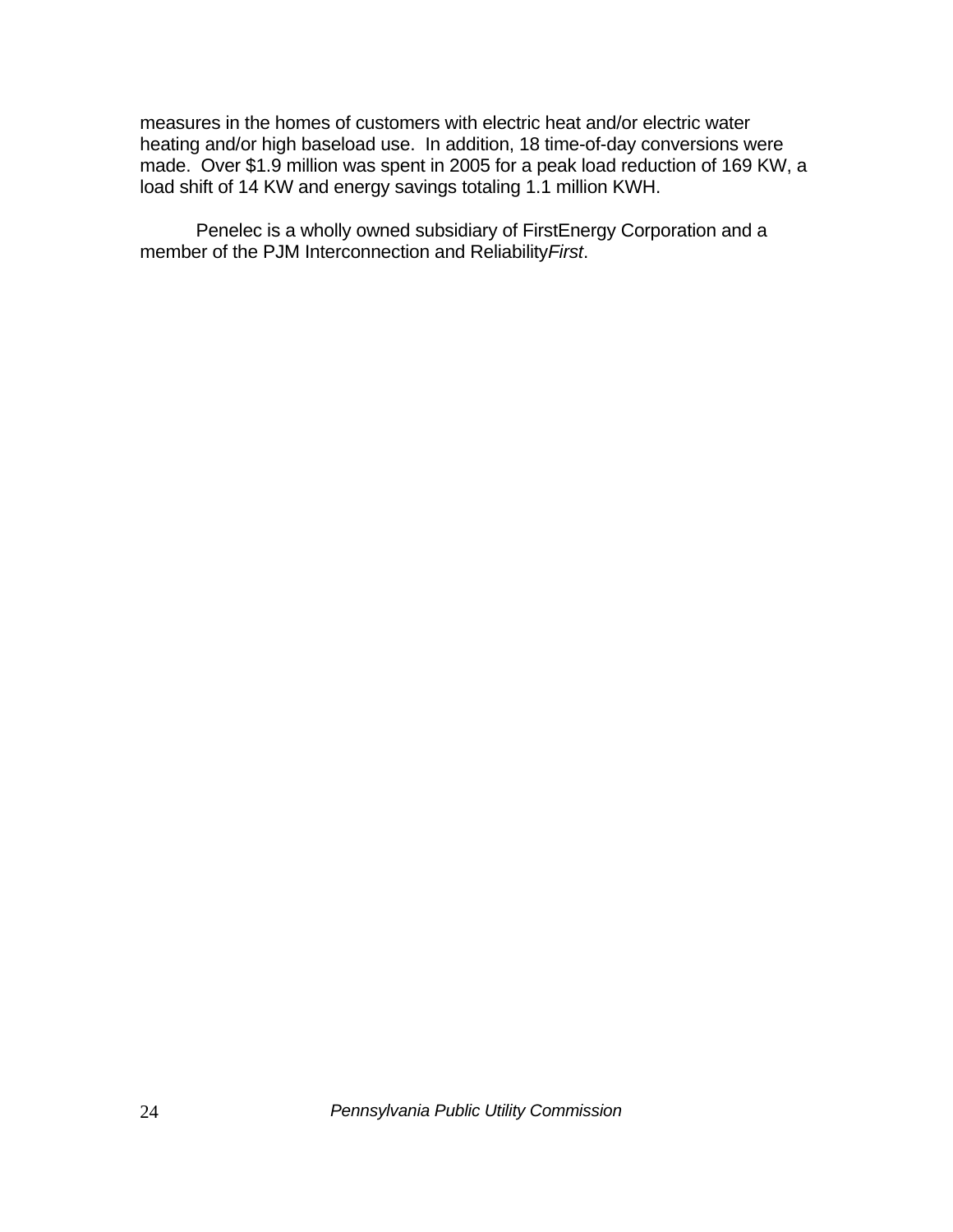|      | Actual        |      | <b>Projected Peak Load Requirements</b> |      |      |      |      |      |      |      |      |      |  |  |  |
|------|---------------|------|-----------------------------------------|------|------|------|------|------|------|------|------|------|--|--|--|
|      | Peak          |      |                                         |      |      |      |      |      |      |      |      |      |  |  |  |
| Year | <b>Demand</b> | 1996 | 1997                                    | 1998 | 1999 | 2000 | 2001 | 2002 | 2003 | 2004 | 2005 | 2006 |  |  |  |
|      |               |      |                                         |      |      |      |      |      |      |      |      |      |  |  |  |
|      |               |      |                                         |      |      |      |      |      |      |      |      |      |  |  |  |
| 1996 | 2652          | 2706 |                                         |      |      |      |      |      |      |      |      |      |  |  |  |
| 1997 | 2481          | 2743 | 2751                                    |      |      |      |      |      |      |      |      |      |  |  |  |
| 1998 | 2613          | 2728 | 2742                                    | 2688 |      |      |      |      |      |      |      |      |  |  |  |
| 1999 | 2583          | 2769 | 2795                                    | 2730 | 2672 |      |      |      |      |      |      |      |  |  |  |
| 2000 | 2569          | 2818 | 2855                                    | 2772 | 2704 | 2651 |      |      |      |      |      |      |  |  |  |
| 2001 | 2337          | 2867 | 2904                                    | 2813 | 2737 | 2675 | 2321 |      |      |      |      |      |  |  |  |
| 2002 | 2693          | 2914 | 2951                                    | 2853 | 2770 | 2700 | 2347 | 2337 |      |      |      |      |  |  |  |
| 2003 | 2308          | 2527 | 2564                                    | 2472 | 2804 | 2737 | 2373 | 2375 | 2410 |      |      |      |  |  |  |
| 2004 | 2425          | 2567 | 2604                                    | 2506 |      | 2760 | 2399 | 2405 | 2456 | 2438 |      |      |  |  |  |
| 2005 | 2531          | 2606 | 2643                                    | 2540 |      |      | 2425 | 2437 | 2505 | 2481 | 2511 |      |  |  |  |
| 2006 |               |      | 2682                                    | 2573 |      |      |      | 2465 | 2544 | 2525 | 2554 | 2554 |  |  |  |
| 2007 |               |      |                                         | 2606 |      |      |      |      | 2592 | 2565 | 2598 | 2598 |  |  |  |
| 2008 |               |      |                                         |      |      |      |      |      |      | 2604 | 2637 | 2637 |  |  |  |
| 2009 |               |      |                                         |      |      |      |      |      |      |      | 2674 | 2674 |  |  |  |
| 2010 |               |      |                                         |      |      |      |      |      |      |      |      | 2711 |  |  |  |

#### **Table 5.1 Pennsylvania Electric Company Actual and Projected Peak Load (Megawatts)**

#### **Table 5.2 Pennsylvania Electric Company Actual and Projected Residential Energy Demand (Gigawatthours)**

|      | <b>Actual</b>                  |      | <b>Projected Residential Energy Demand</b> |      |      |      |      |      |      |      |      |      |  |  |  |
|------|--------------------------------|------|--------------------------------------------|------|------|------|------|------|------|------|------|------|--|--|--|
| Year | <b>Energy</b><br><b>Demand</b> | 1996 | 1997                                       | 1998 | 1999 | 2000 | 2001 | 2002 | 2003 | 2004 | 2005 | 2006 |  |  |  |
|      |                                |      |                                            |      |      |      |      |      |      |      |      |      |  |  |  |
| 1996 | 3897                           | 3813 |                                            |      |      |      |      |      |      |      |      |      |  |  |  |
| 1997 | 3801                           | 3853 | 3853                                       |      |      |      |      |      |      |      |      |      |  |  |  |
| 1998 | 3756                           | 3890 | 3890                                       | 3870 |      |      |      |      |      |      |      |      |  |  |  |
| 1999 | 3864                           | 3921 | 3921                                       | 3922 | 3894 |      |      |      |      |      |      |      |  |  |  |
| 2000 | 3949                           | 3948 | 3948                                       | 3950 | 3931 | 3881 |      |      |      |      |      |      |  |  |  |
| 2001 | 3991                           | 3982 | 3982                                       | 3979 | 3968 | 3915 | 3977 |      |      |      |      |      |  |  |  |
| 2002 | 4167                           | 4015 | 4015                                       | 4009 | 4007 | 3951 | 4021 | 4043 |      |      |      |      |  |  |  |
| 2003 | 4187                           | 4046 | 4046                                       | 4039 | 4045 | 3984 | 4065 | 4089 | 4194 |      |      |      |  |  |  |
| 2004 | 4249                           | 4077 | 4077                                       | 4069 |      | 4017 | 4109 | 4134 | 4162 | 4135 |      |      |  |  |  |
| 2005 | 4457                           | 4109 | 4109                                       | 4099 |      |      | 4154 | 4180 | 4203 | 4186 | 4295 |      |  |  |  |
| 2006 |                                |      | 4139                                       | 4129 |      |      |      | 4226 | 4245 | 4236 | 4333 | 4420 |  |  |  |
| 2007 |                                |      |                                            | 4160 |      |      |      |      | 4287 | 4287 | 4385 | 4438 |  |  |  |
| 2008 |                                |      |                                            |      |      |      |      |      |      | 4339 | 4438 | 4496 |  |  |  |
| 2009 |                                |      |                                            |      |      |      |      |      |      |      | 4524 | 4554 |  |  |  |
| 2010 |                                |      |                                            |      |      |      |      |      |      |      |      | 4614 |  |  |  |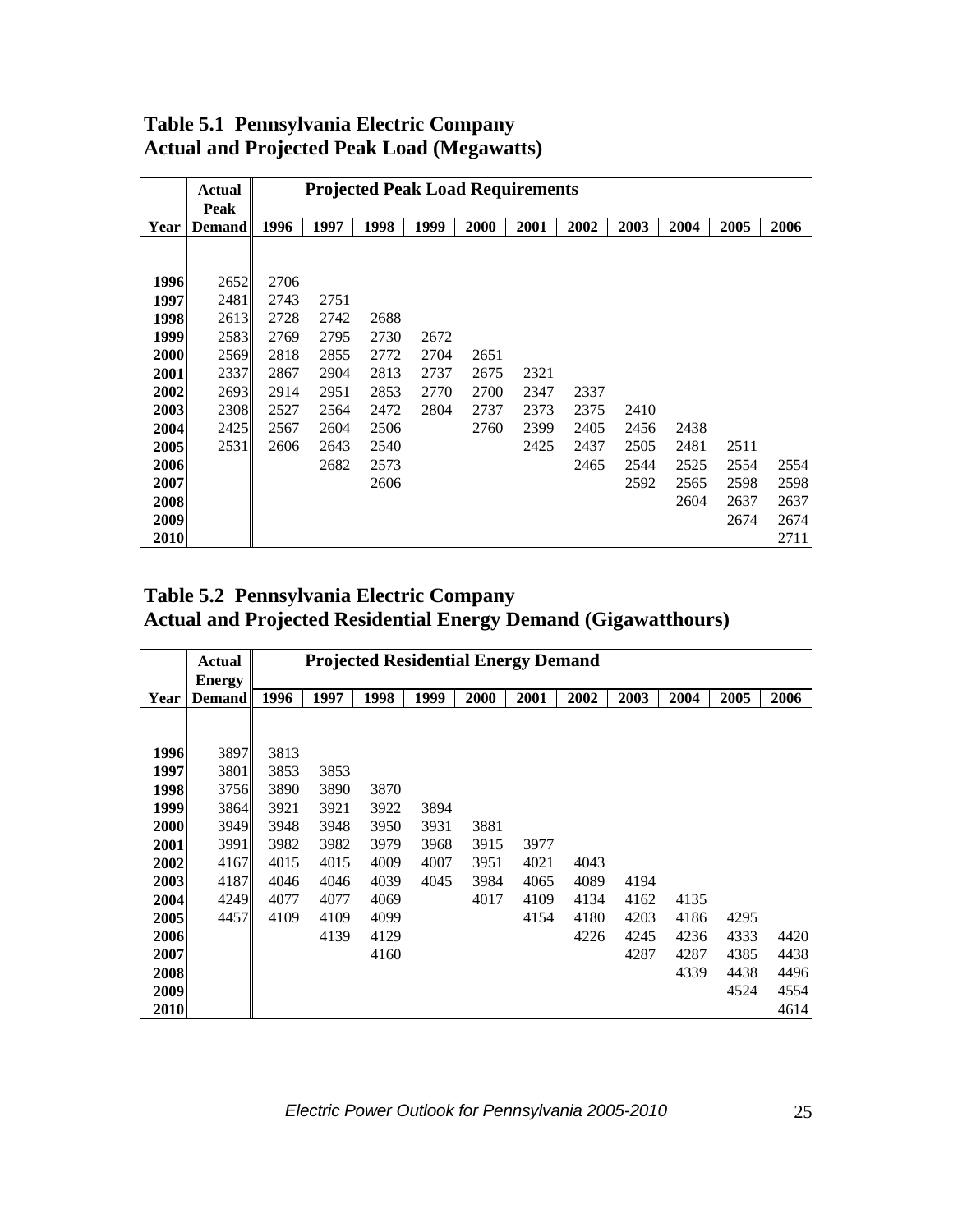|      | <b>Actual</b> |      | <b>Projected Commercial Energy Demand</b> |      |      |      |      |      |      |      |      |      |  |  |  |
|------|---------------|------|-------------------------------------------|------|------|------|------|------|------|------|------|------|--|--|--|
|      | <b>Energy</b> |      |                                           |      |      |      |      |      |      |      |      |      |  |  |  |
| Year | <b>Demand</b> | 1996 | 1997                                      | 1998 | 1999 | 2000 | 2001 | 2002 | 2003 | 2004 | 2005 | 2006 |  |  |  |
|      |               |      |                                           |      |      |      |      |      |      |      |      |      |  |  |  |
|      |               |      |                                           |      |      |      |      |      |      |      |      |      |  |  |  |
| 1996 | 4044          | 4031 |                                           |      |      |      |      |      |      |      |      |      |  |  |  |
| 1997 | 4098          | 4156 | 4156                                      |      |      |      |      |      |      |      |      |      |  |  |  |
| 1998 | 4198          | 4282 | 4282                                      | 4283 |      |      |      |      |      |      |      |      |  |  |  |
| 1999 | 4319          | 4388 | 4388                                      | 4408 | 4347 |      |      |      |      |      |      |      |  |  |  |
| 2000 | 4509          | 4495 | 4495                                      | 4531 | 4459 | 4387 |      |      |      |      |      |      |  |  |  |
| 2001 | 4538          | 4600 | 4600                                      | 4658 | 4571 | 4473 | 4472 |      |      |      |      |      |  |  |  |
| 2002 | 4697          | 4695 | 4695                                      | 4784 | 4684 | 4558 | 4549 | 4613 |      |      |      |      |  |  |  |
| 2003 | 4727          | 4795 | 4795                                      | 4908 | 4797 | 4643 | 4626 | 4730 | 4782 |      |      |      |  |  |  |
| 2004 | 4792          | 4898 | 4898                                      | 5031 |      | 4728 | 4704 | 4846 | 4874 | 4825 |      |      |  |  |  |
| 2005 | 5010          | 4995 | 4995                                      | 5152 |      |      | 4781 | 4962 | 4976 | 4912 | 4928 |      |  |  |  |
| 2006 |               |      | 5099                                      | 5270 |      |      |      | 5078 | 5076 | 4986 | 4990 | 5049 |  |  |  |
| 2007 |               |      |                                           | 5386 |      |      |      |      | 5178 | 5060 | 5064 | 5099 |  |  |  |
| 2008 |               |      |                                           |      |      |      |      |      |      | 5136 | 5140 | 5188 |  |  |  |
| 2009 |               |      |                                           |      |      |      |      |      |      |      | 5213 | 5277 |  |  |  |
| 2010 |               |      |                                           |      |      |      |      |      |      |      |      | 5367 |  |  |  |

**Table 5.3 Pennsylvania Electric Company Actual and Projected Commercial Energy Demand (Gigawatthours)**

**Table 5.4 Pennsylvania Electric Company Actual and Projected Industrial Energy Demand (Gigawatthours)**

|      | <b>Actual</b> |      |                                           |      |      |      |      |      |      |      |      |      |  |  |  |
|------|---------------|------|-------------------------------------------|------|------|------|------|------|------|------|------|------|--|--|--|
|      | <b>Energy</b> |      | <b>Projected Industrial Energy Demand</b> |      |      |      |      |      |      |      |      |      |  |  |  |
| Year | <b>Demand</b> | 1996 | 1997                                      | 1998 | 1999 | 2000 | 2001 | 2002 | 2003 | 2004 | 2005 | 2006 |  |  |  |
|      |               |      |                                           |      |      |      |      |      |      |      |      |      |  |  |  |
|      |               |      |                                           |      |      |      |      |      |      |      |      |      |  |  |  |
| 1996 | 4563          | 4809 |                                           |      |      |      |      |      |      |      |      |      |  |  |  |
| 1997 | 4836          | 5054 | 5054                                      |      |      |      |      |      |      |      |      |      |  |  |  |
| 1998 | 4996          | 5172 | 5172                                      | 4836 |      |      |      |      |      |      |      |      |  |  |  |
| 1999 | 4866          | 5235 | 5235                                      | 4894 | 5047 |      |      |      |      |      |      |      |  |  |  |
| 2000 | 4698          | 5309 | 5309                                      | 4948 | 5114 | 5004 |      |      |      |      |      |      |  |  |  |
| 2001 | 4392          | 5363 | 5363                                      | 5002 | 5205 | 5093 | 4857 |      |      |      |      |      |  |  |  |
| 2002 | 4315          | 5411 | 5411                                      | 5057 | 5293 | 5177 | 5144 | 4670 |      |      |      |      |  |  |  |
| 2003 | 4391          | 5460 | 5460                                      | 5113 | 5383 | 5239 | 5214 | 4783 | 4492 |      |      |      |  |  |  |
|      | 4589          | 5515 | 5515                                      | 5169 |      | 5306 | 5244 | 4846 | 4708 | 4561 |      |      |  |  |  |
| 2004 | 4729          | 5570 | 5570                                      | 5226 |      |      | 5274 | 4887 | 4749 | 4666 | 4527 |      |  |  |  |
| 2005 |               |      |                                           |      |      |      |      |      |      |      |      |      |  |  |  |
| 2006 |               |      | 5637                                      | 5284 |      |      |      | 4928 | 4797 | 4737 | 4612 | 4807 |  |  |  |
| 2007 |               |      |                                           | 5342 |      |      |      |      | 4845 | 4791 | 4679 | 4828 |  |  |  |
| 2008 |               |      |                                           |      |      |      |      |      |      | 4815 | 4708 | 4881 |  |  |  |
| 2009 |               |      |                                           |      |      |      |      |      |      |      | 4725 | 4905 |  |  |  |
| 2010 |               |      |                                           |      |      |      |      |      |      |      |      | 4930 |  |  |  |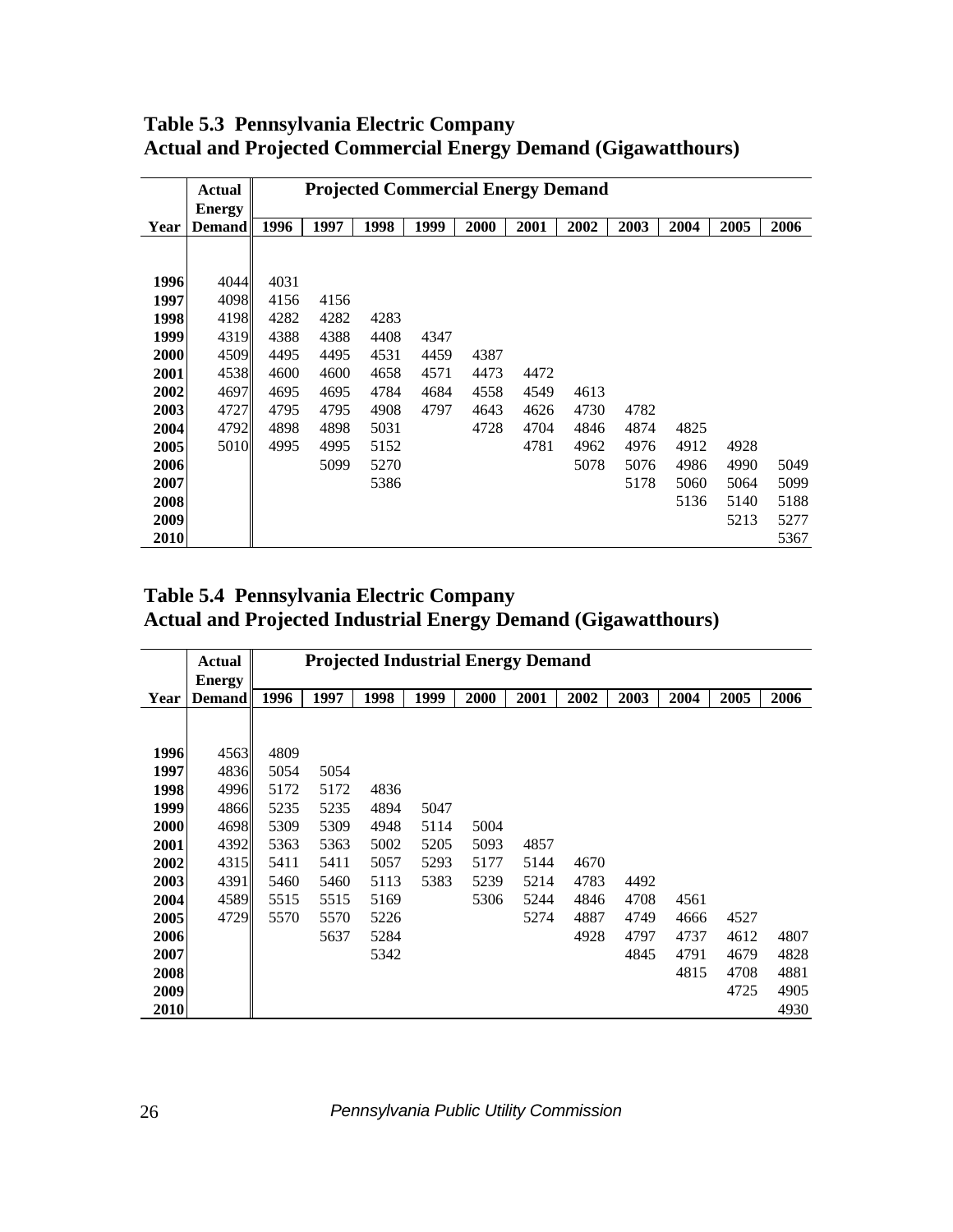#### **Pennsylvania Power Company**

Pennsylvania Power Company (Penn Power) provides service to nearly 158,000 electric utility customers in western Pennsylvania. In 2005, Penn Power had energy sales totaling 4.7 billion kilowatthours (KWH) - - an increase of 6.0% from the 2004 figure. Residential sales lead Penn Power's market with 35.7% of the total sales, followed by industrial (34.9%) and commercial (29.3%).

 Between 1990 and 2005, Penn Power's energy demand grew at an average rate of 1.8% per year. Residential and commercial sales have maintained relatively steady growth over the period at rates of 3.3% and 4.3%, respectively. Industrial sales have fluctuated considerably and, in 2005, were only 90.7% of the 1990 level, or an average annual decline of 0.6%.

 The current five-year projection of growth in total energy demand is 1.4%. This includes a residential growth rate of 2.0%, a commercial growth rate of 2.3% and a rate of decline in the industrial sector of 0.4%.



 Penn Power's 2005 summer peak load, occurring on July 26, 2005, was 1,021 megawatts (MW), representing an increase of 13.7% from last year's peak of 898 MW. The 2005/06 winter peak load of 877 MW was 7.9% lower than the previous year's winter peak of 952 MW.

 The actual average annual peak load growth rate over the past fifteen years was 2.5%. Penn Power's forecast shows its peak load decreasing from 1,021 MW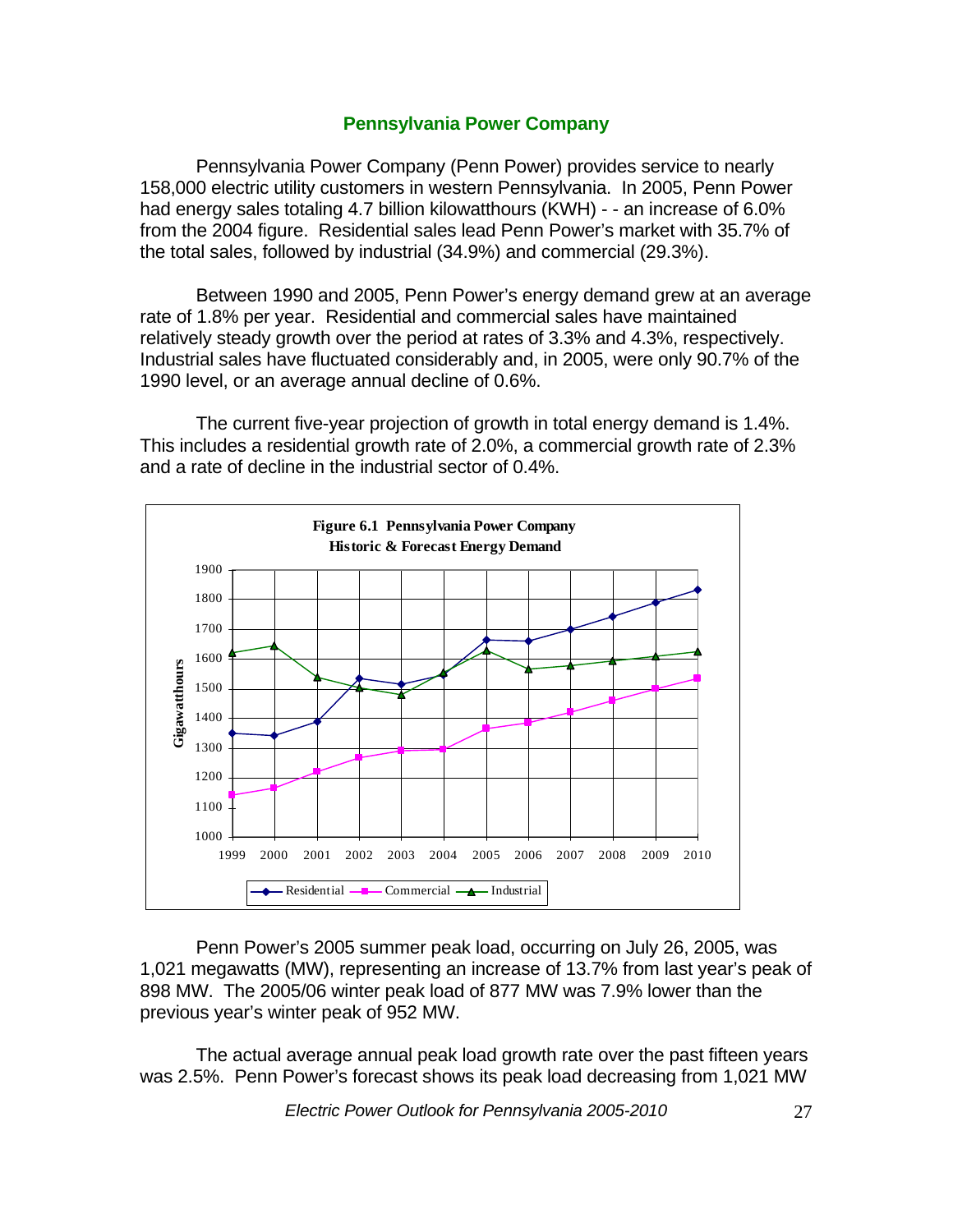in the summer of 2005 to 904 MW in 2006, and then increasing to 965 MW by 2010, or an average annual growth rate of 6.7%. Penn Power's peak load represents about 8.1% of FirstEnergy's peak load.



 Tables 6.1-6.4 provide Penn Power's forecasts of peak load and residential, commercial and industrial energy demand from 1996 through 2006.

 The electrical systems of Penn Power and the other FirstEnergy operating companies are interconnected and fully integrated. All of Penn Power's generating facility ownership (1,237 MW) was transferred in 2005. Ownership of Beaver Valley 1 and 2 and Perry 1 was transferred to FirstEnergy Nuclear Generation Corp. and ownership of the fossil units was transferred to FirstEnergy Generation Corp.

 Competitive bidding has been taking place during 2006 for provider of last resort (POLR) service for all customers electing to receive default service from Penn Power during the period January 1, 2007, to May 31, 2008. The solicitation is for a 17- month period to allow for synchronization with final form POLR regulations in June 2008.<sup>[10](#page-32-0)</sup>

<span id="page-32-0"></span> $\overline{a}$ 10 Docket No. P-00052188.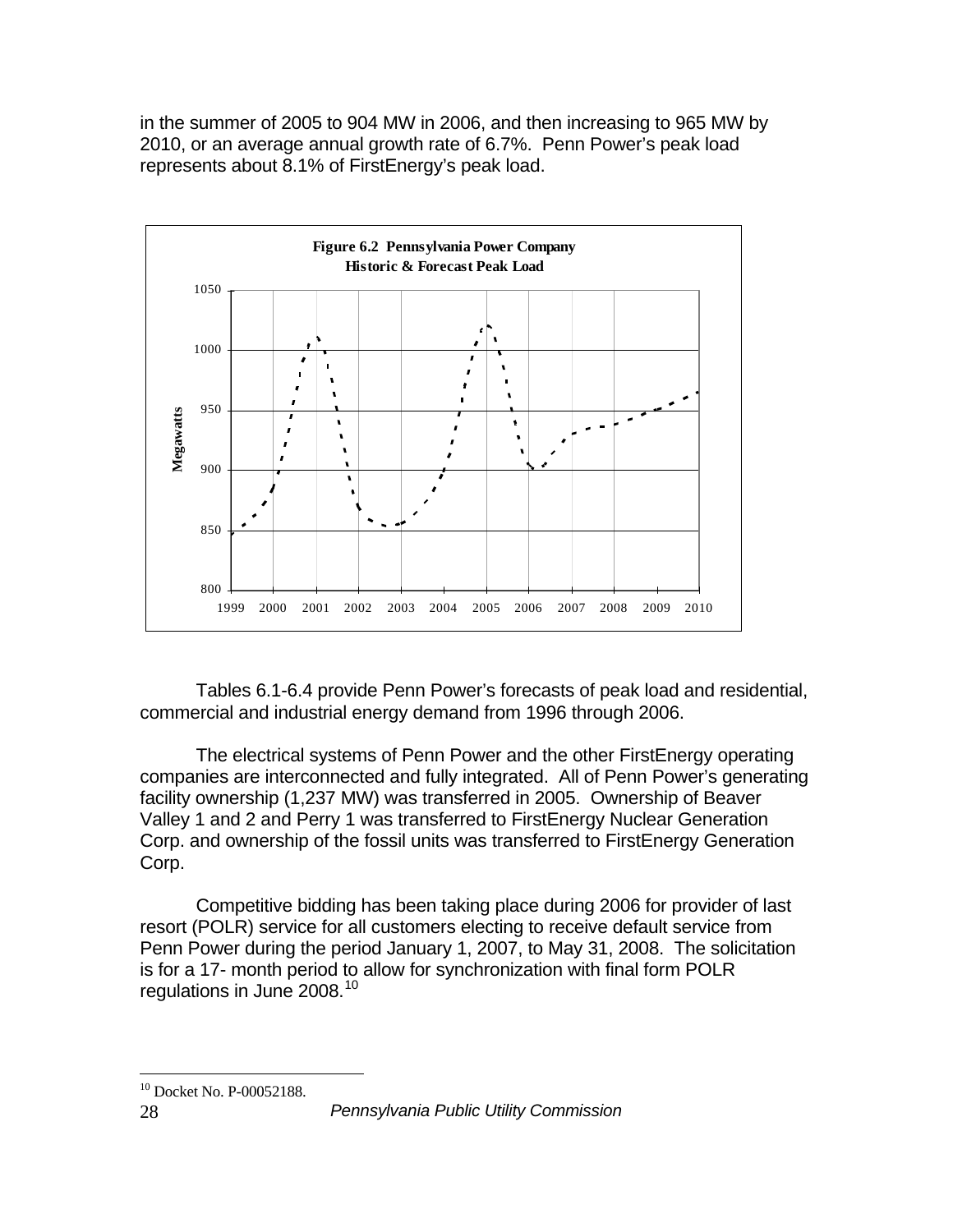For calendar year 2005, one electric generation supplier sold about 6.1 million KWH to retail customers in Penn Power's service territory or about 0.1% of total consumption. Penn Power purchased 28,584 KWH from an independent power producer in 2005.

Penn Power's only active conservation program is a low-income weatherization program (LIURP), which includes the installation of a variety of weatherization measures in the homes of customers with electric heat and/or electric water heating and/or high baseload use. Nearly \$600,000 was spent in 2005 for a peak load reduction of 47 KW and energy savings totaling 341,474 KWH.

 Penn Power is a wholly owned subsidiary of Ohio Edison Company which is a wholly owned subsidiary of FirstEnergy. FirstEnergy is a member of Reliability*First* and the Midwest ISO.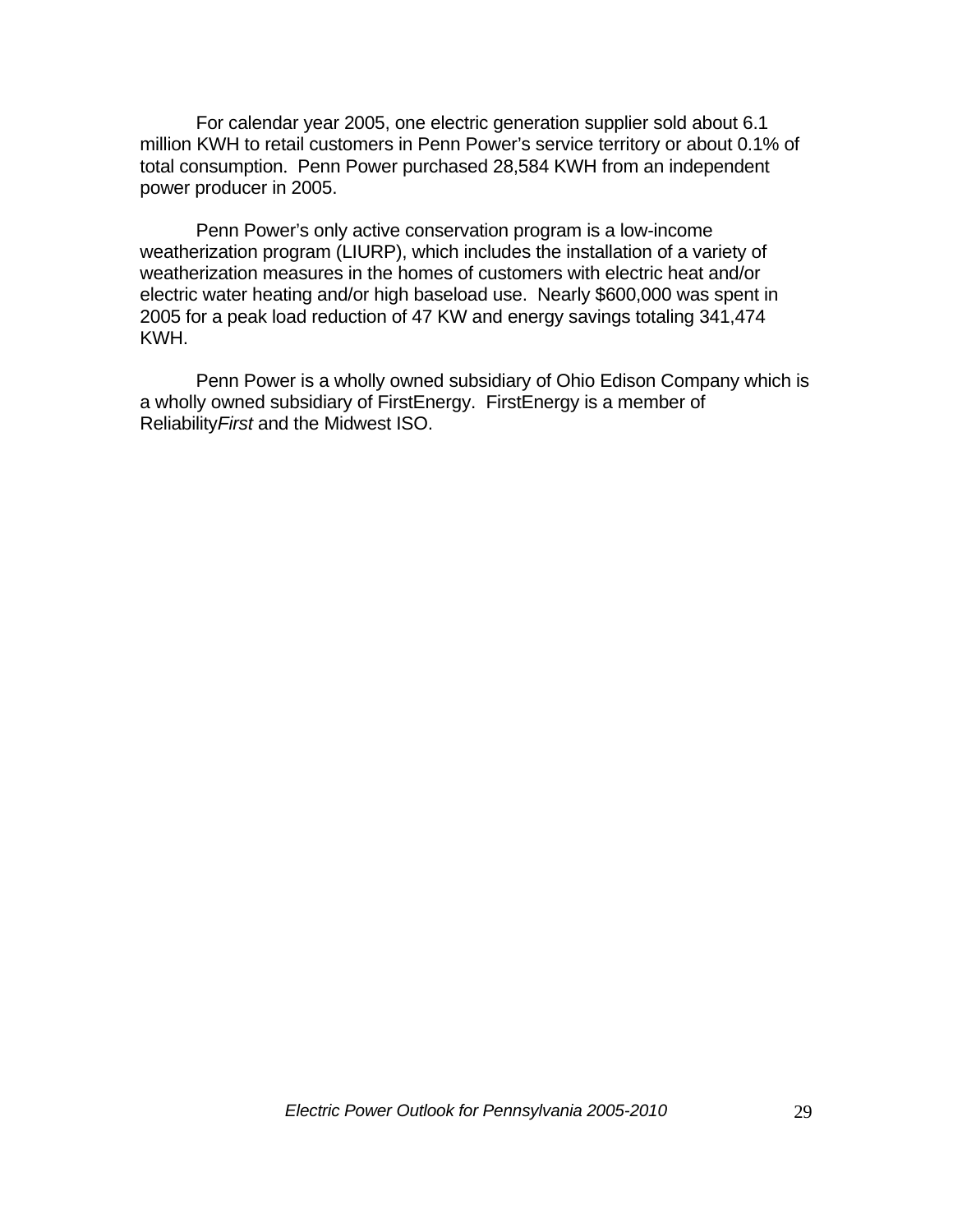|      | <b>Actual</b> |      | <b>Projected Peak Load Requirements</b> |      |      |      |      |      |      |      |      |      |
|------|---------------|------|-----------------------------------------|------|------|------|------|------|------|------|------|------|
|      | Peak          |      |                                         |      |      |      |      |      |      |      |      |      |
| Year | <b>Demand</b> | 1996 | 1997                                    | 1998 | 1999 | 2000 | 2001 | 2002 | 2003 | 2004 | 2005 | 2006 |
|      |               |      |                                         |      |      |      |      |      |      |      |      |      |
|      |               |      |                                         |      |      |      |      |      |      |      |      |      |
| 1996 | 784           | 759  |                                         |      |      |      |      |      |      |      |      |      |
| 1997 | 829           | 781  | 781                                     |      |      |      |      |      |      |      |      |      |
| 1998 | 895           | 804  | 804                                     | 902  |      |      |      |      |      |      |      |      |
| 1999 | 845           | 831  | 830                                     | 919  | 880  |      |      |      |      |      |      |      |
| 2000 | 885           | 858  | 858                                     | 937  | 897  | 935  |      |      |      |      |      |      |
| 2001 | 1011          | 892  | 892                                     | 958  | 919  | 957  | 883  |      |      |      |      |      |
| 2002 | 869           | 928  | 928                                     | 980  | 941  | 980  | 904  | 918  |      |      |      |      |
| 2003 | 855           | 962  | 962                                     | 1003 | 963  | 1003 | 930  | 947  | 891  |      |      |      |
| 2004 | 898           | 997  | 997                                     | 1026 | 983  | 1025 | 956  | 983  | 923  | 865  |      |      |
| 2005 | 1021          | 1019 | 1019                                    | 1050 |      |      | 982  | 1022 | 958  | 884  | 952  |      |
| 2006 |               |      | 977                                     | 1012 |      |      |      | 1058 | 985  | 900  | 921  | 904  |
| 2007 |               |      |                                         | 1036 |      |      |      |      | 1020 | 916  | 930  | 930  |
| 2008 |               |      |                                         |      |      |      |      |      |      | 929  | 938  | 938  |
| 2009 |               |      |                                         |      |      |      |      |      |      |      | 951  | 951  |
| 2010 |               |      |                                         |      |      |      |      |      |      |      |      | 965  |

#### **Table 6.1 Pennsylvania Power Company Actual and Projected Peak Load (Megawatts)**

#### **Table 6.2 Pennsylvania Power Company Actual and Projected Residential Energy Demand (Gigawatthours)**

|      | <b>Actual</b> |      |      | <b>Projected Residential Energy Demand</b> |      |      |      |      |      |      |      |      |
|------|---------------|------|------|--------------------------------------------|------|------|------|------|------|------|------|------|
|      | <b>Energy</b> |      |      |                                            |      |      |      |      |      |      |      |      |
| Year | <b>Demand</b> | 1996 | 1997 | 1998                                       | 1999 | 2000 | 2001 | 2002 | 2003 | 2004 | 2005 | 2006 |
|      |               |      |      |                                            |      |      |      |      |      |      |      |      |
|      |               |      |      |                                            |      |      |      |      |      |      |      |      |
| 1996 | 1254          | 1211 |      |                                            |      |      |      |      |      |      |      |      |
| 1997 | 1238          | 1238 | 1238 |                                            |      |      |      |      |      |      |      |      |
| 1998 | 1278          | 1265 | 1265 | 1300                                       |      |      |      |      |      |      |      |      |
| 1999 | 1351          | 1292 | 1292 | 1318                                       | 1300 |      |      |      |      |      |      |      |
| 2000 | 1341          | 1320 | 1320 | 1336                                       | 1319 | 1390 |      |      |      |      |      |      |
| 2001 | 1391          | 1373 | 1373 | 1355                                       | 1339 | 1412 | 1360 |      |      |      |      |      |
| 2002 | 1533          | 1430 | 1430 | 1374                                       | 1360 | 1434 | 1395 | 1447 |      |      |      |      |
| 2003 | 1513          | 1459 | 1459 | 1398                                       | 1381 | 1457 | 1430 | 1483 | 1512 |      |      |      |
| 2004 | 1545          | 1488 | 1488 | 1423                                       | 1403 | 1479 | 1451 | 1520 | 1523 | 1542 |      |      |
| 2005 | 1664          | 1502 | 1502 | 1445                                       |      |      | 1473 | 1558 | 1552 | 1571 | 1612 |      |
| 2006 |               |      | 1516 | 1467                                       |      |      |      | 1597 | 1579 | 1599 | 1636 | 1659 |
| 2007 |               |      |      | 1494                                       |      |      |      |      | 1607 | 1629 | 1665 | 1699 |
| 2008 |               |      |      |                                            |      |      |      |      |      | 1657 | 1695 | 1744 |
| 2009 |               |      |      |                                            |      |      |      |      |      |      | 1723 | 1789 |
| 2010 |               |      |      |                                            |      |      |      |      |      |      |      | 1835 |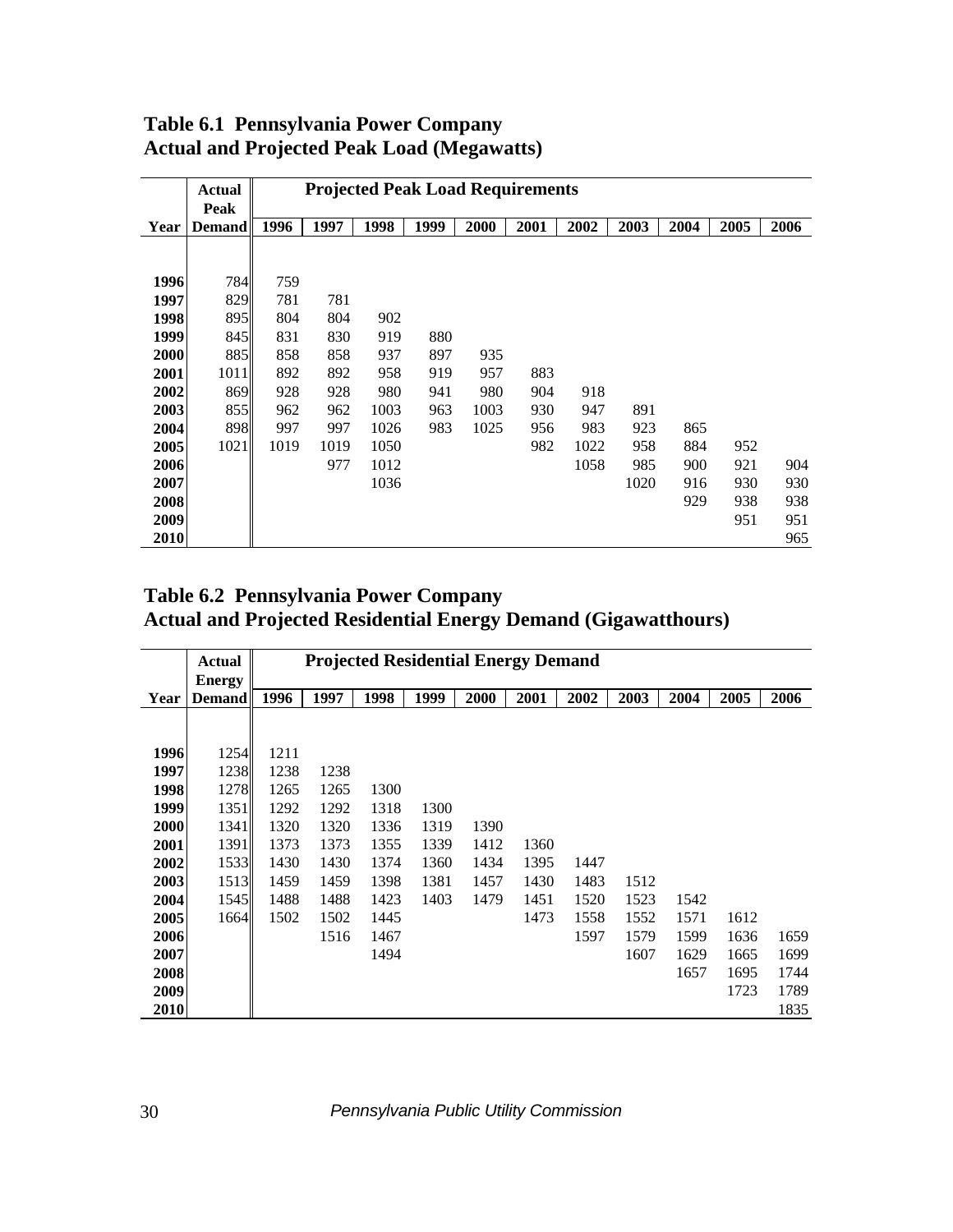|      | <b>Actual</b> |      | <b>Projected Commercial Energy Demand</b> |      |      |      |      |      |      |      |      |      |  |  |  |
|------|---------------|------|-------------------------------------------|------|------|------|------|------|------|------|------|------|--|--|--|
|      | <b>Energy</b> |      |                                           |      |      |      |      |      |      |      |      |      |  |  |  |
| Year | <b>Demand</b> | 1996 | 1997                                      | 1998 | 1999 | 2000 | 2001 | 2002 | 2003 | 2004 | 2005 | 2006 |  |  |  |
|      |               |      |                                           |      |      |      |      |      |      |      |      |      |  |  |  |
|      |               |      |                                           |      |      |      |      |      |      |      |      |      |  |  |  |
| 1996 | 996           | 936  |                                           |      |      |      |      |      |      |      |      |      |  |  |  |
| 1997 | 1013          | 970  | 970                                       |      |      |      |      |      |      |      |      |      |  |  |  |
| 1998 | 1090          | 1010 | 1010                                      | 1042 |      |      |      |      |      |      |      |      |  |  |  |
| 1999 | 1143          | 1054 | 1054                                      | 1074 | 1110 |      |      |      |      |      |      |      |  |  |  |
| 2000 | 1164          | 1103 | 1103                                      | 1108 | 1145 | 1204 |      |      |      |      |      |      |  |  |  |
| 2001 | 1220          | 1167 | 1167                                      | 1143 | 1181 | 1242 | 1162 |      |      |      |      |      |  |  |  |
| 2002 | 1268          | 1238 | 1238                                      | 1182 | 1221 | 1284 | 1206 | 1270 |      |      |      |      |  |  |  |
| 2003 | 1291          | 1314 | 1314                                      | 1221 | 1262 | 1327 | 1251 | 1327 | 1279 |      |      |      |  |  |  |
| 2004 | 1296          | 1395 | 1395                                      | 1262 | 1304 | 1372 | 1293 | 1387 | 1310 | 1309 |      |      |  |  |  |
| 2005 | 1367          | 1436 | 1436                                      | 1304 |      |      | 1335 | 1449 | 1342 | 1339 | 1353 |      |  |  |  |
| 2006 |               |      | 1478                                      | 1348 |      |      |      | 1514 | 1373 | 1370 | 1374 | 1384 |  |  |  |
| 2007 |               |      |                                           | 1392 |      |      |      |      | 1405 | 1402 | 1400 | 1422 |  |  |  |
| 2008 |               |      |                                           |      |      |      |      |      |      | 1429 | 1427 | 1460 |  |  |  |
| 2009 |               |      |                                           |      |      |      |      |      |      |      | 1453 | 1498 |  |  |  |
| 2010 |               |      |                                           |      |      |      |      |      |      |      |      | 1535 |  |  |  |

**Table 6.3 Pennsylvania Power Company Actual and Projected Commercial Energy Demand (Gigawatthours)**

**Table 6.4 Pennsylvania Power Company Actual and Projected Industrial Energy Demand (Gigawatthours)**

|      | <b>Projected Industrial Energy Demand</b><br><b>Actual</b><br><b>Energy</b> |      |      |      |      |      |      |      |      |      |      |      |  |  |
|------|-----------------------------------------------------------------------------|------|------|------|------|------|------|------|------|------|------|------|--|--|
| Year | <b>Demand</b>                                                               | 1996 | 1997 | 1998 | 1999 | 2000 | 2001 | 2002 | 2003 | 2004 | 2005 | 2006 |  |  |
|      |                                                                             |      |      |      |      |      |      |      |      |      |      |      |  |  |
| 1996 | 1693                                                                        | 1894 |      |      |      |      |      |      |      |      |      |      |  |  |
| 1997 | 1659                                                                        | 1967 | 1967 |      |      |      |      |      |      |      |      |      |  |  |
| 1998 | 1436                                                                        | 2002 | 2002 | 1677 |      |      |      |      |      |      |      |      |  |  |
| 1999 | 1619                                                                        | 2043 | 2043 | 1716 | 1483 |      |      |      |      |      |      |      |  |  |
| 2000 | 1643                                                                        | 2082 | 2082 | 1759 | 1520 | 1563 |      |      |      |      |      |      |  |  |
| 2001 | 1539                                                                        | 2138 | 2138 | 1803 | 1558 | 1596 | 1618 |      |      |      |      |      |  |  |
| 2002 | 1505                                                                        | 2184 | 2184 | 1847 | 1596 | 1635 | 1644 | 1514 |      |      |      |      |  |  |
| 2003 | 1481                                                                        | 2230 | 2230 | 1890 | 1633 | 1673 | 1677 | 1516 | 1521 |      |      |      |  |  |
| 2004 | 1554                                                                        | 2273 | 2273 | 1933 | 1670 | 1711 | 1716 | 1517 | 1507 | 1529 |      |      |  |  |
| 2005 | 1629                                                                        | 2314 | 2314 | 1981 |      |      | 1758 | 1519 | 1500 | 1555 | 1582 |      |  |  |
| 2006 |                                                                             |      | 2357 | 2029 |      |      |      | 1520 | 1493 | 1570 | 1558 | 1565 |  |  |
| 2007 |                                                                             |      |      | 2076 |      |      |      |      | 1489 | 1580 | 1563 | 1578 |  |  |
| 2008 |                                                                             |      |      |      |      |      |      |      |      | 1583 | 1568 | 1594 |  |  |
| 2009 |                                                                             |      |      |      |      |      |      |      |      |      | 1569 | 1610 |  |  |
| 2010 |                                                                             |      |      |      |      |      |      |      |      |      |      | 1626 |  |  |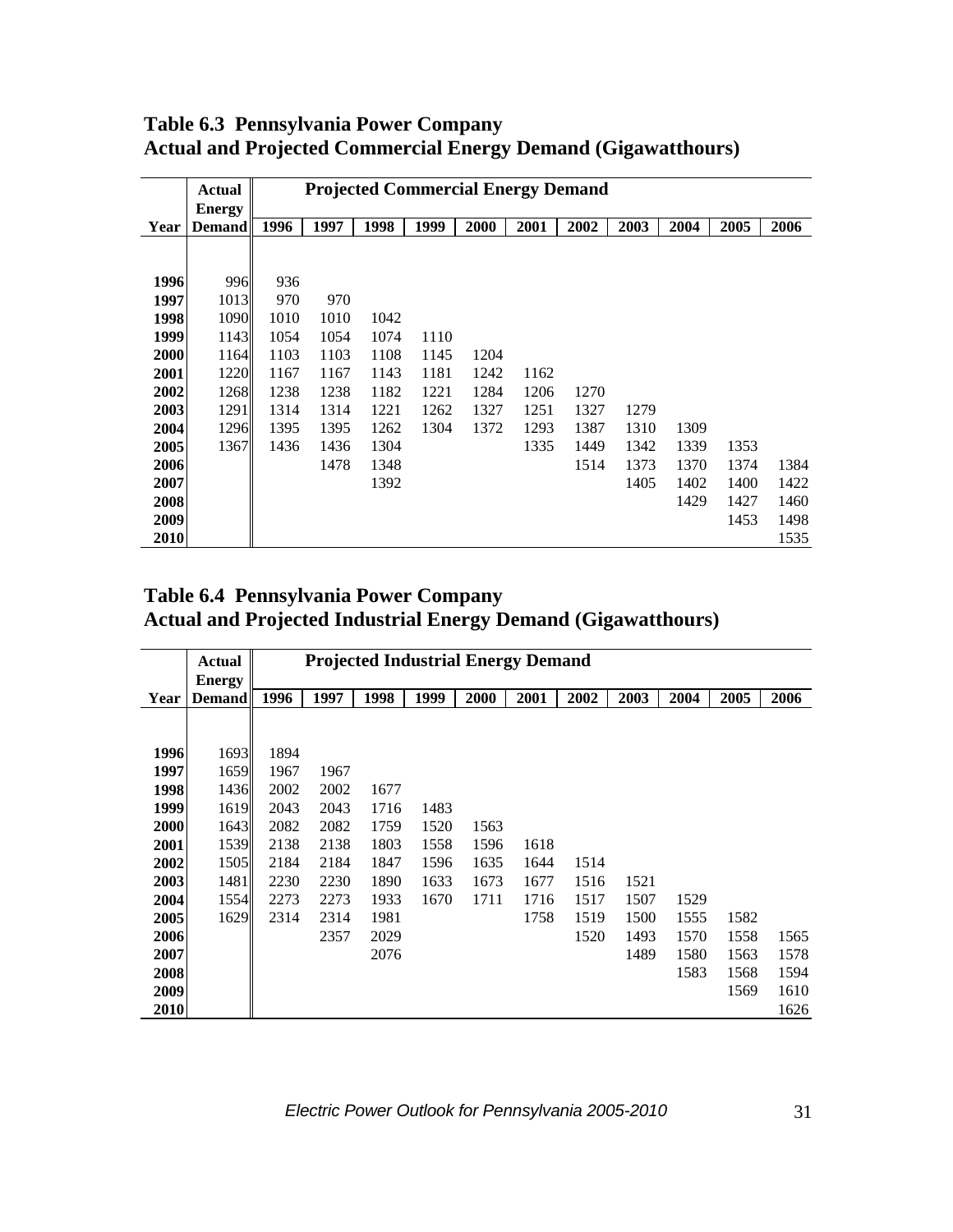#### **PPL Electric Utilities Corporation**

 PPL Electric Utilities Corporation (PPL) provides service to about 1.37 million homes and businesses over a 10,000 square mile area in 29 counties of central eastern Pennsylvania. In 2005, PPL had energy sales totaling 38.3 billion kilowatthours (KWH) -- up 4.1% from 2004. Residential sales continued to dominate PPL's market with 37.1% of the total sales, followed by commercial (34.3%) and industrial (25.4%).

Between 1990 and 2005, PPL's energy demand grew an average of 2.1% per year. Residential energy sales grew at an annual rate of 2.3%, commercial at a 2.9% rate and industrial at 0.7%.

The current five-year projection of average growth in energy demand is 1.4%. This includes growth rates of 1.1% for residential, 2.0% for commercial and 1.0% for industrial.



PPL's 2005/06 winter peak load, occurring on December 14, 2005, was 7,083 megawatts (MW), representing a decrease of 3.4% from last year's peak of 7,335 MW. The 2005 summer peak load was 7,035 MW compared to the previous summer's peak of 6,434 MW, or a 9.3% increase.

The actual average annual peak load growth rate over the past fifteen years was 1.5%. PPL's five-year winter peak load forecast scenario shows the peak load increasing from 7,083 MW in 2005/06 to 7,710 MW in the winter of 2010/11 at an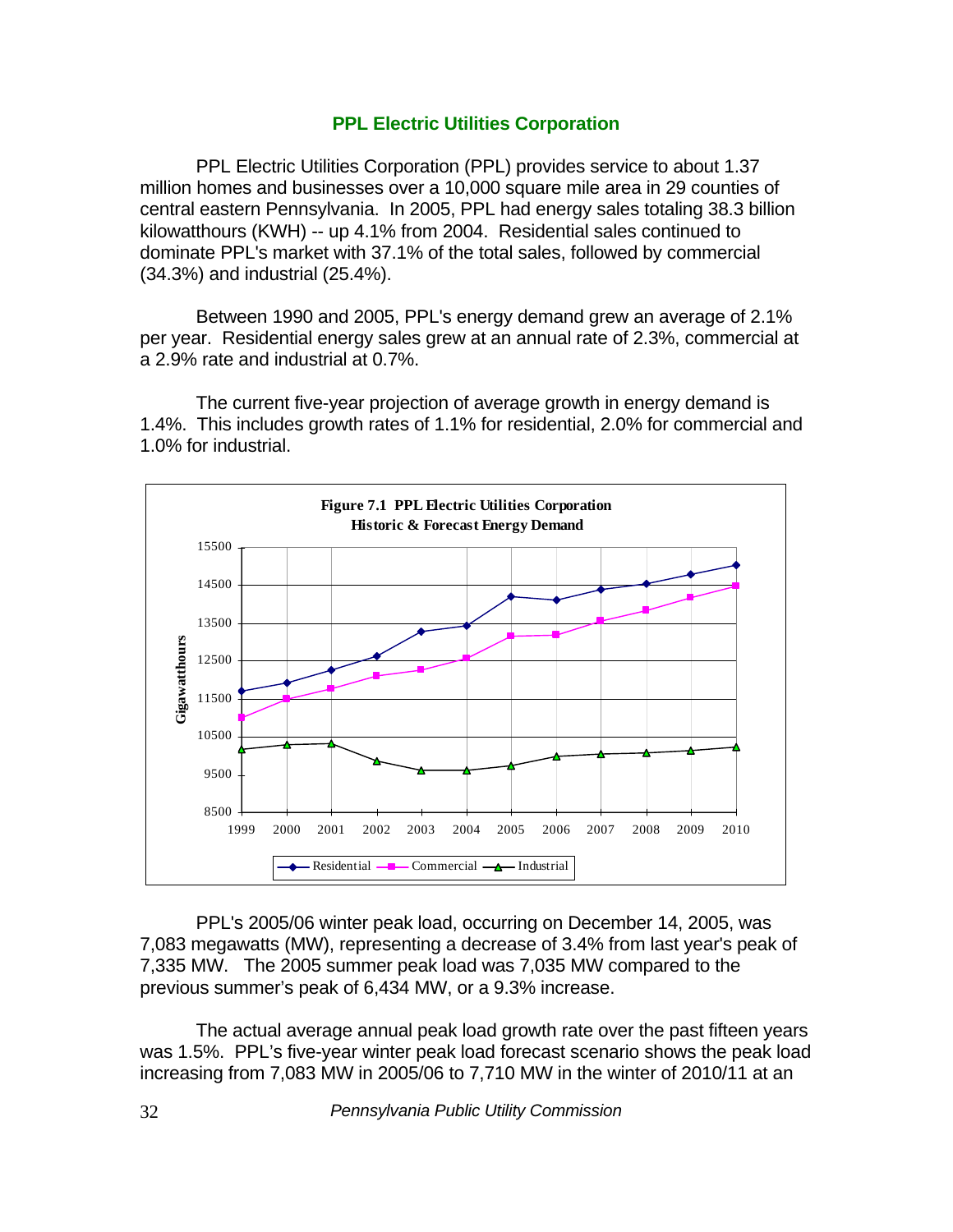average annual rate of 1.7%. The summer peak load is projected to increase to 7,500 MW by 2010.



Tables 7.1-7.4 provide PPL's forecasts of peak load and residential, commercial and industrial energy demand from 1996 through 2006.

Net operable generating capacity of 8,614 MW (summer rating) includes 43.4% coal-fired capacity and 23.8% nuclear capacity. Natural gas and dual fuel units account for 26.1% of the total. Independent power producers also provided 293 MW to the system. In 2005, PPL purchased nearly 2.3 billion KWH from cogeneration and independent power production facilities, or about 5.9% of total sales.

For calendar year 2005, eight electric generation suppliers sold a total of approximately 458 million KWH to retail customers in PPL's service territory, or about 1.2% of total consumption, down from 2.8% in 2004.

For 2005, PPL reported a peak load reduction of 246.5 MW and energy savings of 2.6 million KWH, resulting from its Interruptible Service – Economic Provisions tariff schedule. Customers reducing load for economic conditions receive significant rate discounts. The peak load reduction from this program represents approximately 3.5% of the 2005 summer peak load.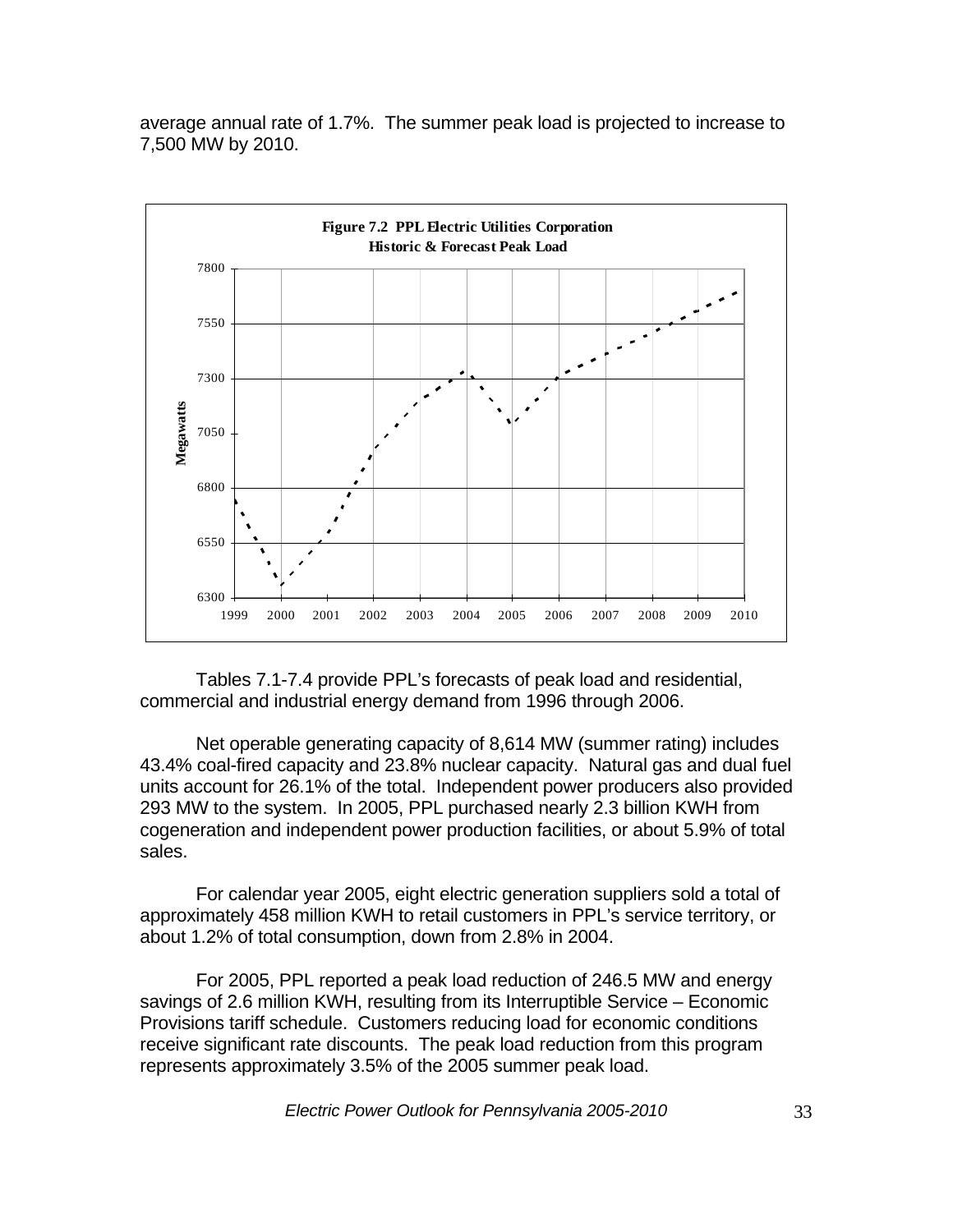PPL's Price Response Service permits customers to respond to market price signals by reducing a portion of their load. In 2005, an estimated 1,100 KW peak load reduction was achieved, with energy savings totaling about 29,600 KWH. The Residential Demand Side Response Rider, which provides for the option of shifting load from on-peak hours, reduced the peak by 104 KW and saved 60,435 KWH. PPL also has a low-income weatherization program (LIURP), which includes the installation of a variety of weatherization measures.

PPL is a member of PJM and Reliability*First*.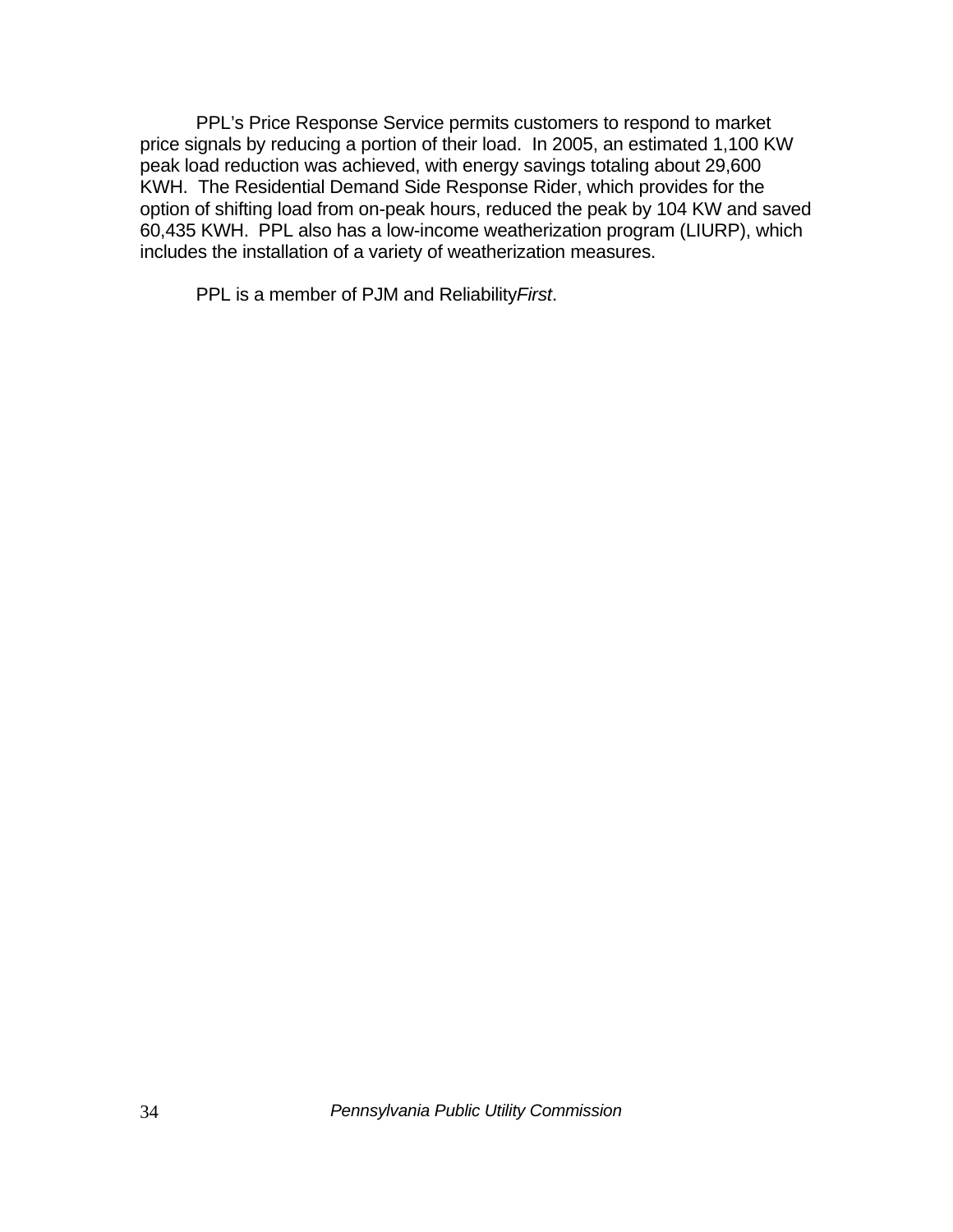|      | Actual        |      |      | <b>Projected Peak Load Requirements</b> |      |      |      |      |      |      |      |      |
|------|---------------|------|------|-----------------------------------------|------|------|------|------|------|------|------|------|
|      | Peak          |      |      |                                         |      |      |      |      |      |      |      |      |
| Year | <b>Demand</b> | 1996 | 1997 | 1998                                    | 1999 | 2000 | 2001 | 2002 | 2003 | 2004 | 2005 | 2006 |
|      |               |      |      |                                         |      |      |      |      |      |      |      |      |
|      |               |      |      |                                         |      |      |      |      |      |      |      |      |
| 1996 | 6506          | 6830 |      |                                         |      |      |      |      |      |      |      |      |
| 1997 | 5925          | 6920 | 6910 |                                         |      |      |      |      |      |      |      |      |
| 1998 | 6688          | 7055 | 6935 | 6910                                    |      |      |      |      |      |      |      |      |
| 1999 | 6746          | 7190 | 7030 | 6935                                    | 6815 |      |      |      |      |      |      |      |
| 2000 | 6355          | 7315 | 7120 | 7030                                    | 6905 | 6580 |      |      |      |      |      |      |
| 2001 | 6583          | 7450 | 7130 | 7120                                    | 7006 | 6680 | 6850 |      |      |      |      |      |
| 2002 | 6970          | 7590 | 7250 | 7130                                    | 7040 | 6770 | 6960 | 7000 |      |      |      |      |
| 2003 | 7197          | 7725 | 7350 | 7250                                    | 7140 | 6860 | 7060 | 7070 | 6790 |      |      |      |
| 2004 | 7335          | 7860 | 7470 | 7350                                    |      | 6960 | 7170 | 7040 | 6860 | 7200 |      |      |
| 2005 | 7083          | 8040 | 7580 | 7470                                    |      |      | 7270 | 7120 | 7000 | 7300 | 7200 |      |
| 2006 |               |      | 7690 | 7580                                    |      |      |      | 7200 | 7140 | 7410 | 7290 | 7310 |
| 2007 |               |      |      | 7690                                    |      |      |      |      | 7320 | 7510 | 7390 | 7410 |
| 2008 |               |      |      |                                         |      |      |      |      |      | 7610 | 7490 | 7510 |
| 2009 |               |      |      |                                         |      |      |      |      |      |      | 7580 | 7610 |
| 2010 |               |      |      |                                         |      |      |      |      |      |      |      | 7710 |

## **Table 7.1 PPL Electric Utilities Corporation Actual and Projected Peak Load (Megawatts)**

## **Table 7.2 PPL Electric Utilities Corporation Actual and Projected Residential Energy Demand (Gigawatthours)**

|      | <b>Actual</b> |       |       | <b>Projected Residential Energy Demand</b> |       |       |       |       |       |       |       |       |
|------|---------------|-------|-------|--------------------------------------------|-------|-------|-------|-------|-------|-------|-------|-------|
|      | <b>Energy</b> |       |       | 1998                                       | 1999  |       |       |       |       |       |       | 2006  |
| Year | <b>Demand</b> | 1996  | 1997  |                                            |       | 2000  | 2001  | 2002  | 2003  | 2004  | 2005  |       |
|      |               |       |       |                                            |       |       |       |       |       |       |       |       |
| 1996 | 11848         | 11475 |       |                                            |       |       |       |       |       |       |       |       |
| 1997 | 11434         | 11640 | 11690 |                                            |       |       |       |       |       |       |       |       |
| 1998 | 11156         | 11815 | 11760 | 11690                                      |       |       |       |       |       |       |       |       |
|      | 11704         | 11980 | 11830 |                                            |       |       |       |       |       |       |       |       |
| 1999 |               |       |       | 11760                                      | 11740 |       |       |       |       |       |       |       |
| 2000 | 11923         | 12145 | 11910 | 11830                                      | 11850 | 12031 |       |       |       |       |       |       |
| 2001 | 12269         | 12320 | 12020 | 11910                                      | 11980 | 12150 | 12176 |       |       |       |       |       |
| 2002 | 12640         | 12495 | 12160 | 12020                                      | 12120 | 12280 | 12324 | 12391 |       |       |       |       |
| 2003 | 13266         | 12680 | 12290 | 12160                                      | 12260 | 12421 | 12478 | 12514 | 12868 |       |       |       |
| 2004 | 13441         | 12865 | 12430 | 12290                                      |       | 12562 | 12634 | 12650 | 13062 | 13308 |       |       |
| 2005 | 14218         | 13040 | 12570 | 12430                                      |       |       | 12799 | 12803 | 13259 | 13505 | 13950 |       |
| 2006 |               |       | 12710 | 12570                                      |       |       |       | 12955 | 13462 | 13728 | 14311 | 14099 |
| 2007 |               |       |       | 12710                                      |       |       |       |       | 13671 | 13962 | 14675 | 14392 |
| 2008 |               |       |       |                                            |       |       |       |       |       | 14198 | 15019 | 14555 |
| 2009 |               |       |       |                                            |       |       |       |       |       |       | 15349 | 14794 |
| 2010 |               |       |       |                                            |       |       |       |       |       |       |       | 15036 |

*Electric Power Outlook for Pennsylvania 2005-2010* 35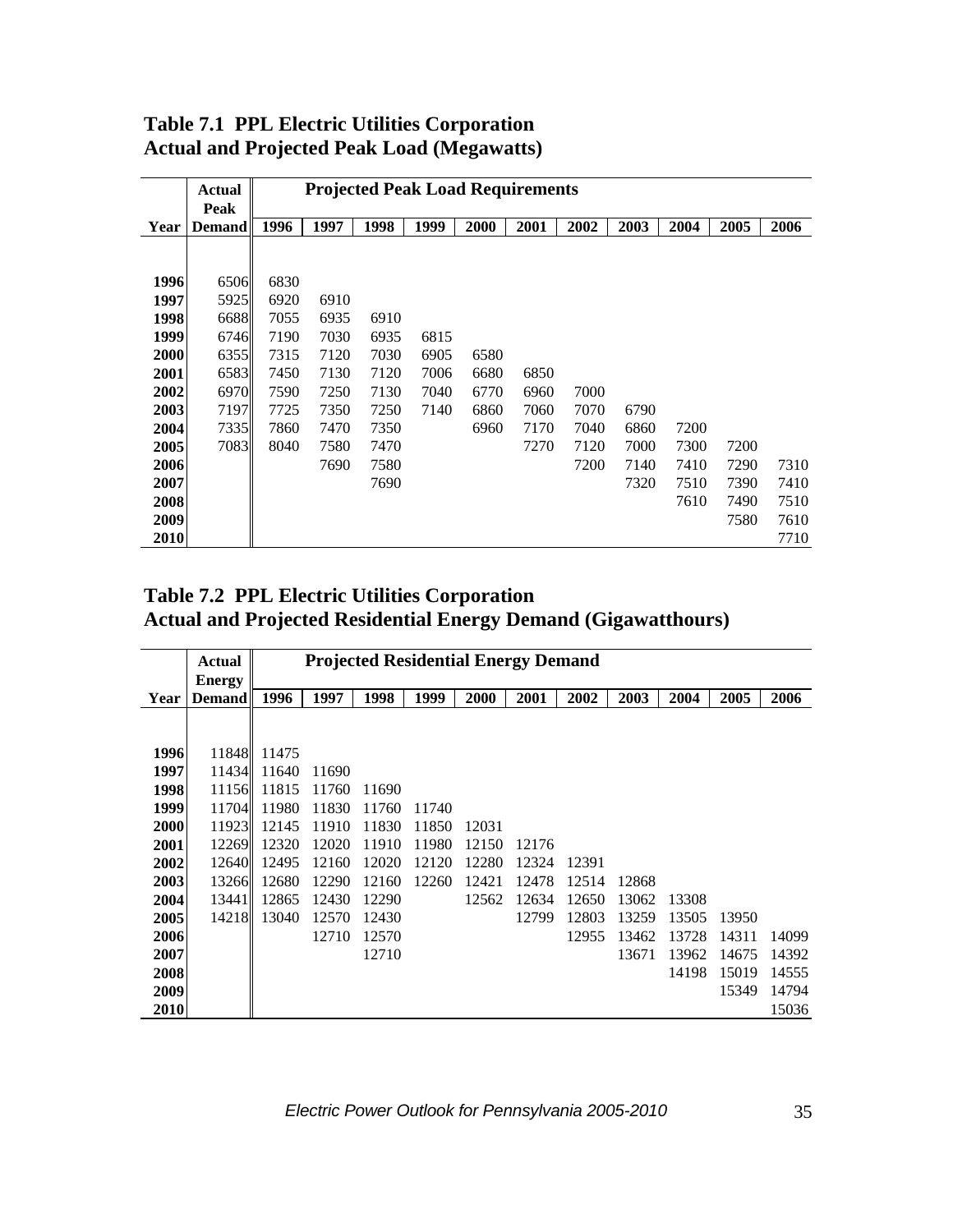|      | Actual        |             | <b>Projected Commercial Energy Demand</b> |       |       |       |       |       |       |       |       |       |
|------|---------------|-------------|-------------------------------------------|-------|-------|-------|-------|-------|-------|-------|-------|-------|
|      | <b>Energy</b> |             |                                           |       |       |       |       |       |       |       |       |       |
| Year | <b>Demand</b> | 1996        | 1997                                      | 1998  | 1999  | 2000  | 2001  | 2002  | 2003  | 2004  | 2005  | 2006  |
|      |               |             |                                           |       |       |       |       |       |       |       |       |       |
|      |               |             |                                           |       |       |       |       |       |       |       |       |       |
| 1996 |               | 10288 10100 |                                           |       |       |       |       |       |       |       |       |       |
| 1997 | 10309         | 10350       | 10490                                     |       |       |       |       |       |       |       |       |       |
| 1998 | 10597         | 10610       | 10740                                     | 10490 |       |       |       |       |       |       |       |       |
| 1999 | 11002         | 10885       | 11000                                     | 10740 | 10740 |       |       |       |       |       |       |       |
| 2000 | 11477         | 11165       | 11280                                     | 11000 | 10980 | 11090 |       |       |       |       |       |       |
| 2001 |               | 11778 11445 | 11560                                     | 11280 | 11240 | 11275 | 11291 |       |       |       |       |       |
| 2002 | 12117         | 11725       | 11870                                     | 11560 | 11500 | 11444 | 11431 | 11850 |       |       |       |       |
| 2003 | 12273         | 11995       | 12140                                     | 11870 | 11760 | 11612 | 11561 | 12033 | 12212 |       |       |       |
| 2004 | 12576         | 12265       | 12410                                     | 12140 |       | 11782 | 11699 | 12219 | 12507 | 13275 |       |       |
| 2005 | 13157         | 12525       | 12680                                     | 12410 |       |       | 11848 | 12411 | 12757 | 13601 | 12967 |       |
| 2006 |               |             | 12940                                     | 12680 |       |       |       | 12602 | 13101 | 13975 | 13436 | 13188 |
| 2007 |               |             |                                           | 12940 |       |       |       |       | 13418 | 14286 | 13946 | 13562 |
| 2008 |               |             |                                           |       |       |       |       |       |       | 14631 | 14517 | 13836 |
| 2009 |               |             |                                           |       |       |       |       |       |       |       | 15068 | 14166 |
| 2010 |               |             |                                           |       |       |       |       |       |       |       |       | 14492 |

**Table 7.3 PPL Electric Utilities Corporation Actual and Projected Commercial Energy Demand (Gigawatthours)**

**Table 7.4 PPL Electric Utilities Corporation Actual and Projected Industrial Energy Demand (Gigawatthours)**

|      | Actual                         |       |       | <b>Projected Industrial Energy Demand</b> |       |       |       |       |       |       |       |       |
|------|--------------------------------|-------|-------|-------------------------------------------|-------|-------|-------|-------|-------|-------|-------|-------|
| Year | <b>Energy</b><br><b>Demand</b> | 1996  | 1997  | 1998                                      | 1999  | 2000  | 2001  | 2002  | 2003  | 2004  | 2005  | 2006  |
|      |                                |       |       |                                           |       |       |       |       |       |       |       |       |
| 1996 | 10016                          | 9900  |       |                                           |       |       |       |       |       |       |       |       |
| 1997 | 10078                          | 10150 | 10070 |                                           |       |       |       |       |       |       |       |       |
| 1998 | 10220                          | 10405 | 10110 | 10070                                     |       |       |       |       |       |       |       |       |
| 1999 | 10179                          | 10600 | 10270 | 10110                                     | 10190 |       |       |       |       |       |       |       |
| 2000 | 10280                          | 10795 | 10440 | 10270                                     | 10350 | 10543 |       |       |       |       |       |       |
| 2001 | 10319                          | 10990 | 10610 | 10440                                     | 10520 | 10836 | 10963 |       |       |       |       |       |
| 2002 | 9853                           | 11190 | 10790 | 10610                                     | 10690 | 11077 | 11255 | 10780 |       |       |       |       |
| 2003 | 9599                           | 11400 | 10960 | 10790                                     | 10860 | 11295 | 11521 | 11135 | 10355 |       |       |       |
| 2004 | 9611                           | 11615 | 11140 | 10960                                     |       | 11498 | 11777 | 11425 | 10503 | 9938  |       |       |
| 2005 | 9720                           | 11825 | 11320 | 11140                                     |       |       | 12010 | 11702 | 10641 | 10035 | 9750  |       |
| 2006 |                                |       | 11510 | 11320                                     |       |       |       | 11970 | 10795 | 10155 | 9926  | 9968  |
| 2007 |                                |       |       | 11510                                     |       |       |       |       | 10924 | 10253 | 10136 | 10048 |
| 2008 |                                |       |       |                                           |       |       |       |       |       | 10346 | 10349 | 10084 |
| 2009 |                                |       |       |                                           |       |       |       |       |       |       | 10577 | 10150 |
| 2010 |                                |       |       |                                           |       |       |       |       |       |       |       | 10214 |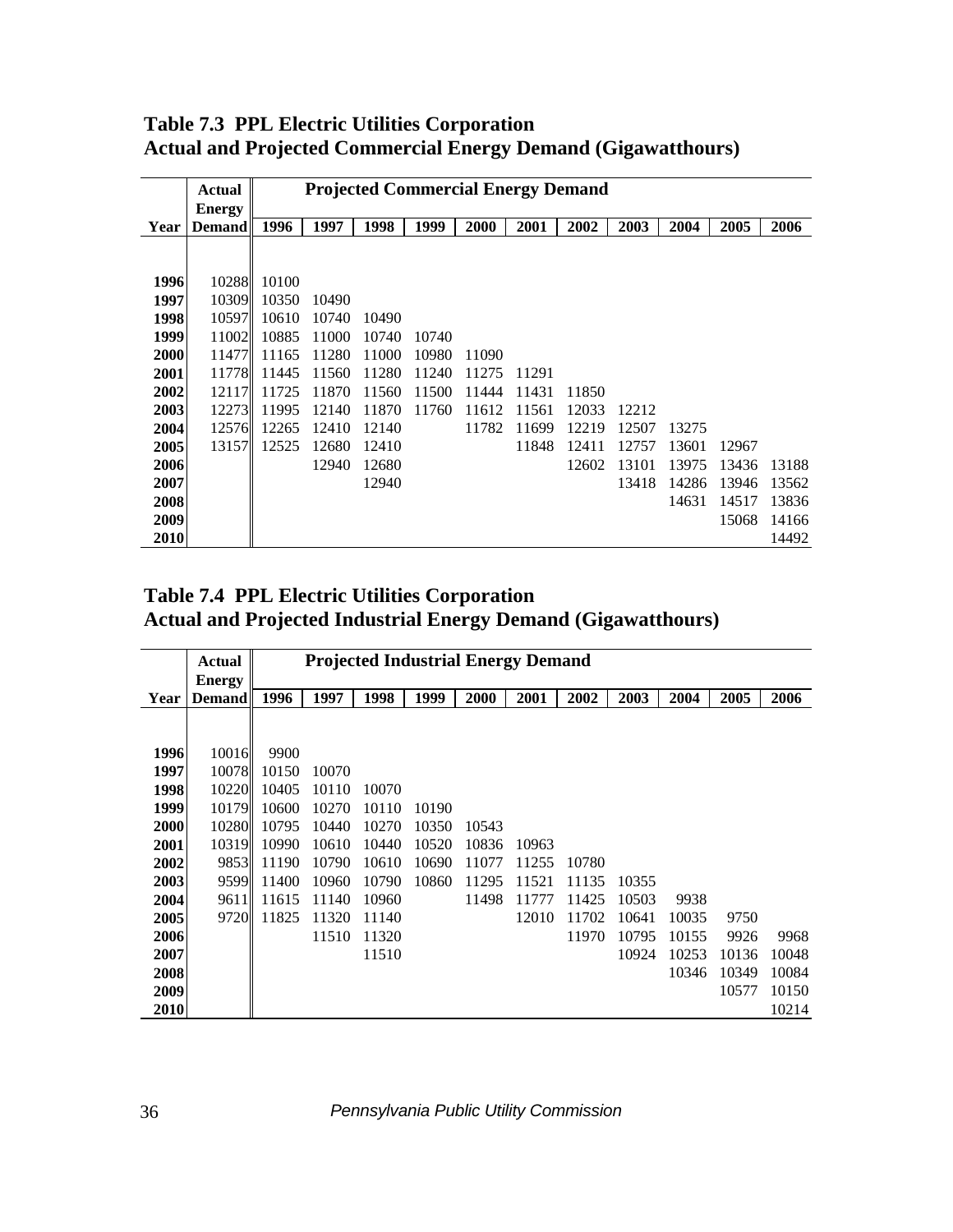#### **PECO Energy Company**

PECO Energy Company (PECO) provides service to over 1.5 million electric utility customers in southeastern Pennsylvania. In 2005, PECO had total retail energy sales of 38.9 billion kilowatthours (KWH) -- up 3.3% from 2004. Industrial sales continued to dominate PECO's market with 40.5% of the total sales, followed by residential (34.6%) and commercial (21.9%).

Between 1990 and 2005 PECO's energy demand grew an average of 1.4% per year. Residential energy sales grew at an annual rate of 2.4% and commercial at a 3.7% rate. Industrial sales declined at an average rate of 0.2%.

The current five-year projection of growth in energy demand is 2.0%. This includes an annual growth rate of 2.0% for the residential, commercial and industrial sectors.



PECO's 2005 summer peak load, occurring on July 27, 2005, was 8,626 megawatts (MW), representing an increase of 14.0% from last year's peak of 7,567 MW. The 2005/06 winter peak demand was 6,550 MW or 4.2% below the previous winter's peak of 6,838 MW.

The actual average annual peak demand growth rate over the past fifteen years was 1.6%. PECO's current forecast shows the peak load increasing from the actual 2005 summer peak load of 8,626 MW to 9,293 MW in the summer of 2010, or an annual growth rate of 1.5%.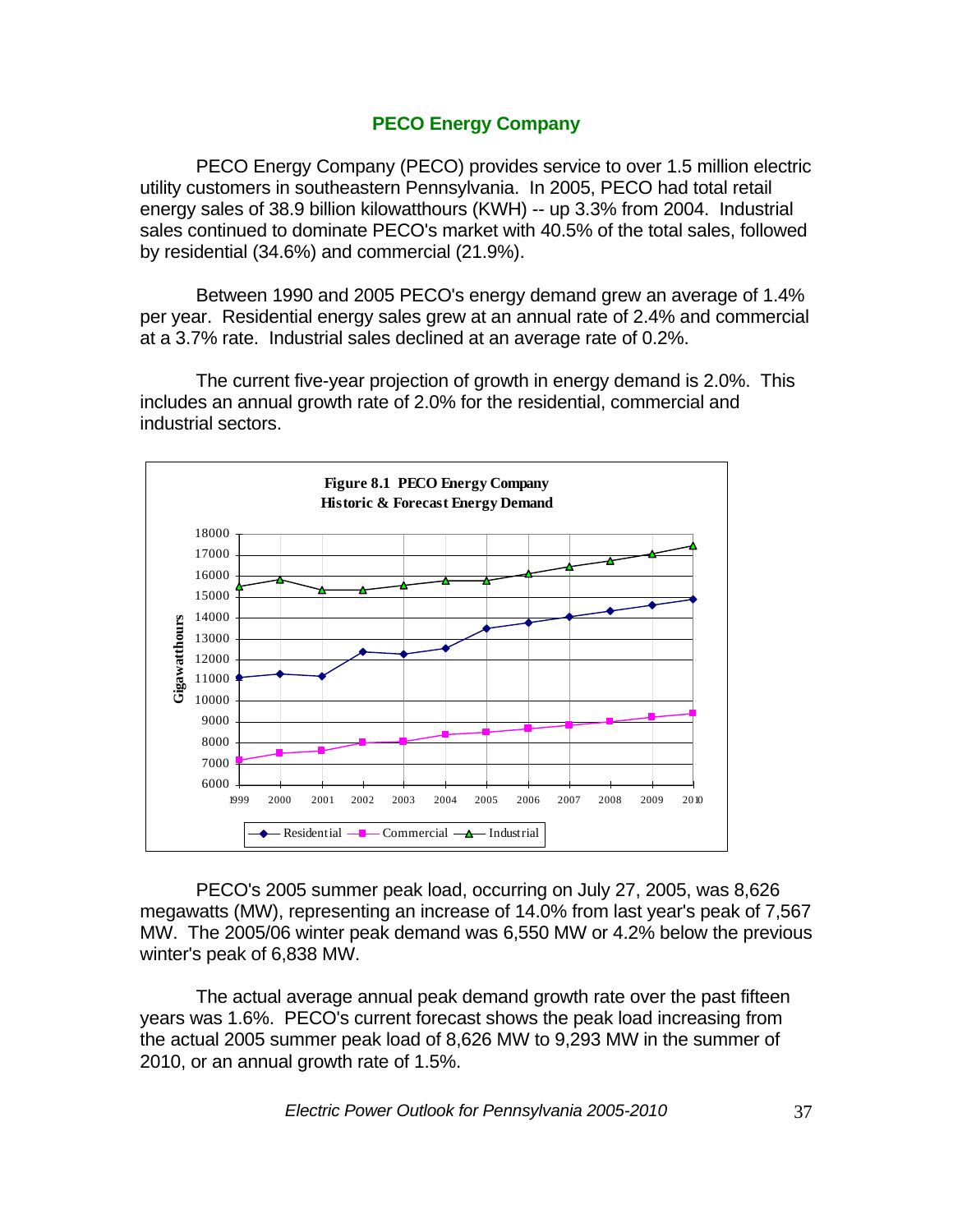

 Tables 8.1-8.4 provide PECO's forecasts of peak load and residential, commercial and industrial energy demand from 1996 through 2006.

PECO has entered into a 10-year Purchased Power Agreement with Exelon Generation to provide energy and capacity for its provider-of-last-resort load throughout the forecast period. Other resources may be obtained through purchases from the wholesale markets.

 In 2005, PECO purchased about 837 million KWH from cogeneration and independent power production facilities, or about 2.2% of total energy consumption. Contract capacity totaled 178 MW.

 For calendar year 2005, electric generation suppliers sold a total of about 2.3 billion KWH to retail customers in PECO's service territory or about 5.8% of total consumption, down from 12.2% in 2004. On the summer peak day, electric generation suppliers represented a load of 459 MW, or 5.3%.

 PECO has developed commercial and industrial rate incentive programs to encourage customers to manage their energy demands and usage consistent with system capabilities. During 2005, the peak load reduction resulting from this rate option was 180 MW, with energy savings of 1.5 million KWH. PECO also has a low-income weatherization program (LIURP), which includes the installation of a variety of weatherization measures.

38 *Pennsylvania Public Utility Commission*  PECO is a member of Reliability*First* and PJM.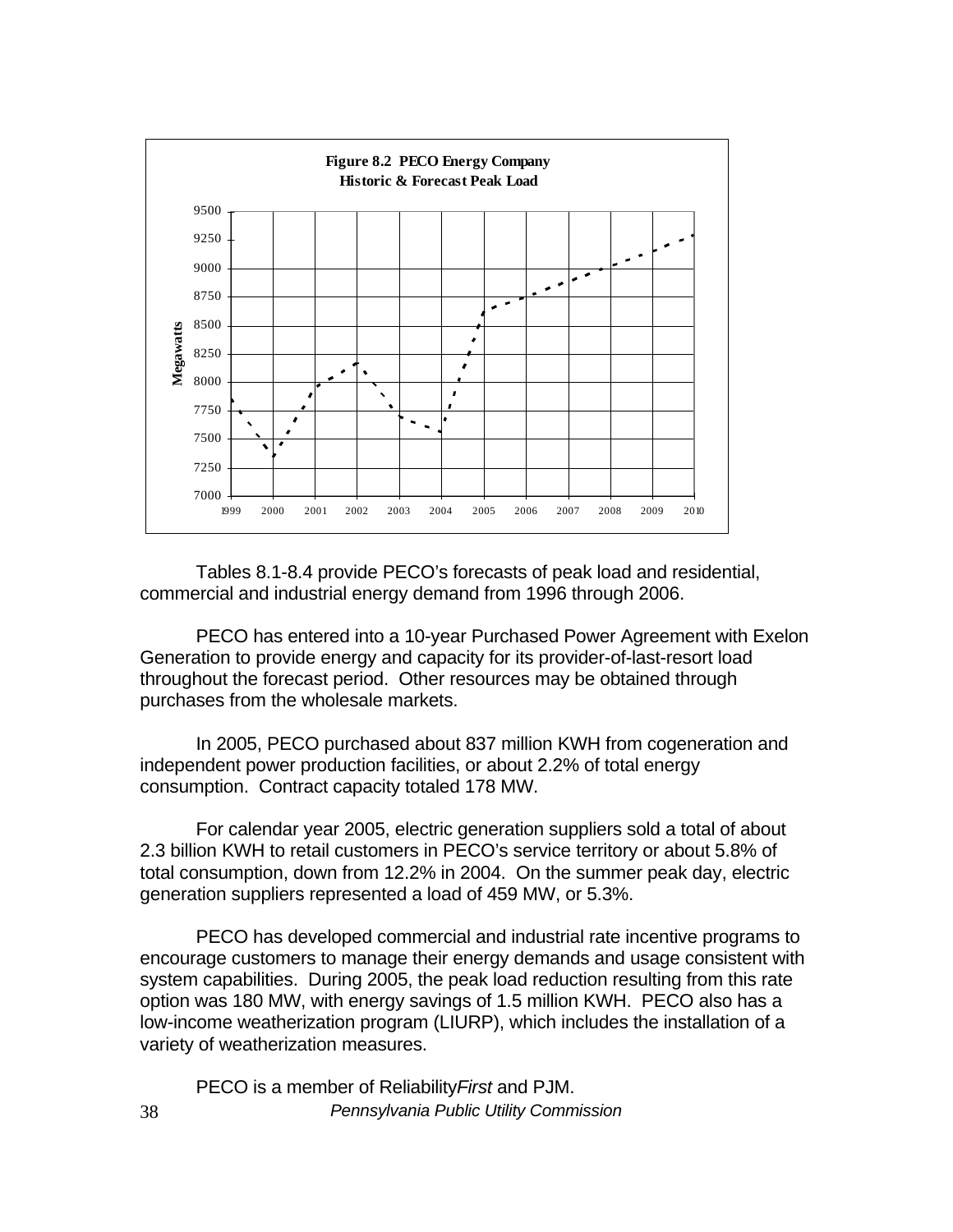## **Table 8.1 PECO Energy Company Actual and Projected Peak Load (Megawatts)**

|      | <b>Actual</b> |      |      | <b>Projections of Peak Load Requirements</b> |      |      |      |      |      |      |      |      |
|------|---------------|------|------|----------------------------------------------|------|------|------|------|------|------|------|------|
|      | Peak          |      |      |                                              |      |      |      |      |      |      |      |      |
| Year | <b>Demand</b> | 1996 | 1997 | 1998                                         | 1999 | 2000 | 2001 | 2002 | 2003 | 2004 | 2005 | 2006 |
|      |               |      |      |                                              |      |      |      |      |      |      |      |      |
|      |               |      |      |                                              |      |      |      |      |      |      |      |      |
| 1996 | 6509          | 6811 |      |                                              |      |      |      |      |      |      |      |      |
| 1997 | 7390          | 6868 | 6868 |                                              |      |      |      |      |      |      |      |      |
| 1998 | 7108          | 6973 | 6973 | 6973                                         |      |      |      |      |      |      |      |      |
| 1999 | 7850          | 7063 | 7063 | 7063                                         | 7063 |      |      |      |      |      |      |      |
| 2000 | 7333          | 7135 | 7135 | 7135                                         | 7135 | 7339 |      |      |      |      |      |      |
| 2001 | 7948          | 7233 | 7233 | 7233                                         | 7233 | 7398 | 7392 |      |      |      |      |      |
| 2002 | 8164          | 7308 | 7308 | 7308                                         | 7308 | 7457 | 7451 | 8012 |      |      |      |      |
| 2003 | 7696          | 7387 | 7387 | 7387                                         | 7387 | 7517 | 7510 | 8076 | 8229 |      |      |      |
| 2004 | 7567          | 7466 | 7466 | 7466                                         |      | 7577 | 7570 | 8140 | 8295 | 8129 |      |      |
| 2005 | 8626          | 7547 | 7547 | 7547                                         |      |      | 7631 | 8205 | 8362 | 8320 | 8320 |      |
| 2006 |               |      | 7629 | 7629                                         |      |      |      | 8271 | 8428 | 8445 | 8445 | 8755 |
| 2007 |               |      |      | 7711                                         |      |      |      |      | 8496 | 8571 | 8571 | 8887 |
| 2008 |               |      |      |                                              |      |      |      |      |      | 8700 | 8700 | 9020 |
| 2009 |               |      |      |                                              |      |      |      |      |      |      | 8831 | 9155 |
| 2010 |               |      |      |                                              |      |      |      |      |      |      |      | 9293 |

# **Table 8.2 PECO Energy Company Actual and Projected Residential Energy Demand (Gigawatthours)**

|      | <b>Actual</b> |       |       | <b>Projected Residential Energy Demand</b> |       |       |       |       |       |       |       |       |
|------|---------------|-------|-------|--------------------------------------------|-------|-------|-------|-------|-------|-------|-------|-------|
|      | <b>Energy</b> |       |       |                                            |       |       |       |       |       |       |       |       |
| Year | <b>Demand</b> | 1996  | 1997  | 1998                                       | 1999  | 2000  | 2001  | 2002  | 2003  | 2004  | 2005  | 2006  |
|      |               |       |       |                                            |       |       |       |       |       |       |       |       |
|      |               |       |       |                                            |       |       |       |       |       |       |       |       |
| 1996 | 10657         | 10576 |       |                                            |       |       |       |       |       |       |       |       |
| 1997 | 10515         | 10653 | 10653 |                                            |       |       |       |       |       |       |       |       |
| 1998 | 10376         | 10732 | 10732 | 10515                                      |       |       |       |       |       |       |       |       |
| 1999 | 11132         | 10812 | 10812 | 10516                                      | 10516 |       |       |       |       |       |       |       |
| 2000 | 11304         | 10894 | 10894 | 10600                                      | 10600 | 10600 |       |       |       |       |       |       |
| 2001 | 11178         | 10976 | 10976 | 10685                                      | 10685 | 10685 | 11278 |       |       |       |       |       |
| 2002 | 12335         | 11059 | 11059 | 10770                                      | 10770 | 10770 | 11385 | 11634 |       |       |       |       |
| 2003 | 12259         | 11142 | 11142 | 10856                                      | 10856 | 10856 | 11488 | 11733 | 12020 |       |       |       |
| 2004 | 12507         | 11225 | 11225 | 10943                                      |       | 10943 | 11592 | 11855 | 11905 | 12250 |       |       |
| 2005 | 13469         | 11310 | 11310 | 11031                                      |       |       | 11697 | 11957 | 11981 | 12385 | 12385 |       |
| 2006 |               |       | 11394 | 11119                                      |       |       |       | 12059 | 12054 | 12592 | 12592 | 13738 |
| 2007 |               |       |       | 11208                                      |       |       |       |       | 12128 | 12839 | 12839 | 14013 |
| 2008 |               |       |       |                                            |       |       |       |       |       | 13179 | 13179 | 14293 |
| 2009 |               |       |       |                                            |       |       |       |       |       |       | 13443 | 14579 |
| 2010 |               |       |       |                                            |       |       |       |       |       |       |       | 14870 |

*Electric Power Outlook for Pennsylvania 2005-2010* 39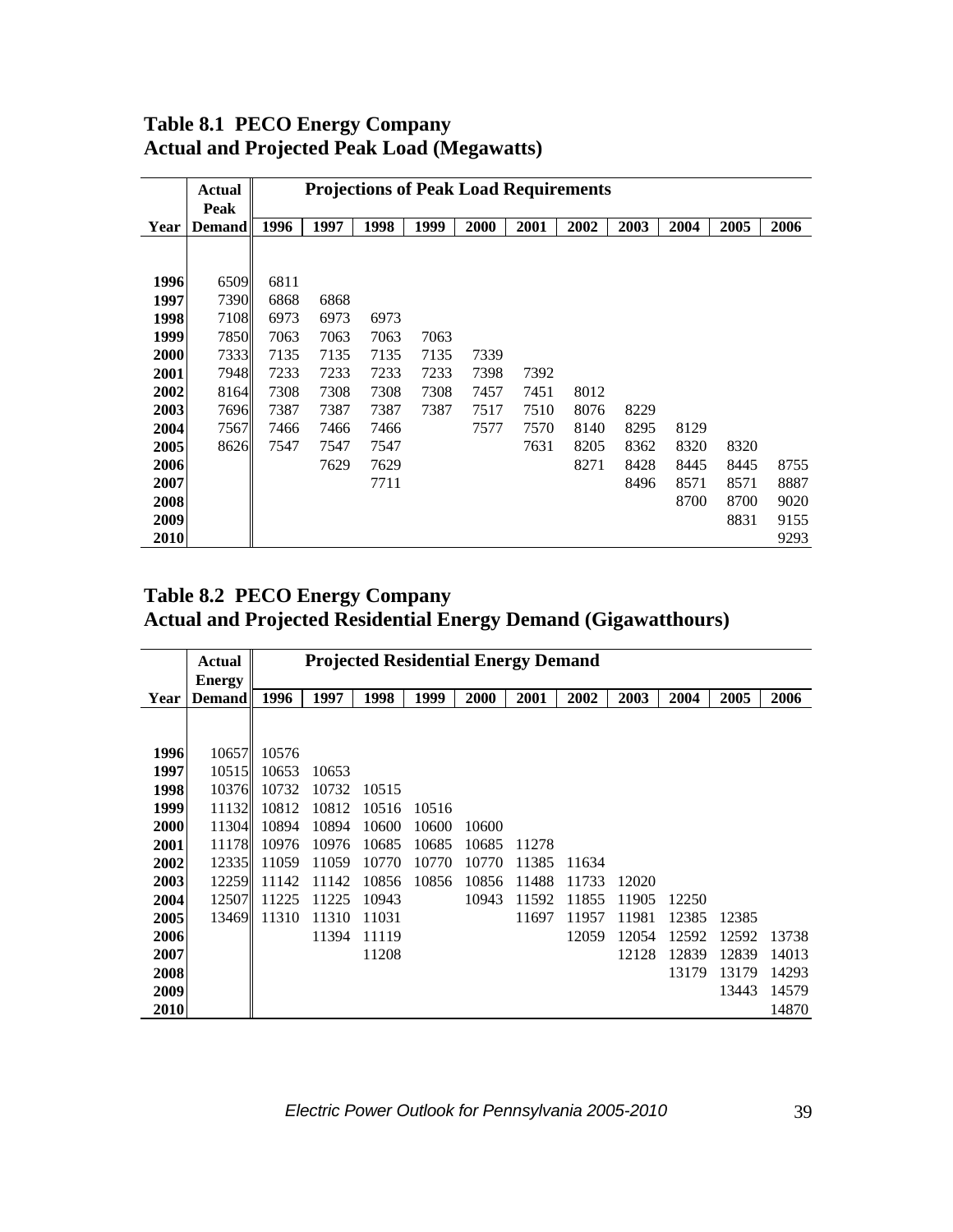|      | <b>Actual</b> |      |      | <b>Projected Commercial* Energy Demand</b> |      |      |      |      |      |      |      |      |
|------|---------------|------|------|--------------------------------------------|------|------|------|------|------|------|------|------|
|      | <b>Energy</b> |      |      |                                            |      |      |      |      |      |      |      |      |
| Year | <b>Demand</b> | 1996 | 1997 | 1998                                       | 1999 | 2000 | 2001 | 2002 | 2003 | 2004 | 2005 | 2006 |
|      |               |      |      |                                            |      |      |      |      |      |      |      |      |
|      |               |      |      |                                            |      |      |      |      |      |      |      |      |
| 1996 | 6410          | 6523 |      |                                            |      |      |      |      |      |      |      |      |
| 1997 | 6689          | 6667 | 6667 |                                            |      |      |      |      |      |      |      |      |
| 1998 | 7012          | 7044 | 7044 | 6643                                       |      |      |      |      |      |      |      |      |
| 1999 | 7154          | 7346 | 7346 | 6597                                       | 6597 |      |      |      |      |      |      |      |
| 2000 | 7481          | 7650 | 7650 | 6649                                       | 6649 | 6649 |      |      |      |      |      |      |
| 2001 | 7604          | 7955 | 7955 | 6703                                       | 6703 | 6702 | 7315 |      |      |      |      |      |
| 2002 | 8019          | 8262 | 8262 | 6756                                       | 6756 | 6756 | 7446 | 7732 |      |      |      |      |
| 2003 | 8077          | 8572 | 8572 | 6810                                       | 6810 | 6810 | 7578 | 7963 | 8135 |      |      |      |
| 2004 | 8414          | 8882 | 8882 | 6865                                       |      | 6864 | 7711 | 8099 | 8233 | 8140 |      |      |
| 2005 | 8520          | 9195 | 9195 | 6920                                       |      |      | 7844 | 8265 | 8434 | 8349 | 8349 |      |
| 2006 |               |      | 9510 | 6975                                       |      |      |      | 8436 | 8637 | 8550 | 8550 | 8691 |
| 2007 |               |      |      | 7031                                       |      |      |      |      | 8839 | 8755 | 8755 | 8864 |
| 2008 |               |      |      |                                            |      |      |      |      |      | 8965 | 8965 | 9042 |
| 2009 |               |      |      |                                            |      |      |      |      |      |      | 9144 | 9223 |
| 2010 |               |      |      |                                            |      |      |      |      |      |      |      | 9407 |

## **Table 8.3 PECO Energy Company Actual and Projected Commercial Energy Demand (Gigawatts)**

## **Table 8.4 PECO Energy Company Actual and Projected Industrial Energy Demand (Gigawatthours)**

|      | <b>Actual</b> |       | <b>Projected Industrial* Energy Demand</b> |       |       |       |       |       |       |       |       |       |
|------|---------------|-------|--------------------------------------------|-------|-------|-------|-------|-------|-------|-------|-------|-------|
|      | <b>Energy</b> |       |                                            |       |       |       |       |       |       |       |       |       |
| Year | <b>Demand</b> | 1996  | 1997                                       | 1998  | 1999  | 2000  | 2001  | 2002  | 2003  | 2004  | 2005  | 2006  |
|      |               |       |                                            |       |       |       |       |       |       |       |       |       |
|      |               |       |                                            |       |       |       |       |       |       |       |       |       |
| 1996 | 14976         | 15249 |                                            |       |       |       |       |       |       |       |       |       |
| 1997 | 14992         | 15299 | 15299                                      |       |       |       |       |       |       |       |       |       |
| 1998 | 15929         | 15259 | 15259                                      | 15456 |       |       |       |       |       |       |       |       |
| 1999 | 15477         | 15271 | 15271                                      | 15919 | 15919 |       |       |       |       |       |       |       |
| 2000 | 15828         | 15248 | 15248                                      | 16047 | 16047 | 16047 |       |       |       |       |       |       |
| 2001 | 15312         | 15353 | 15353                                      | 16175 | 16175 | 16175 | 15405 |       |       |       |       |       |
| 2002 | 15323         | 15333 | 15333                                      | 16304 | 16304 | 16305 | 15406 | 15324 |       |       |       |       |
| 2003 | 15518         | 15314 | 15314                                      | 16435 | 16435 | 16435 | 15408 | 15417 | 15130 |       |       |       |
| 2004 | 15741         | 15294 | 15294                                      | 16566 |       | 16567 | 15409 | 15429 | 14959 | 15477 |       |       |
| 2005 | 15774         | 15278 | 15278                                      | 16699 |       |       | 15409 | 15442 | 14980 | 15448 | 15449 |       |
| 2006 |               |       | 15262                                      | 16832 |       |       |       | 15458 | 15001 | 15448 | 15448 | 16089 |
| 2007 |               |       |                                            | 16967 |       |       |       |       | 15022 | 15448 | 15448 | 16411 |
| 2008 |               |       |                                            |       |       |       |       |       |       | 15448 | 15448 | 16739 |
| 2009 |               |       |                                            |       |       |       |       |       |       |       | 15757 | 17074 |
| 2010 |               |       |                                            |       |       |       |       |       |       |       |       | 17415 |

\* Large Commercial & Industrial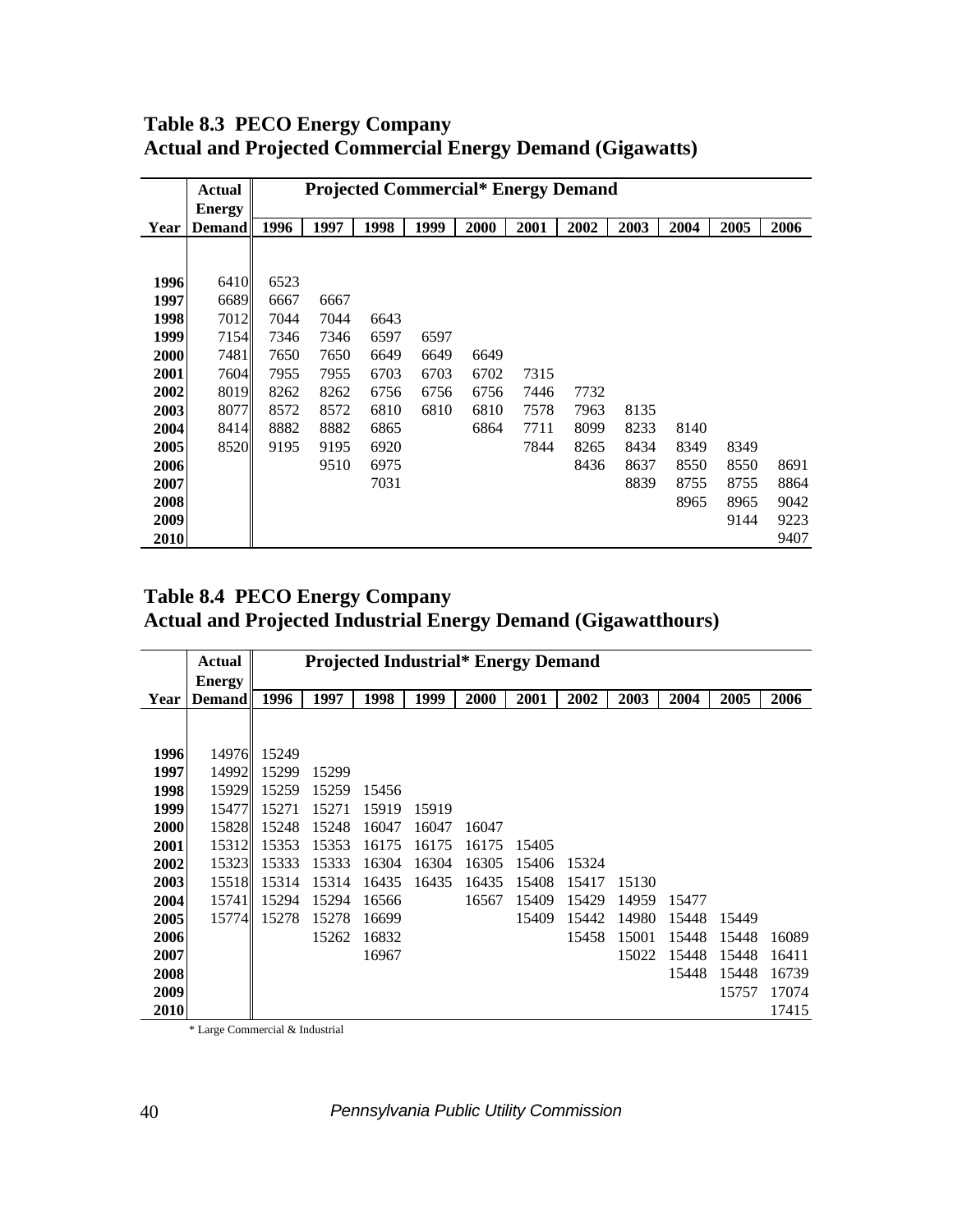#### **West Penn Power Company**

West Penn Power Company (West Penn) provides service to nearly 706,000 electric utility customers in western, north and south central Pennsylvania. In 2005, West Penn had total retail energy sales of about 20.8 billion kilowatthours (KWH) – up 3.0% from 2004. Industrial sales continued to dominate West Penn's market with 38.7% of the total sales, followed by residential (34.1%) and commercial (23.5%).

Between 1990 and 2005, West Penn's energy demand grew an average of 1.9% per year. Sales for all sectors have maintained relatively steady growth during the period. Residential sales grew at an annual rate of 2.0%, commercial sales at 2.9% and industrial sales at 1.2% over the past 15 years.

The current five-year projection of growth in energy demand is 1.3%. This includes a residential growth rate of 1.0%, a commercial rate of 1.7% and an industrial rate of 1.4%.



West Penn's 2005 summer peak load, occurring on July 26, 2005, was 3,752 megawatts (MW), representing an increase of 10.1% from last year's summer peak of 3,407 MW. The 2005/06 winter peak load was 3,520 MW or 0.5% lower than the previous year's winter peak of 3,539 MW.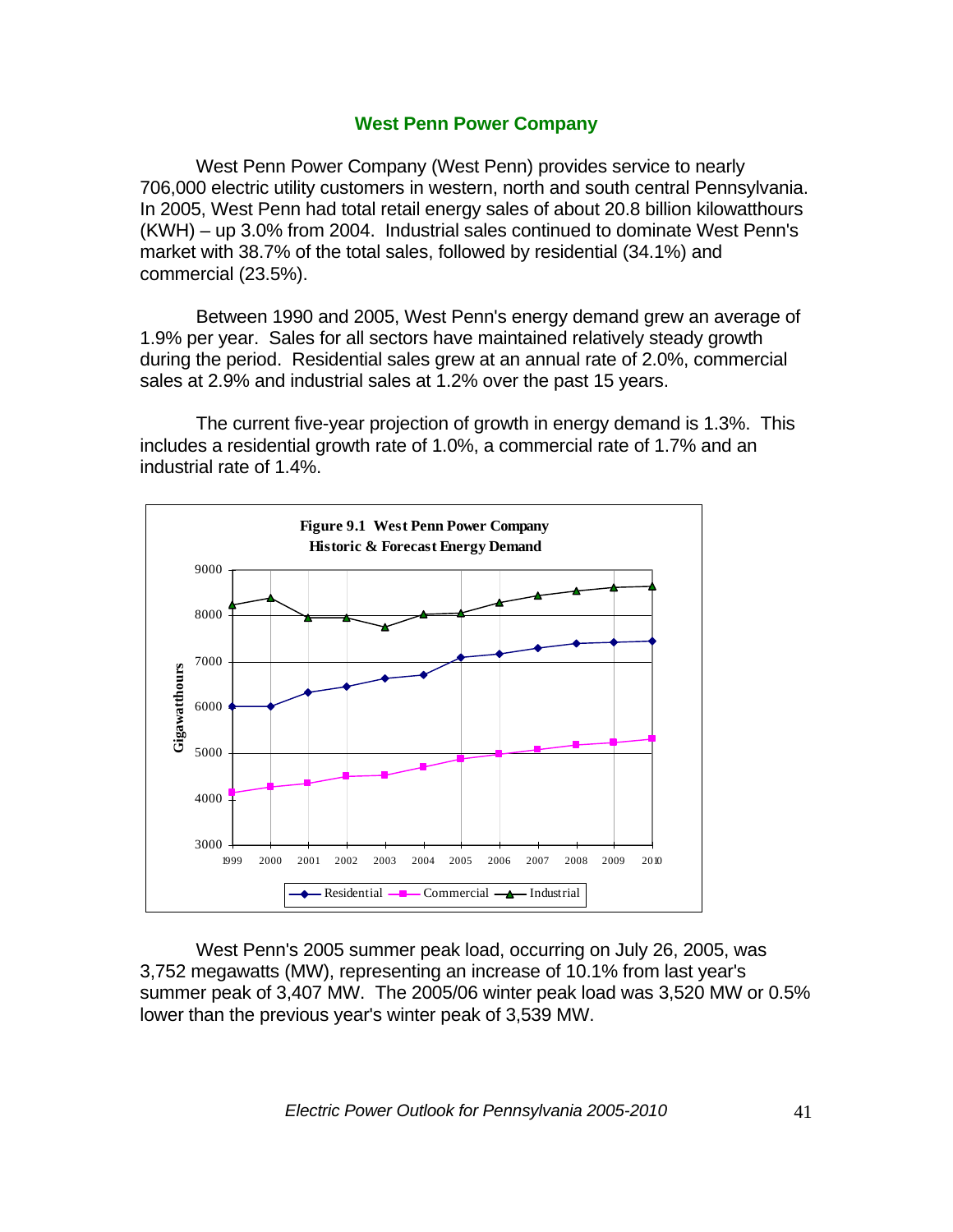The actual average annual peak load growth rate over the past fifteen years was about 2.1%. West Penn's load forecast scenario shows the peak load increasing from 3,752 MW in the summer of 2005 to 3,895 MW in 2010, or an average annual growth rate of 0.8%.



Tables 9.1-9.4 provide West Penn's forecasts of peak load and residential, commercial and industrial energy demand from 1996 through 2006.

Effective January 2000, all of West Penn's generation assets were transferred to its affiliate, Allegheny Energy Supply Company, LLC (AESC). West Penn subsequently entered into a Power Sales Agreement with AESC for providing default service load requirements. The power provided by AESC comes from owned generation and market purchases. As a part of PJM West, West Penn has access to an increased amount of energy resources within the expanded PJM market. West Penn remains an electric distribution company, providing transmission and distribution service to its customers and providing default service, or Provider of Last Resort service, for those customers who do not choose an alternate supplier.

In 2005, West Penn purchased over 1.0 billion KWH from cogeneration and independent power production facilities. Contract capacity for these facilities was 136 MW.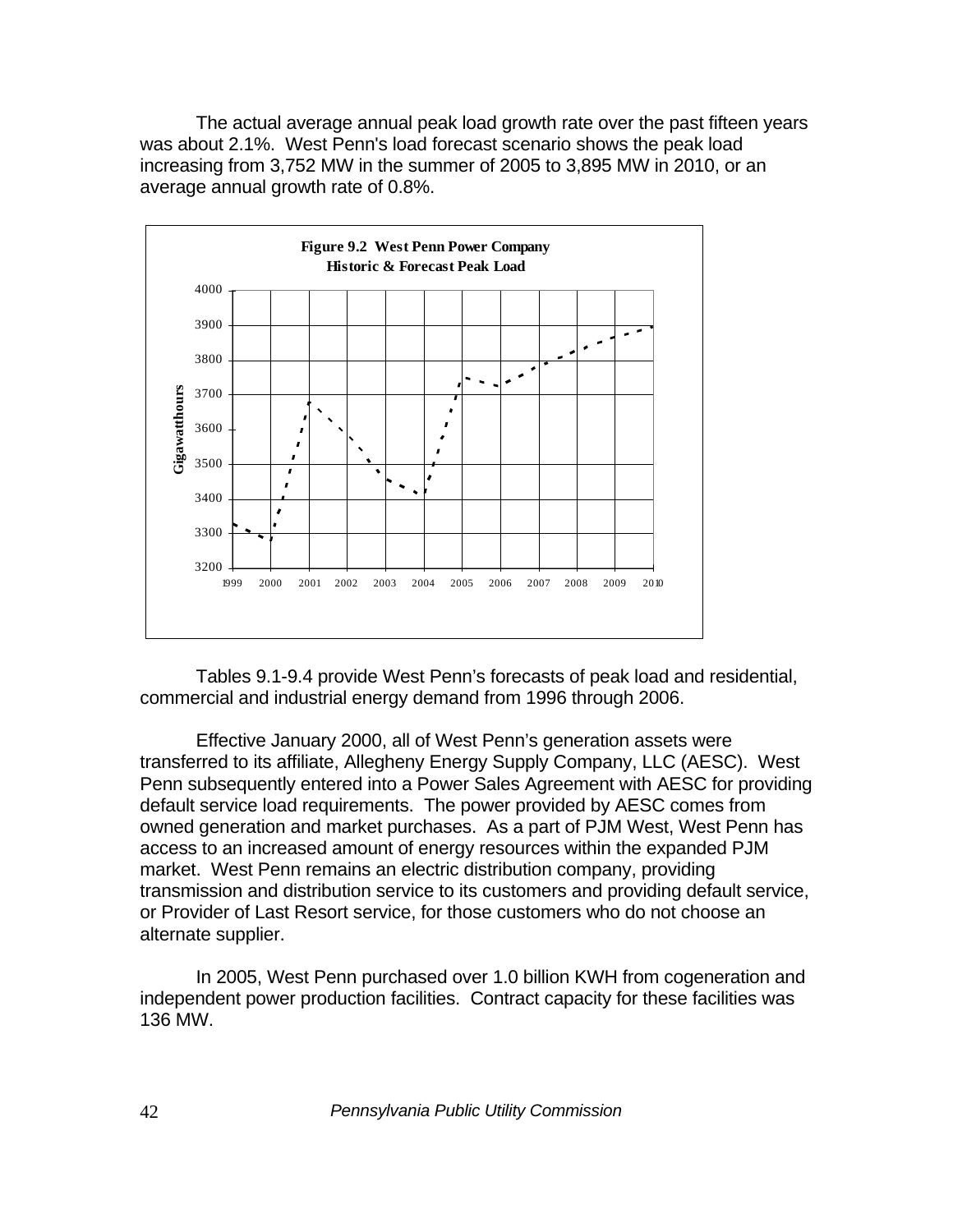West Penn implemented a Generation Buy-Back program in 2001, intended as a way for West Penn to buy back or displace firm load from large commercial and industrial customers that have on-site generation or operational flexibility. A total of 39 West Penn customers signed up with a potential load reduction of 231.5 MW. In 2005, the program was not implemented due to mild weather and the lack of price volatility. In 2006, there are 29 customers and a potential load reduction of 77 MW. West Penn also has a low-income weatherization program (LIURP), which includes the installation of a variety of weatherization measures.

On April 21, 2005, the Commission approved an Amended Joint Petition for Settlement and for Modification of the 1998 Restructuring Settlement<sup>[11](#page-47-0)</sup> in which West Penn agrees to use a Request For Proposal process to obtain its energy supply for years 2009 and 2010. This process brings competitive market forces to bear on the cost of West Penn's energy supply in these years. The process will be conducted to procure, from the wholesale market, supply necessary to serve those retail customers who do not take service from competitive retail suppliers.

On July 22, 2005, Allegheny Power announced that it has awarded contracts for its 2009 and 2010 generation supply needs in Pennsylvania. Under these contracts, the successful bidder, Allegheny Energy Supply Company, LLC, is expected to realize generation prices of about \$45.50 per MWH in 2009 and \$52.50 per MWH in 2010.

In April 2002, Allegheny Power joined PJM Interconnection, LLC (PJM) through the creation of PJM West. As a PJM member, Allegheny Power is responsible for following the reliability standards of the PJM markets as are defined in the PJM Tariffs and PJM West Reliability Assurance Agreement. West Penn is also a member of Reliability*First*.

1

<span id="page-47-0"></span>*Electric Power Outlook for Pennsylvania 2005-2010* 43 <sup>11</sup> Docket Nos. R-00039022 and R-00973981.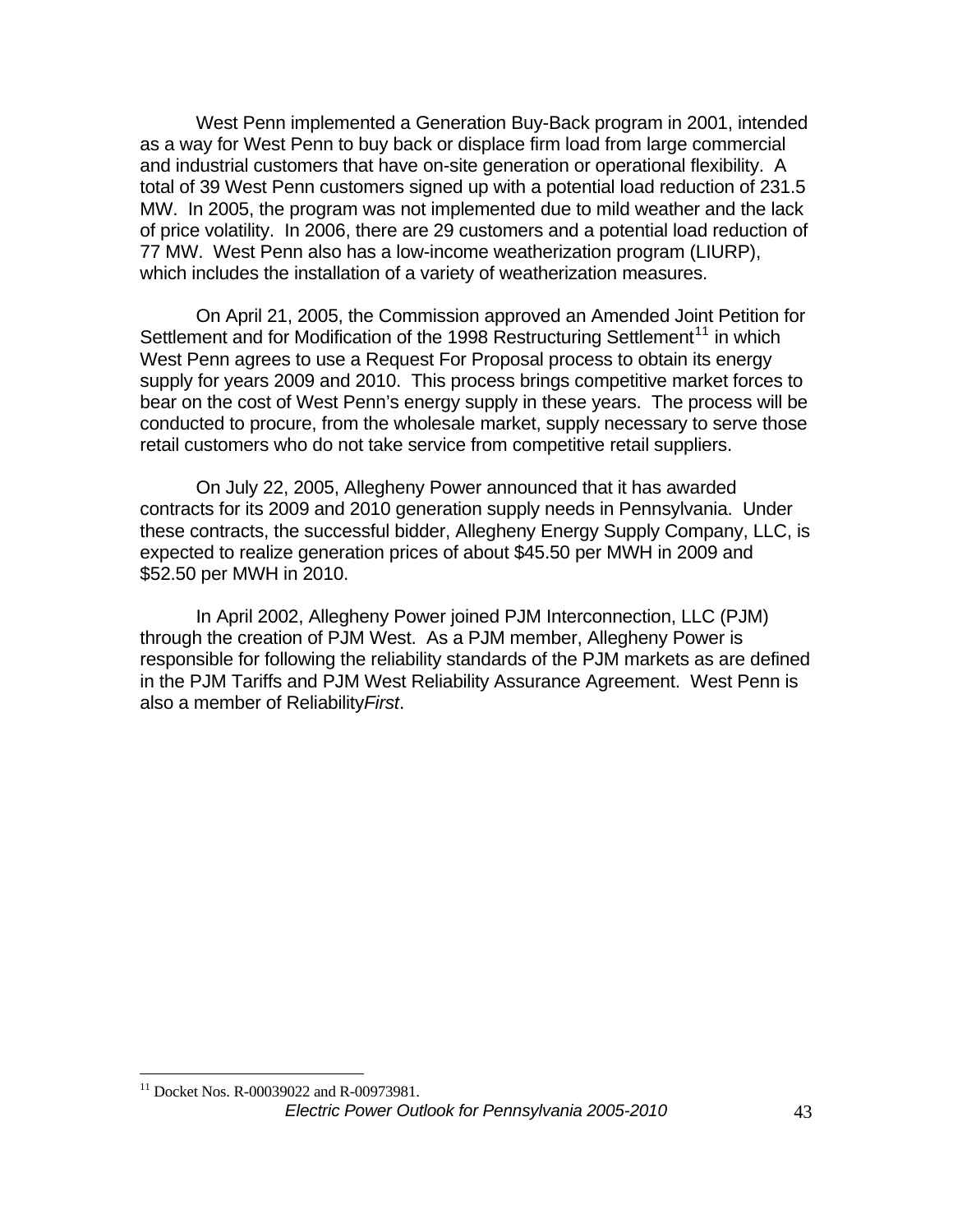|      | <b>Actual</b> |      |      | <b>Projections of Peak Load Requirements</b> |      |      |      |      |      |      |      |      |
|------|---------------|------|------|----------------------------------------------|------|------|------|------|------|------|------|------|
|      | Peak          |      |      |                                              |      |      |      |      |      |      |      |      |
| Year | <b>Demand</b> | 1996 | 1997 | 1998                                         | 1999 | 2000 | 2001 | 2002 | 2003 | 2004 | 2005 | 2006 |
|      |               |      |      |                                              |      |      |      |      |      |      |      |      |
|      |               |      |      |                                              |      |      |      |      |      |      |      |      |
| 1996 | 3215          | 3235 |      |                                              |      |      |      |      |      |      |      |      |
| 1997 | 3251          | 3315 | 3315 |                                              |      |      |      |      |      |      |      |      |
| 1998 | 3192          | 3371 | 3371 | 3379                                         |      |      |      |      |      |      |      |      |
| 1999 | 3328          | 3417 | 3417 | 3442                                         | 3279 |      |      |      |      |      |      |      |
| 2000 | 3277          | 3462 | 3462 | 3496                                         | 3360 | 3284 |      |      |      |      |      |      |
| 2001 | 3677          | 3506 | 3506 | 3545                                         | 3425 | 3304 | 3141 |      |      |      |      |      |
| 2002 | 3582          | 3547 | 3547 | 3578                                         | 3484 | 3341 | 3445 | 3458 |      |      |      |      |
| 2003 | 3455          | 3586 | 3586 | 3617                                         | 3519 | 3380 | 3465 | 3505 | 3535 |      |      |      |
| 2004 | 3407          | 3630 | 3630 | 3668                                         |      | 3415 | 3501 | 3542 | 3572 | 3621 |      |      |
| 2005 | 3752          | 3679 | 3679 | 3723                                         |      |      | 3536 | 3586 | 3610 | 3670 | 3702 |      |
| 2006 |               |      | 3722 | 3769                                         |      |      |      | 3622 | 3639 | 3705 | 3763 | 3723 |
| 2007 |               |      |      | 3812                                         |      |      |      |      | 3674 | 3738 | 3812 | 3782 |
| 2008 |               |      |      |                                              |      |      |      |      |      | 3766 | 3845 | 3824 |
| 2009 |               |      |      |                                              |      |      |      |      |      |      | 3866 | 3864 |
| 2010 |               |      |      |                                              |      |      |      |      |      |      |      | 3895 |

## **Table 9.1 West Penn Power Company Actual and Projected Peak Load (Megawatts)**

#### **Table 9.2 West Penn Power Company Actual and Projected Residential Energy Demand (Gigawatthours)**

|      | <b>Actual</b> |      |      |      |      |      | <b>Projected Residential Energy Demand</b> |      |      |      |      |      |
|------|---------------|------|------|------|------|------|--------------------------------------------|------|------|------|------|------|
|      | <b>Energy</b> |      | 1997 | 1998 | 1999 |      |                                            | 2002 |      | 2004 |      |      |
| Year | <b>Demand</b> | 1996 |      |      |      | 2000 | 2001                                       |      | 2003 |      | 2005 | 2006 |
|      |               |      |      |      |      |      |                                            |      |      |      |      |      |
|      |               |      |      |      |      |      |                                            |      |      |      |      |      |
| 1996 | 5913          | 5844 |      |      |      |      |                                            |      |      |      |      |      |
| 1997 | 5757          | 5923 | 5923 |      |      |      |                                            |      |      |      |      |      |
| 1998 | 5823          | 6020 | 6020 | 6127 |      |      |                                            |      |      |      |      |      |
| 1999 | 6020          | 6118 | 6118 | 6250 | 5873 |      |                                            |      |      |      |      |      |
| 2000 | 6022          | 6223 | 6223 | 6381 | 6013 | 6061 |                                            |      |      |      |      |      |
| 2001 | 6325          | 6282 | 6282 | 6446 | 6077 | 6172 | 6192                                       |      |      |      |      |      |
| 2002 | 6459          | 6371 | 6371 | 6518 | 6165 | 6256 | 6260                                       | 6374 |      |      |      |      |
| 2003 | 6641          | 6445 | 6445 | 6604 | 6165 | 6339 | 6329                                       | 6471 | 6486 |      |      |      |
| 2004 | 6724          | 6546 | 6546 | 6699 | 6231 | 6445 | 6436                                       | 6596 | 6599 | 6818 |      |      |
| 2005 | 7088          | 6624 | 6624 | 6763 |      |      | 6521                                       | 6680 | 6671 | 6890 | 6923 |      |
| 2006 |               |      | 6722 | 6864 |      |      |                                            | 6775 | 6744 | 6965 | 7047 | 7164 |
| 2007 |               |      |      | 6976 |      |      |                                            |      | 6821 | 7041 | 7136 | 7289 |
| 2008 |               |      |      |      |      |      |                                            |      |      | 7132 | 7194 | 7387 |
| 2009 |               |      |      |      |      |      |                                            |      |      |      | 7189 | 7417 |
| 2010 |               |      |      |      |      |      |                                            |      |      |      |      | 7447 |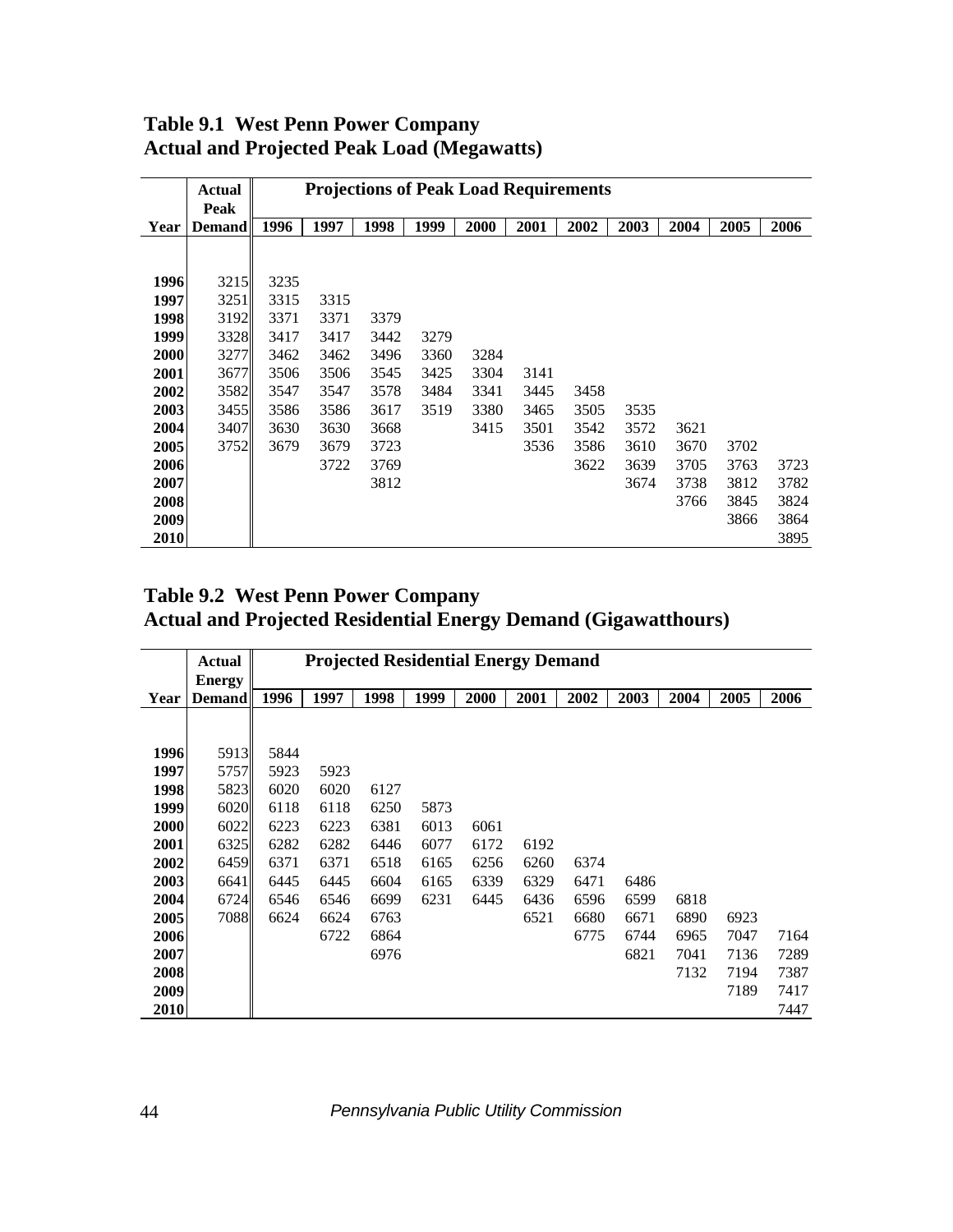**Table 9.3 West Penn Power Company Actual and Projected Commercial Energy Demand (Gigawatthours)**

|      | Actual                         |      |      | <b>Projected Commercial Energy Demand</b> |      |      |      |      |      |      |      |      |
|------|--------------------------------|------|------|-------------------------------------------|------|------|------|------|------|------|------|------|
| Year | <b>Energy</b><br><b>Demand</b> | 1996 | 1997 | 1998                                      | 1999 | 2000 | 2001 | 2002 | 2003 | 2004 | 2005 | 2006 |
|      |                                |      |      |                                           |      |      |      |      |      |      |      |      |
| 1996 | 3836                           | 3856 |      |                                           |      |      |      |      |      |      |      |      |
| 1997 | 3833                           | 3950 | 3950 |                                           |      |      |      |      |      |      |      |      |
| 1998 | 3993                           | 4055 | 4055 | 4080                                      |      |      |      |      |      |      |      |      |
| 1999 | 4137                           | 4161 | 4161 | 4163                                      | 4039 |      |      |      |      |      |      |      |
| 2000 | 4265                           | 4271 | 4271 | 4270                                      | 4215 | 4182 |      |      |      |      |      |      |
| 2001 | 4360                           | 4347 | 4347 | 4339                                      | 4313 | 4225 | 4326 |      |      |      |      |      |
| 2002 | 4497                           | 4430 | 4430 | 4393                                      | 4401 | 4275 | 4395 | 4458 |      |      |      |      |
| 2003 | 4529                           | 4501 | 4501 | 4457                                      | 4443 | 4329 | 4449 | 4543 | 4577 |      |      |      |
| 2004 | 4691                           | 4588 | 4588 | 4557                                      |      | 4397 | 4517 | 4624 | 4653 | 4701 |      |      |
| 2005 | 4892                           | 4664 | 4664 | 4630                                      |      |      | 4571 | 4684 | 4695 | 4780 | 4791 |      |
| 2006 |                                |      | 4756 | 4707                                      |      |      |      | 4749 | 4739 | 4832 | 4907 | 4996 |
| 2007 |                                |      |      | 4779                                      |      |      |      |      | 4776 | 4878 | 5006 | 5092 |
| 2008 |                                |      |      |                                           |      |      |      |      |      | 4936 | 5098 | 5179 |
| 2009 |                                |      |      |                                           |      |      |      |      |      |      | 5135 | 5249 |
| 2010 |                                |      |      |                                           |      |      |      |      |      |      |      | 5318 |

**Table 9.4 West Penn Power Company Actual and Projected Industrial Energy Demand (Gigawatthours)**

|      | Actual        |      | <b>Projected Industrial Energy Demand</b> |      |      |      |      |      |      |      |      |      |
|------|---------------|------|-------------------------------------------|------|------|------|------|------|------|------|------|------|
|      | <b>Energy</b> |      |                                           |      |      |      |      |      |      |      |      |      |
| Year | <b>Demand</b> | 1996 | 1997                                      | 1998 | 1999 | 2000 | 2001 | 2002 | 2003 | 2004 | 2005 | 2006 |
|      |               |      |                                           |      |      |      |      |      |      |      |      |      |
|      |               |      |                                           |      |      |      |      |      |      |      |      |      |
| 1996 | 7974          | 8204 |                                           |      |      |      |      |      |      |      |      |      |
| 1997 | 8046          | 8427 | 8427                                      |      |      |      |      |      |      |      |      |      |
| 1998 | 8226          | 8755 | 8755                                      | 8608 |      |      |      |      |      |      |      |      |
| 1999 | 8237          | 8855 | 8855                                      | 8808 | 8575 |      |      |      |      |      |      |      |
| 2000 | 8383          | 8976 | 8976                                      | 8997 | 8830 | 7942 |      |      |      |      |      |      |
| 2001 | 7955          | 9052 | 9052                                      | 9070 | 8975 | 8120 | 8481 |      |      |      |      |      |
| 2002 | 7957          | 9156 | 9156                                      | 9136 | 9167 | 8230 | 8597 | 8006 |      |      |      |      |
| 2003 | 7747          | 9241 | 9241                                      | 9264 | 9161 | 8353 | 8663 | 8116 | 7885 |      |      |      |
| 2004 | 8039          | 9367 | 9367                                      | 9448 |      | 8477 | 8729 | 8188 | 7973 | 7814 |      |      |
| 2005 | 8051          | 9450 | 9450                                      | 9561 |      |      | 8799 | 8230 | 8023 | 7913 | 8027 |      |
| 2006 |               |      | 9566                                      | 9660 |      |      |      | 8290 | 8087 | 7998 | 8137 | 8283 |
| 2007 |               |      |                                           | 9768 |      |      |      |      | 8187 | 8069 | 8220 | 8429 |
| 2008 |               |      |                                           |      |      |      |      |      |      | 8140 | 8311 | 8543 |
| 2009 |               |      |                                           |      |      |      |      |      |      |      | 8313 | 8615 |
| 2010 |               |      |                                           |      |      |      |      |      |      |      |      | 8634 |

*Electric Power Outlook for Pennsylvania 2005-2010* 45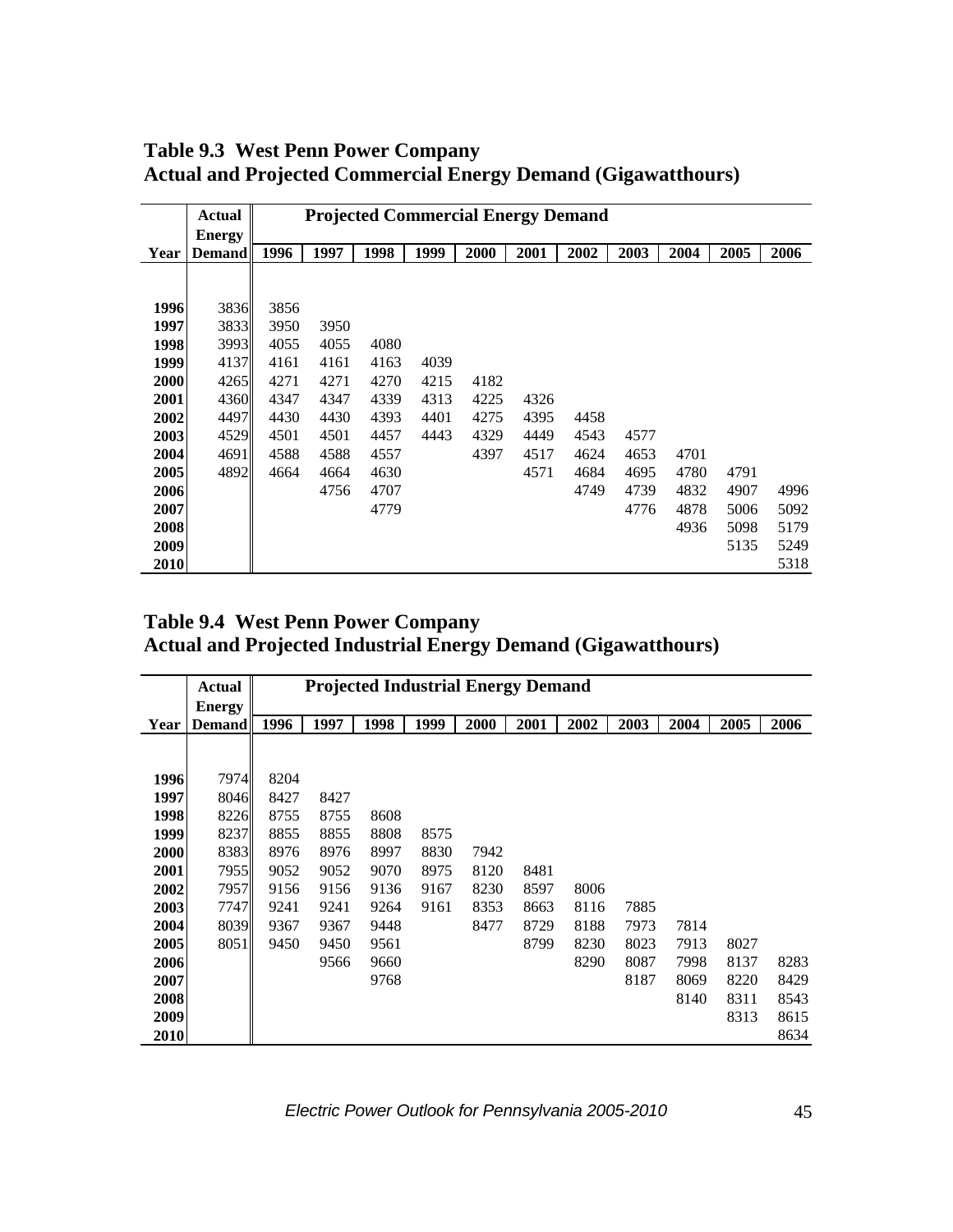#### **UGI Utilities, Inc.**

 The Electric Division of UGI Utilities, Inc. (UGI) provides electric service to over 62,000 customers in northwestern Luzerne and southern Wyoming counties, Pennsylvania. In 2005, UGI had energy sales totaling 1.0 billion kilowatthours (KWH) -- up 4.2% from 2004. Residential sales continued to dominate UGI's market with 53.2% of the total sales, followed by commercial (34.6%) and industrial (11.6%).

Between 1990 and 2005, UGI experienced an average growth in total sales of 1.8%, which includes a residential growth rate of 1.7%, a commercial rate of 2.0% and an industrial rate of 2.0%.

 Over the five-year planning horizon, UGI expects energy demand to decrease at an average rate of 0.3%. This includes an average annual decline in residential sales of 0.7%, a decline in commercial sales 0.2% per year and an industrial growth rate of 1.4%. The five-year forecast indicates no growth in peak load. Peak load is projected to decrease slightly from 201 MW in 2005/2006 to 194 MW in the winter of 2006/2007 and return to 201 MW by 20010/11.



 Peak demand on the UGI system occurred on December 14, 2005, and totaled 201 megawatts (MW), or 5.2% below the 2004/2005 winter peak load of 201 MW and 2.6% above the 2005 summer peak load of 196 MW, occurring on July 26, 2005.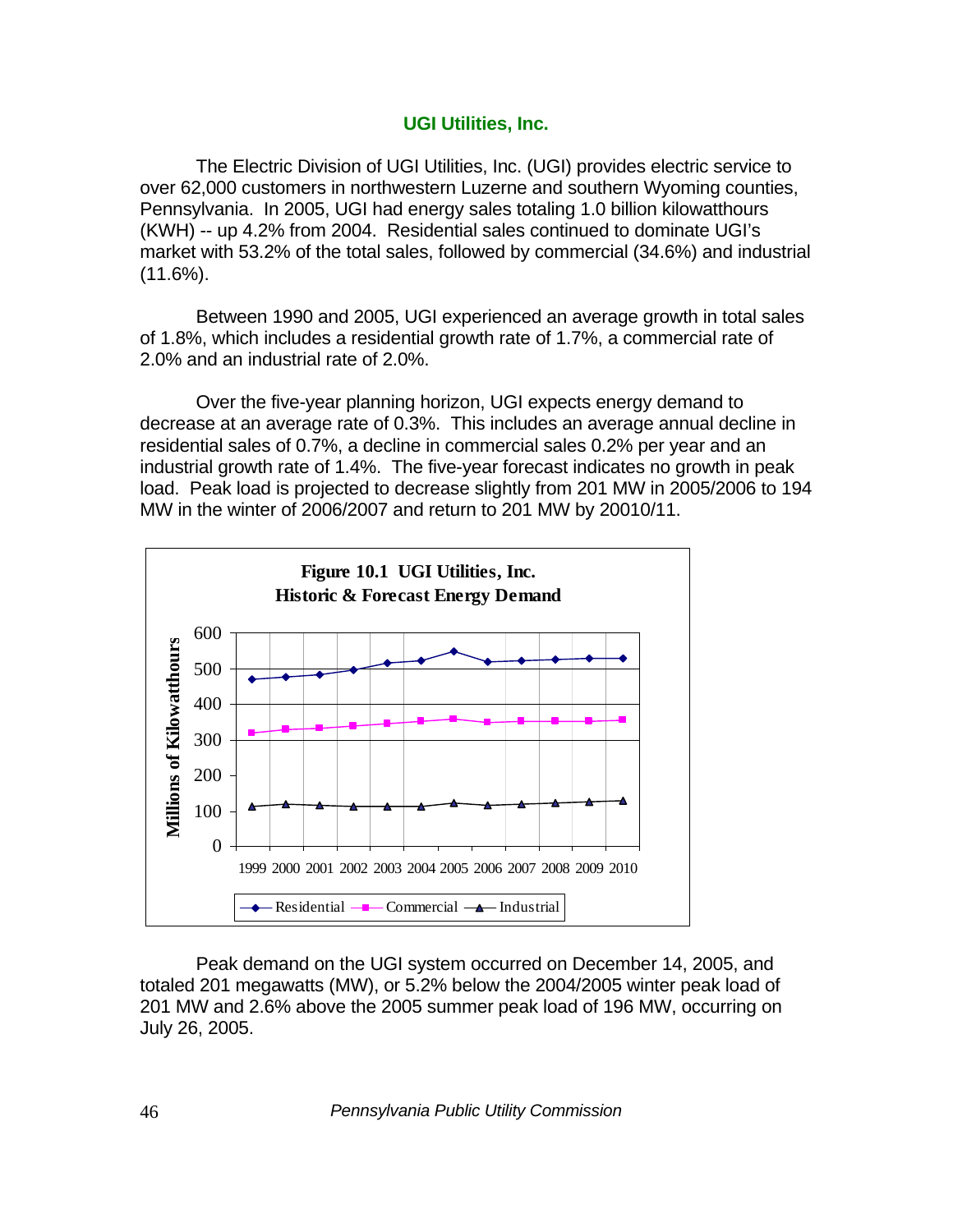

In 2005, one electric generation supplier provided 359,000 KWH to UGI's retail customers who chose an alternate supplier. This represents about 0.03% of total sales, down from 0.04% in 2004. UGI does not own electric generation supply and will meet its customers' energy requirements by making wholesale purchases in various markets.

 In May, 1999, the number of shopping customers reached a peak of 2,604. Since then, all of those customers have returned to UGI retail service.

Under a Stipulation in Settlement, adopted May 27, 2004, UGI will provide provider-of-last-resort service to all customers under rates that cannot increase by more than 7.5% through 2006. Under a subsequent Joint Petition for Settlement, adopted June 22, 2006, default service rates for the period 2007-2009 will be adjusted such that the class average generation rate is equal to the system average generation rate, plus or minus one percent, and cannot exceed specific levels set forth in the settlement agreement.<sup>[12](#page-51-0)</sup>

<span id="page-51-0"></span> $\overline{a}$ 12 Docket No. P-00062212.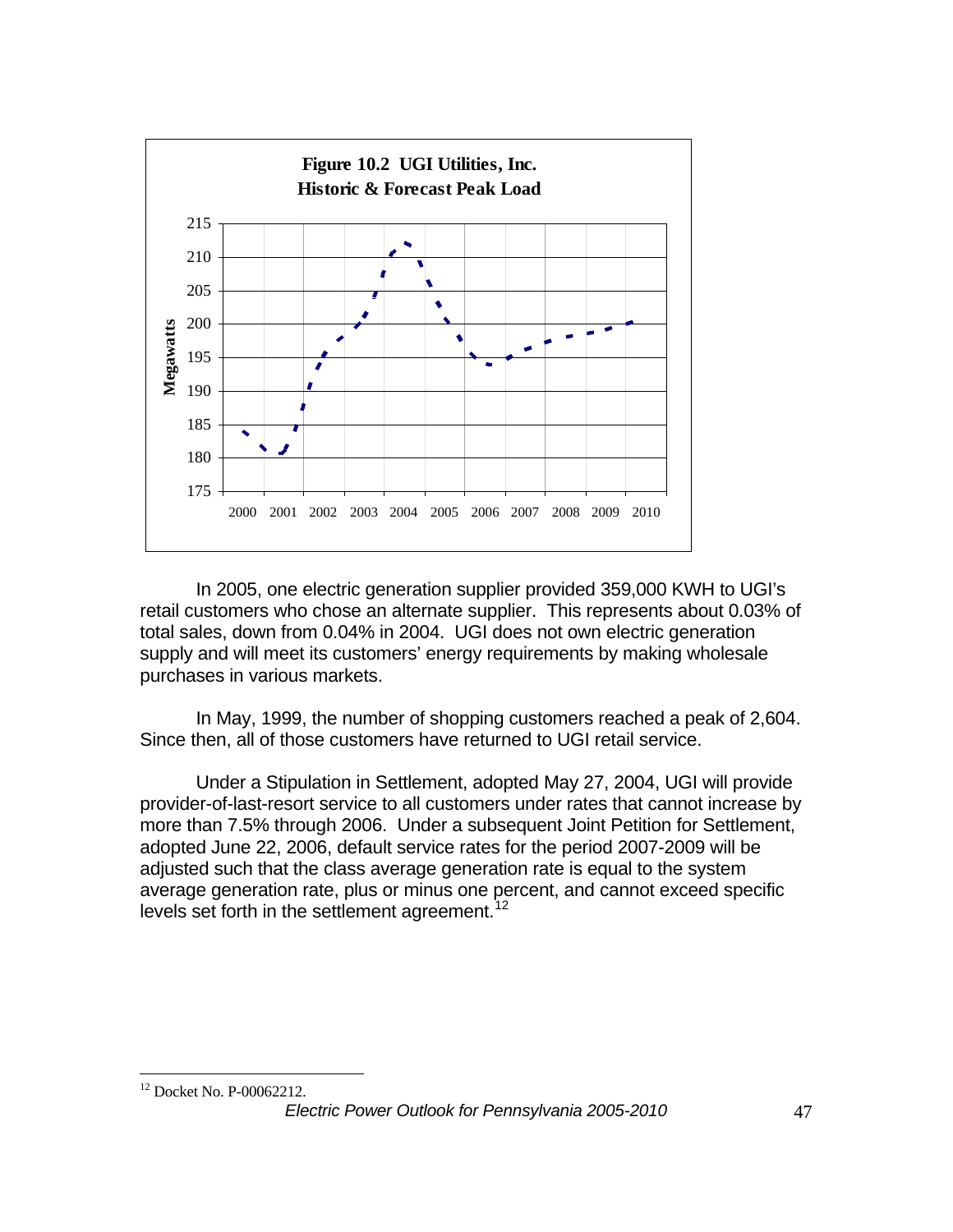During the summer of 2005, UGI offered a Voluntary Load Reduction Program to commercial and industrial customers with the ability to reduce a measurable and verifiable portion of their load during peak periods, or supply some part of their load using self-generation facilities. Each of the program participants had a PJM Locational Marginal Price (LMP) threshold of \$200/MWH. One commercial customer participated in the program, resulting in a reduction in system load of 21.4 MWH. UGI also has a low-income weatherization program (LIURP), which includes the installation of a variety of weatherization measures.

UGI is a member of PJM.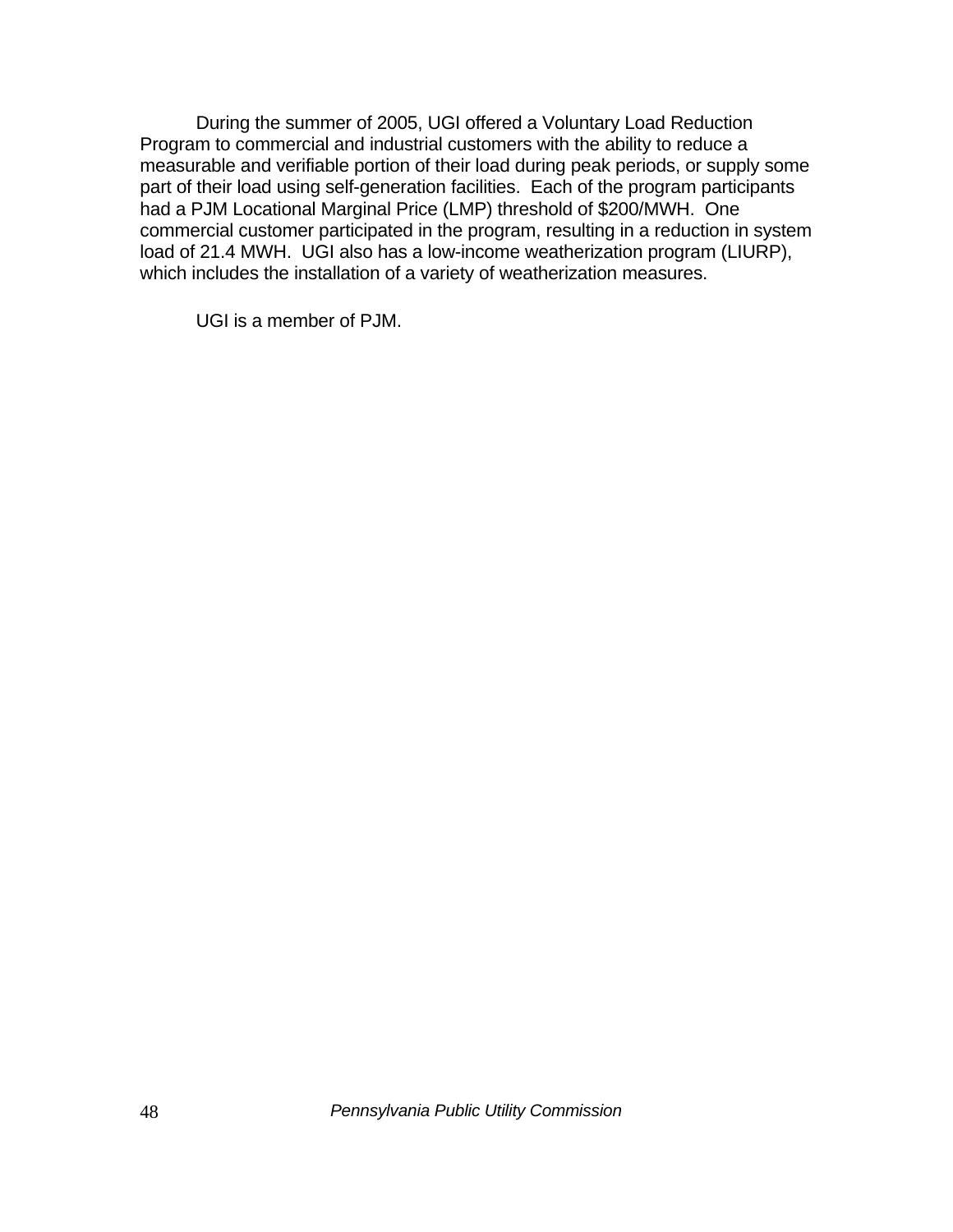# **SECTION 3 – REGIONAL RELIABILITY**

# *Regional Reliability Assessments*

The passage of the Pennsylvania Electricity Generation Customer Choice and Competition Act substantially changed the Commission's jurisdiction as well as our ability to compile data from the generation sector. At this time, all information on generation and transmission capacity is regional. Therefore, this section summarizes the regional reliability assessments of MAAC, ECAR and PJM for generation and transmission capability. The regional reports state that there is sufficient generation and transmission capacity in Pennsylvania to meet the needs of electric consumers for the foreseeable future.

# *North American Electric Reliability Council*

 In 1968, electric utilities formed the North American Electric Reliability Council (NERC) to promote the reliability of the electricity supply for North America. Since its formation, NERC has operated as a voluntary organization, dependent on reciprocity and mutual self-interest. Due to the restructuring of the electric utility industry, NERC is being transformed from a voluntary system of reliability management to one that is mandatory, with the backing of U.S. and Canadian governments. The mission of the new organization will be to develop, promote and enforce reliability standards.

 NERC's members currently include eight regional reliability councils. Members of these regional councils include investor-owned utilities, federal, rural electric cooperatives, state/municipal and provincial utilities, independent power producers and power marketers. The regional council operating in Pennsylvania is Reliability*First* Corporation (RFC), which is the successor organization to three former NERC Regional Reliability Councils: the Mid-Atlantic Area Council (MAAC), the East Central Area Reliability Coordination Agreement (ECAR) and the Mid-American Interconnected Network (MAIN).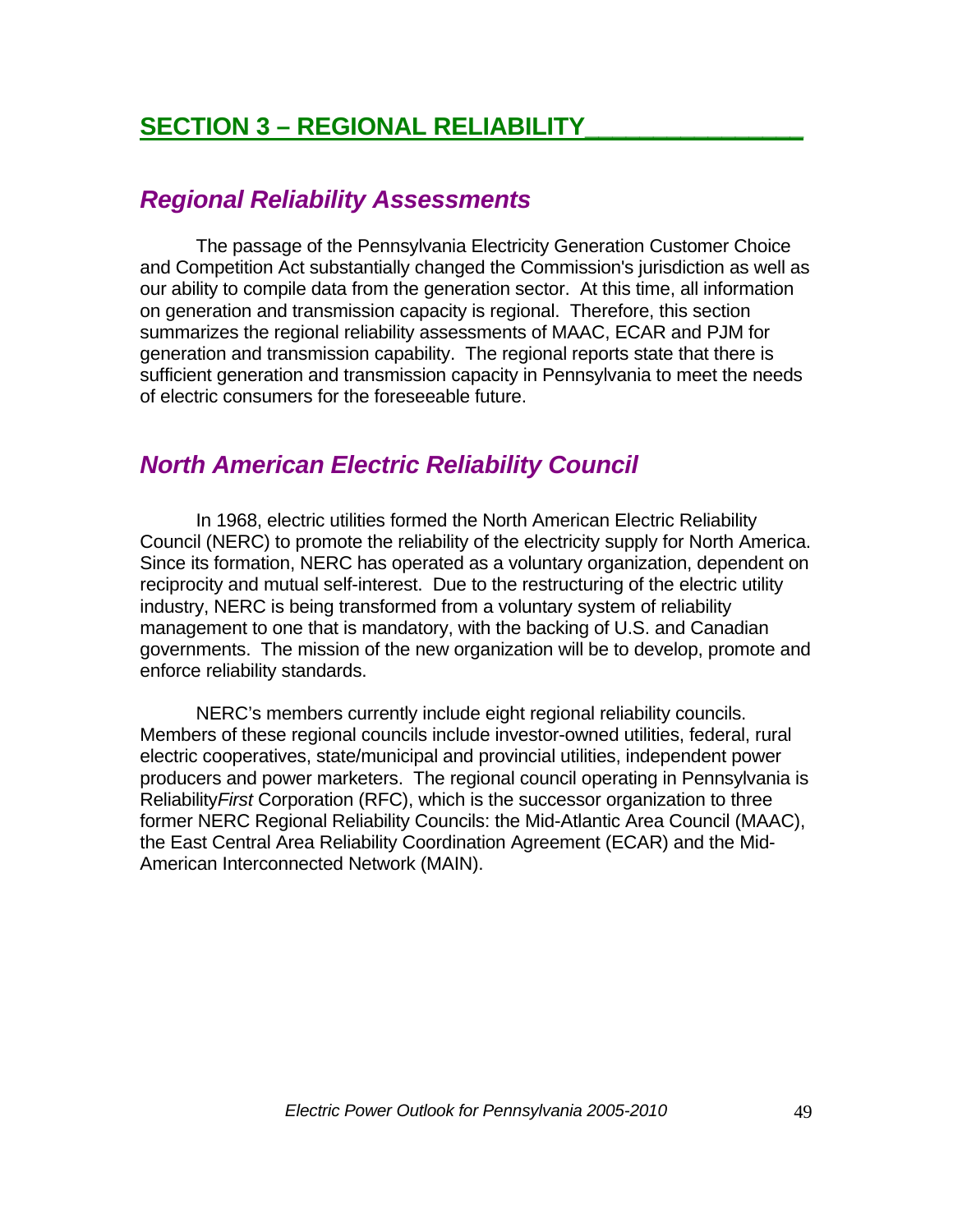

Source: [http://www.nerc.com](http://www.nerc.com/)

#### **ERCOT**

Electric Reliability Council of Texas

#### **FRCC**

Florida Reliability Coordinating Council

#### **MRO**

Midwest Reliability Organization

#### **NPCC**

Northeast Power Coordinating Council

#### **RFC**

Reliability*First* Corporation

## **SERC**

Southeastern Electric Reliability Council

#### **SPP**  Southwest Power Pool

## **WECC**

Western Electricity Coordinating Council

Electric system reliability is addressed by considering two basic and functional aspects of the electric system: adequacy and security. *Adequacy* is the ability of the electric system to supply the aggregate electrical demand and energy requirements of the customers at all times, taking into account scheduled and reasonably expected unscheduled outages of system elements. *Security* is the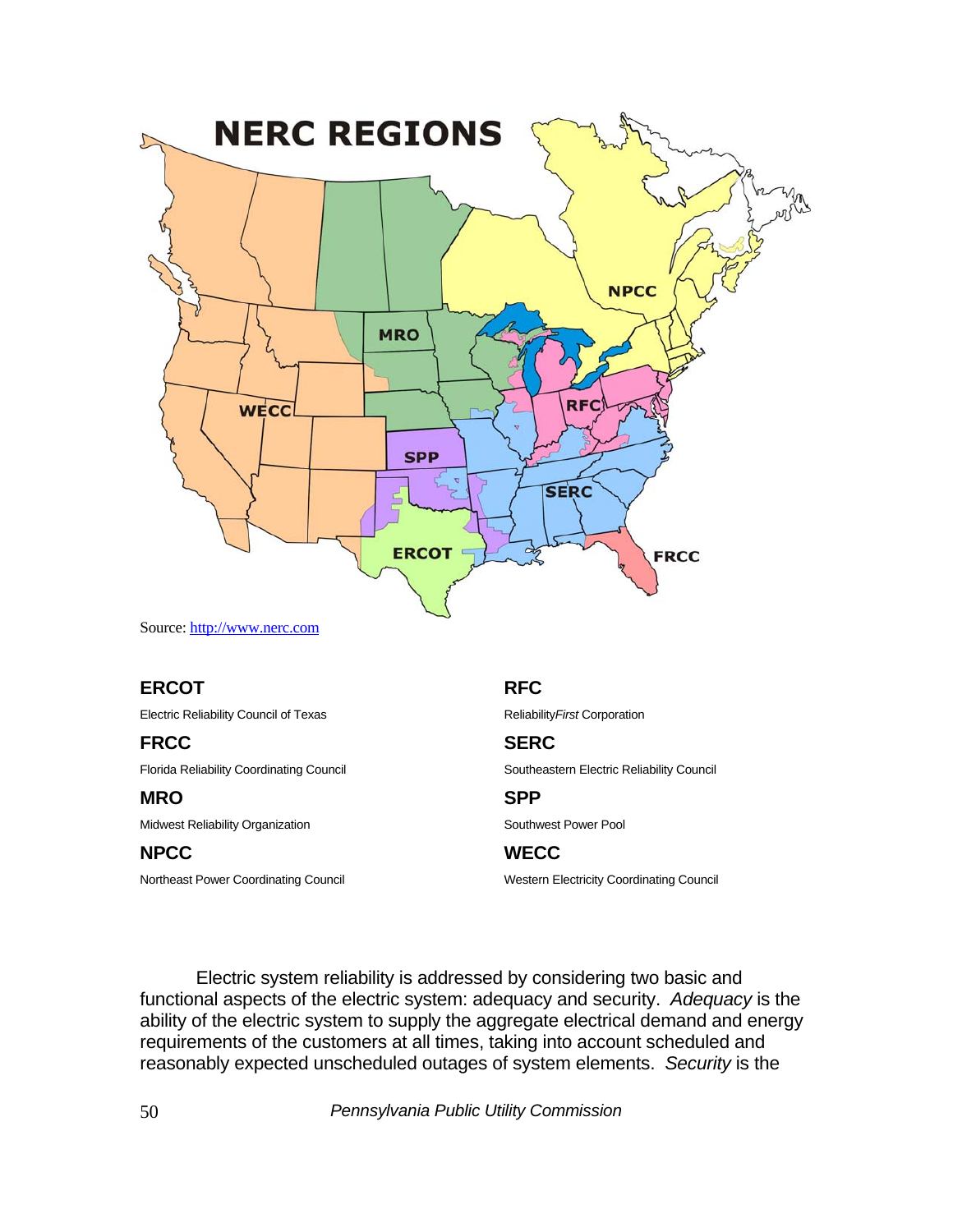ability of the electric system to withstand sudden disturbances such as electric short circuits or unanticipated loss of system elements.

Resource adequacy can be expressed in terms of either reserve margin or capacity margin. *Reserve margin* is the difference between available resources and net internal demand, expressed as a percent of net internal demand. *Capacity margin* is the difference between available resources and net internal demand, expressed as a percent of available resources.

### **Compliance Standards**

 On March 30, 2001, NERC changed its governance to a new, ten-member independent Board of Trustees, replacing a 47-member Board, which comprised both stakeholders and independent members. Additionally, NERC has initiated an Agreement for Regional Compliance and Enforcement Programs under which the Regional Councils will monitor and enforce certain NERC reliability standards, including the imposition of financial penalties.

 On February 8, 2005, the NERC Board of Trustees adopted a comprehensive set of reliability standards for the bulk electric system. The new reliability standards incorporate the existing NERC operating policies, planning standards and compliance requirements into an integrated and comprehensive set of measurable reliability standards. The new reliability standards became effective on April 1, 2005.<sup>[13](#page-55-0)</sup>

NERC believes that compliance with reliability standards must be mandatory. The number and complexity of transactions are increasing, due to an increase in the expanse of competitive markets. Compliance with NERC standards is necessary to maintain system reliability to protect the public welfare and ensure a robust competitive market.

On August 8, 2005, President George W. Bush signed into law the "Energy Policy Act of 2005." Section 1211 of the Act amends the Federal Power Act to grant the FERC regulatory jurisdiction over an Electric Reliability Organization (ERO). This ERO would develop and enforce reliability standards that provide for an adequate level of reliability of the bulk power system. Reliability standards would be approved by the FERC. The ERO would have the authority to impose a penalty on a user, owner or operator of the bulk power system for a violation of an approved reliability standard.

 On February 3, 2006, the FERC issued a Final Rule concerning certification of the ERO and procedures for the establishment, approval and enforcement of

1

<span id="page-55-0"></span>*Electric Power Outlook for Pennsylvania 2005-2010* 51 <sup>13</sup> See: http://www.nerc.com/~filez/standards/Reliability\_Standards.html.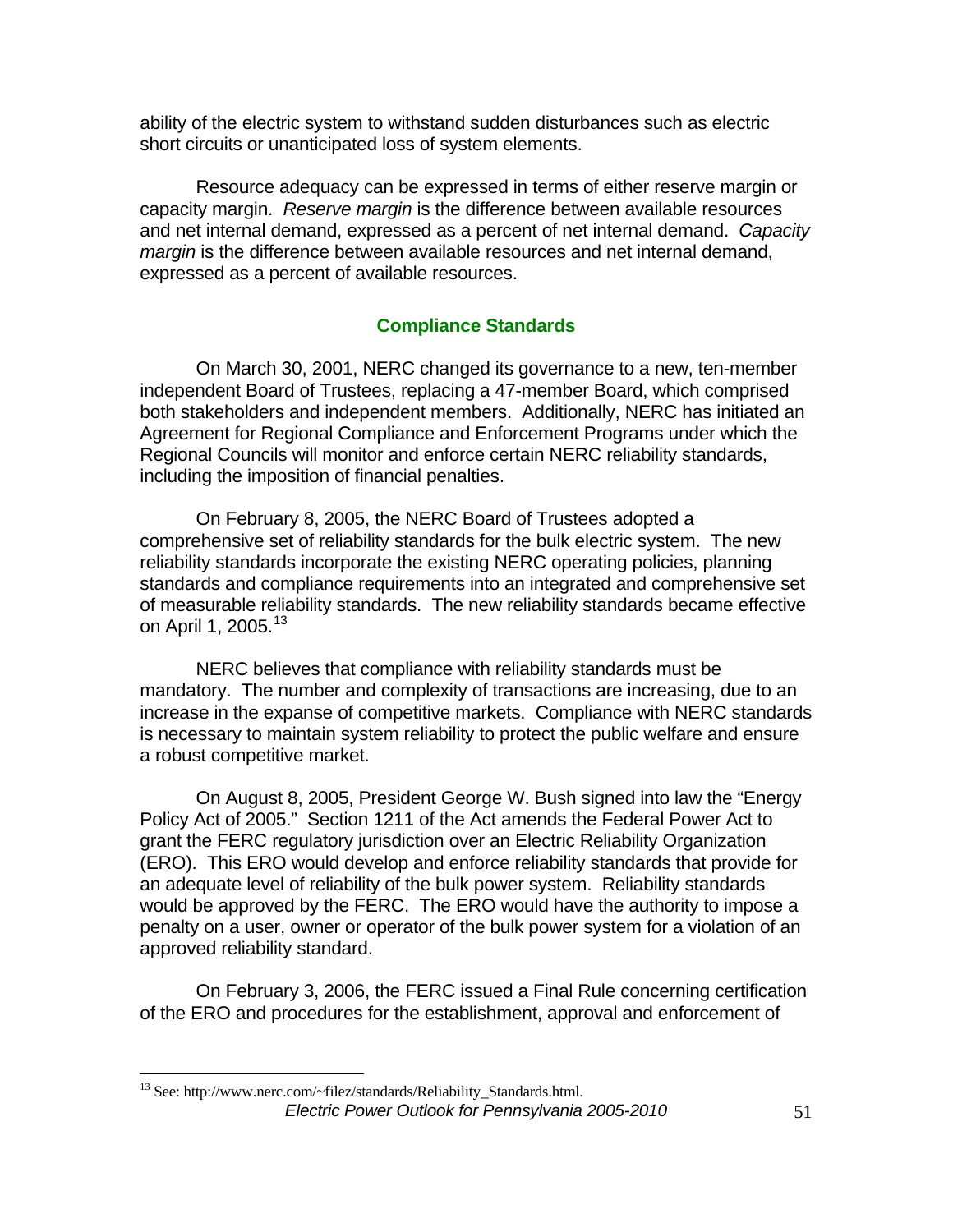electric reliability standards.<sup>[14](#page-56-0)</sup> On April 4, 2006, NERC filed its application with the FERC to become the ERO. Concurrently with its FERC application, NERC made filings seeking comparable recognition from government authorities in Canada, including the provinces of British Columbia, Alberta, Saskatchewan, Manitoba, Ontario, Quebec, New Brunswick, and Nova Scotia, and the National Energy Board. On July 20, 2006, the FERC certified the North American Electric Reliability Corporation (NERC Corp.)<sup>[15](#page-56-1)</sup> as the ERO for the United States.<sup>[16](#page-56-2)</sup> As the ERO, NERC Corp. will have legal authority to develop and enforce reliability standards for the bulk power system, rather than relying on voluntary compliance. NERC Corp. proposes to delegate its enforcement function to Regional Entities throughout North America. NERC Corp. expects to begin operations as the ERO on January 1, 2007.

## **Reliability Assessment[17](#page-56-3)**

 Resource adequacy in the near-term (2005--2009) will be satisfactory throughout North America, provided new generating facilities are constructed as anticipated. Through the summer of 2009, electricity demand is expected to grow by about 69,536 MW. Projected resource additions during this period total only about 48,719 MW. The average annual peak demand growth rate over the assessment period is projected to be 2.0% for the United States and 0.9% for Canada, compared to 2.4% for the U.S. (summer) and 1.0% for Canada (winter) for the past 10 years.

Projected 2006 U.S. summer capacity margins are about 14.1% lower this year than last year's projection for 2006. The projected margin continues to decline to about 9.1% as projected demand continues to grow while the number of proposed and/or announced new generating units decline.

More than 7,122 miles of new transmission (230 kV and higher) are proposed for construction through 2009, with a total of 12,484 miles added over the 2005 – 2014 timeframe. Most of these additions are intended to address local transmission concerns or to connect proposed new generators to the transmission grid. Transmission systems are expected to perform reliably in the near term; however, portions of the transmission systems are reaching their limits as customer demand increases and the systems are subjected to new loading patterns resulting from increased electricity transfers.

 $\overline{a}$ 

<sup>14</sup> Docket No. RM05-30-000; Order No. 672.

<span id="page-56-1"></span><span id="page-56-0"></span><sup>&</sup>lt;sup>15</sup> NERC Corp. is NERC's wholly-owned subsidiary. NERC and NERC Corp. will be merged, with NERC

<span id="page-56-2"></span>Corp. as the surviving corporation.<br><sup>16</sup> FERC, Docket No. RR06-1-000, 116 FERC ¶ 61,602.

<span id="page-56-3"></span><sup>&</sup>lt;sup>17</sup> NERC, 2005 Long-Term Reliability Assessment, September 2005.

<sup>52</sup> *Pennsylvania Public Utility Commission*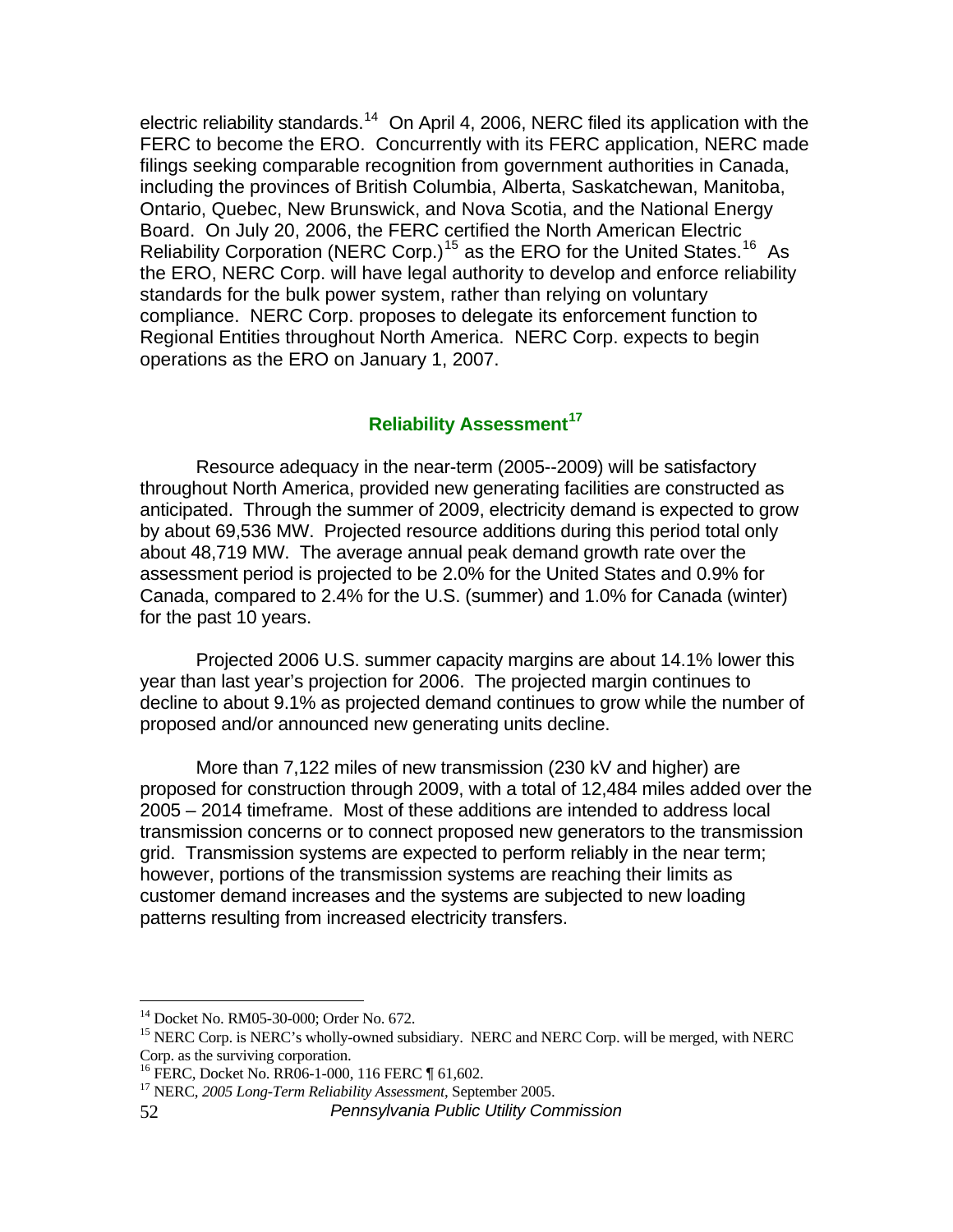# *ReliabilityFirst Corporation*

Reliability*First* Corporation (RFC) is one of eight regional reliability councils comprised of investor-owned electric utilities, power marketers and independent power producers. RFC serves the states of Delaware, Illinois, Indiana, Kentucky, Maryland, Michigan, New Jersey, Ohio, Pennsylvania, Virginia, West Virginia, Wisconsin and the District of Columbia. As of April 26, 2006, there were 43 Regular Members and 19 Associate Members.

RFC was established on January 1, 2006, to replace the reliability oversight functions of MAAC, ECAR and MAIN. The two main control areas within the RFC footprint are the PJM RTO and the Midwest ISO.

RFC signatories participate in the wholesale energy and capacity markets, obtain transmission services, enter into bilateral transactions and participate in emergency procedures. RFC members are obligated to comply with its and NERC's operating and planning principles and standards.

#### **Compliance Standards**

The RFC reliability standards require that sufficient generating capacity be installed to ensure that the probability of system load exceeding available capacity is no greater than 0.1 day in one year or one day in 10 years. Load serving entities that are members of RFC have a capacity obligation determined by evaluating individual system load characteristics and unit size and operating characteristics. These obligation reserves must be met by all load-serving entities in PJM as signatories to the Reliability Assurance Agreement.

#### **Reliability Assessment**

[These reliability assessments were provided by MAAC and ECAR prior to the formulation of RFC. $1^{18}$  $1^{18}$  $1^{18}$ 

Generation resources within the MAAC Region are expected to be adequate to maintain regional reliability through 2008. PJM is currently evaluating generator interconnection requests for more than 18,000 MW of new generating capacity expected by 2010. Although not all of this capacity will be built, MAAC believes that sufficient generating capacity will be added to meet the MAAC adequacy objective.

The 2004 MAAC aggregate coincident system summer peak load of 52,049 MW was 8.5% lower than the forecast of 56,886 MW. The 2005 summer total internal demand forecast was 57,630 MW. The 2006 summer net internal demand

<span id="page-57-0"></span><sup>1</sup>  $^{18}$  Id.

*Electric Power Outlook for Pennsylvania 2005-2010* 53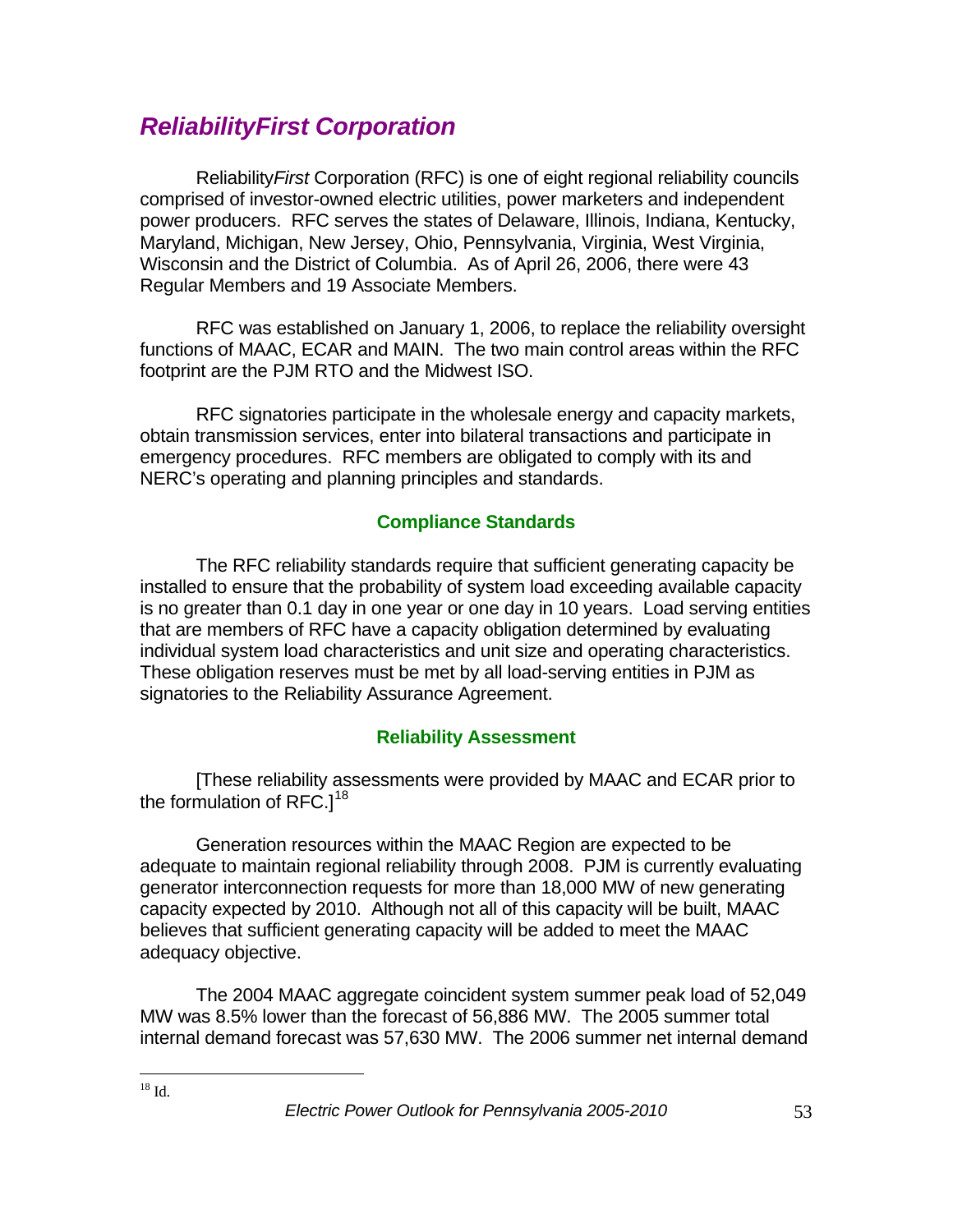is projected to be 57,981 MW with capacity resources totaling 69,855 MW, for a reserve margin of 20.5%. Peak demand is expected to grow at a rate of 1.7% per year for the next 10 years.

The MAAC region's mix of generating capacity includes 23% coal, 20% nuclear, 10% oil, 10% natural gas and 5% hydroelectric (including pumped storage). Dual fueled units represent 30% of the total.

Over the next five years, MAAC expects there will be adequate transmission capability to meet MAAC's criteria requirements. Transmission upgrades in the northern New Jersey area for the years 2008-2010 are under evaluation to accommodate generator retirements and maintain transmission system reliability within the applicable criteria. About 134 transmission circuit miles (230 kV and greater) are proposed for construction through 2009.

 The bulk electric systems within the ECAR region are expected to reliably serve the forecasted demand obligations over a wide range of anticipated system conditions, as long as established operating limits and procedures are followed and proposed projects are completed in a timely manner. ECAR's criteria for resource adequacy will be satisfied through at least 2013, assuming the availability of up to 5,550 MW of capacity resources outside the ECAR region.

The 2004 ECAR aggregate (non-coincident) summer peak load was 95,300 MW. The 2005 summer net internal demand forecast was 101,171 MW. For the summer of 2006, the net internal demand is projected to be 104,230 MW with capacity resources totaling 128,326 MW, for a reserve margin of 23.1%.

 The ECAR region's mix of generating capacity includes 63% coal, 26% natural gas, 6% nuclear, 3% oil and 3% hydroelectric (including pumped storage). Natural gas may be used as much as 30% of the capacity by 2013. ECAR is monitoring the natural gas supply for indications of possible supply constraints.

 Transmission networks in ECAR are expected to meet adequacy and security criteria over a wide range of anticipated system conditions. Although, local transmission overloads are possible during some generation and transmission contingencies, certain operating procedures can be used to mitigate such overloads. About 221 miles of transmission lines (230 kV and greater) are planned to be added to the system through 2009.

RFC's total internal demand forecast for the summer of 2006 is 191,600 MW. This is 0.7% higher than the actual aggregate peak demand experienced during the summer of 2005. Demand-side management programs and interruptible demand contracts that could be curtailed are expected to total 4,100 MW. Net capacity resources are projected to be 222,395 MW, resulting in a reserve margin of 18.6%.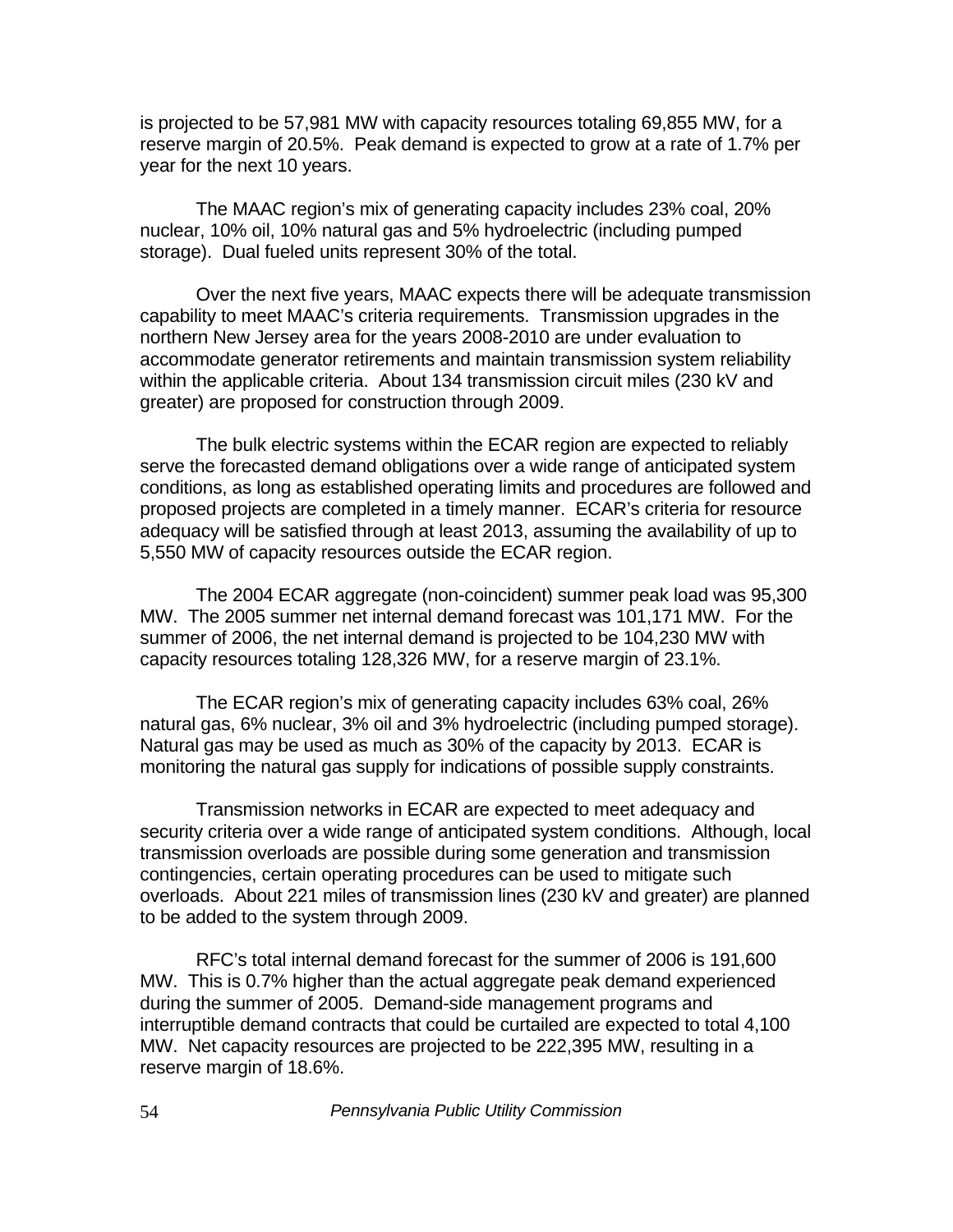See Appendix A for additional data on RFC's capacity and demand projections.

# *PJM Interconnection L.L.C.*

PJM coordinates with its member companies to meet the load requirements of the region. PJM's members also use bilateral contracts and the spot energy market to secure power to meet the electric load of about 51 million people over an area of 164,260 square miles. In order to reliably meet its load requirement, PJM must monitor and assess 56,070 miles of transmission lines for congestion concerns or physical capability problems. There are over 390 members of PJM.

PJM was formed in 1927 with the interconnection of three utilities to realize the benefits and efficiencies of sharing resources. In 1997, PJM became the first fully functioning independent system operator. Today, PJM is the world's largest centrally dispatched grid operator and administers the world's largest competitive wholesale electricity market.

For a summary of PJM's recent history, see page 3.

#### **Compliance Standards**

 The PJM reliability standards are the same as the standards for the MAAC region and the newly formed RFC region. Sufficient generating capacity must be installed to ensure that the probability of system load exceeding available capacity is no greater than one day in 10 years. Currently, a reserve margin of 15% of the net internal demand is considered adequate.

PJM also evaluates the adequacy of the planned transmission system's ability to meet customer energy and demand requirements in light of reasonably expected outages to system facilities. Generation plans, transmission plans and load forecasts provide the basis for system models upon which the analysis is performed. The PJM Open Access Transmission Tariff contains certain technical requirements and standards applicable to generation interconnections with transmission providers.

In addition, PJM sets forth member responsive actions to emergency conditions. An emergency in the PJM Control Area is defined as:

 an abnormal system condition requiring manual or automatic action to maintain system frequency, or to prevent loss of firm load, equipment damage, or tripping of system elements that could adversely affect the reliability of an electric system or the safety of persons or property,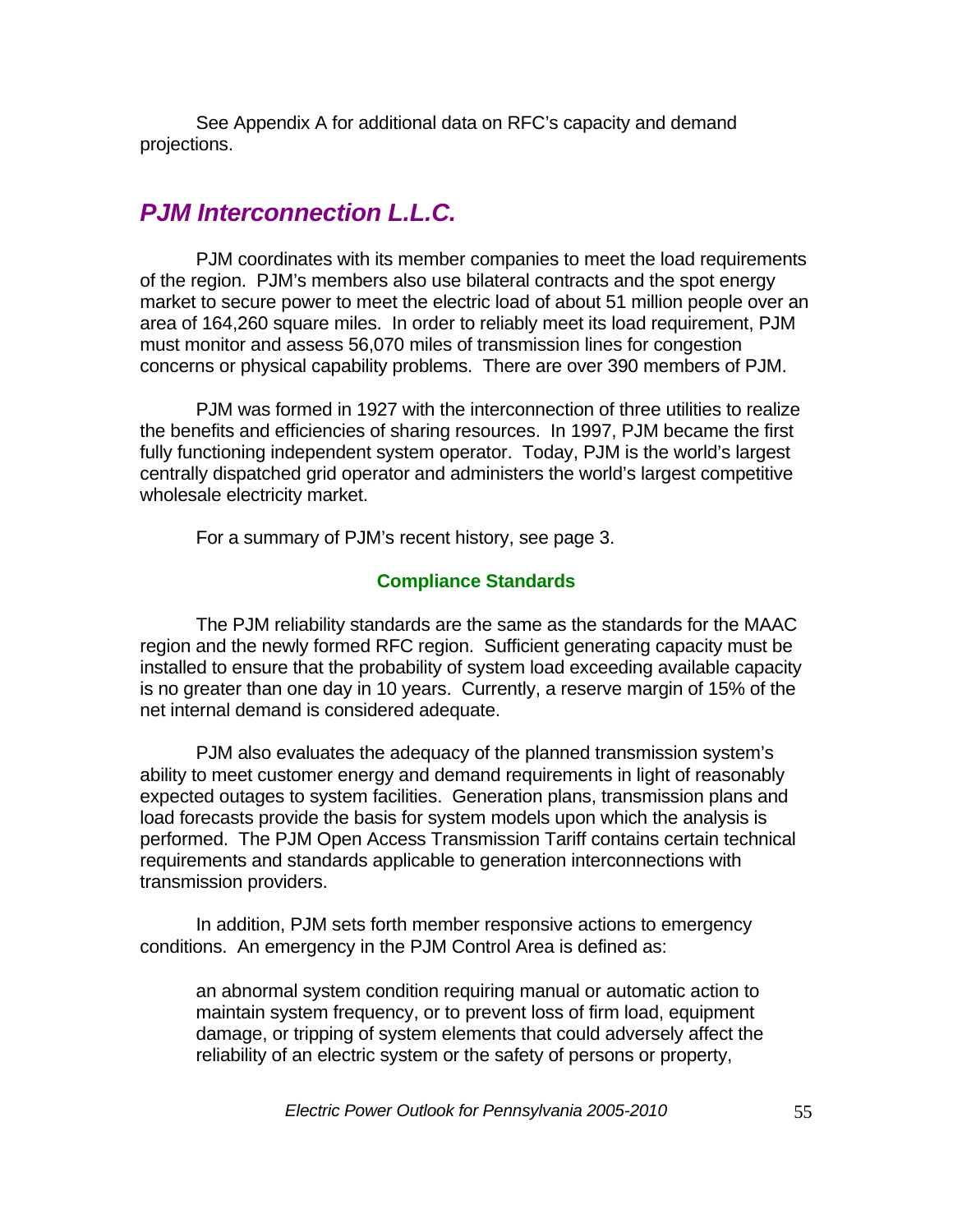a fuel shortage requiring departure from normal operating procedures in order to minimize the use of such scarce fuel or

a condition that requires implementation of emergency procedures.

Emergency procedures include: reductions of load of interruptible customers, voltage reductions, voluntary load curtailments, public appeals to reduce load, automatic load shedding and manual load dumping.

### **Reliability Assessment**

The PJM RTO weather normalized system peak load in 2005 was 132,270 MW, reflecting the Mid-Atlantic Region and the AP, ComEd, AEP, DAY, DLCO and Dominion Control Zones.<sup>[19](#page-60-0)</sup> PJM total installed capacity is about 164,634 MW. PJM capacity by fuel source is shown below.



Source: PJM.

<sup>1</sup> <sup>19</sup> 2005 State of the Market Report, PJM, March 8, 2006.

<span id="page-60-0"></span><sup>56</sup> *Pennsylvania Public Utility Commission*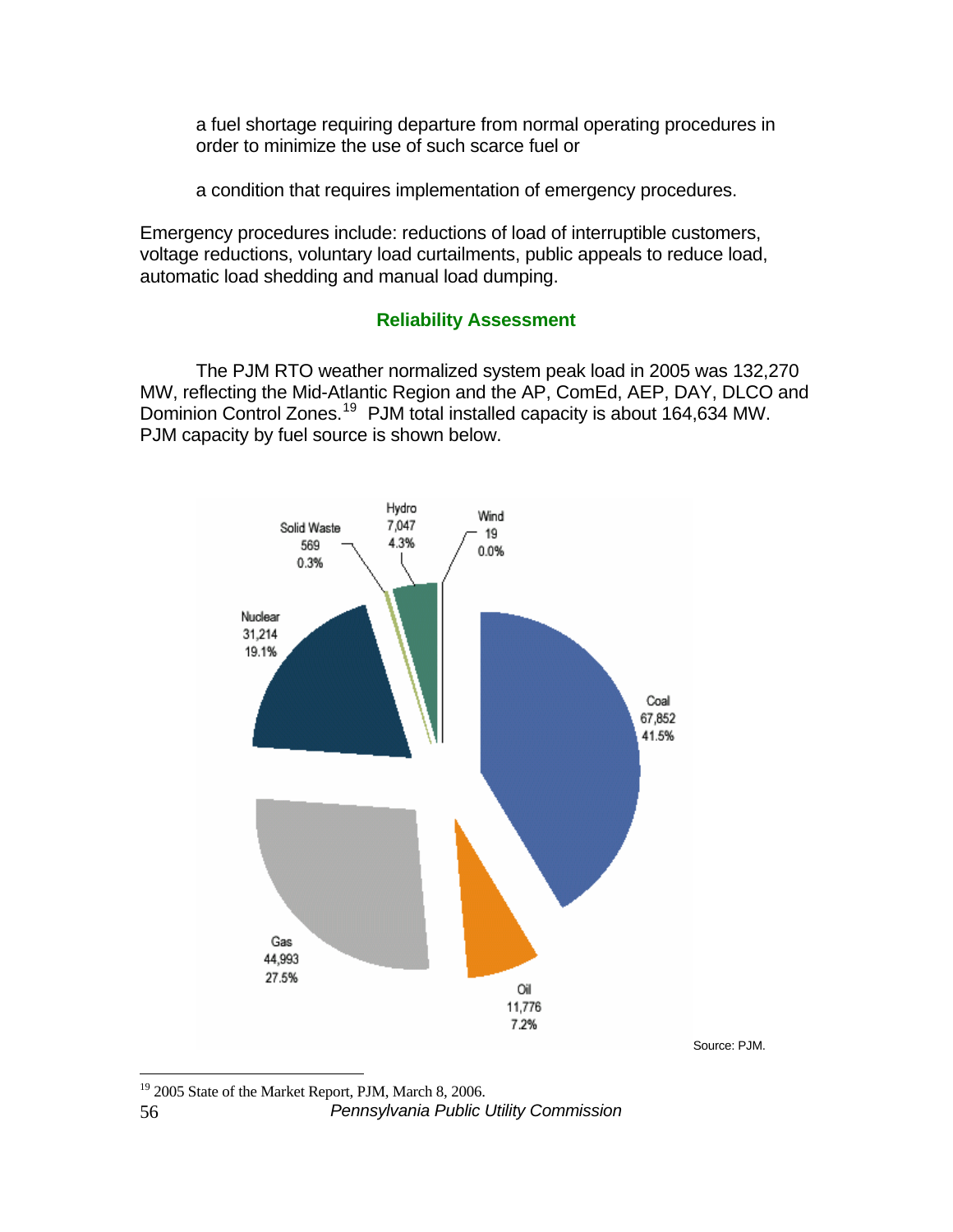

In 2005, coal and nuclear units generated 91.8% of the total electricity. See chart below.

Summer peak load growth for PJM RTO is projected to average 1.6% per year over the next 10 years, increasing to 156,893 MW in 2016.

At the end of 2005, about 24,300 MW of capacity were in PJM generation request queues for construction through 2010, increasing supply by nearly 15%. It is not likely that all of the generation in the queues will be built.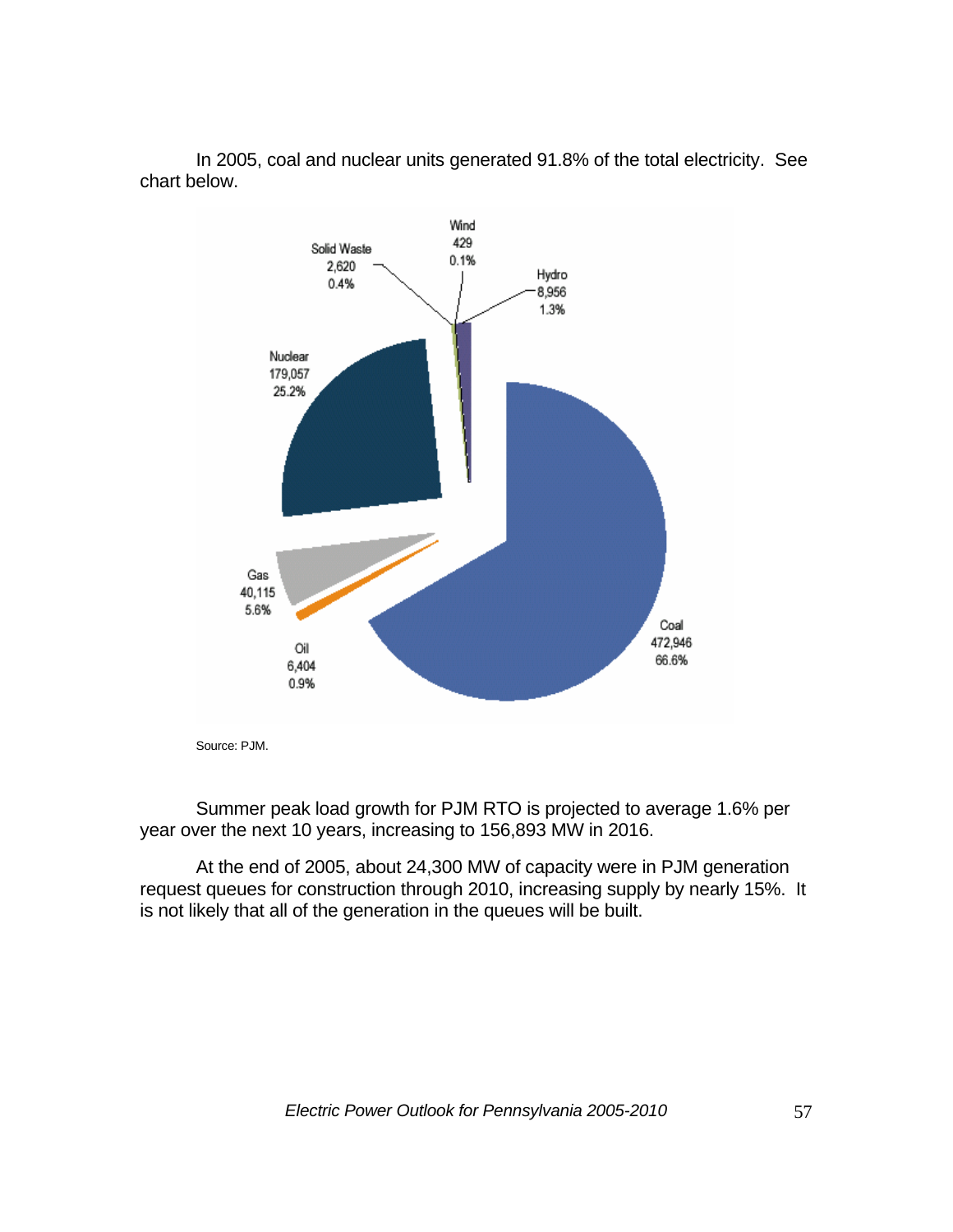# *Pennsylvania*

The Pennsylvania outlook reflects the projections of RFC. Since transmission and generation are not regulated by the Commission, we must look to regional entities for data concerning the status of the electric system. While we can determine the aggregate load for the State's consumers, we do not know, with complete certainty, what generating facilities will be available to serve these consumers.

Planning the enhancement and expansion of transmission capability on a regional basis is one of the primary functions of regional transmission organizations. PJM implements this function pursuant to the Regional Transmission Expansion Planning Protocol (RTEPP) set forth in Schedule 6 of the [PJM Operating Agreement](http://www.pjm.com/documents/downloads/agreements/oa.pdf). A key part of this regional planning protocol is the evaluation of both generation interconnection and merchant transmission interconnection requests, the procedures for which are codified under Part IV of the [PJM Open Access Transmission Tariff](http://www.pjm.com/documents/downloads/agreements/tariff.pdf).

Although transmission planning is performed on a regional basis, most transmission additions and upgrades in Pennsylvania are planned to support the local delivery system and new generating facilities.

 All new generation, anticipated interconnecting and operating in parallel with the PJM transmission grid and participating in the PJM capacity and/or energy markets, must submit an interconnection request to PJM. These requests are placed in queues, or waiting lists, for the performance of feasibility studies and other technical reviews.

Proposed new generating plants and increased capacity of existing plants located in Pennsylvania total 5,923 MW. These facilities are either under study, under construction, partially in-service or in-service. This additional capacity may be used to serve Pennsylvania customers or out-of-state customers. Appendix C provides the status of new power plant queues for Pennsylvania.

 Appendix D lists the existing power plants located in Pennsylvania, along with the operating companies' names and fuel types. The generating capacity of these plants totals 46,495 MW. As stated earlier, the output of some of these facilities may serve loads outside of Pennsylvania.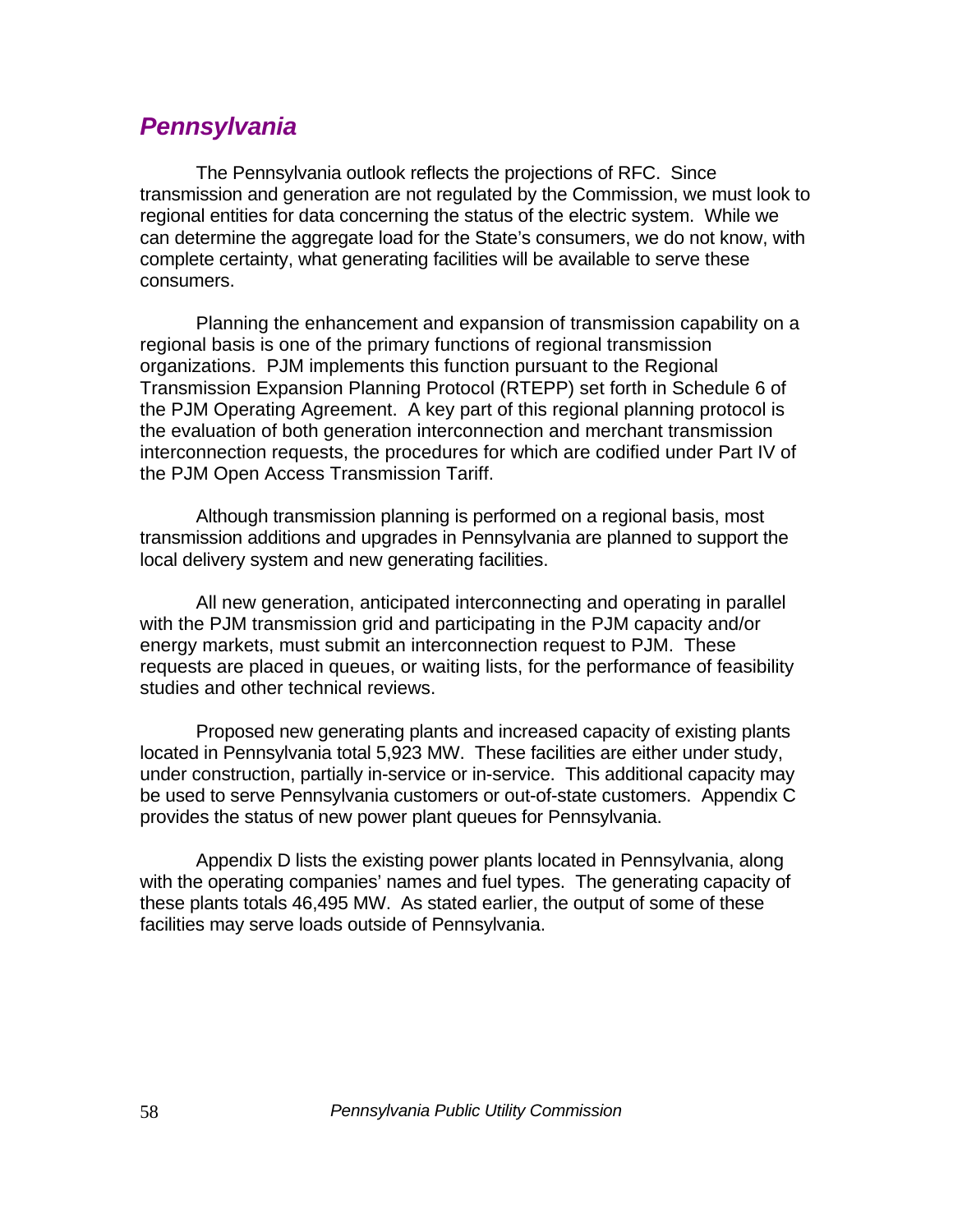# **SECTION 4 – CONCLUSIONS\_\_\_\_\_\_\_\_\_\_\_\_\_\_\_\_\_\_\_\_\_\_**

# *Conclusions*

Pennsylvania continues to benefit from a high level of electric service reliability.

 The former Mid-Atlantic Area Council (MAAC) and the East Central Area Reliability Coordination Agreement (ECAR) regions covering Pennsylvania, and now Reliability*First* Corporation (RFC), continue to have sufficient generating resources to maintain a high level of reliability during the summer of 2006 and beyond. Load growth in the mid-Atlantic is expected to be moderate. Thousands of megawatts of new capacity are proposed to be in service between 2006 and 2010, and it is anticipated that total generating capacity will exceed demand by a reliable margin. New capacity will help to ensure the reliability of electric service in the state and will maintain or increase the robustness of the competitive energy markets.

 Thus, the regional reliability councils report that there is sufficient generation, transmission and distribution capacity in Pennsylvania to meet the needs of electric consumers for the foreseeable future.

The Commission continues to pursue demand side management, energy efficiency and load management programs and technologies to address ways to encourage customers to reduce their demand. In the long term, this initiative will improve overall energy efficiency. Furthermore, the implementation of the Alternative Energy Portfolio Standards Act will serve as a catalyst for the development of alternative energy resources. Through demand-side measures and overall improvements in energy efficiency, EDCs and all customer classes will benefit from this effort.

\* \* \*

To summarize the relevant statistics in this report, aggregate Pennsylvania sales in 2005 totaled approximately 146 billion kilowatthours (KWH), a 3.5% increase from that of 2004 and represents 4.0% of the United States' total. Residential sales accounted for 34.9% of the total sales, followed by industrial (32.4%) and commercial (30.4%).

Between 1990 and 2005, the state's energy demand grew an average annual rate of 1.7%. Residential sales grew at an annual rate of 2.3%, commercial at 3.0% and industrial at 0.3%. Average total sales growth from 2000 to 2005 was also 1.7%. The current aggregate 5-year projection of growth in energy demand is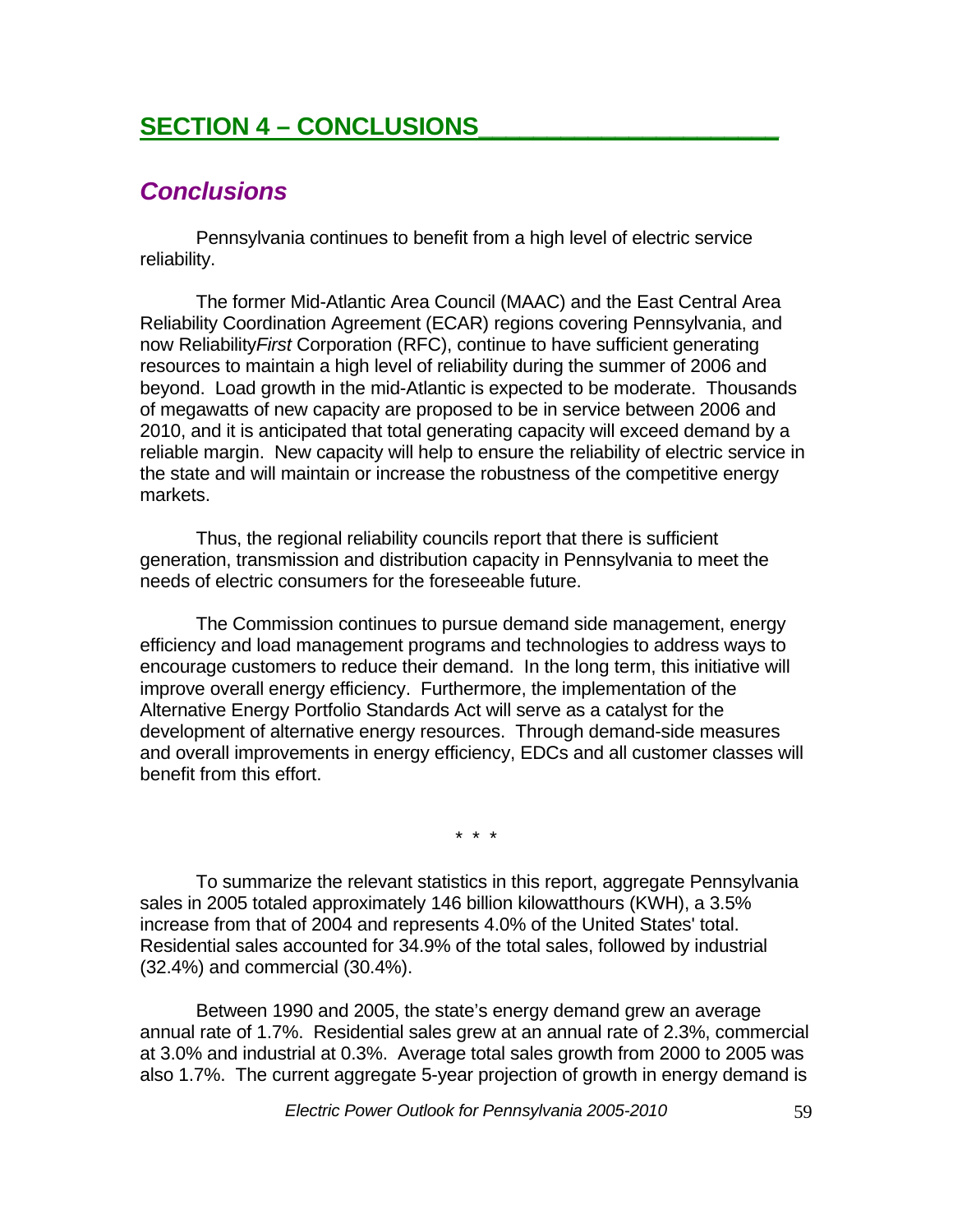1.5%. This includes a residential growth rate of 1.3%, a commercial rate of 1.9% and an industrial rate of 1.4%.

Generation and transmission resources within the RFC region are expected to be adequate to maintain regional reliability. RFC's total internal demand forecast for the summer of 2006 is 191,600 MW. This is 0.7% higher than the actual aggregate peak demand experienced during the summer of 2005. Demandside management programs and interruptible demand contracts that could be curtailed are expected to total 4,100 MW. Net capacity resources are projected to be 222,395 MW, resulting in a reserve margin of 18.6%.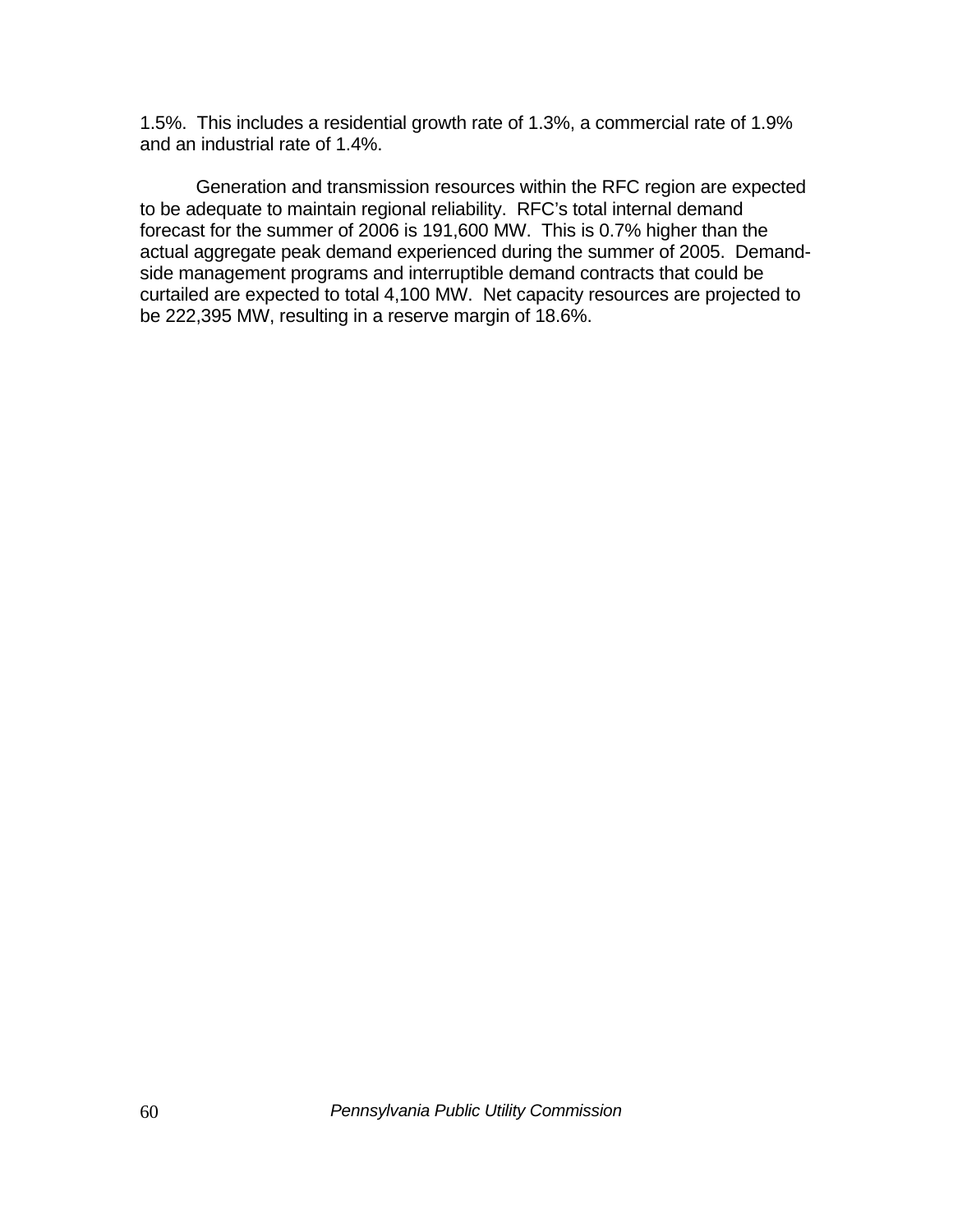# **APPENDIX A – CAPACITY AND DEMAND PROJECTIONS**

Source for Appendix A: Reliability*First* Response to the 2006 NERC Data Request (Formerly the EIA-411)

*Electric Power Outlook for Pennsylvania 2005-2010* 61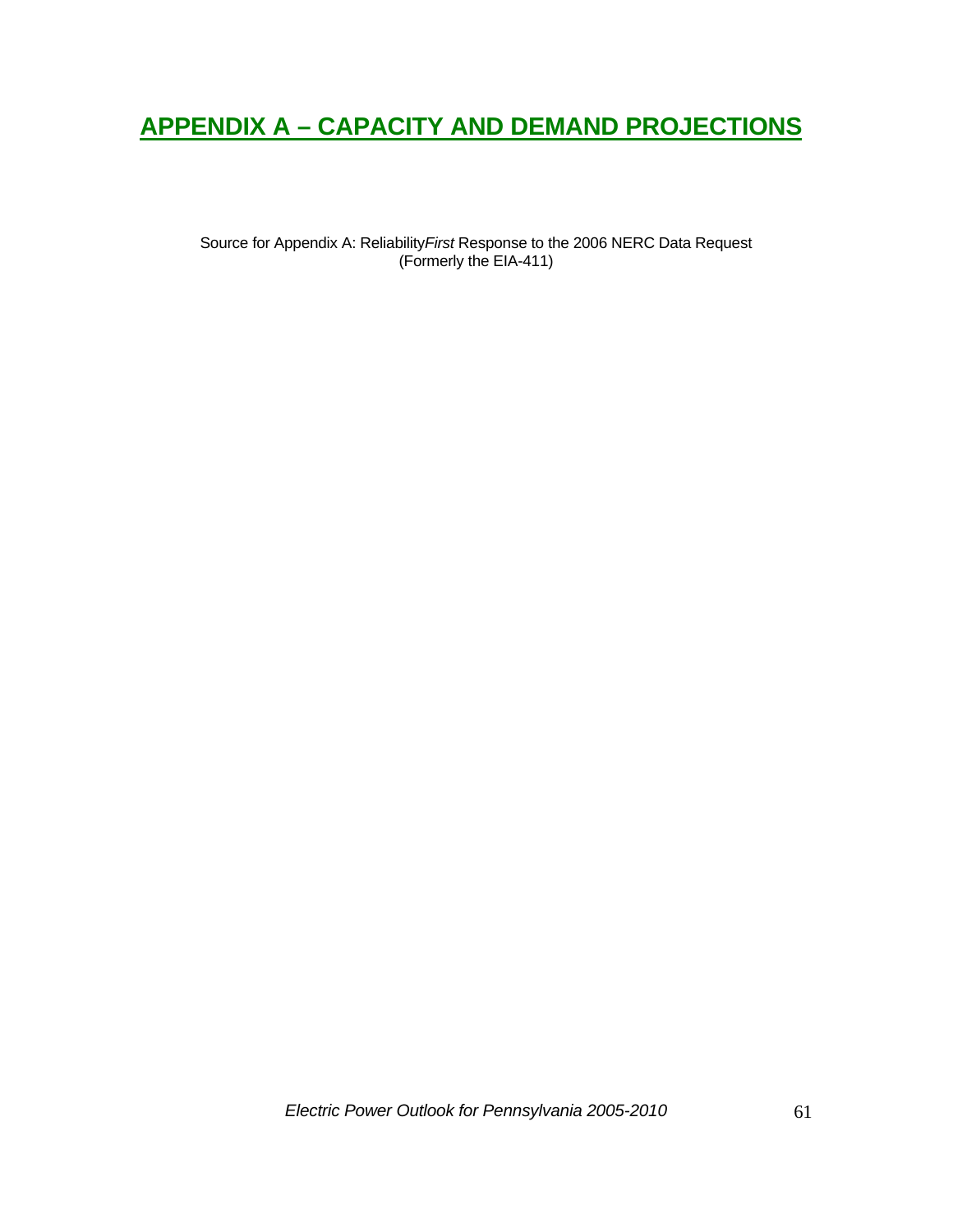# *ReliabilityFirst Energy and Peak Demand Projections*

| 140,500<br><b>Peak Hour Demand - MW</b><br>154,200<br>140.100<br>119,700<br>127,500<br>177,900<br>187,700<br>190,200<br>167,200<br>140,000<br>136,300<br><b>Net Energy - GWH</b><br>88,588<br>77,288<br>82,403<br>71,542<br>73,177<br>89,597<br>96.979<br>99,067<br>83,597<br>77,267<br>76,686<br>Feb.<br>2006<br>Jan.<br>March<br>April<br>May<br>June<br>July<br>Sept.<br>Oct.<br>Nov.<br><b>Reporting Year:</b><br>Aug.<br>145,700<br>138,300<br>180,300<br>191,600<br>188,500<br><b>Peak Hour Demand - MW</b><br>151,600<br>126,600<br>147,400<br>164,500<br>130,500<br>139,100<br>89,041<br>78,841<br>81,031<br>73,224<br>84,865<br>94,348<br>93,724<br>77,280<br>77,672<br>Net Energy - GWH<br>76,393<br>79.111 | 153,600<br>89,035<br>Dec. |
|-----------------------------------------------------------------------------------------------------------------------------------------------------------------------------------------------------------------------------------------------------------------------------------------------------------------------------------------------------------------------------------------------------------------------------------------------------------------------------------------------------------------------------------------------------------------------------------------------------------------------------------------------------------------------------------------------------------------------|---------------------------|
|                                                                                                                                                                                                                                                                                                                                                                                                                                                                                                                                                                                                                                                                                                                       |                           |
|                                                                                                                                                                                                                                                                                                                                                                                                                                                                                                                                                                                                                                                                                                                       |                           |
|                                                                                                                                                                                                                                                                                                                                                                                                                                                                                                                                                                                                                                                                                                                       |                           |
|                                                                                                                                                                                                                                                                                                                                                                                                                                                                                                                                                                                                                                                                                                                       |                           |
|                                                                                                                                                                                                                                                                                                                                                                                                                                                                                                                                                                                                                                                                                                                       | 151,800                   |
|                                                                                                                                                                                                                                                                                                                                                                                                                                                                                                                                                                                                                                                                                                                       | 87,213                    |
|                                                                                                                                                                                                                                                                                                                                                                                                                                                                                                                                                                                                                                                                                                                       |                           |
|                                                                                                                                                                                                                                                                                                                                                                                                                                                                                                                                                                                                                                                                                                                       |                           |
| 2007<br>Feb.<br><b>Next Year:</b><br>Jan.<br>March<br>April<br>May<br>June<br>July<br>Sept.<br>Oct.<br>Nov.<br>Aug.                                                                                                                                                                                                                                                                                                                                                                                                                                                                                                                                                                                                   | Dec.                      |
| <b>Peak Hour Demand - MW</b><br>154,800<br>148,700<br>141.300<br>129,400<br>183,000<br>193,900<br>190,800<br>166,200<br>150,100<br>132,300<br>140,500                                                                                                                                                                                                                                                                                                                                                                                                                                                                                                                                                                 | 153,200                   |
| 90,327<br>79,881<br>81,900<br>74,216<br>85,701<br>95,543<br>94,758<br>79,875<br>78,117<br>78,517<br><b>Net Energy - GWH</b><br>77,463                                                                                                                                                                                                                                                                                                                                                                                                                                                                                                                                                                                 | 88,067                    |
|                                                                                                                                                                                                                                                                                                                                                                                                                                                                                                                                                                                                                                                                                                                       |                           |
|                                                                                                                                                                                                                                                                                                                                                                                                                                                                                                                                                                                                                                                                                                                       |                           |
| <b>Actual Previous Year and</b><br>Projected<br>Actual                                                                                                                                                                                                                                                                                                                                                                                                                                                                                                                                                                                                                                                                |                           |
| 2007<br>2005<br>2006<br>2008<br>2009<br>2010<br>2011<br>2012<br>2013<br>2014<br>2015<br><b>10 Year Projection:</b>                                                                                                                                                                                                                                                                                                                                                                                                                                                                                                                                                                                                    |                           |
| 190,200<br><b>Peak Hour Demand - MW - Summer</b><br>191,600<br>193,900<br>198,600<br>201.900<br>204,800<br>207,800<br>210,700<br>214,500<br>220,400<br>217,600                                                                                                                                                                                                                                                                                                                                                                                                                                                                                                                                                        |                           |
|                                                                                                                                                                                                                                                                                                                                                                                                                                                                                                                                                                                                                                                                                                                       |                           |
|                                                                                                                                                                                                                                                                                                                                                                                                                                                                                                                                                                                                                                                                                                                       |                           |
| <b>Actual Previous Year and</b><br>Projected<br>Actual<br>05/06<br>06/07<br>07/08<br>08/09<br>09/10<br>12/13<br>13/14<br>14/15<br>15/16<br>11/12<br>10/11                                                                                                                                                                                                                                                                                                                                                                                                                                                                                                                                                             |                           |
| <b>10 Year Projection:</b><br>Peak Hour Demand - MW - Winter<br>151,600<br>171.900                                                                                                                                                                                                                                                                                                                                                                                                                                                                                                                                                                                                                                    |                           |
| 154,800<br>164,700<br>157,300<br>159,900<br>162,200<br>167,300<br>169,600<br>173,900<br>176,200                                                                                                                                                                                                                                                                                                                                                                                                                                                                                                                                                                                                                       |                           |
|                                                                                                                                                                                                                                                                                                                                                                                                                                                                                                                                                                                                                                                                                                                       |                           |
| <b>Actual Previous Year and</b><br>Projected<br>Actual                                                                                                                                                                                                                                                                                                                                                                                                                                                                                                                                                                                                                                                                |                           |
|                                                                                                                                                                                                                                                                                                                                                                                                                                                                                                                                                                                                                                                                                                                       |                           |
| 2007<br>2008<br>2005<br>2006<br>2009<br>2010<br>2011<br>2012<br>2013<br>2014<br>2015<br><b>10 Year Projection:</b>                                                                                                                                                                                                                                                                                                                                                                                                                                                                                                                                                                                                    |                           |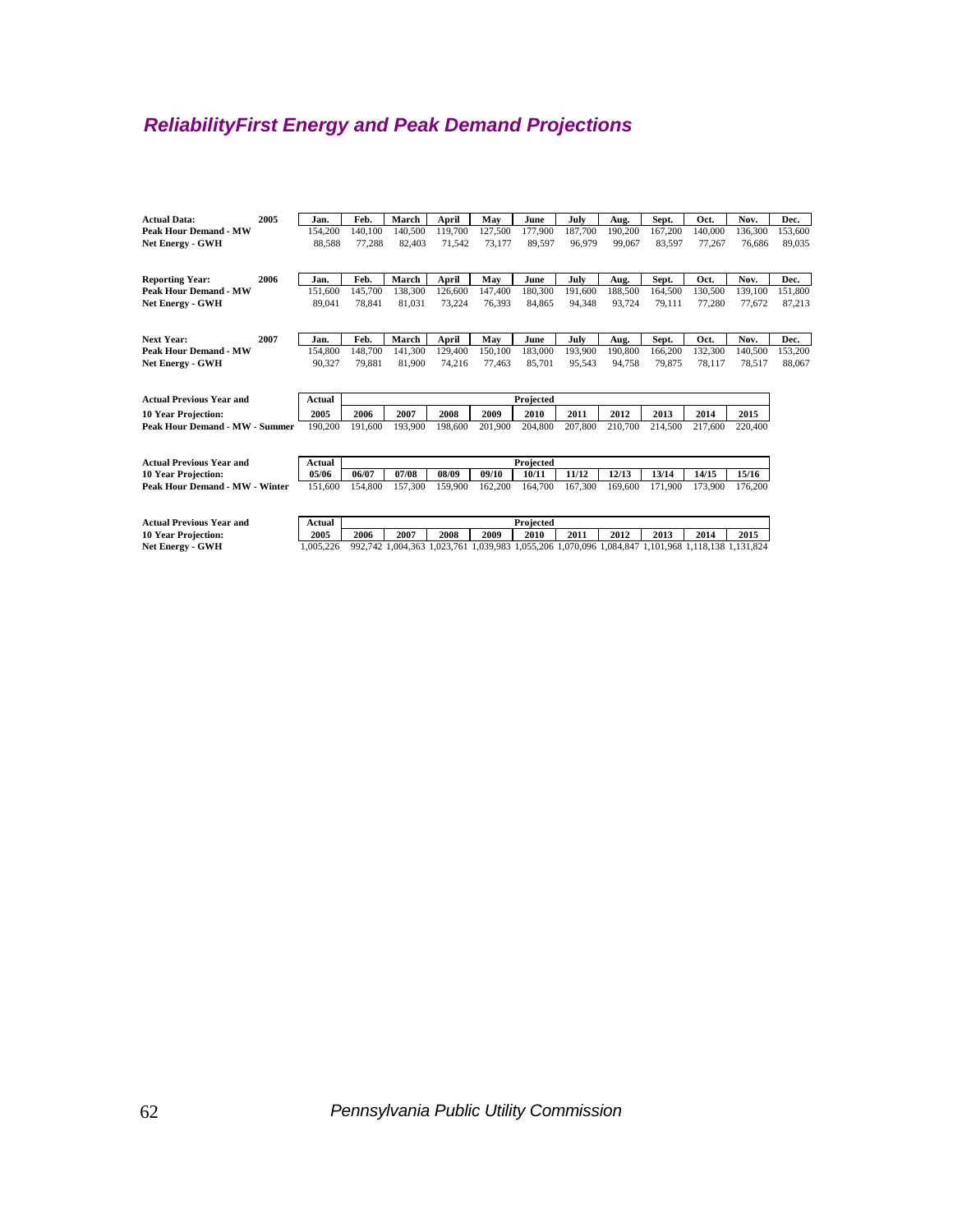#### *ReliabilityFirst Capacity and Demand Projections - Summer*

|                  |                                                 | Actual   | Projected |              |          |          |          |          |          |          |         |          |
|------------------|-------------------------------------------------|----------|-----------|--------------|----------|----------|----------|----------|----------|----------|---------|----------|
| Line             | Category                                        | 2005     | 2006      | 2007         | 2008     | 2009     | 2010     | 2011     | 2012     | 2013     | 2014    | 2015     |
| 01               | <b>Internal Demand</b>                          | 190,200  | 191.600   | 193,900      | 198,600  | 201,900  | 204,800  | 207,800  | 210,700  | 214,500  | 217,600 | 220,400  |
| 02               | <b>Standby Demand</b>                           | $\Omega$ | $\Omega$  | $\Omega$     | $\Omega$ | $\Omega$ | $\Omega$ | $\Omega$ | $\Omega$ |          |         |          |
| 03               | Total Internal Demand (01+02)                   | 190.200  | 191.600   | 193,900      | 198,600  | 201,900  | 204,800  | 207,800  | 210,700  | 214,500  | 217,600 | 220,400  |
| 04               | <b>Direct Control Load Management</b>           | $\Omega$ | 800       | 800          | 900      | 900      | 900      | 900      | 900      | 900      | 900     | 900      |
| 05               | <b>Interruptible Demand</b>                     | $\Omega$ | 3,300     | 3.200        | 3.200    | 3.200    | 3.200    | 3.100    | 3.100    | 3.100    | 3.100   | 3.100    |
| 06               | Net Internal Demand (03-04-05)                  | 190,200  | 187.500   | 189,900      | 194.500  | 197.800  | 200,700  | 203,800  | 206,700  | 210,500  | 213,600 | 216,400  |
| 07               | <b>Total Net Operable Capacity</b>              | 231,575  | 229,776   | 228,835      | 229.389  | 230,104  | 231,291  | 231.066  | 231.006  | 230,828  | 230,828 | 230,828  |
| 07a              | <b>Uncommitted Capacity</b>                     | $\Omega$ | 5,300     | 6.091        | 7.481    | 8,196    | 9,461    | 9.461    | 9.461    | 9,461    | 9,461   | 9.461    |
| 07 <sub>b1</sub> | <b>Reliability Derating Unit Spec. Subtotal</b> |          |           |              |          |          |          |          |          |          |         |          |
| 07 <sub>b2</sub> | <b>Reliability Derating Group Subtotal</b>      | 74       | 2,256     | 2.799        | 2.799    | 2.799    | 2,799    | 2.799    | 2,799    | 2,799    | 2,799   | 2,799    |
| 07c              | <b>Other Generation</b>                         | 11,501   |           |              |          |          |          |          |          |          |         |          |
| 07d              | Subtotal Committed Capacity (7-7a-7b1-7b2-7c)   | 220,000  | 221,220   | 219,945      | 219,109  | 219,109  | 219,031  | 218,806  | 218,746  | 218,568  | 218,568 | 218,568  |
| 08               | Generator Capacity, <1MW (8a+8b)                | 0        |           | $\Omega$     | $\Omega$ | $\Omega$ |          | 0        |          | 0        |         |          |
| 08a              | Distributed Generator Capacity < 1 MW           |          | $\Omega$  | $\Omega$     | $\Omega$ | $\Omega$ | $\Omega$ | $\Omega$ | $\Omega$ | $\Omega$ |         |          |
| 08 <sub>b</sub>  | Other Capacity < 1 MW                           |          |           | $\Omega$     |          | $\Omega$ |          | $\Omega$ |          |          |         |          |
| 09               | Total Net Generator Capacity (7d+8)             | 220,000  | 221.220   | 219,945      | 219,109  | 219.109  | 219,031  | 218,806  | 218,746  | 218.568  | 218,568 | 218,568  |
| 9b               | Distributed Generator Capacity >= 1 MW          | $\Omega$ | $\Omega$  | $\mathbf{0}$ | $\Omega$ | $\Omega$ | $\Omega$ | $\Omega$ | $\Omega$ | 0        |         | $\Omega$ |
| 10               | <b>Capacity Purchases - Total</b>               | $\Omega$ | 2.767     | 1.035        | 1.035    | 1.035    | 1.035    | 1.035    | 1.035    | 1.035    | 1.035   | 1.035    |
| 10a              | <b>Full Responsibility Purchases</b>            | $\Omega$ | $\Omega$  | $\Omega$     | $\Omega$ | $\Omega$ | 0        | $\Omega$ | 0        | 0        |         |          |
| 11               | <b>Capacity Sales - Total</b>                   | $\Omega$ | 1,592     | $\Omega$     | $\Omega$ | $\Omega$ | $\Omega$ | $\Omega$ | $\Omega$ | $\Omega$ |         | $^{0}$   |
| 11a              | <b>Full Responsibility Sales</b>                |          | $\Omega$  | $\Omega$     | $\Omega$ | $\Omega$ |          | $\Omega$ |          | $\Omega$ |         |          |
| 12               | Net Capacity Resources (9+10-11)                | 220,000  | 222.395   | 220,980      | 220,144  | 220,144  | 220,066  | 219,841  | 219,781  | 219,603  | 219,603 | 219,603  |

### *ReliabilityFirst Capacity and Demand Projections - Winter*

|                  |                                                 | Actual   | Projected |          |          |          |          |          |          |          |         |         |
|------------------|-------------------------------------------------|----------|-----------|----------|----------|----------|----------|----------|----------|----------|---------|---------|
|                  | <b>Line Category</b>                            | 05/06    | 06/07     | 07/08    | 08/09    | 09/10    | 10/11    | 11/12    | 12/13    | 13/14    | 14/15   | 15/16   |
| 01               | <b>Internal Demand</b>                          | 151,600  | 154,800   | 157,300  | 159,900  | 162,200  | 164,700  | 167,300  | 169,600  | 171.900  | 173,900 | 176,200 |
| 02               | <b>Standby Demand</b>                           | 0        | $\Omega$  | $\Omega$ | $\Omega$ | $\Omega$ | $\Omega$ | $\Omega$ | $\Omega$ | $\Omega$ | 0       |         |
| 03               | Total Internal Demand (01+02)                   | 151,600  | 154.800   | 157,300  | 159,900  | 162,200  | 164,700  | 167,300  | 169,600  | 171.900  | 173,900 | 176,200 |
| 04               | <b>Direct Control Load Management</b>           | $\Omega$ | 200       | 200      | 200      | 200      | 200      | 200      | 200      | 200      | 200     | 200     |
| 05               | <b>Interruptible Demand</b>                     | $\Omega$ | 2,000     | 2,000    | 2,000    | 1,900    | 1,900    | 1,900    | 1.900    | 1.900    | 1,900   | 1,900   |
| 06               | Net Internal Demand (03-04-05)                  | 151,600  | 152,600   | 155,100  | 157,700  | 160.100  | 162,600  | 165,200  | 167,500  | 169.800  | 171.800 | 174,100 |
| 07               | <b>Total Net Operable Capacity</b>              | 241.766  | 238.622   | 231.180  | 231.734  | 232,371  | 233,576  | 233.351  | 233.173  | 233.173  | 233.173 | 233,173 |
| 07a              | <b>Uncommitted Capacity</b>                     | $\Omega$ | 5,300     | 5,590    | 6,980    | 7,695    | 8,960    | 8,960    | 8,960    | 8.960    | 8,960   | 8,960   |
| 07b1             | <b>Reliability Derating Unit Spec. Subtotal</b> |          |           |          |          |          |          |          |          |          |         |         |
| 07 <sub>b2</sub> | <b>Reliability Derating Group Subtotal</b>      | 74       | 2,632     | 2,799    | 2,799    | 2,799    | 2,799    | 2,799    | 2,799    | 2,799    | 2,799   | 2,799   |
| 07c              | <b>Other Generation</b>                         | 12,692   |           |          |          |          |          |          |          |          |         |         |
| 07d              | Subtotal Committed Capacity (7-7a-7b1-7b2-7c)   | 229,000  | 223,690   | 222,791  | 221,955  | 221,877  | 221,817  | 221,592  | 221,414  | 221.414  | 221,414 | 221.414 |
| 08               | Generator Capacity, <1MW (8a+8b)                |          | $\Omega$  | $\Omega$ | $\Omega$ | 0        |          |          |          |          |         |         |
| 08a              | Distributed Generator Capacity < 1 MW           |          | $\Omega$  | $\Omega$ | $\Omega$ | $\Omega$ | $\Omega$ | $\Omega$ | $\Omega$ | $\Omega$ |         |         |
| 08 <sub>b</sub>  | Other Capacity < 1 MW                           |          | $\Omega$  | $\Omega$ | $\Omega$ | $\Omega$ |          |          |          |          |         |         |
| 09               | Total Net Generator Capacity (7d+8)             | 229,000  | 223,690   | 222,791  | 221,955  | 221,877  | 221,817  | 221,592  | 221,414  | 221.414  | 221.414 | 221.414 |
| 9b               | Distributed Generator Capacity >= 1 MW          | 0        | $\Omega$  | $\Omega$ | $\Omega$ | $\Omega$ | $\Omega$ | $\Omega$ | $\Omega$ | O        |         |         |
| 10               | <b>Capacity Purchases - Total</b>               | 0        | 1,756     | 1.035    | 1,035    | 1.035    | 1,035    | 1.035    | 1,035    | 1,035    | 1,035   | 1.035   |
| 10a              | <b>Full Responsibility Purchases</b>            | 0        | $\Omega$  | $\Omega$ | $^{0}$   | $\Omega$ | $\Omega$ | $\Omega$ | $\Omega$ | 0        |         |         |
| 11               | <b>Capacity Sales - Total</b>                   | 0        | 745       | $\Omega$ | $\Omega$ | $\Omega$ |          | 0        | $\Omega$ |          |         |         |
| 11a              | <b>Full Responsibility Sales</b>                | O        | $\Omega$  | $\Omega$ | $\Omega$ | C        |          |          |          |          |         |         |
| 12               | Net Capacity Resources (9+10-11)                | 229,000  | 224,701   | 223,826  | 222,990  | 222,912  | 222,852  | 222,627  | 222,449  | 222,449  | 222,449 | 222,449 |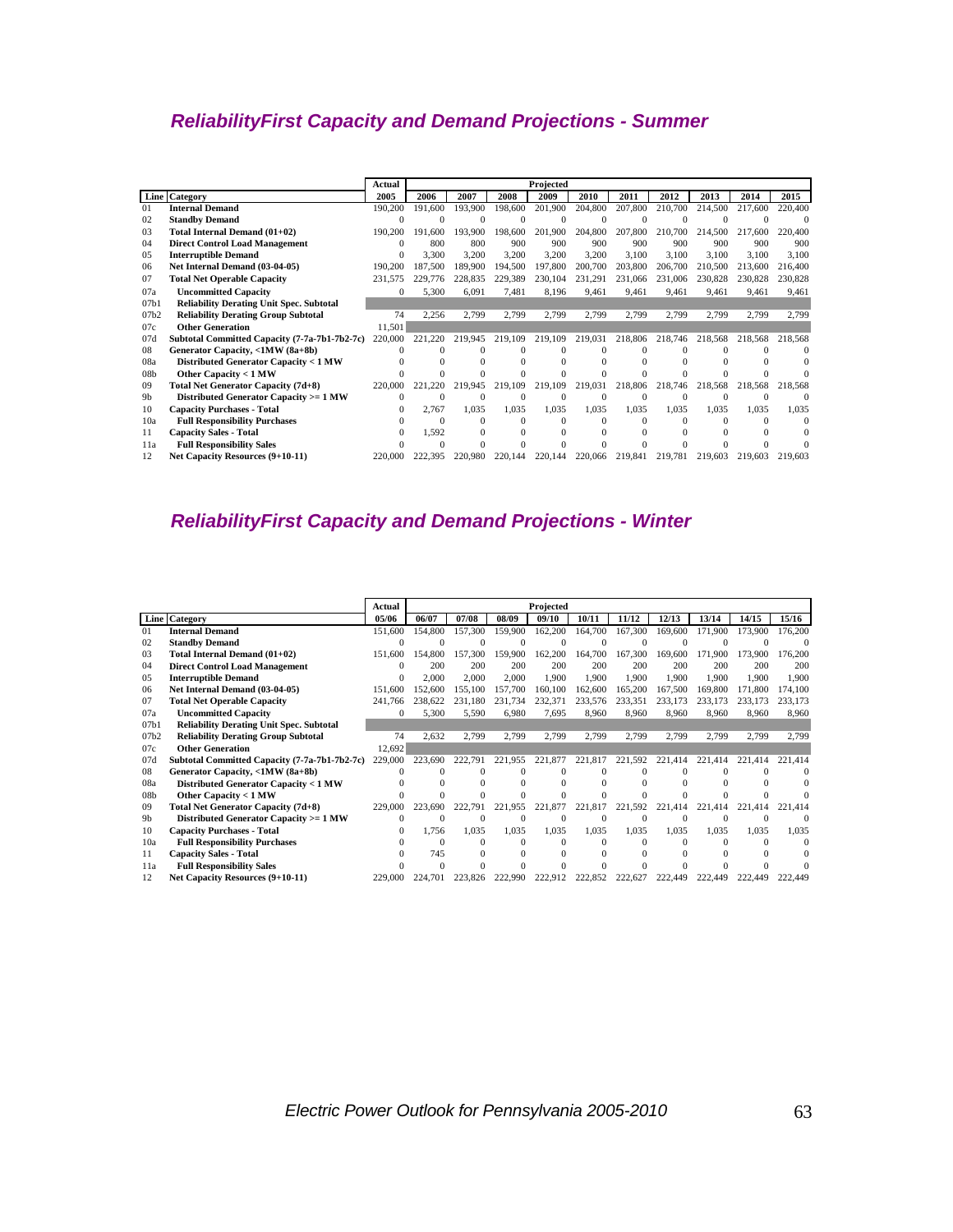```
APPENDIX B – REGIONAL MAPS_____________________
```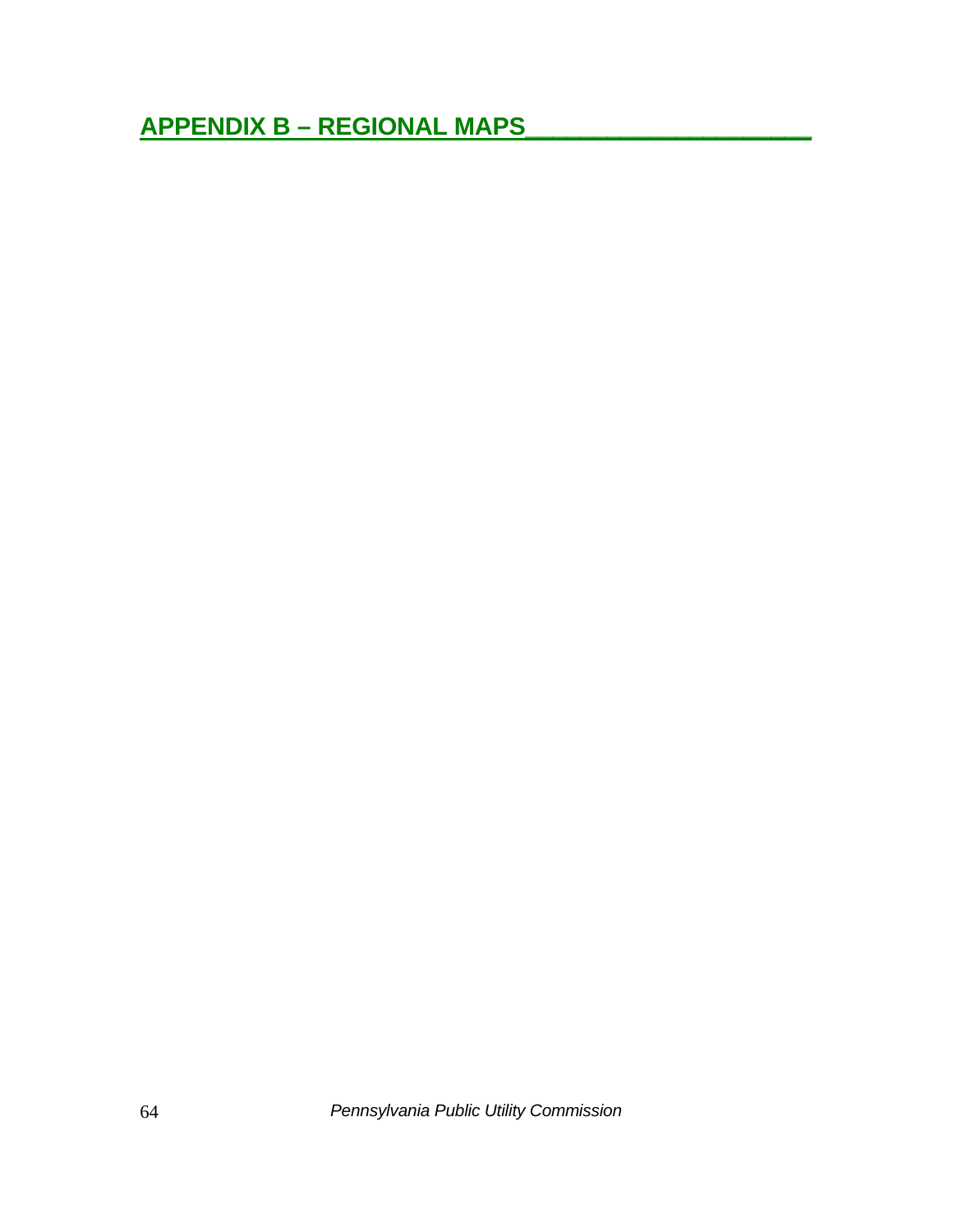# *PJM Service Territory*



Source: PJM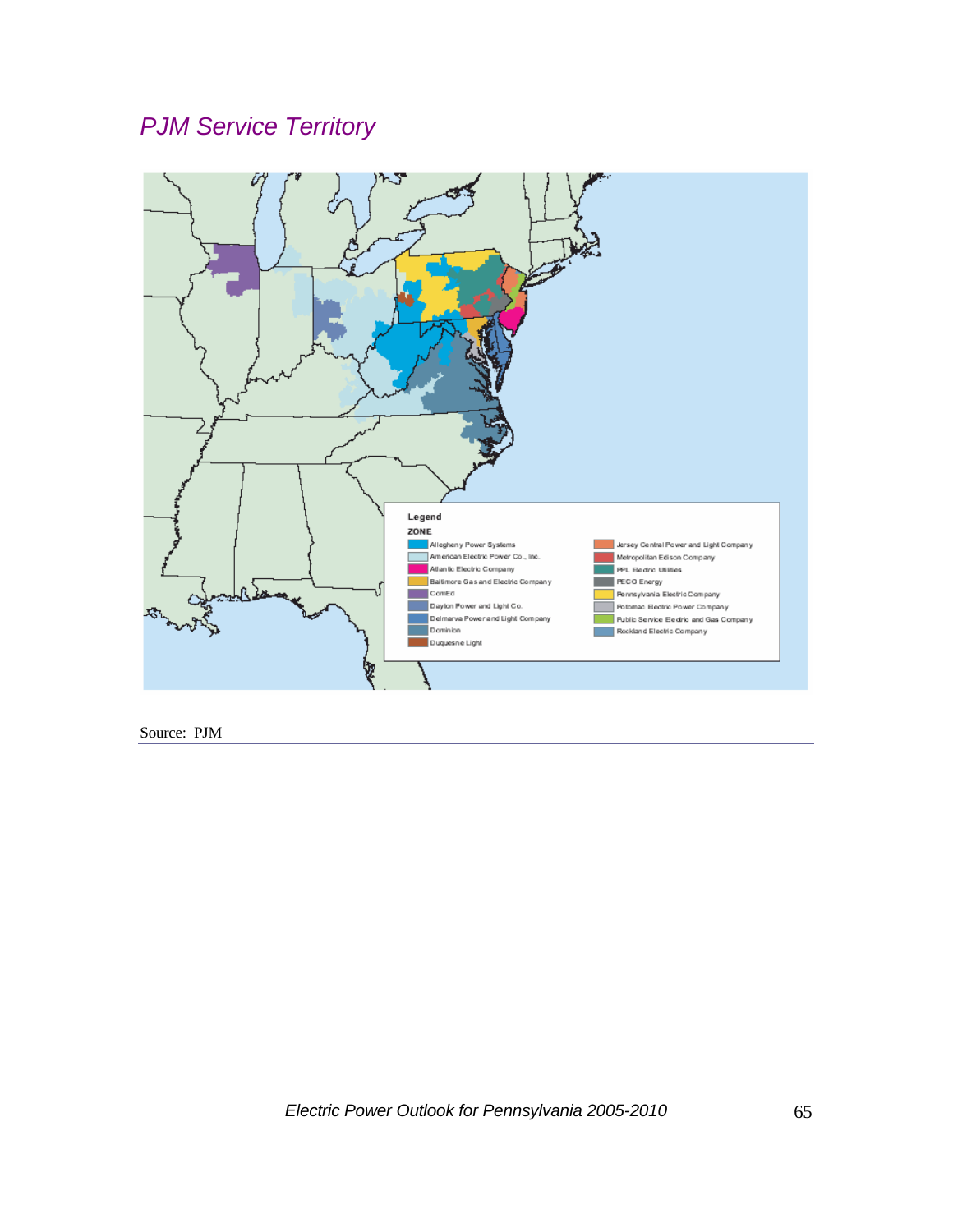# *Midwest ISO*



Midwest ISO Reliability Area

Source: Midwest ISO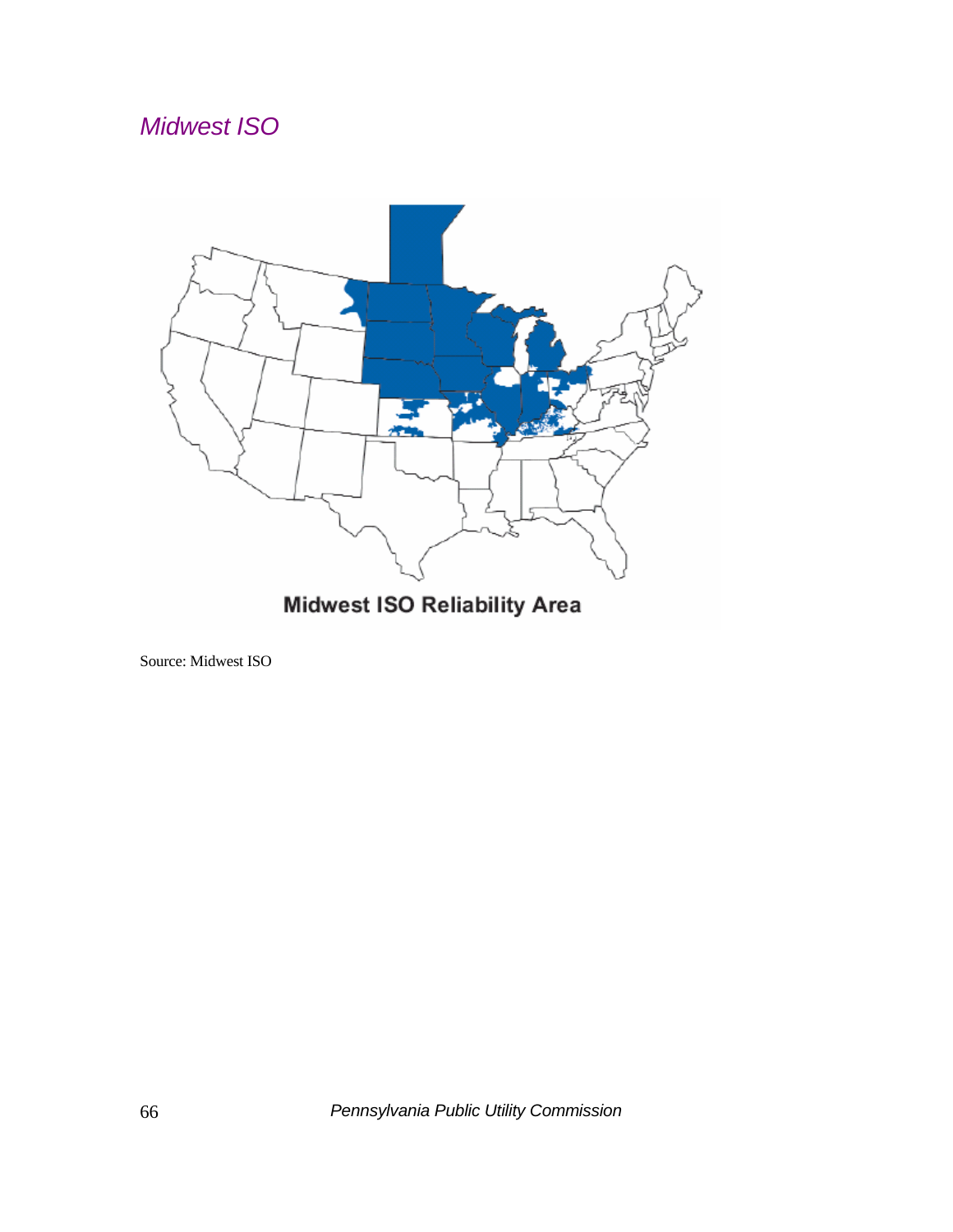**APPENDIX C – STATUS OF NEW POWER PLANTS\_\_\_\_\_\_**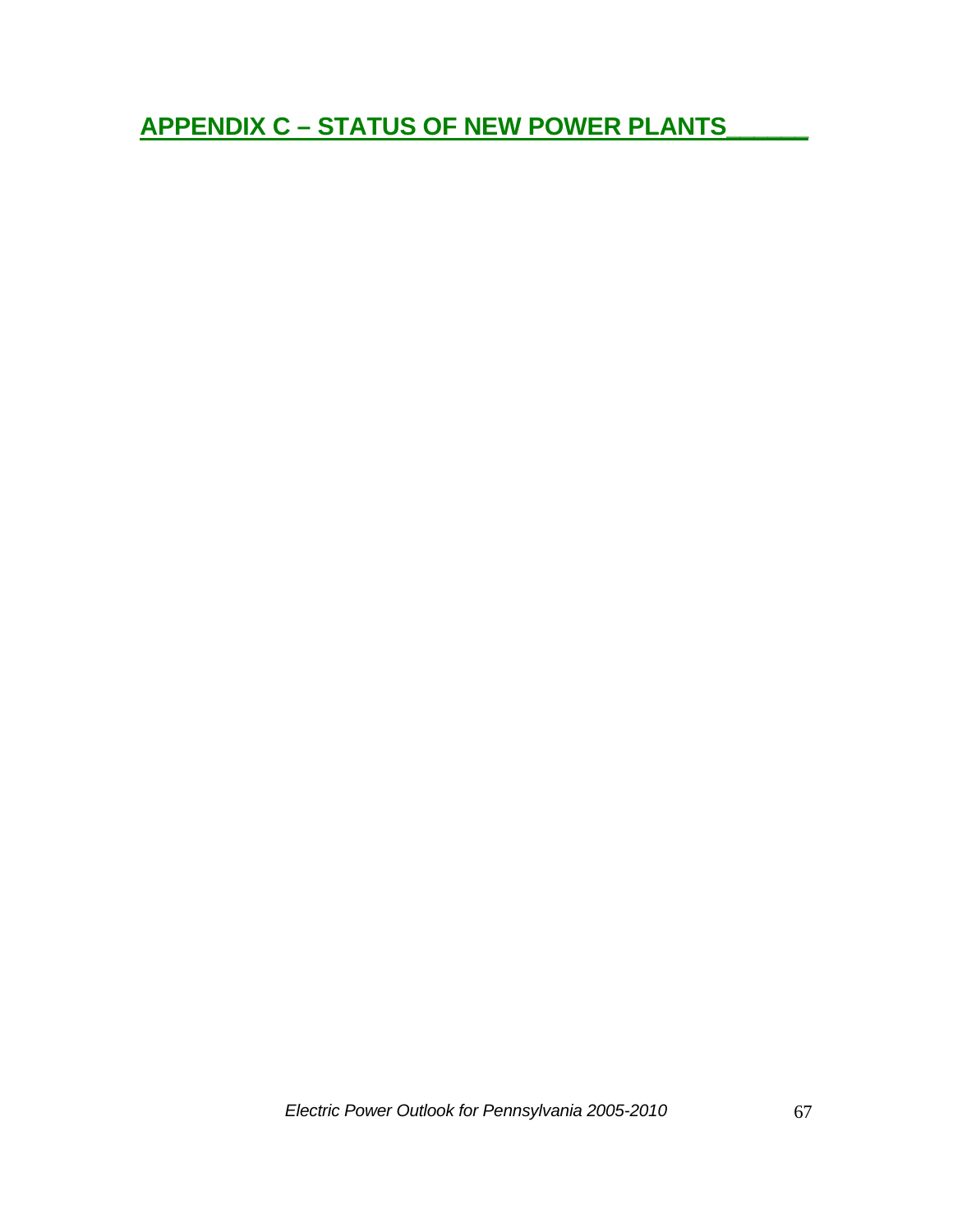## *Status of Pennsylvania's New Power Plants*

| Queue           | Project                | <b>MW</b>        | <b>In-Service</b> | <b>Status</b>               | <b>Fuel</b>        |
|-----------------|------------------------|------------------|-------------------|-----------------------------|--------------------|
| <b>B34</b>      | Seward                 | 304              | 2006              | Partially In-Service        | Coal               |
| CO <sub>2</sub> | South Lebanon          | 47               | 2007              | <b>Under Study</b>          | <b>Natural Gas</b> |
| G06             | Martins Creek #4       | 30               | 2005              | <b>Under Study</b>          | Coal               |
| G46             | Peach Bottom           | 70               | 2007              | <b>Partially In-Service</b> | Nuclear            |
| G51_W60         | <b>Hatfield Ferry</b>  | 525              | 2008              | <b>Under Construction</b>   | Coal               |
| 113             | Hooversville           | 30               | 2006              | <b>Under Study</b>          | Wind               |
| J09             | Harrisburg Authority   | 22               | 2006              | <b>Under Construction</b>   | Methane            |
| K02             | East Towanda-Moshannon | 70               | 2006              | <b>Under Study</b>          | Wind               |
| K <sub>13</sub> | Hooversville           | $\boldsymbol{7}$ | 2006              | <b>Under Study</b>          | Wind               |
| K20             | Mill Run               | 3                | 2005              | <b>Under Study</b>          | Wind               |
| K21             | East Carbondale        | 13               | 2004              | In-Service                  | Wind               |
| L <sub>03</sub> | Morgantown             | 0.8              | 2006              | <b>Under Construction</b>   | Methane            |
| L13             | Rockwood               | 40               | 2007              | <b>Under Construction</b>   | Wind               |
| L17             | <b>Rolling Hills</b>   | 6                | 2005              | In-Service                  | Methane            |
| L18             | <b>Bear Creek</b>      | 26               | 2006              | In-Service                  | Wind               |
| L <sub>19</sub> | Karthaus               | 290              | 2008              | <b>Under Construction</b>   | Coal               |
| M11             | Susquehanna #1         | 111              | 2008              | <b>Under Construction</b>   | Nuclear            |
| M12             | Susquehanna #2         | 107              | 2008              | <b>Under Construction</b>   | <b>Nuclear</b>     |
| M20             | <b>Chestnut Valley</b> | 5                | 2006              | <b>Under Study</b>          | Methane            |
| M22             | Cambria Slope          | 125              | 2007              | <b>Under Study</b>          | Coal               |
| M26             | Champion               | 272              | 2008              | <b>Under Study</b>          | Coal               |
| N <sub>06</sub> | Hamilton               | 0.047            | 2005              | In-Service                  | Methane            |
| N <sub>14</sub> | Frackville-Hauto       | 24               | 2006              | <b>Under Study</b>          | Wind               |
| N <sub>26</sub> | Daleville              | 2                | 2005              | <b>Under Construction</b>   | Methane            |
| N30             | <b>Grand Point</b>     | 5                | 2006              | <b>Under Study</b>          | Methane            |
| N31             | Freemansburg           | 5                | 2007              | <b>Under Construction</b>   | Methane            |
| N32             | Gans                   | 60               | 2006              | <b>Under Study</b>          | Wind               |
| N36             | Gold-Sabinsville       | 50               | 2006              | <b>Under Study</b>          | Wind               |
| N39             | Johnstown-Altoona      | 80               | 2006              | <b>Under Study</b>          | Wind               |
| O01             | Letort                 | 3                | 2006              | In-Service                  | Methane            |
| O02             | Glendon                | 3                | 2006              | <b>Under Study</b>          | Methane            |
| O <sub>17</sub> | Somerset-Allegheny     | 65               | 2006              | <b>Under Study</b>          | Wind               |
| O18             | Salix-Claysburg        | 85               | 2007              | <b>Under Study</b>          | Wind               |
| O19             | Somerset               | 33               | 2006              | <b>Under Study</b>          | Wind               |
| O <sub>26</sub> | Pine Grove             | 8                | 2007              | <b>Under Study</b>          | <b>Diesel</b>      |
| O28             | Jenkins-Harwood #2     | 85               | 2006              | <b>Under Study</b>          | Wind               |
| O36             | Honey Brook            | 1.6              | 2006              | <b>Under Study</b>          | Methane            |
| O38             | Johnstown-Altoona      | 50               | 2006              | <b>Under Study</b>          | Wind               |
| O39             | Sunbury-Dauphin        | 56               | 2007              | <b>Under Study</b>          | Wind               |
| O40             | Pine Grove-Frailey     | 44               | 2007              | <b>Under Study</b>          | Wind               |
| O46             | Frackville-Hauto #3    | $\overline{2}$   | 2007              | <b>Under Study</b>          | Wind               |
| O48             | Hays Mill              | 36               | 2006              | <b>Under Study</b>          | Wind               |
| O <sub>52</sub> | Gold-Potter Co         | 100              | 2007              | <b>Under Study</b>          | Wind               |
| O53             | Beaver Valley #1       | 81               | 2006              | <b>Under Study</b>          | <b>Nuclear</b>     |
| O <sub>54</sub> | Beaver Valley #2       | 77               | 2006              | <b>Under Study</b>          | <b>Nuclear</b>     |
| O <sub>55</sub> | Peckville              | 9                | 2007              | <b>Under Study</b>          | Methane            |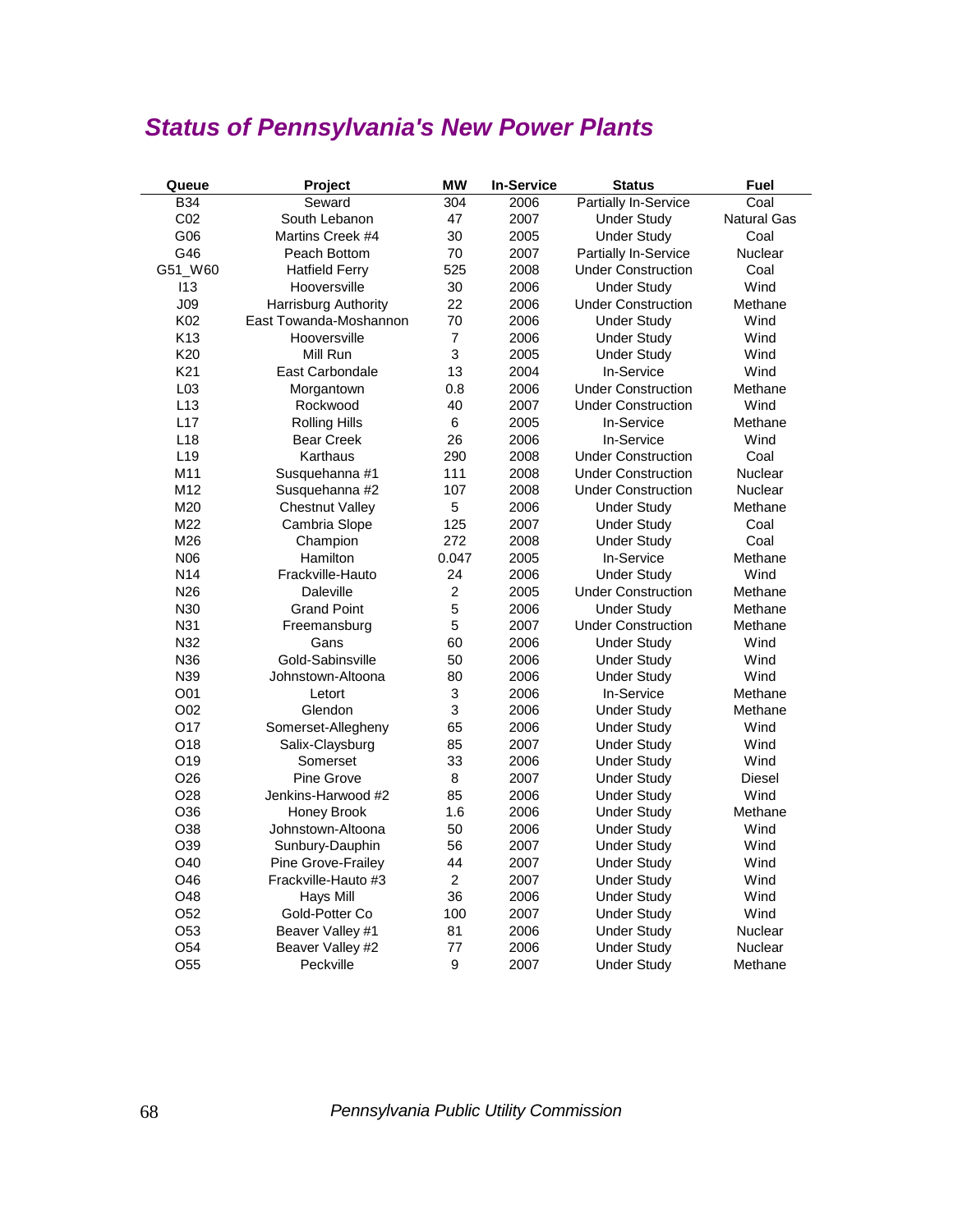## *Status of Pennsylvania's New Power Plants (contd)*

| Queue           | <b>Project</b>                 | <b>MW</b> | <b>In-Service</b> | <b>Status</b>      | <b>Fuel</b>        |
|-----------------|--------------------------------|-----------|-------------------|--------------------|--------------------|
| O56             | Osterburg East                 | 125       | 2007              | <b>Under Study</b> | Wind               |
| O <sub>59</sub> | Gold                           | 99        | 2007              | <b>Under Study</b> | Wind               |
| O60             | <b>Berlin</b>                  | 5.4       | 2006              | <b>Under Study</b> | Wind               |
| O70             | Susquehanna-Harwood            | 124       | 2007              | <b>Under Study</b> | Wind               |
| O71             | Hooversville                   | 60        | 2007              | <b>Under Study</b> | Wind               |
| O72             | Hooversville-Central City      | 60        | 2007              | <b>Under Study</b> | Wind               |
| P01             | Westover-Madera                | 100       | 2007              | <b>Under Study</b> | Wind               |
| P03             | Frackville-Hauto #3            | 1.3       | 2007              | <b>Under Study</b> | Wind               |
| P04             | Peach Bottom                   | 550       | 2008              | <b>Under Study</b> | Natural Gas        |
| P <sub>05</sub> | Graceton                       | 550       | 2008              | <b>Under Study</b> | <b>Natural Gas</b> |
| P <sub>22</sub> | Johnstown-Altoona              | 50        | 2007              | <b>Under Study</b> | Wind               |
| P <sub>28</sub> | Mehoopany                      | 150       | 2007              | <b>Under Study</b> | Wind               |
| P34             | Washington Landfill            | 6         | 2006              | <b>Under Study</b> | <b>Biomass</b>     |
| P41             | South Reading-Birdsboro        | 9         | 2006              | <b>Under Study</b> | Methane            |
| <b>P45A</b>     | E. Carbondale-Lackawanna       | 120       | 2009              | <b>Under Study</b> | Wind               |
| P47             | Mansfield-S. Troy              | 100       | 2007              | <b>Under Study</b> | Wind               |
| P48             | <b>Bedford North-Allegheny</b> | 120       | 2007              | <b>Under Study</b> | Wind               |
| P60             | New Baltimore                  | 30        | 2007              | <b>Under Study</b> | Wind               |
| Q <sub>02</sub> | Thompson                       | 80        | 2008              | <b>Under Study</b> | Wind               |
| Q <sub>04</sub> | Snake Spring                   | 140       | 2008              | <b>Under Study</b> | Wind               |
| Q <sub>05</sub> | Emmaville Mountain             | 18        | 2008              | <b>Under Study</b> | Wind               |
| Q <sub>06</sub> | Breezewood                     | 18        | 2008              | <b>Under Study</b> | Wind               |
| Q <sub>07</sub> | DuVall South                   | 18        | 2008              | <b>Under Study</b> | Wind               |
| Q20             | Holtwood                       | 140       | 2010              | <b>Under Study</b> | Hydro              |
| Q <sub>24</sub> | Gold-Sabinsville               | 101       | 2008              | <b>Under Study</b> | Wind               |
| Q <sub>25</sub> | Donegal-Iron City              | 80        | 2008              | <b>Under Study</b> | Wind               |

| Natural Gas -- 1,147 MW (19.4%) | Methane -- 71 MW (1.2%) |
|---------------------------------|-------------------------|
| Coal -- 1,546 MW (26.1%)        | Diesel -- 8 MW (0.1%)   |
| Nuclear -- 446 MW (7.5%)        | Biomass -- 6 MW (0.1%)  |
| Wind -- 2,559 MW (43.2%)        | Hydro -- 140 MW (2.4%)  |

Source: PJM

*Electric Power Outlook for Pennsylvania 2005-2010* 69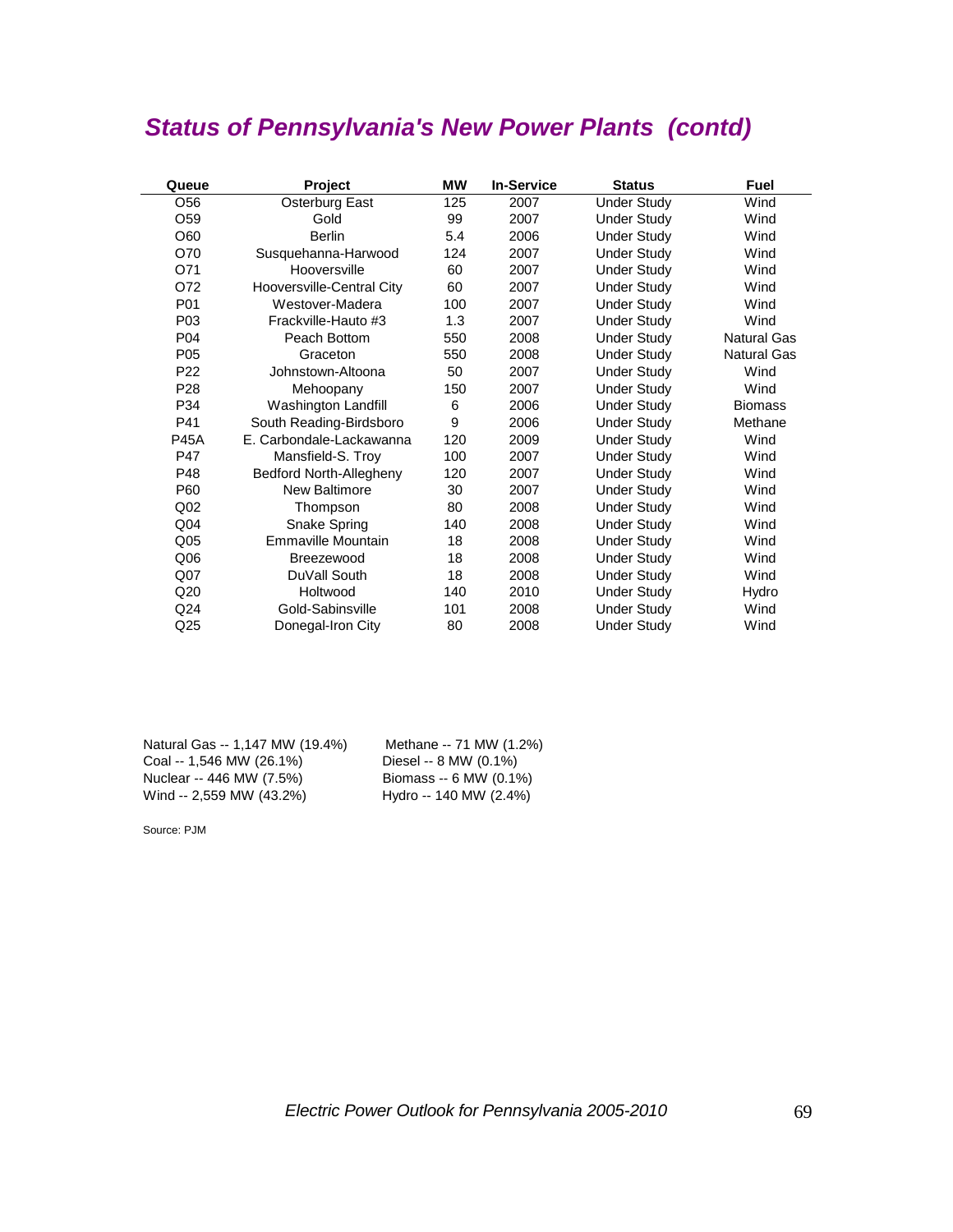**APPENDIX D - EXISTING GENERATING FACILITIES** 

Pennsylvania Public Utility Commission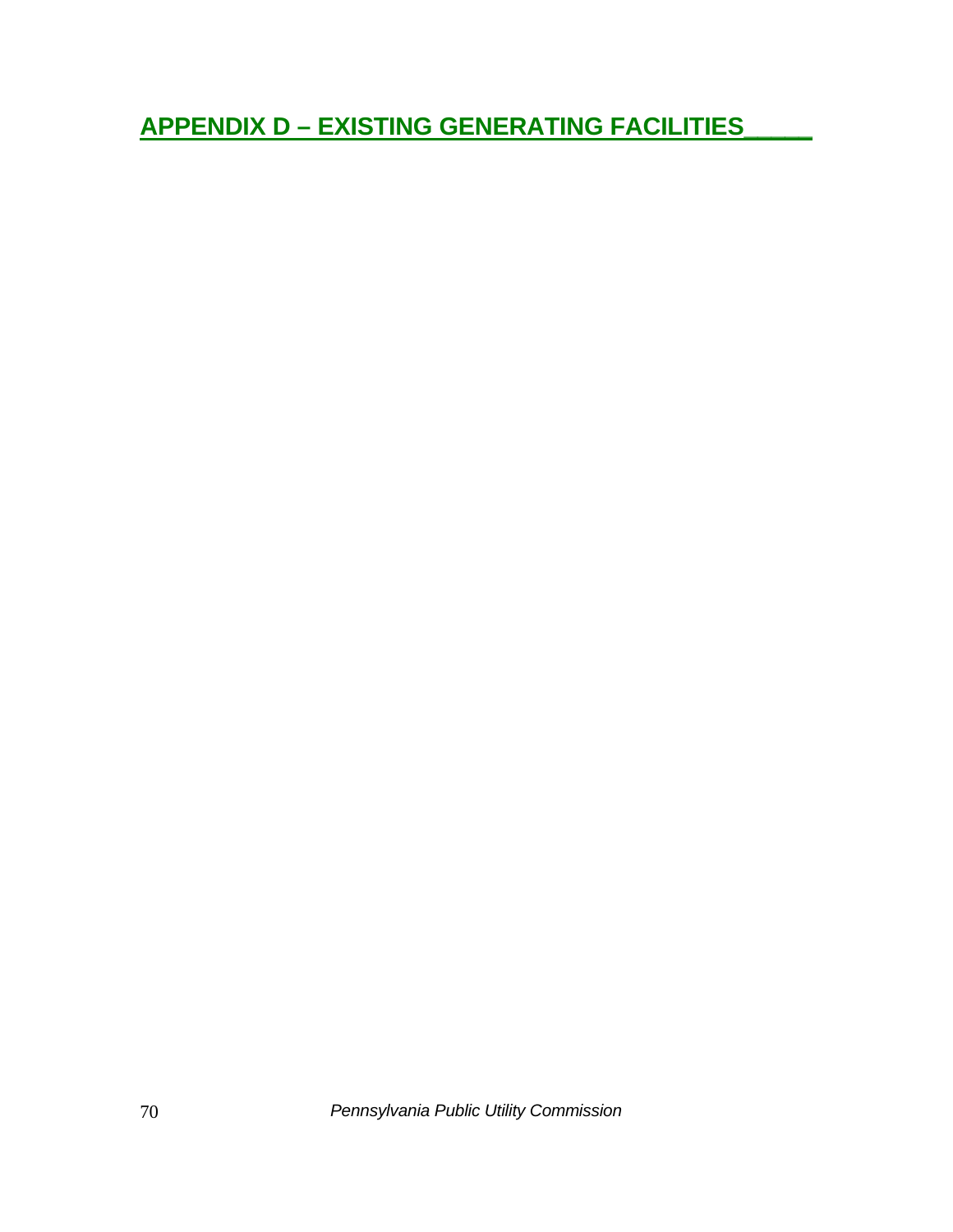## *Pennsylvania's Existing Electric Generating Facilities*

|                                                                |          |                                                                     |                                        | ALT.         |             |             |  |
|----------------------------------------------------------------|----------|---------------------------------------------------------------------|----------------------------------------|--------------|-------------|-------------|--|
|                                                                |          |                                                                     | <b>FUEL</b>                            | <b>FUEL</b>  | TECH.       |             |  |
| <b>COMPANY NAME</b>                                            | ST.      | <b>PLANT NAME</b>                                                   | TYPE                                   | <b>TYPE</b>  | <b>TYPE</b> | <b>MW</b>   |  |
| A/C Power-Colver Operations                                    | PA       | <b>Colver Power Project</b>                                         | Waste Coal                             |              |             | 102         |  |
| <b>AES Corporation</b>                                         | PA       | Ironwood                                                            | Gas                                    |              | CС          | 705         |  |
| <b>AES Corporation</b>                                         | PA       | <b>Beaver Valley</b>                                                | Coal                                   |              |             | 120         |  |
| Allegheny Electric Cooperative*                                | PA       | Raystown Hydroelectric Project (Matsen)                             | Water                                  |              |             | 21.7        |  |
| Allegheny Energy Supply'                                       | PA       | Armstrong Generating Station                                        | Coal                                   |              |             | 356         |  |
| Allegheny Energy Supply*                                       | PA       | Chambersburg Gen. Facility, AE Units 12&13                          | Gas                                    |              | SC          | 88          |  |
| Allegheny Energy Supply'<br>Allegheny Energy Supply'           | PA<br>PA | Gans Gen. Facility, AE Units 8&9<br>Hatfield's Ferry Power Station  | Gas<br>Coal                            |              |             | 88<br>1710  |  |
| Allegheny Energy Supply'                                       | PA       | Lake Lynn Hydroelectric Project                                     | Water                                  |              |             | 52          |  |
| Allegheny Energy Supply'                                       | PA       | <b>Mitchell Generating Station</b>                                  | Coal                                   | Oil          |             | 370         |  |
| Allegheny Energy Supply'                                       | PA       | Springdale, Units 1,2,3,4 & 5                                       | Gas                                    |              | CС          | 628         |  |
| Allegheny Energy Supply*                                       | PA       | Hunlock Creek Power Station                                         | Coal                                   | Oil          |             | 46          |  |
| AmerGen Energy Co. LLC (Exelon)                                | PA       | Three Mile Island                                                   | Nuclear                                |              |             | 850         |  |
| American Ref-Fuel Co.<br>Atlantic Renew. & Horizon Wind Energy | PA<br>PA | Delaware Valley Resource Recovery Facility<br>Mill Run Wind (FPL)   | Other<br>Wind                          |              |             | 90<br>15    |  |
| Atlantic Renew. & Horizon Wind Energy                          | PA       | Somerset Wind Farm                                                  | Wind                                   |              |             | 9           |  |
| <b>BioEnergy Partners</b>                                      | PA       | Pottstown Plant                                                     | Other                                  |              |             | 6.4         |  |
| <b>Brascan Power</b>                                           | PA       | Piney                                                               | Water                                  |              |             | 27          |  |
| <b>Calpine Corporation</b>                                     | PA       | Philadelphia Water Project                                          | Gas                                    |              |             | 23          |  |
| Cambria Cogen Co. (Northern Star Gen.)                         | PA       | Cambria County Cogen                                                | <b>Waste Coal</b>                      |              |             | 85          |  |
| Chambersburg Borough Electric Dept                             | PA       | Chambersburg Power Plant                                            | Gas                                    |              | IC          | 7.27        |  |
| City of Harrisburg                                             | PA       | Harrisburg WTE Plant                                                | Other                                  |              |             | 8.2         |  |
| Cogentrix                                                      | PA<br>PA | Northhampton Generating Station                                     | <b>Waste Coal</b><br><b>Waste Coal</b> |              |             | 107<br>83   |  |
| Cogentrix<br><b>Conectiv Energy</b>                            | PA       | <b>Scrubgrass Generating Plant</b><br>North East Cogeneration Plant | Gas                                    |              | CC          | 81.8        |  |
| <b>Conectiv Energy</b>                                         | PA       | <b>Bethlehem Plant</b>                                              | Gas                                    |              | CC          | 1,100       |  |
| <b>Constellation Energy</b>                                    | PA       | Safe Harbor Hydroelectric Plant                                     | Water                                  |              |             | 417.5       |  |
| Constellation Power Inc.                                       | PA       | Handsome Lake Plant                                                 | Gas                                    |              | SC          | 250         |  |
| Constellation Power Inc. (50%)                                 | PA       | Panther Creek Energy Facility                                       | <b>Waste Coal</b>                      |              |             | 80          |  |
| Covanta Energy Corporation                                     | PA       | Lancaster County Resource Recovery Facility                         | Other                                  |              |             | 35.7        |  |
| <b>Dominion Generation</b>                                     | PA       | <b>Armstrong County</b>                                             | Gas                                    | Oil          | СT          | 600         |  |
| <b>Dominion Generation</b><br><b>Duke Energy</b>               | PA<br>PA | <b>Fairless Energy</b><br><b>Fayette County</b>                     | Gas<br>Gas                             |              | CС          | 1180<br>620 |  |
| Exelon Generation Co. LLC*                                     | PA       | <b>Fairless Hills Generating</b>                                    | Other                                  |              | ST/S        | 60          |  |
| Exelon Generation Co. LLC*                                     | PA       | <b>Cromby Generating Station</b>                                    | Coal                                   | Oil/Nat. Gas |             | 358         |  |
| Exelon Generation Co. LLC'                                     | PA       | Croydon Plant                                                       | Gas                                    |              |             | 370         |  |
| Exelon Generation Co. LLC*                                     | PA       | <b>Eddystone Generating Station</b>                                 | Coal                                   | Oil/Nat. Gas |             | 1359        |  |
| Exelon Generation Co. LLC*                                     | PA       | <b>Falls Plant</b>                                                  | Gas                                    |              |             | 50          |  |
| Exelon Generation Co. LLC*                                     | PA       | Delaware Generating Station (Retiring)                              | Oil                                    |              |             | 250         |  |
| Exelon Generation Co. LLC'<br>Exelon Generation Co. LLC*       | PA<br>PA | Exelon Power Dist. Gen. Group (47 Units)<br>Grows Landfill          | Oil<br>Other                           | Gas          |             | 795<br>6.6  |  |
| Exelon Generation Co. LLC*                                     | PA       | Limerick Nuclear Gen. Station, Units 1&2                            | Nuclear                                |              |             | 2400        |  |
| Exelon Generation Co. LLC*                                     | PA       | <b>Moser Plant</b>                                                  | Oil                                    |              |             | 48          |  |
| Exelon Generation Co. LLC*                                     | PA       | Muddy Run Hydroelectric Plant                                       | Water                                  |              |             | 1072        |  |
| Exelon Generation Co. LLC*                                     | PA       | Peach Bottom Atomic Power St., Units 2&3                            | Nuclear                                |              |             | 2186        |  |
| Exelon Generation Co. LLC*                                     | PA       | Pennsbury Plant                                                     | Oil                                    |              |             | 48          |  |
| Exelon Generation Co. LLC*                                     | PA<br>PA | <b>Schuylkill Generating Station</b>                                | Oil                                    |              |             | 175         |  |
| Exelon Generation Co. LLC*<br>FirstEnergy Generation Corp.*    | PA       | Southwark Plant<br><b>Bruce Mansfield Plant</b>                     | Oil<br>Coal                            |              |             | 54<br>2360  |  |
| FirstEnergy Generation Corp.                                   | PA       | York Haven                                                          | Water                                  |              |             | 19          |  |
| FirstEnergy Generation Corp.*                                  | PA       | Seneca Pumped Storage Plant                                         | Water                                  |              |             | 435         |  |
| FirstEnergy Nuclear Operating Co.*                             | PA       | <b>Beaver Valley Power Station</b>                                  | Nuclear                                |              |             | 1630        |  |
| <b>FPL Energy</b>                                              | PA       | Marcus Hook Plant                                                   | Gas                                    |              | СC          | 750         |  |
| <b>FPL</b> Energy                                              | PA       | Waymart Wind Farm                                                   | Wind                                   |              |             | 64.5        |  |
| <b>FPL Energy</b>                                              | PA       | Meyersdale Wind Power Project                                       | Wind                                   |              |             | 30          |  |
| General Chemical Corp.<br>General Electric Co.                 | PA<br>PA | Marcus Hook Cogen<br>Erie Works Plant                               | Oil<br>Coal                            |              |             | 4.5<br>36   |  |
| General Electric Co.                                           | PA       | Grove City Plant                                                    | Oil                                    |              |             | 10.6        |  |
| Gilberton Power Co.                                            | PA       | John B Rich Power Station                                           | Waste Coal                             |              |             | 80          |  |
| Indiana University of Pennsylvania                             | PA       | S.W. Jack Cogeneration Plant                                        | Gas                                    |              |             | 24          |  |
| J.P. Morgan Chase Bank                                         | PA       | Liberty Plant                                                       | Gas                                    |              | CС          | 578         |  |
| <b>Kimberly Clark</b>                                          | PA       | <b>Chester Operations</b>                                           | Waste Coal                             |              |             | 60          |  |
| <b>LS Power Equity Partners</b>                                | PA       | Ontelaunee Energy Center                                            | Gas                                    |              | CС          | 550         |  |
| Merck & Co., Inc.                                              | PA       | West Point (PA) Merck Plant                                         | Gas                                    |              |             | 30.25       |  |
| Mid-Atlantic Energy Co.<br><b>Midwest Generation LLC</b>       | PA<br>PA | Piney Creek LP<br>Homer City (EME) Generation                       | Waste Coal<br>Coal                     |              |             | 32<br>2012  |  |
| Montenay Power Corp.                                           | PA       | <b>Montgomery County</b>                                            | Other                                  |              |             | 31          |  |
| Montenay Power Corp.                                           | PA       | York County WTE                                                     | Other                                  |              |             | 35          |  |
| Mount Carmel Cogen (Owner-Ken Pollack)                         | PA       | Mount Carmel Cogen                                                  | <b>Waste Coal</b>                      |              |             | 46.5        |  |

*Electric Power Outlook for Pennsylvania 2005-2010* 71